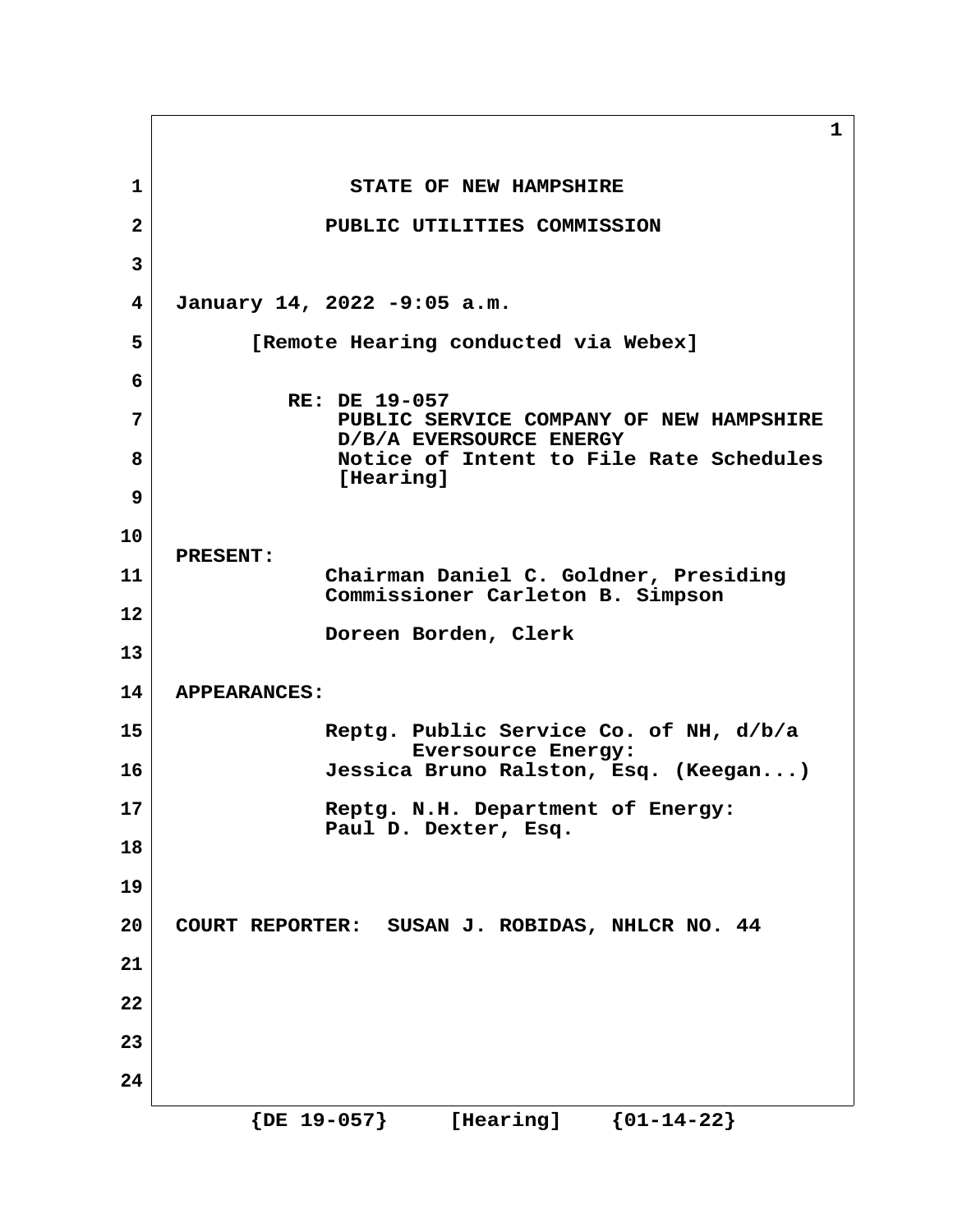| $\mathbf{1}$ | INDEX                                                                   |             |
|--------------|-------------------------------------------------------------------------|-------------|
| $\mathbf{2}$ |                                                                         |             |
| 3            | <b>WITNESS PANEL:</b><br>CHRISTOPHER T. KISHIMOTO<br>THERESA WASHINGTON |             |
| 4            | ERICA L. MENARD<br><b>JENNIFER A. ULLRAM</b>                            |             |
| 5            |                                                                         |             |
| 6            | <b>EXAMINATION</b>                                                      | <b>PAGE</b> |
| 7            | Direct Examination By Ms. Ralston                                       | 5           |
| 8            | Cross-examination By Mr. Dexter                                         | 18          |
| 9            | INTERROGATORIES BY COMMISSIONERS:                                       |             |
| 10           | By Commissioner Simpson                                                 | 54          |
| 11           | By Chairman Goldner                                                     | 72          |
| 12           | Redirect Examination by Ms. Ralston                                     | 83          |
| 13           | CLOSING ARGUMENTS:                                                      | 84          |
| 14           | By Mr. Dexter                                                           | 84          |
| 15           | By Ms. Ralston                                                          | 87          |
| 16           | Public Comment by Mr. Raymond Burke                                     | 88          |
| 17           |                                                                         |             |
| 18           |                                                                         |             |
| 19           |                                                                         |             |
| 20           |                                                                         |             |
| 21           |                                                                         |             |
| 22           |                                                                         |             |
| 23           |                                                                         |             |
| 24           |                                                                         |             |
|              | ${DE 19-057}$<br>${01-14-22}$<br>[Hearing]                              |             |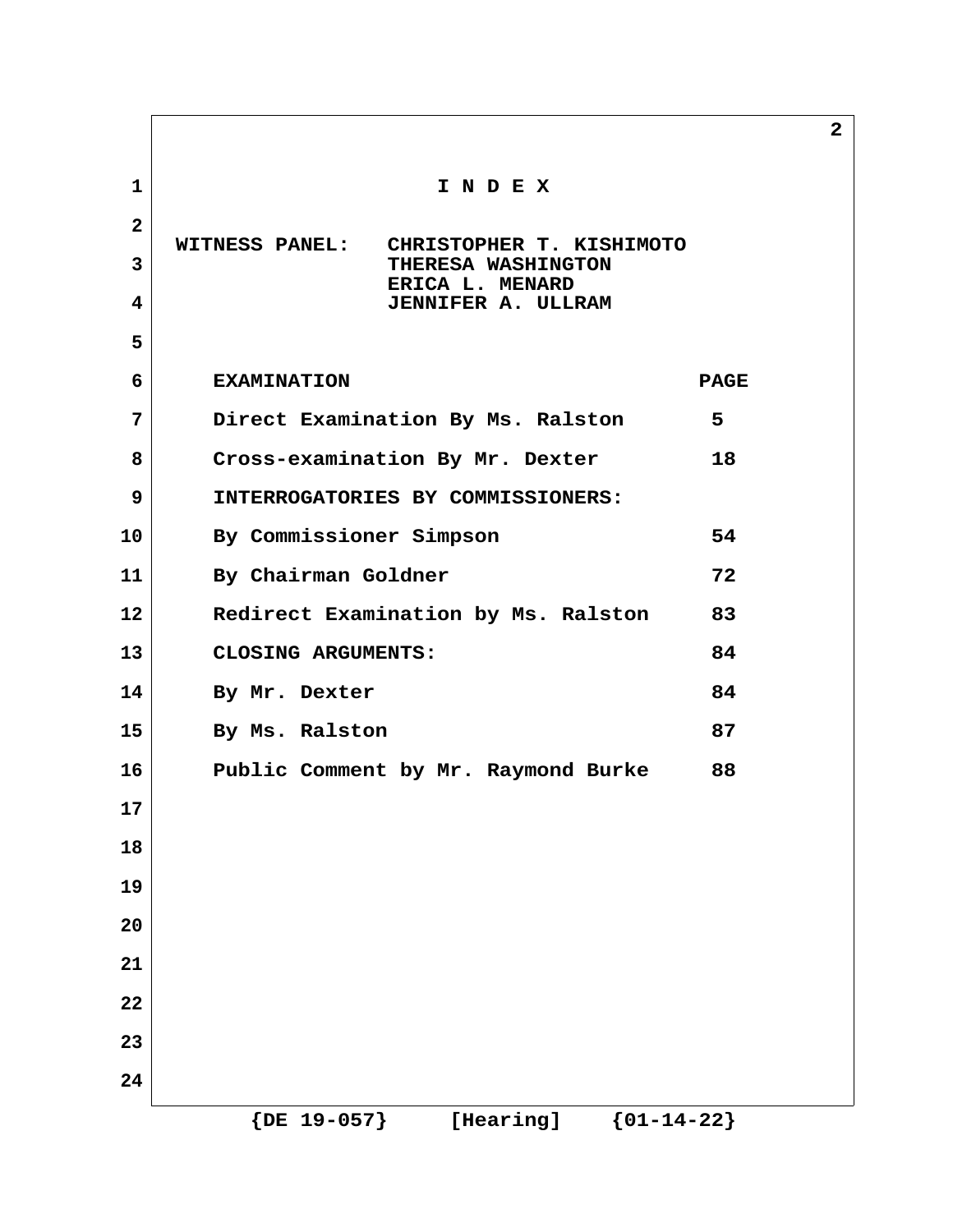**3 1 2 E X H I B I T S 3 4 EXHIBIT ID D E S C R I P T I O N PAGE NO. 5 69 Petition for Base Rate Premarked Adjustment filed 12/15/21 6 7 70 RECORD REQUEST: Provide total 75 number of customers eligible for New 8 Start Program in arrears over \$12,000 and average arrears in dollars 9 10 71 RECORD REQUEST: Provide total 75 number of customers eligible for EAP 11 program in arrears over \$12,000 and average arrears in dollars 12 13 14 15 16 17 18 19 20 21 22 23 24 {DE 19-057} [Hearing] {01-14-22}**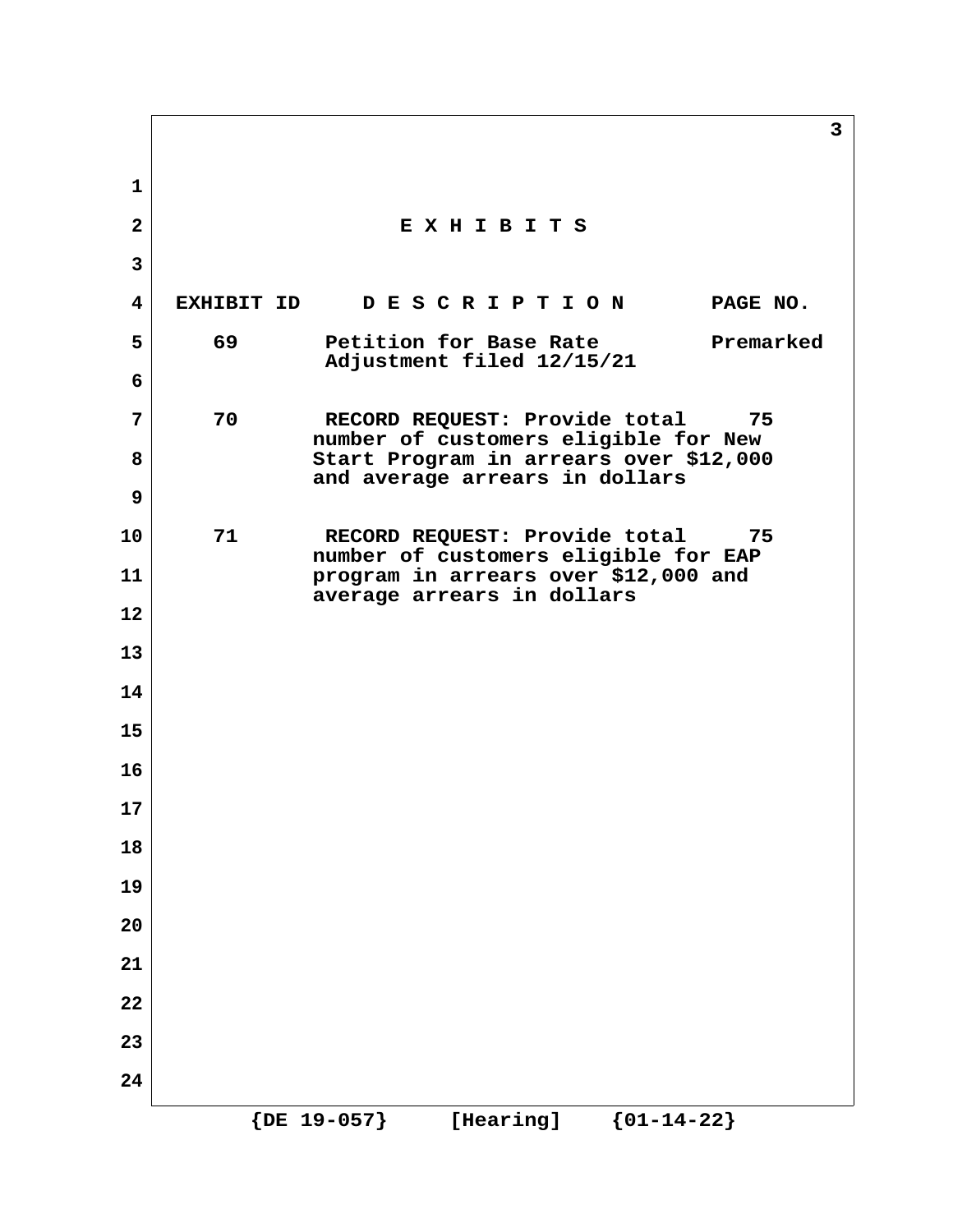**1 P R O C E E D I N G S 2 CHAIRMAN GOLDNER: Good morning. 3 Let's go on the record. I'm Chairman 4 Goldner. I'm joined by Commissioner Simpson. 5 Today we'll start with Docket DE 19-057. 6 We'll continue today with the hearing on the 7 issues raised in Docket 21-029 and conclude 8 with the hearing on the issues raised in 9 Docket 21-117. 10 So this is a hearing in DE 19-057 11 on Eversource's December 15th, 2021 Petition 12 for Base Rate Adjustment pertaining to 13 implementation of the Fee Free credit card 14 payment processing and the New Start Program. 15 Let's take appearances. 16 Eversource. 17 MS. RALSTON: Good morning. 18 Jessica Ralston from the law firm of Keegan 19 Werlin, on behalf of Public Service Company 20 of New Hampshire, doing business as 21 Eversource Energy. 22 CHAIRMAN GOLDNER: Thank you. 23 New Hampshire Department of Energy. 24 MR. DEXTER: Good morning, Mr. {DE 19-057} [Hearing] {01-14-22}**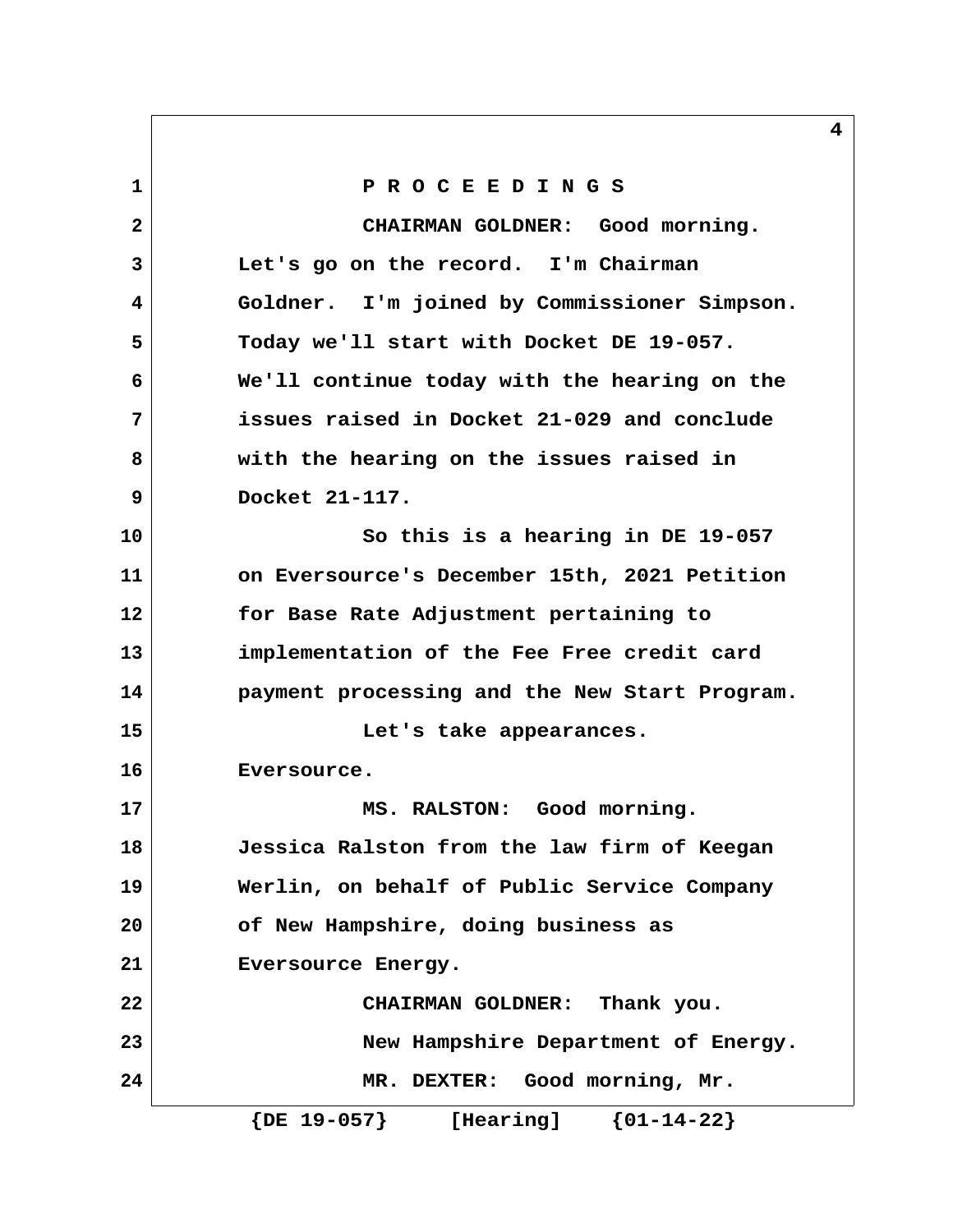**1 Chairman and Commissioner Simpson. Paul 2 Dexter, attorney for the Department of 3 Energy. 4 CHAIRMAN GOLDNER: Thank you. 5 For preliminary matters, Exhibit 69 6 has been prefiled and premarked for 7 identification. All material identified as 8 confidential in the filings will be treated 9 as confidential, though I didn't see any. 10 Anything else we need to cover 11 regarding exhibits? 12 [No verbal response] 13 CHAIRMAN GOLDNER: Any other 14 preliminary matters before we have the 15 witnesses sworn in? 16 [No verbal response] 17 CHAIRMAN GOLDNER: Nothing. And 18 does anyone object to the witnesses in the 19 prefiled testimony? 20 [No verbal response] 21 CHAIRMAN GOLDNER: No. 22** MR. DEXTER: No objection from the **23 Department of Energy. 24 CHAIRMAN GOLDNER: Thank you, Mr. {DE 19-057} [Hearing] {01-14-22}**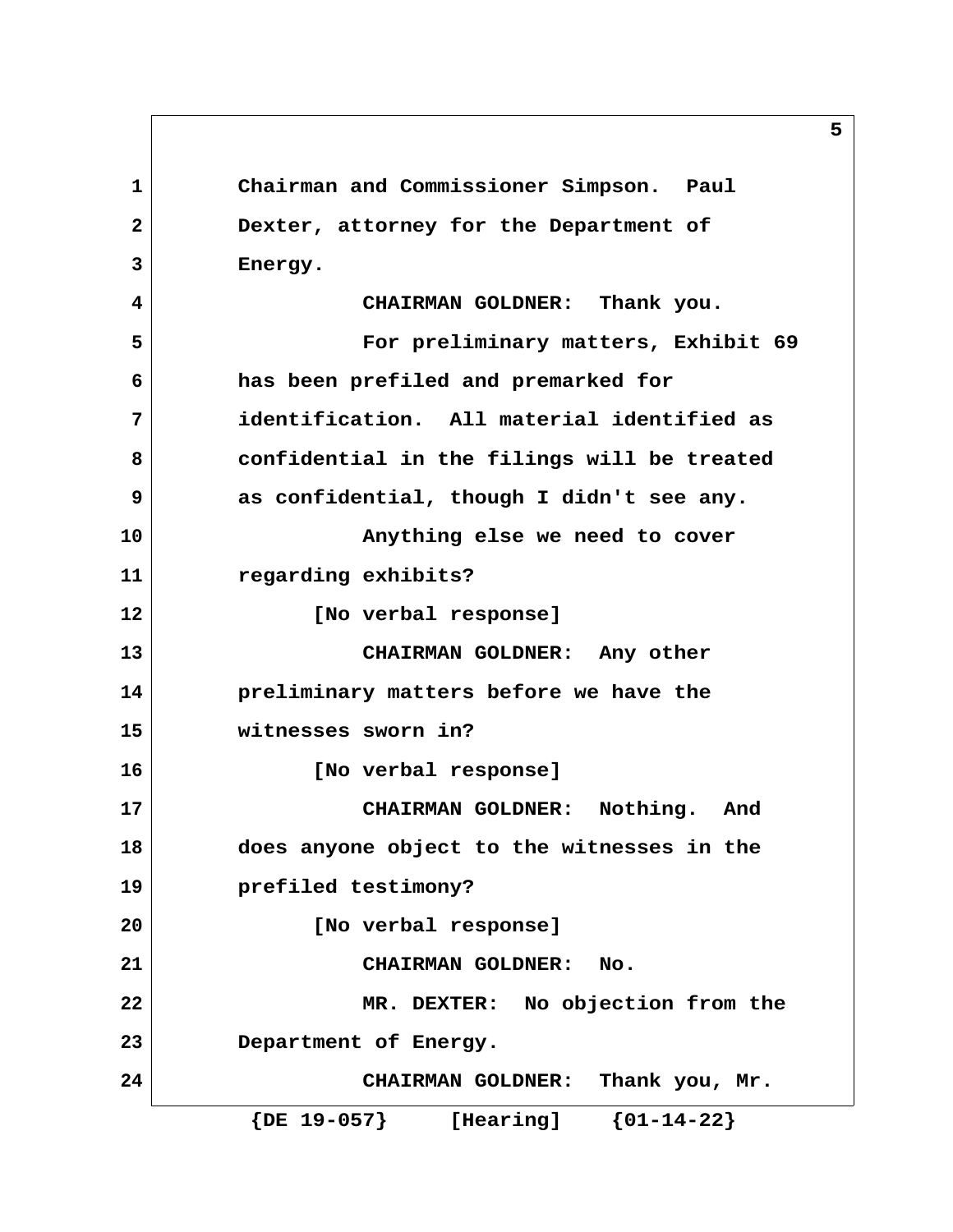**1 Dexter. 2 Seeing none, let's proceed with the 3 witnesses. Ms. Robidas, would you please 4 swear in the panel of witnesses. 5 (WHEREUPON, CHRISTOPHER T. KISHIMOTO, 6 THERESA WASHINGTON, ERICA L. MENARD AND 7 JENNIFER A. ULLRAM were duly sworn and 8 cautioned by the Court Reporter.) 9 CHRISTOPHER T. KISHIMOTO, SWORN 10** THERESA WASHINGTON, SWORN **11 ERICA L. MENARD, SWORN 12 JENNIFER A. ULLRAM, SWORN 13 CHAIRMAN GOLDNER: Very good. 14 We'll move to direct examination of the 15 witnesses. Ms. Ralston. 16 MS. RALSTON: Thank you. 17 DIRECT EXAMINATION 18 BY MS. RALSTON: 19 Q. We'll start with Mr. Kishimoto. Would you 20 please state your full name, company position 21 and responsibilities. 22 A. (Kishimoto) My name is Christopher Kishimoto. 23 I'm manager of payments and print. I manage 24 the payment and print operations on behalf of {DE 19-057} [Hearing] {01-14-22}**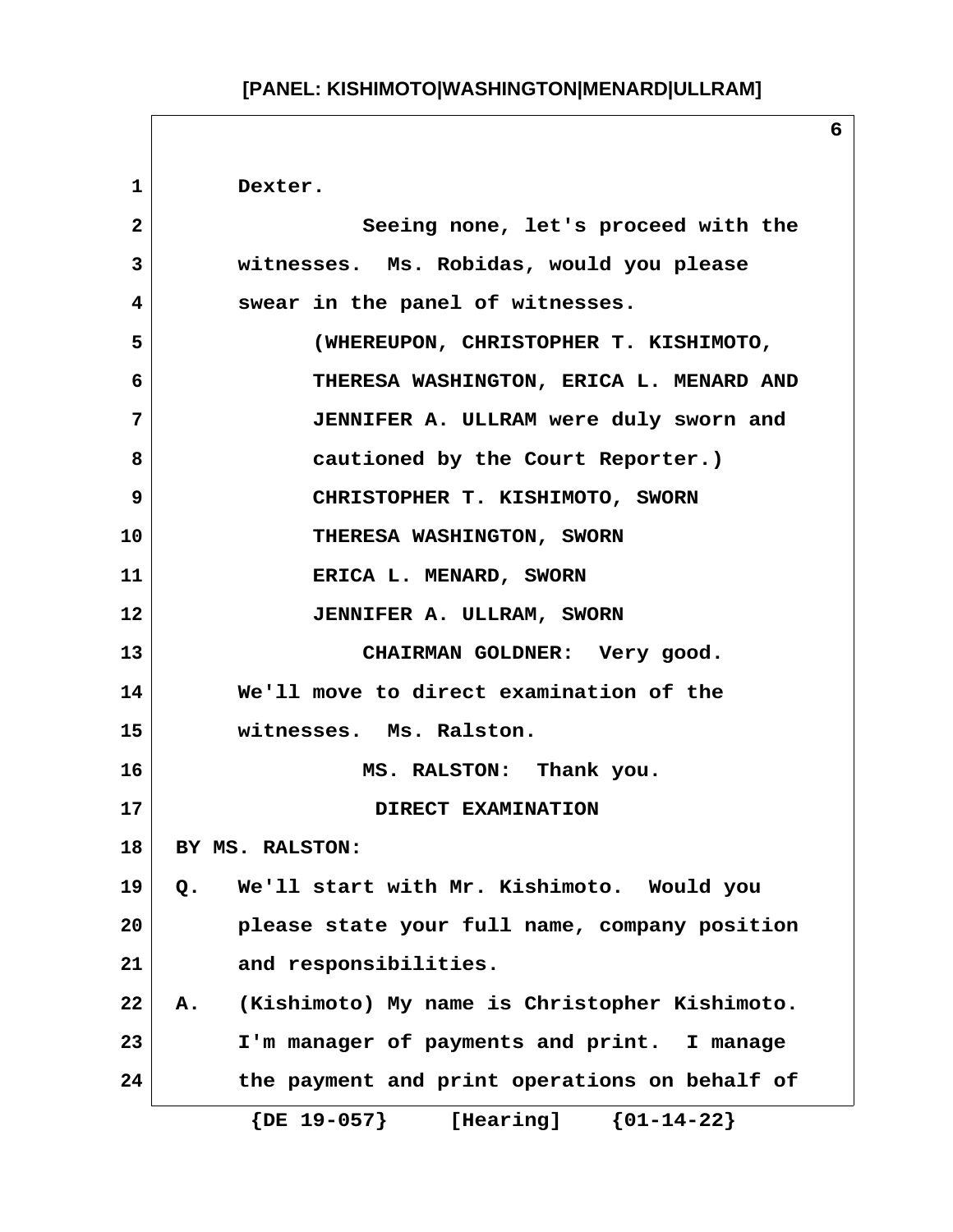**7**

| 1              |       | Eversource Energy operating companies,        |
|----------------|-------|-----------------------------------------------|
| $\overline{2}$ |       | including Public Service Company of New       |
| 3              |       | Hampshire, doing business as Eversource       |
| 4              |       | Energy. And in this role I've been            |
| 5              |       | responsible for implementation of the         |
| 6              |       | Company's Fee Free Credit and Debit Card      |
| 7              |       | Program that was authorized by the Commission |
| 8              |       | in this docket.                               |
| 9              | $Q$ . | Thank you. And are you familiar with the      |
| 10             |       | exhibit that has been marked as Exhibit 69,   |
| 11             |       | which is the Company's December 15, 2021      |
| 12             |       | filing that's under consideration today?      |
| 13             | Α.    | (Kishimoto) Yes. Exhibit 69 includes          |
| 14             |       | testimony and attachments that I have         |
| 15             |       | sponsored.                                    |
| 16             | Q.    | And do you have any corrections or amendments |
| 17             |       | to those portions of Exhibit 69 that you      |
| 18             |       | sponsored?                                    |
| 19             | Α.    | (Kishimoto) No.                               |
| 20             | Q.    | And do you adopt those portions of Exhibit 69 |
| 21             |       | that you have sponsored as part of your sworn |
| 22             |       | testimony today?                              |
| 23             | Α.    | (Kishimoto) Yes, I do.                        |
| 24             | Q.    | Thank you.                                    |
|                |       |                                               |

 **{DE 19-057} [Hearing] {01-14-22}**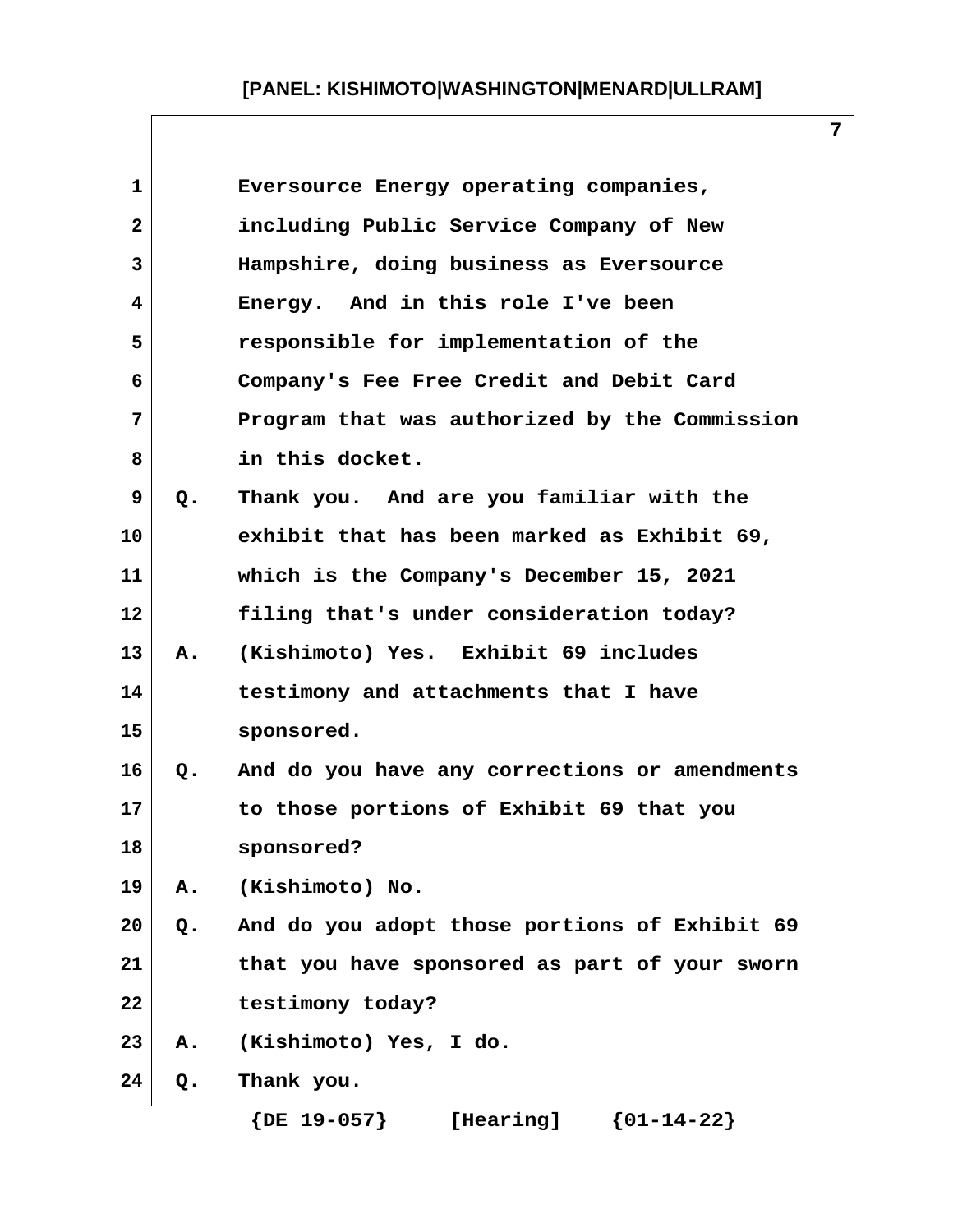| 1            |    | Next we'll move to Ms. Washington.            |
|--------------|----|-----------------------------------------------|
| $\mathbf{2}$ |    | Would you please state your full name,        |
| 3            |    | company position, and responsibilities for    |
| 4            |    | purposes of this docket.                      |
| 5            | Α. | (Washington) Yes. My name is Theresa          |
| 6            |    | Washington. I'm manager of our Credit         |
| 7            |    | Hardship Programs and Protection here at      |
| 8            |    | Eversource Energy. In my role I do oversee    |
| 9            |    | Eversource's customer low-income programs and |
| 10           |    | the protections, that include the New Start   |
| 11           |    | Program.                                      |
| 12           | Q. | Thank you. And are you familiar with the      |
| 13           |    | exhibit marked as Exhibit 69, which is the    |
| 14           |    | Company's December 15th filing that's under   |
| 15           |    | consideration today?                          |
| 16           | A. | (Washington) Yes. Exhibit 69 does include     |
| 17           |    | the testimony and the attachments that I      |
| 18           |    | sponsored.                                    |
| 19           | Q. | And do you have any corrections or amendments |
| 20           |    | to Exhibit 69?                                |
| 21           | Α. | (Washington) No.                              |
| 22           | Q. | Thank you. And do you adopt those portions    |
| 23           |    | that you sponsored as part of your sworn      |
| 24           |    | testimony today?                              |
|              |    | ${01-14-22}$<br>$\{DE\ 19-057\}$<br>[Hearing] |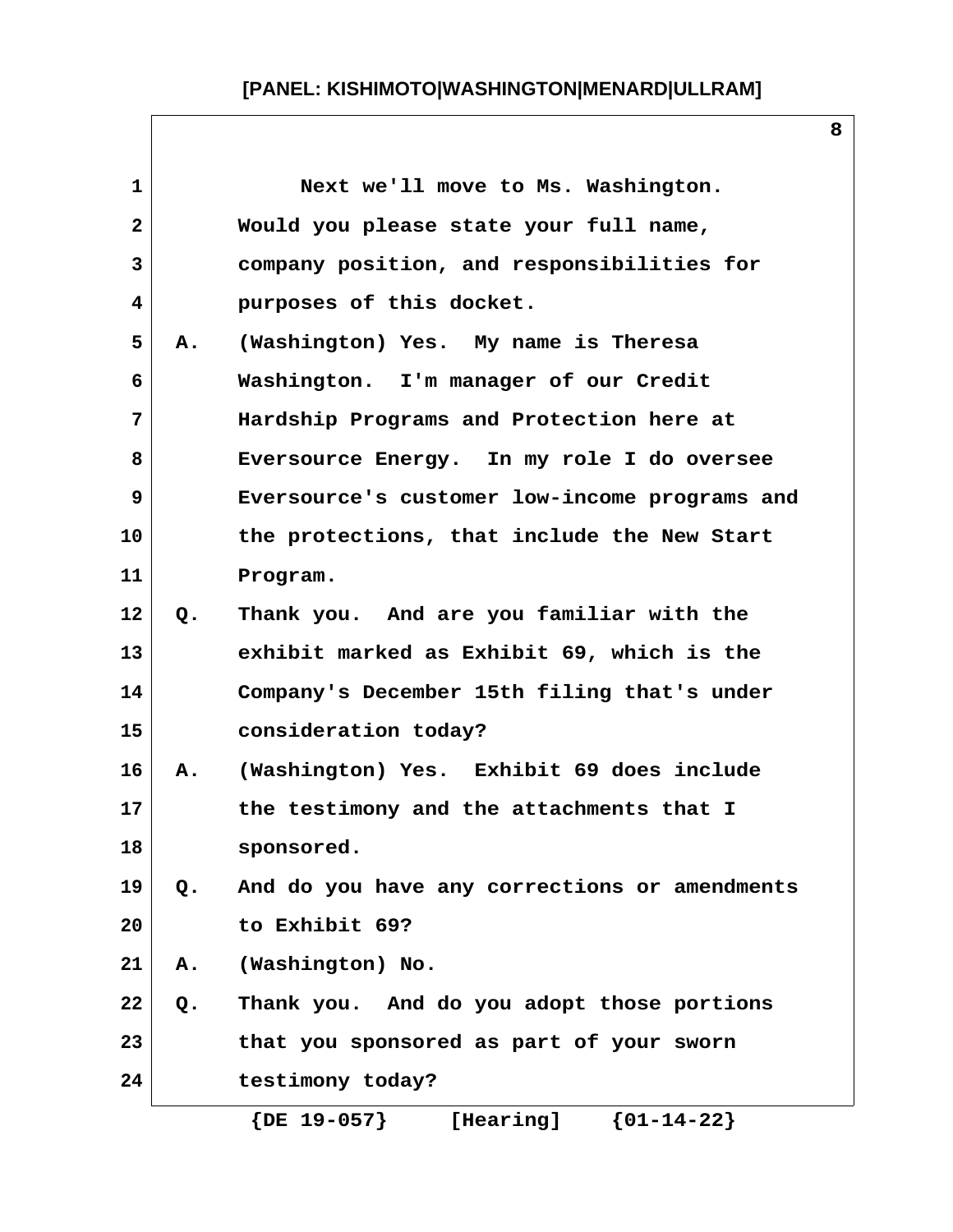| 1              | Α.    | (Washington) Yes, I do.                       |
|----------------|-------|-----------------------------------------------|
| $\mathbf{2}$   | Q.    | Thank you.                                    |
| 3              |       | Next we'll move to Ms. Menard. Would          |
| 4              |       | you please state your full name, company      |
| 5              |       | position, and responsibilities for purposes   |
| 6              |       | of the docket.                                |
| $\overline{7}$ | Α.    | (Menard) My name is Erica Menard. I'm the     |
| 8              |       | manager of revenue requirements. I'm          |
| 9              |       | employed by Eversource Energy Service         |
| 10             |       | Company. In that role I'm responsible for     |
| 11             |       | the coordination and calculation of revenue   |
| $12 \,$        |       | requirements, including distribution rates    |
| 13             |       | that are under discussion today.              |
| 14             | Q.    | And are you familiar with the exhibit marked  |
| 15             |       | as Exhibit 69, which is the Company's         |
| 16             |       | December 15th filing under consideration?     |
| 17             | Α.    | (Menard) Yes. Exhibit 69 contains testimony   |
| 18             |       | that I co-sponsored with Ms. Ullram.          |
| 19             | Q.    | Thank you. And do you have any corrections    |
| 20             |       | or amendments to those portions that you      |
| 21             |       | sponsored?                                    |
| 22             | Α.    | (Menard) No.                                  |
| 23             | $Q$ . | And do you adopt those portions of Exhibit 69 |
| 24             |       | that you have sponsored as part of your sworn |
|                |       | $\{DE\ 19-057\}$<br>${01-14-22}$<br>[Hearing] |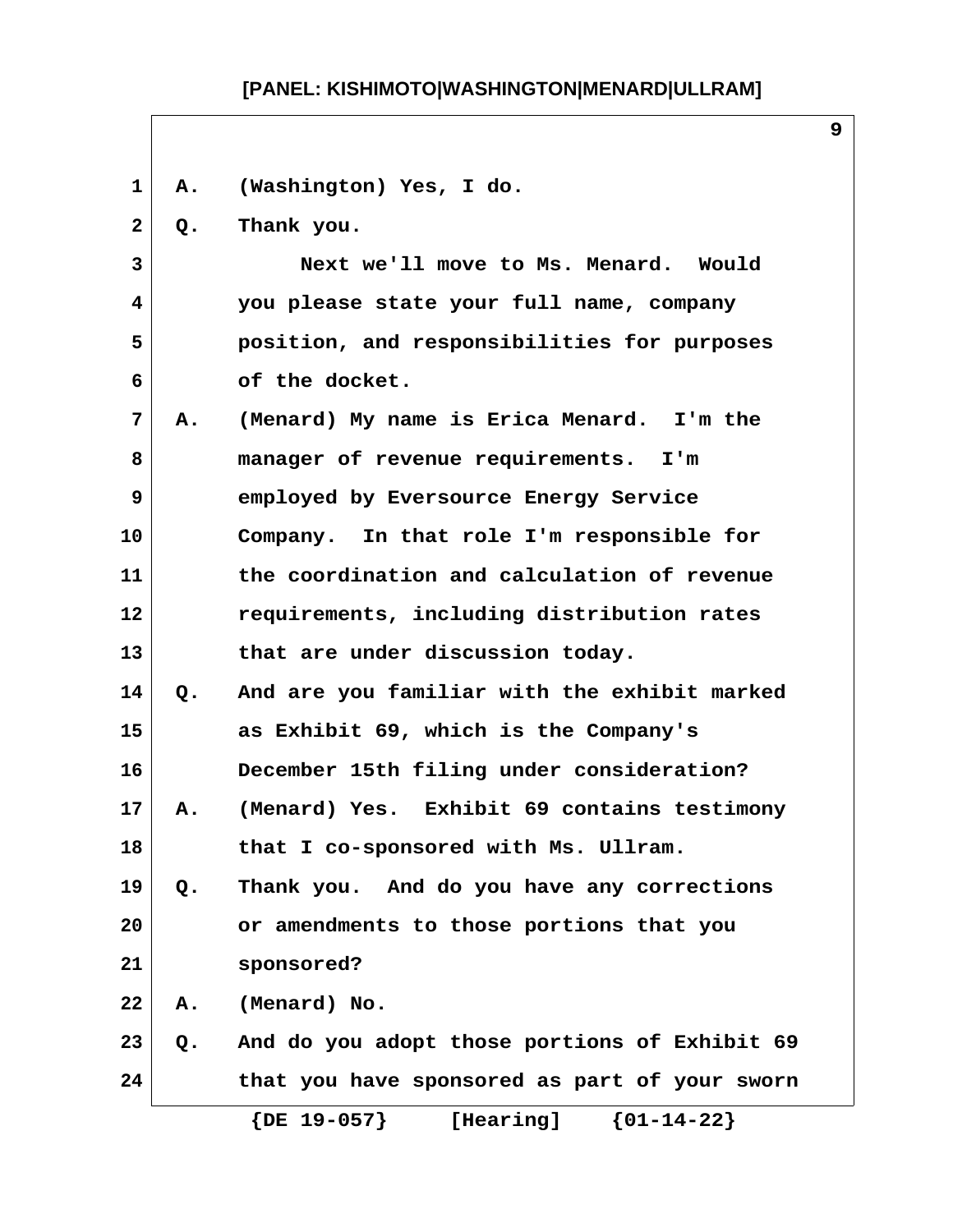| $\mathbf{1}$ |       | testimony today?                              |
|--------------|-------|-----------------------------------------------|
| $\mathbf{2}$ | Α.    | (Menard) Yes, I do.                           |
| 3            | Q.    | Thank you.                                    |
| 4            |       | And then finally, Ms. Ullram, would you       |
| 5            |       | please state your full name, company          |
| 6            |       | position, and your responsibilities for       |
| 7            |       | purposes of this docket.                      |
| 8            | Α.    | (Ullram) Good morning. My name is Jennifer    |
| 9            |       | Ullram, and I'm the manager of rates. And in  |
| 10           |       | this role I'm responsible for all activities  |
| 11           |       | related to rate design, cost of service, and  |
| 12           |       | rates administration for the Eversource       |
| 13           |       | Energy subsidiaries in both Connecticut and   |
| 14           |       | New Hampshire.                                |
| 15           | Q.    | Thank you. And are you familiar with the      |
| 16           |       | exhibit marked as Exhibit 69, which is the    |
| 17           |       | Company's December 15th filing?               |
| 18           | Α.    | (Ullram) Yes. Exhibit 69 includes the         |
| 19           |       | testimony and attachments that Ms. Menard and |
| 20           |       | I co-sponsored.                               |
| 21           | $Q$ . | Thank you. Do you have any corrections or     |
| 22           |       | amendments to those portions of the exhibit   |
| 23           |       | that you sponsored?                           |
| 24           | Α.    | (Ullram) No, I do not.                        |
|              |       | ${01-14-22}$<br>$\{DE\ 19-057\}$<br>[Hearing] |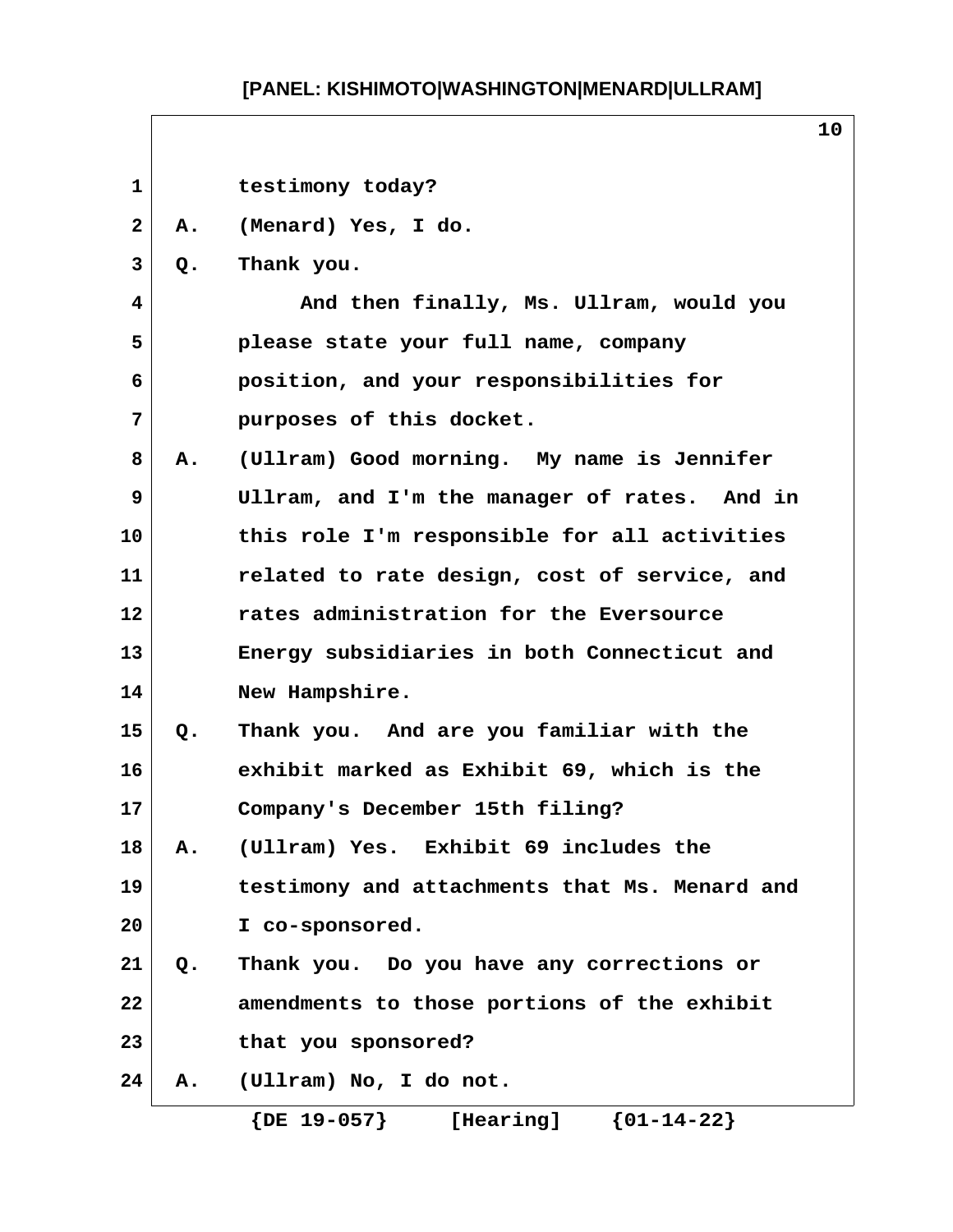| $\mathbf 1$  | Q. | And do you adopt those portions of Exhibit 69 |
|--------------|----|-----------------------------------------------|
| $\mathbf{2}$ |    | that you have sponsored as part of your sworn |
| 3            |    | testimony today?                              |
| 4            | Α. | (Ullram) Yes, I do.                           |
| 5            | Q. | Thank you. I will now turn back to Mr.        |
| 6            |    | Kishimoto. Would you please describe the      |
| 7            |    | purpose of the Fee Free Credit/Debit Program. |
| 8            | Α. | (Kishimoto) The Fee Free Credit and Debit     |
| 9            |    | Program was proposed to meet customer needs   |
| 10           |    | and expectations by eliminating the           |
| 11           |    | transaction fee for certain credit and debit  |
| 12           |    | card payments and to recover the cost of this |
| 13           |    | arrangement through base distribution rates.  |
| 14           |    | In the Company's experience, customers want   |
| 15           |    | the convenience of paying their monthly bills |
| 16           |    | with a credit or debit card without incurring |
| 17           |    | transaction fee. And transaction fees have    |
| 18           |    | also been a significant driver of customer    |
| 19           |    | dissatisfaction.                              |
| 20           | Q. | And can you just provide an overview of the   |
| 21           |    | structure for this program?                   |
| 22           | Α. | (Kishimoto) The program is available to       |
| 23           |    | residential customers for one-time payments.  |
| 24           |    | Customers who wish to use this program each   |
|              |    | $\{DE\ 19-057\}$<br>${01-14-22}$<br>[Hearing] |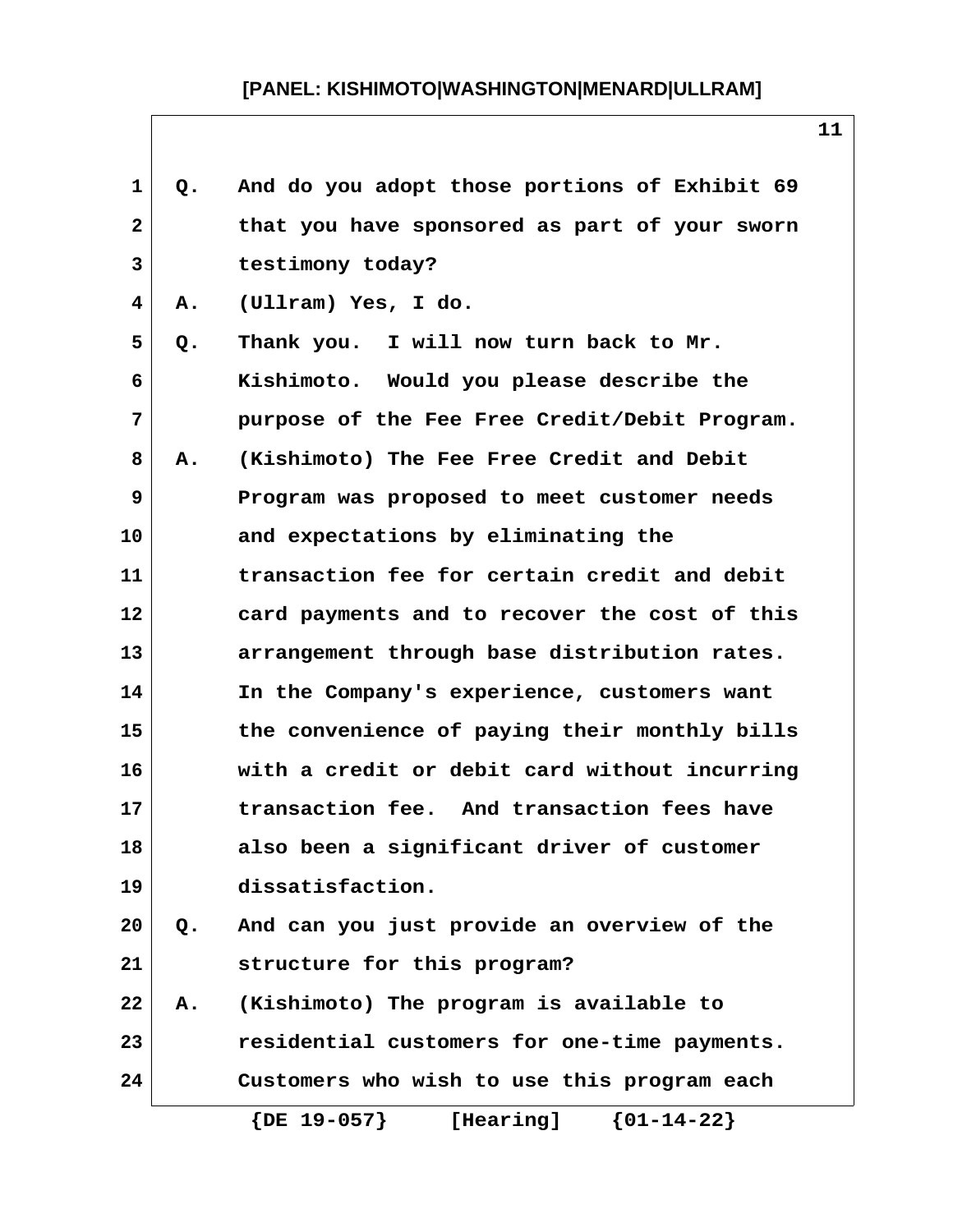| 1            |    | month must enter their payment information          |
|--------------|----|-----------------------------------------------------|
| $\mathbf{2}$ |    | each time they make a payment.                      |
| 3            |    | The Company is monitoring customer                  |
| 4            |    | adoption rates and reporting on these rates         |
| 5            |    | to the Department of Energy Staff and the           |
| 6            |    | Office of the Consumer Advocate. The                |
| 7            |    | Settlement Agreement approved in this docket        |
| 8            |    | includes certain functions related to the           |
| 9            |    | adoption rate and cost of this program. For         |
| 10           |    | the program's first year, the costs are             |
| 11           |    | expected to be \$375,000. This amount was           |
| 12           |    | included in rates beginning January 1st,            |
| 13           |    | 2021, and assumed a penetration rate of             |
| 14           |    | 5 percent.                                          |
| 15           | Q. | Thank you. And can you provide a brief              |
| 16           |    | overview of the program's implementation?           |
| 17           | Α. | (Kishimoto) Sure. The program became                |
| 18           |    | available to customers on February 11th,            |
| 19           |    | 2021. As of October 31st, 2021, the adoption        |
| 20           |    | rate was 5.4 percent of total residential           |
| 21           |    | customer payments, exceeding expectation.           |
| 22           |    | Based on the initial experience, the Company        |
| 23           |    | estimates an annual adoption rate of                |
| 24           |    | 5.7 percent of total customer residential           |
|              |    | $\{DE\ 19-057\}$<br>$\{01 - 14 - 22\}$<br>[Hearing] |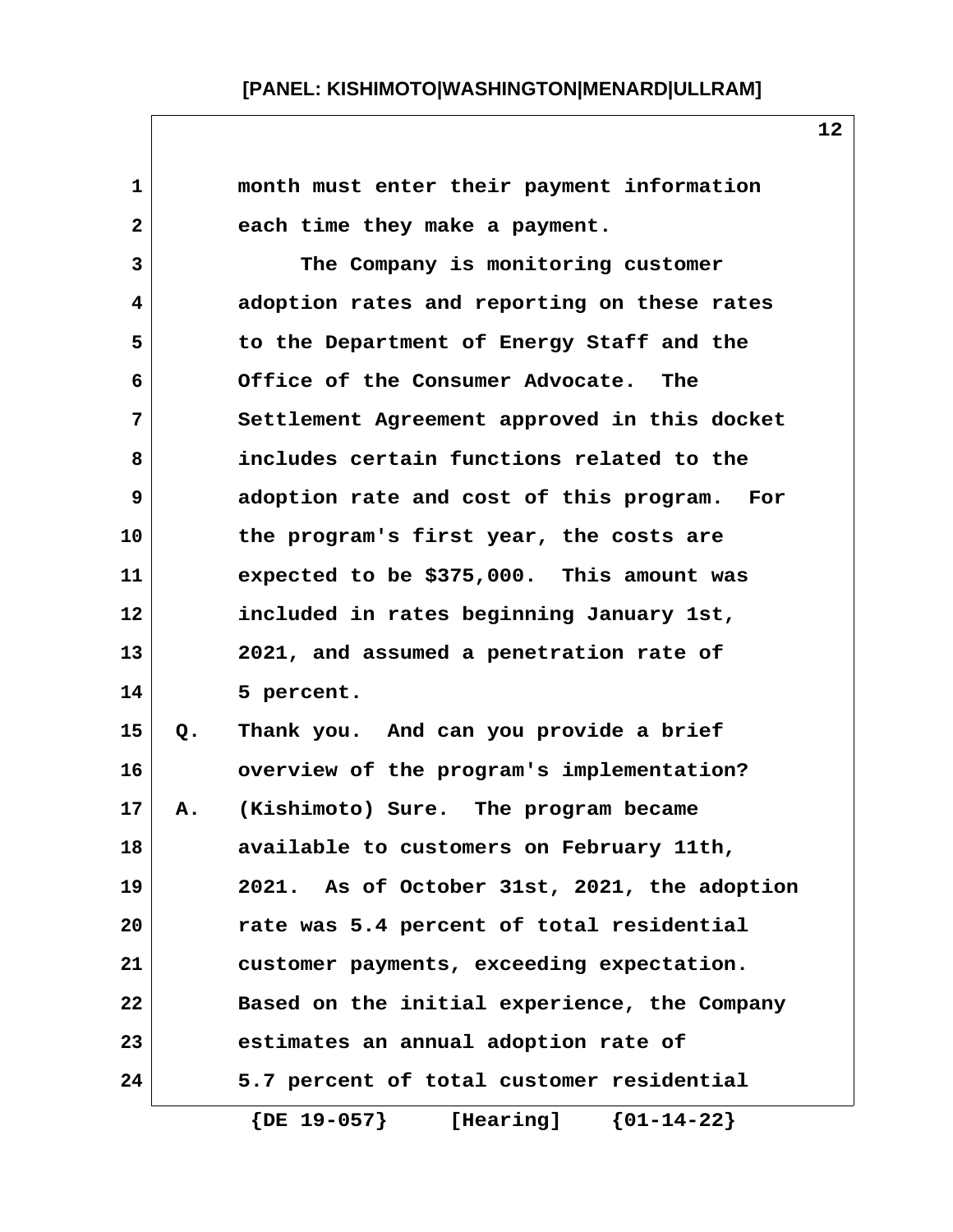**1 payments.**

| $\overline{2}$ |    | The Company has incurred costs of             |
|----------------|----|-----------------------------------------------|
| 3              |    | \$267,110 for the first nine months of the    |
| $\overline{4}$ |    | program, and expects total cost for the first |
| 5              |    | 12 months to be \$392,000. This is based on   |
| 6              |    | an estimated cost of \$400,000 offset by      |
| 7              |    | estimated savings of \$8,000. This estimated  |
| 8              |    | cost will exceed the projected cost by        |
| 9              |    | \$18,000, but is below the annual cap of      |
| 10             |    | \$520,500.                                    |
| 11             | Q. | Thank you. And so could you summarize         |
| 12             |    | Eversource's request today, specifically what |
| 13             |    | we're asking the Commission to approve.       |
| 14             | Α. | (Kishimoto) Okay. The Company is not          |
| 15             |    | requesting any change to rates at this time   |
| 16             |    | associated with the program. Instead, the     |
| 17             |    | Company will reconcile any over- or under-    |
| 18             |    | recovery at the time of the next rate case.   |
| 19             |    | Attachments CTK-1 provides a comparison       |
| 20             |    | of estimated and annual actual costs of the   |
| 21             |    | program as of October 31st, 2021. This        |
| 22             |    | attachment also shows projections for the     |
| 23             |    | first 12 months of the program. The Company   |
| 24             |    | is also not recommending any changes to the   |
|                |    | $\{DE\ 19-057\}$<br>${01-14-22}$<br>[Hearing] |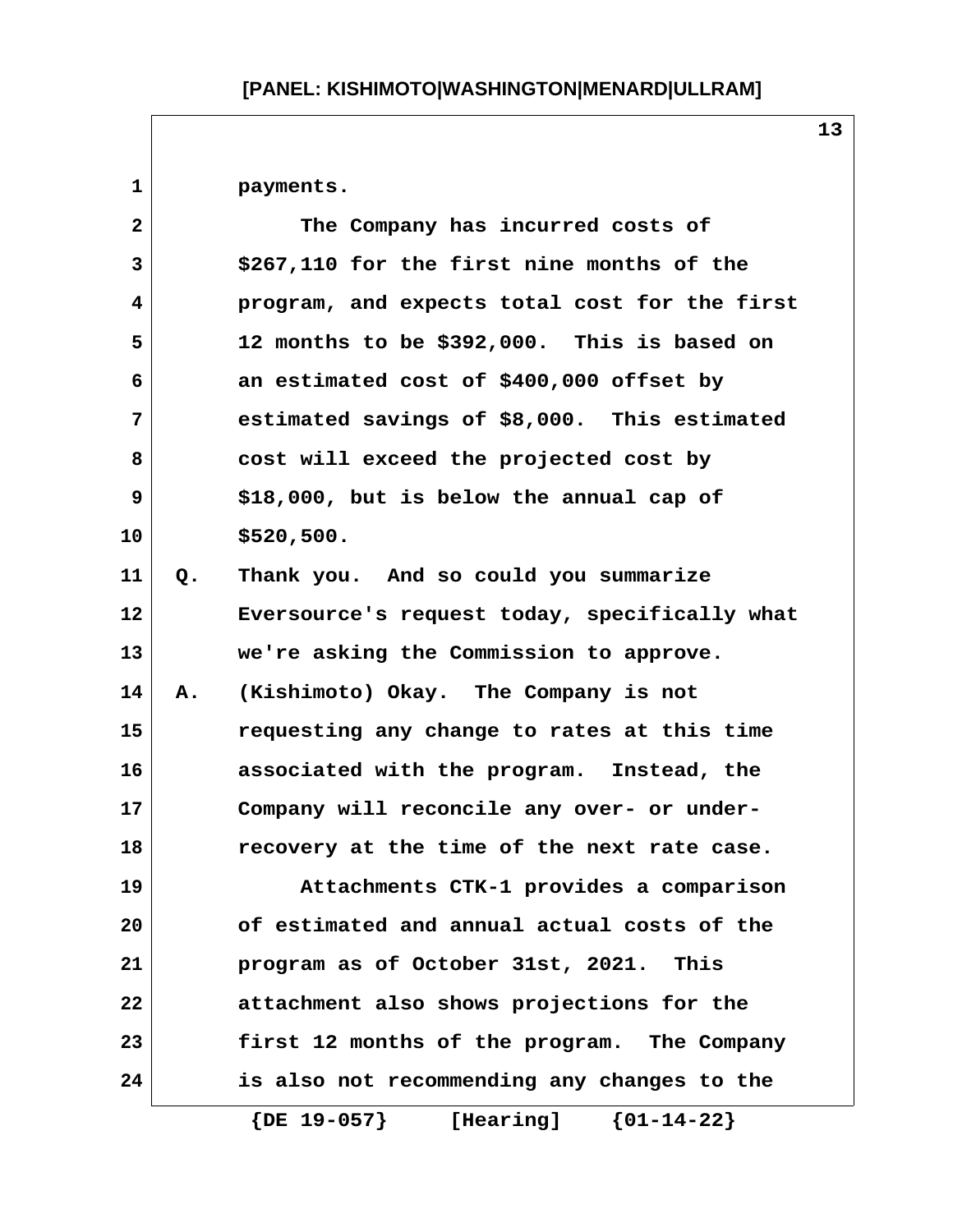| 1                       |    | program. The Company will continue to           |
|-------------------------|----|-------------------------------------------------|
| $\overline{\mathbf{2}}$ |    | monitor the adoption rate by customers and      |
| 3                       |    | submit an annual report on the program's        |
| 4                       |    | adoption rates and costs. The first             |
| 5                       |    | compliance report was provided with my          |
| 6                       |    | testimony as Attachment CTK-2.                  |
| 7                       | Q. | Thank you.                                      |
| 8                       |    | I will now turn to Ms. Washington.<br>And       |
| 9                       |    | would you please describe the purpose of the    |
| 10                      |    | New Start Program.                              |
| 11                      | Α. | (Washington) Yes. The New Start Program is      |
| 12                      |    | an arrearage-forgiveness program.<br>It         |
| 13                      |    | provides payment assistance for qualifying      |
| 14                      |    | residential customers who are struggling with   |
| 15                      |    | past-due bills. The concept of that program     |
| 16                      |    | is for every on-time monthly payment made,      |
| 17                      |    | then a portion of that customer's balance is    |
| 18                      |    | Their past-due balance is<br>forgiven.          |
| 19                      |    | forgiven. So the program does have some key     |
| 20                      |    | benefits to customers, where it enables         |
| 21                      |    | customers to develop consistent payment         |
| 22                      |    | habits. It protects the customers from          |
| 23                      |    | disconnection while they're participating in    |
| 24                      |    | the program, and it enables the customer to     |
|                         |    | $\{$ DE $19-057\}$<br>[Hearing]<br>${01-14-22}$ |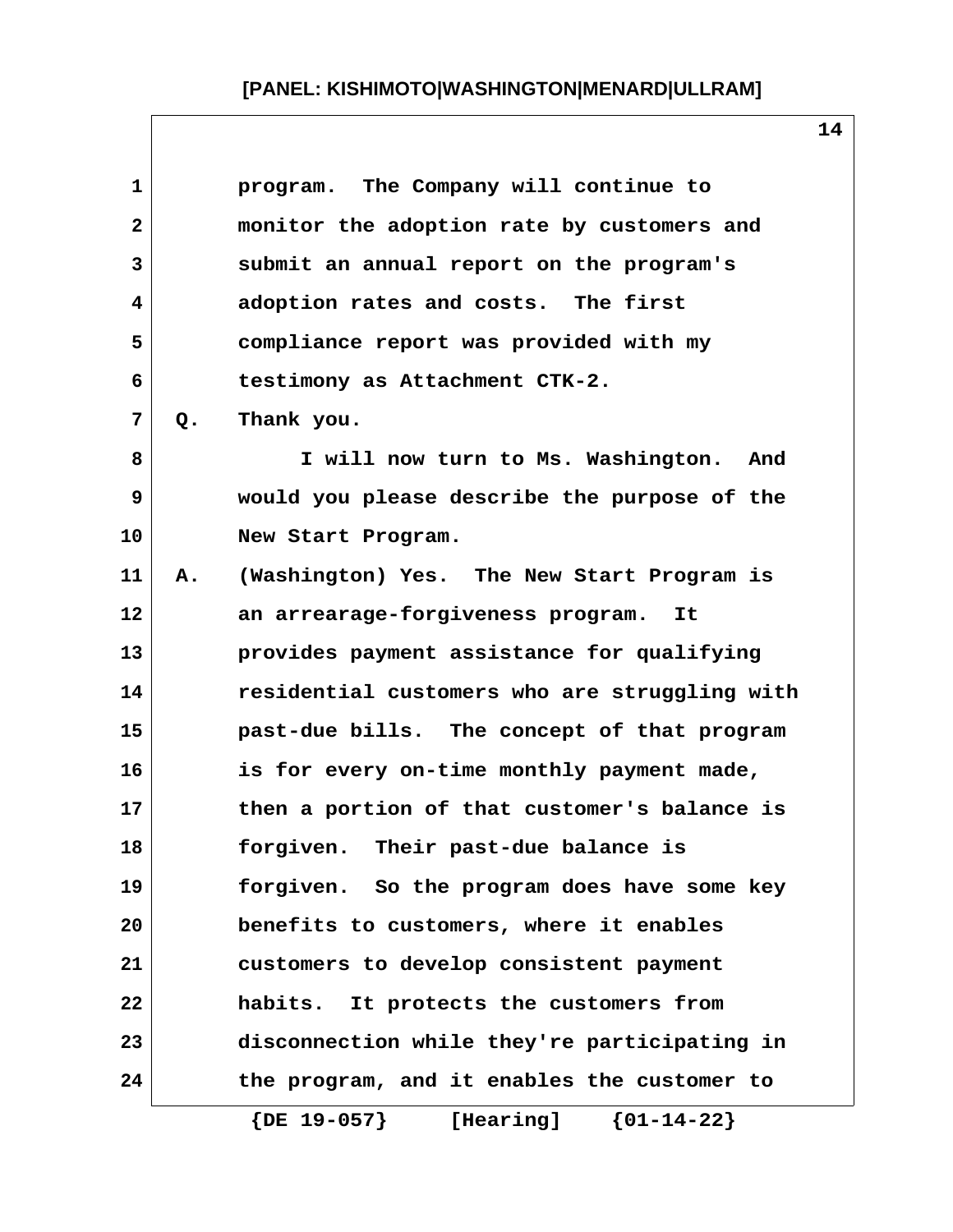| 1              |           | get a fresh start because their arrears are   |
|----------------|-----------|-----------------------------------------------|
| $\overline{a}$ |           | forgiven with each successful payment made.   |
| 3              |           | The program reduces cost for the Company      |
| 4              |           | because it reduces field visits,              |
| 5              |           | disconnections and reconnections of service.  |
| 6              | Q.        | And can you provide an overview of the        |
| 7              |           | structure for the New Start Program?          |
| 8              | Α.        | (Washington) Yeah. The program is available   |
| 9              |           | to residential customers whose accounts have  |
| 10             |           | been coded as "financial hardship" and whose  |
| 11             |           | account has a balance of at least \$150, and  |
| 12             |           | at least that \$150 is at least 60 days past  |
| 13             |           | There's an annual forgiveness cap per<br>due. |
| 14             |           | customer of $$12,000.$                        |
| 15             | Q.        | And were there any other criteria for program |
| 16             |           | implementation that were set forth in the     |
| 17             |           | Settlement Agreement that was approved in     |
| 18             |           | this docket?                                  |
| 19             | <b>A.</b> | (Washington) Yes. The Company was required    |
| 20             |           | to convene a stakeholder group to develop a   |
| 21             |           | more defined set of criteria for program      |
| 22             |           | implementation. The Settlement Agreement      |
| 23             |           | also set out reporting requirements for the   |
| 24             |           | Company. As a result of that stakeholder      |
|                |           | $\{DE\ 19-057\}$<br>[Hearing] ${01-14-22}$    |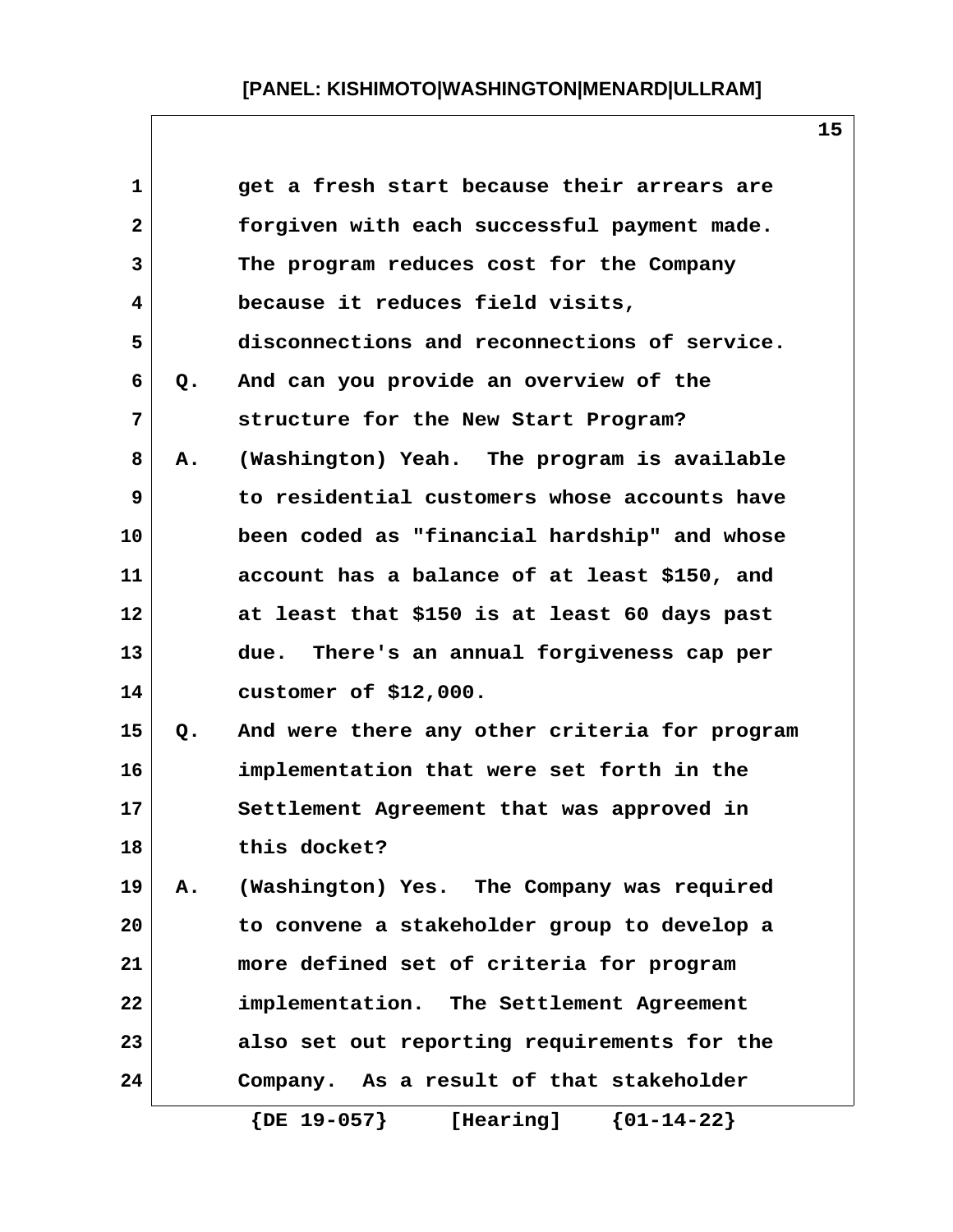| $\mathbf{1}$ |    | group, the Company filed a report with the    |
|--------------|----|-----------------------------------------------|
| $\mathbf{2}$ |    | Commission that was approved on June 1st of   |
| 3            |    | 2021.                                         |
| 4            | Q. | And can you provide an overview of the        |
| 5            |    | implementation for this program to date?      |
| 6            | Α. | (Washington) Yeah, the Company's Information  |
| 7            |    | Technology Department has been outlining and  |
| 8            |    | developing the requirements to implement the  |
| 9            |    | necessary changes to the Company's billing    |
| 10           |    | system and processes. The program is          |
| 11           |    | expected to go live early 2022.               |
| 12           | Q. | Thank you. And then can you just provide a    |
| 13           |    | brief summary of what Eversource's request is |
| 14           |    | today regarding this program?                 |
| 15           | Α. | (Washington) Yes. The Company's requesting    |
| 16           |    | approval to include that \$1,077,356 of the   |
| 17           |    | base rates to provide adequate funding for    |
| 18           |    | the program as implementation begins.         |
| 19           |    | Recovery of these funds is authorized under   |
| 20           |    | Section 13.3 of the Settlement Agreement      |
| 21           |    | approved in this proceeding to fund a reserve |
| 22           |    | account.                                      |
| 23           | Q. | Thank you.                                    |
| 24           |    | My last series of questions can be            |
|              |    | $\{DE\ 19-057\}$<br>${01-14-22}$<br>[Hearing] |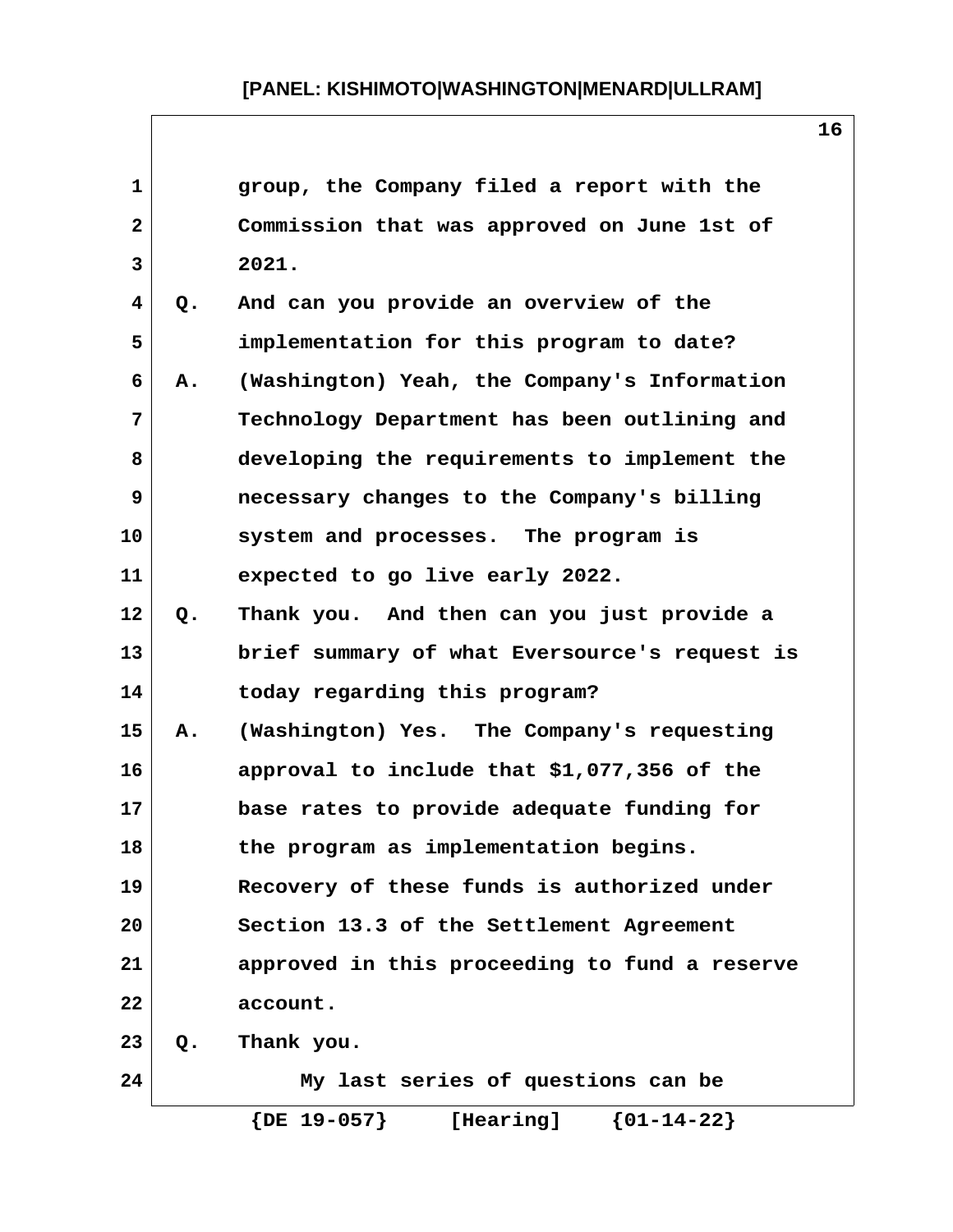| 1              |    | answered by either Ms. Menard or Ms. Ulram.   |
|----------------|----|-----------------------------------------------|
| $\mathbf{2}$   |    | So Mr. Kishimoto stated earlier that the      |
| 3              |    | Company is not requesting a rate change       |
| 4              |    | associated with the Fee Free Program. Can     |
| 5              |    | you please describe how the Company plans to  |
| 6              |    | recover the costs associated with this        |
| $\overline{7}$ |    | program?                                      |
| 8              | Α. | (Menard) Yes, I'll take that. Ms. Menard.     |
| 9              |    | As Mr. Kishimoto explained, the Company       |
| 10             |    | is already recovering \$375,000 through base  |
| 11             |    | rates associated with the Fee Free Credit     |
| 12             |    | Card Program. And while the Company           |
| 13             |    | estimates their -- for 12 months it will      |
| 14             |    | incur an additional \$18,000 in costs above   |
| 15             |    | that \$375,000 during the first year, the     |
| 16             |    | Company is not seeking a base distribution    |
| 17             |    | rate increase at this time; instead, the      |
| 18             |    | Company proposes to reconcile these costs in  |
| 19             |    | the next rate case.                           |
| 20             |    | Attachment ELM/JAU-1 presents the actual      |
| 21             |    | costs incurred for the Fee Free Credit Card   |
| 22             |    | Program and the variance between base         |
| 23             |    | distribution recovery for the first year      |
| 24             |    | actual estimated costs for the program.       |
|                |    | ${01-14-22}$<br>$\{DE\ 19-057\}$<br>[Hearing] |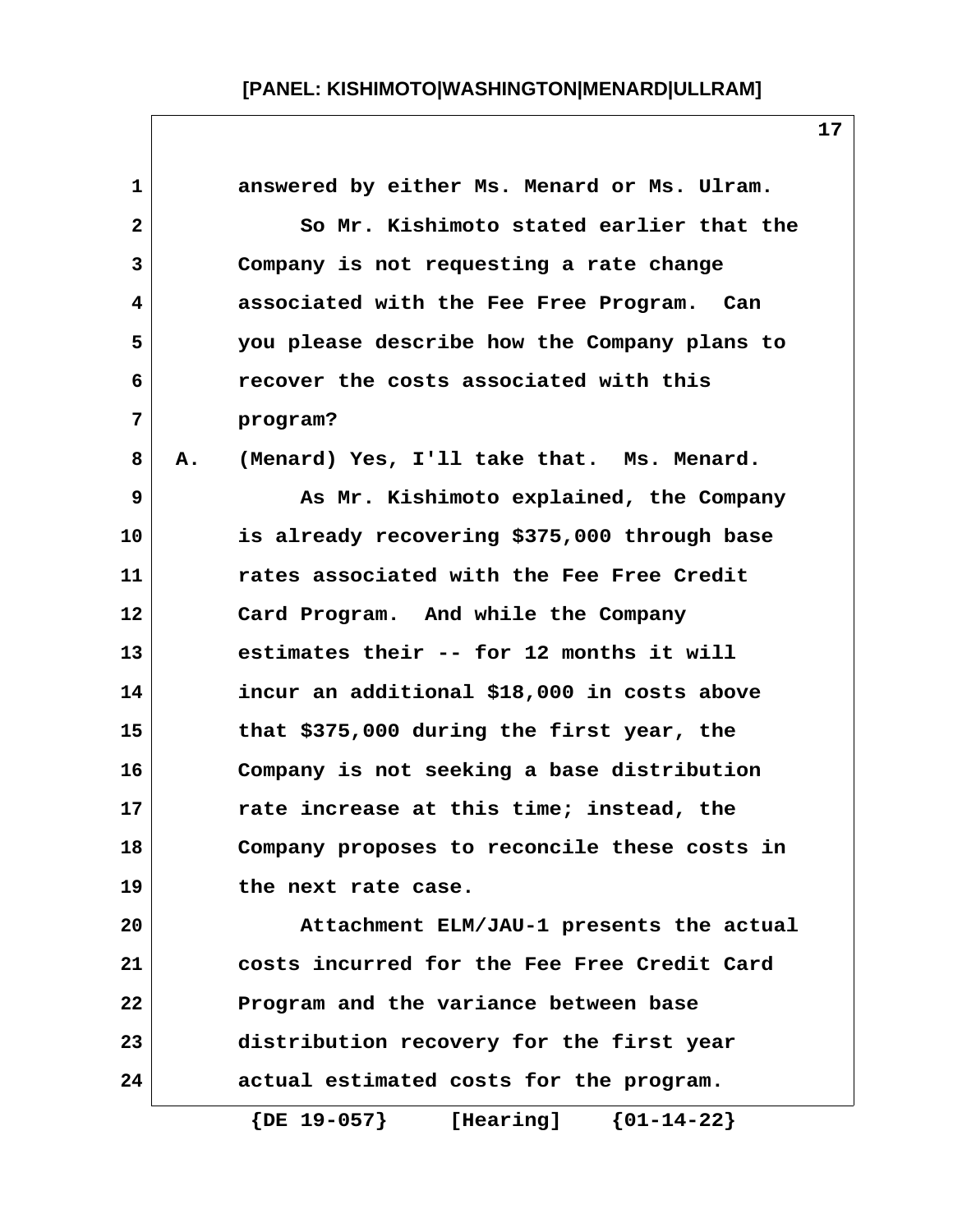| $\mathbf{1}$ |    | Also in that attachment it shows the           |
|--------------|----|------------------------------------------------|
| $\mathbf{2}$ |    | reconciliation of the program costs that will  |
| 3            |    | be maintained until the time of our next base  |
| 4            |    | distribution rate case.                        |
| 5            | Q. | Thank you.                                     |
| 6            |    | Turning to the New Start Program, Ms.          |
| 7            |    | Washington stated that the Company is          |
| 8            |    | requesting approval to begin recovering an     |
| 9            |    | additional \$1,077,336 in base rates beginning |
| 10           |    | February 1st. Have you provided a              |
| 11           |    | calculation of the rates for this adjustment?  |
| 12           | Α. | (Ullram) Yes, we have. Attachment ELM/JAU-3,   |
| 13           |    | which is on Bates 68, provides the allocation  |
| 14           |    | of the adjustment for each rate class. And     |
| 15           |    | ELM/JAU-3 also provides the overall revenue    |
| 16           |    | impacts and bill impacts associated with the   |
| 17           |    | adjustment.                                    |
| 18           | Q. | And what is the bill impact for an average     |
| 19           |    | residential customer associated with the       |
| 20           |    | adjustment?                                    |
| 21           | Α. | (Ullram) So Bates 90 in ELM/JAU-3, the         |
| 22           |    | monthly bill impact for Rate R customers       |
| 23           |    | using between 550 and 650 kilowatt hours a     |
| 24           |    | month ranges from 10 cents to 12 cents per     |
|              |    | $\{DE\ 19-057\}$<br>${01-14-22}$<br>[Hearing]  |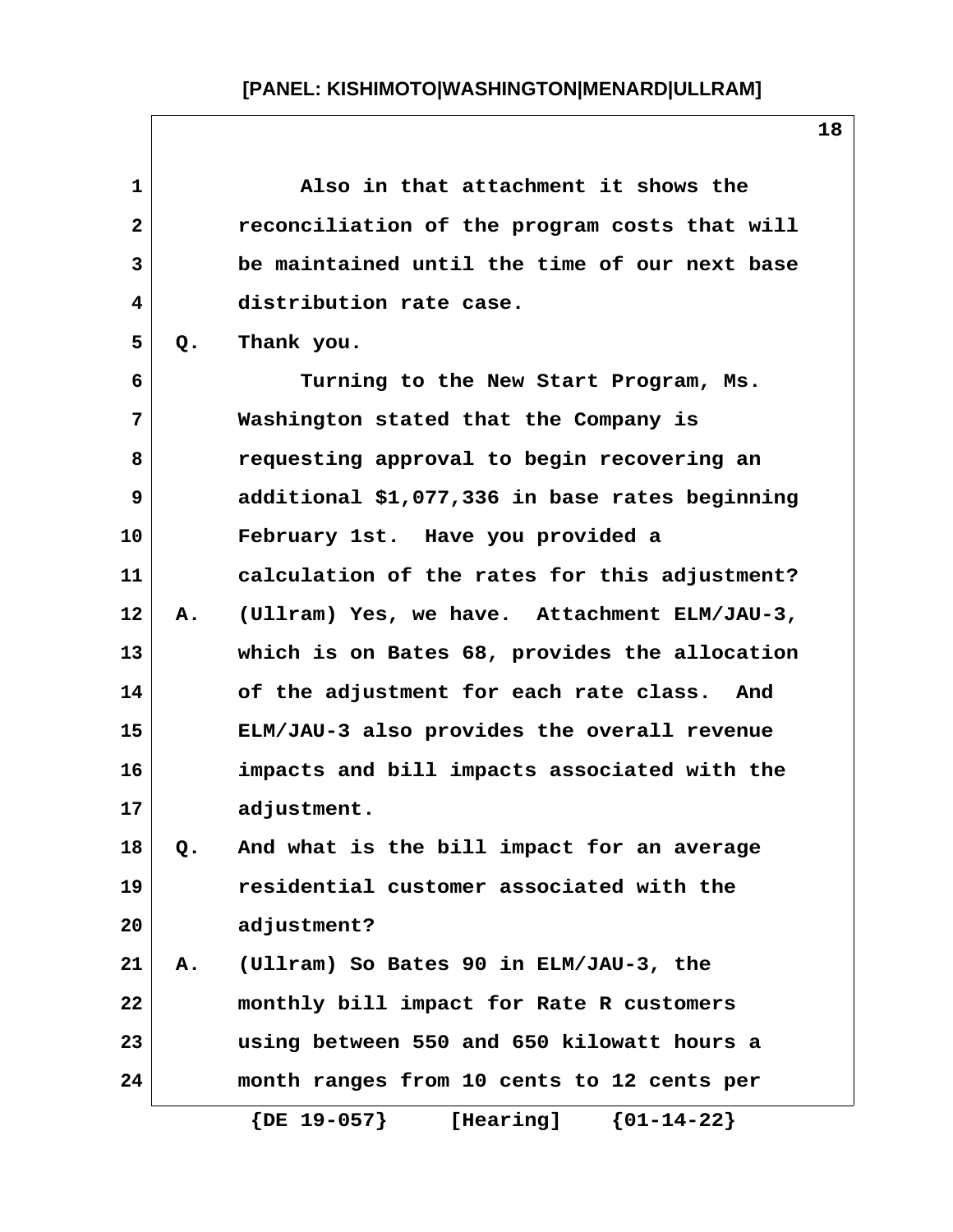**1 month. 2 Q. Thank you. And does this adjustment result 3 in rates that are just and reasonable? 4 A. (Ullram) Yes, it does. 5 Q. Thank you. 6 MS. RALSTON: Nothing further. The 7 panel is now available. 8 CHAIRMAN GOLDNER: Thank you. 9 We'll move to cross-examination, and I'll 10 recognize Mr. Dexter. 11 MR. DEXTER: Thank you, Chairman 12 Goldner. Good morning. 13 CROSS-EXAMINATION 14 BY MR. DEXTER: 15 Q. I would like to start with a few questions on 16 the Fee Free Program as described. 17 My understanding from the direct exam is 18 that approximately \$375,000 in 19 program-related costs was set in the base 20 rate case -- was built into base rates as a 21 result of the base rate case. I would ask 22 one of the witnesses to describe for me 23 specifically what's in the \$375,000. In 24 other words, what types of costs was that {DE 19-057} [Hearing] {01-14-22}**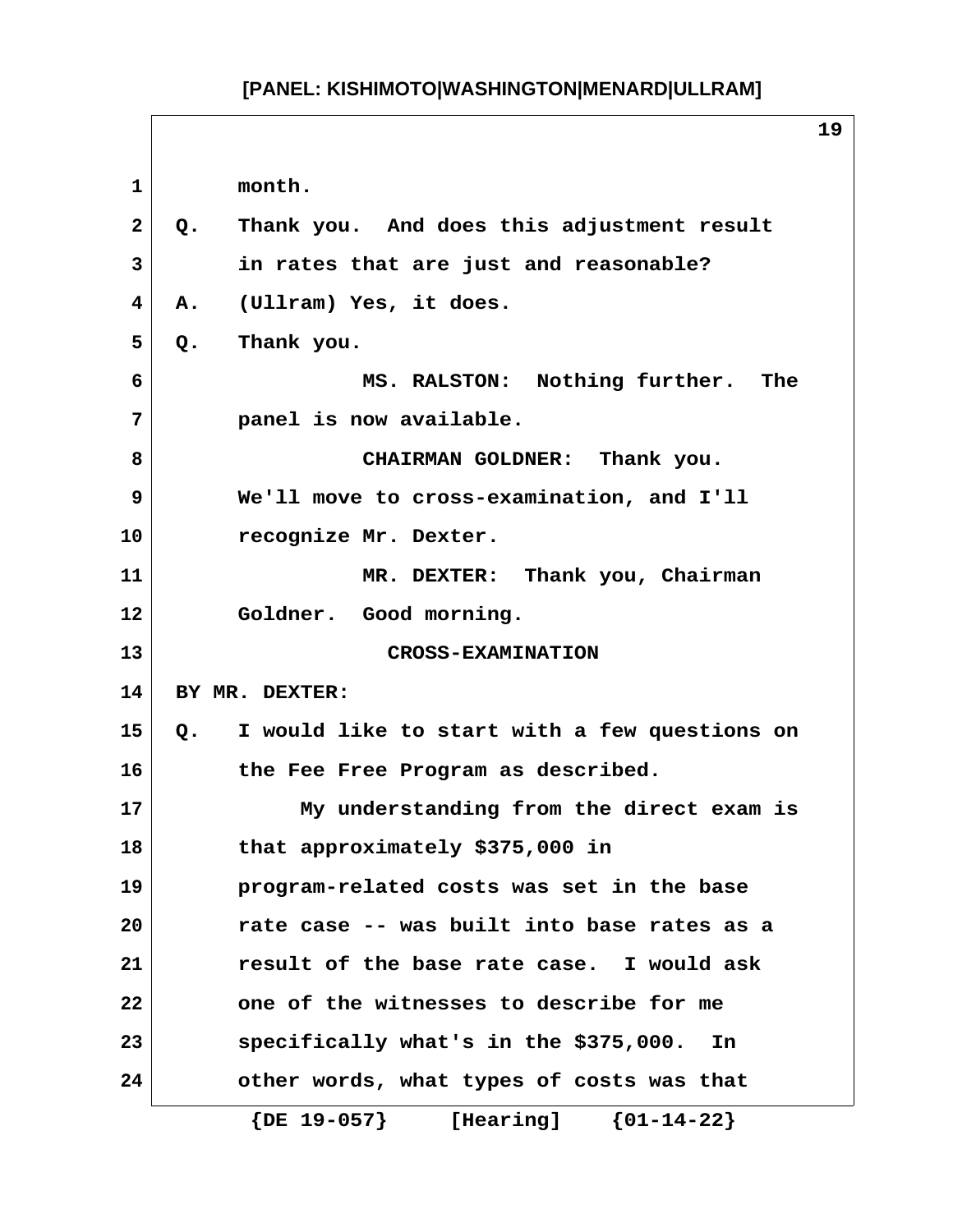| $\mathbf{1}$   |               | intended to cover?                            |
|----------------|---------------|-----------------------------------------------|
| $\overline{2}$ | <b>A.</b>     | (Kishimoto) Those costs, the \$375,000,       |
| 3              |               | represents the percentage over our            |
| 4              |               | original -- we had 3 percent of our customers |
| 5              |               | prior to implementation were paying by credit |
| 6              |               | card, with $$375,000$ , the cost per -- the   |
| 7              |               | \$1.40 that was charged for each customer     |
| 8              |               | credit card transaction for residential       |
| 9              |               | customers.                                    |
| 10             | $Q_{\bullet}$ | So if I understood that answer, it's \$1.40   |
| 11             |               | times a certain number of payments; is that   |
| 12             |               | right?                                        |
| 13             | Α.            | (Kishimoto) Correct.                          |
| 14             | Q.            | Okay. What's the \$1.40? What does that       |
| 15             |               | represent?                                    |
| 16             | <b>A.</b>     | (Kishimoto) The per-transaction costs.        |
| 17             | Q.            | Right. And that's my question. So is that a   |
| 18             |               | fee that Eversource pays to a bank or -- I'm  |
| 19             |               | just curious what makes up the \$1.40.        |
| 20             | Α.            | (Kishimoto) Yes, that's a fee we pay to our   |
| 21             |               | banker for each payment that's processed.     |
| 22             | $Q$ .         | And I believe I understood from the testimony |
| 23             |               | that that number was predicted to be \$1.48,  |
| 24             |               | and the actual rate comes in at \$1.40. Do I  |
|                |               | [Hearing] ${01-14-22}$<br>$\{DE\ 19-057\}$    |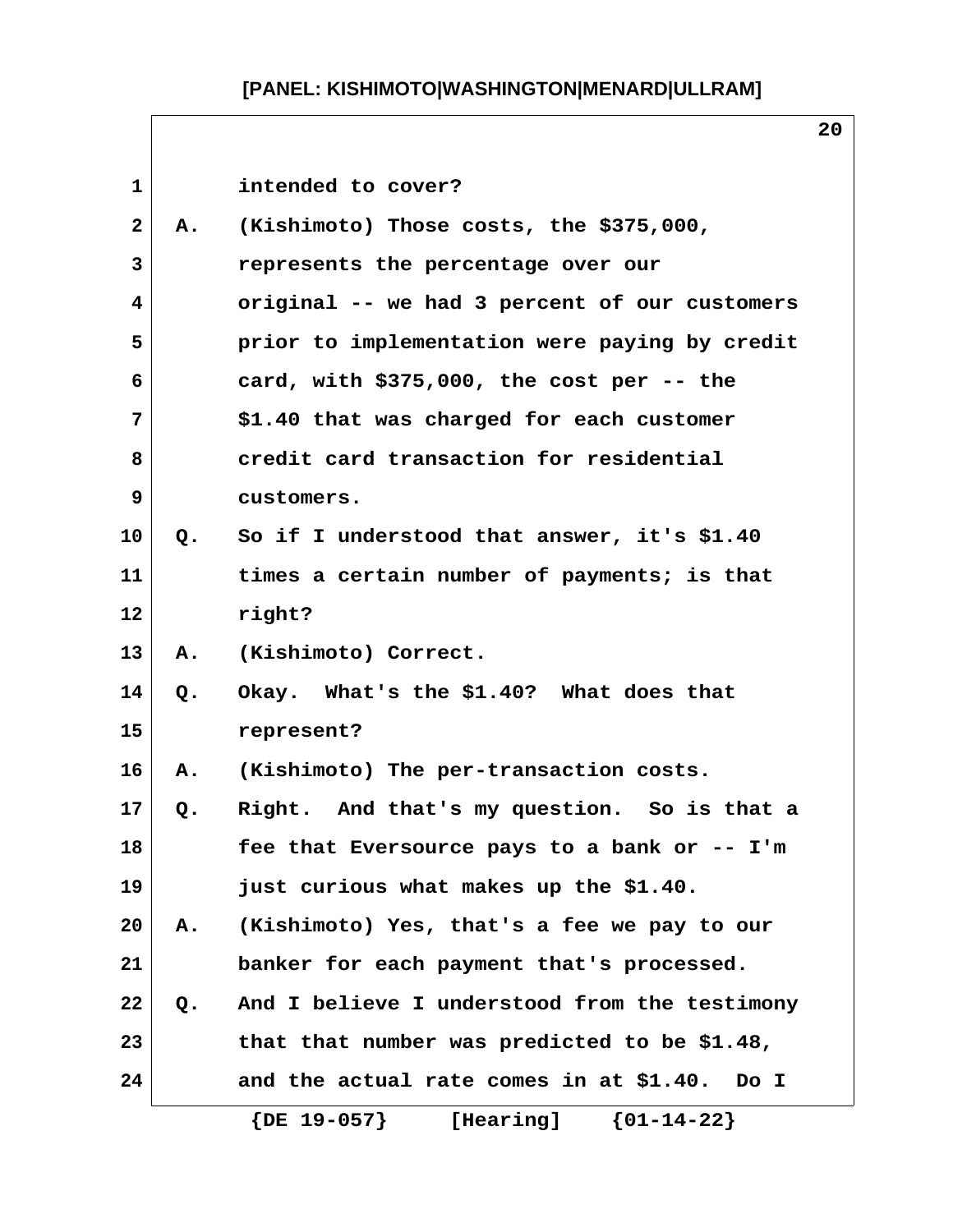| $\mathbf{1}$ |    | have that right?                               |
|--------------|----|------------------------------------------------|
| $\mathbf{2}$ | Α. | (Kishimoto) Yes.                               |
| 3            | Q. | Can you explain what makes up the difference,  |
| 4            |    | why the rate is lower, coming in lower than    |
| 5            |    | what was predicted back in the rate case?      |
| 6            | А. | (Kishimoto) There is a pricing matrix that     |
| 7            |    | we, based on our contract, that we've agreed   |
| 8            |    | to, depending on two items: The percentage     |
| 9            |    | of credit card, pure credit card payments      |
| 10           |    | compared to -- and the average payment         |
| 11           |    | amount, that wherever our customer             |
| 12           |    | transactions fall on that matrix, our vendor   |
| 13           |    | can change the price. We had negotiated it     |
| 14           |    | down to \$1.40.                                |
| 15           | Q. | So that $$1.40$ --                             |
| 16           | А. | (Kishimoto) Sorry. We negotiated it to stay    |
| 17           |    | at that per-transaction price.                 |
| 18           | Q. | Right. And it sounds like, from what you're    |
| 19           |    | saying, that \$1.40 is some sort of an average |
| 20           |    | of all these transactions and where they fall  |
| 21           |    | in the matrix, and \$1.40 represents an        |
| 22           |    | average. Is that a fair assessment?            |
| 23           | Α. | (Kishimoto) Yes.                               |
| 24           | Q. | Okay. Thanks. I wanted to turn to your         |
|              |    | $\{DE 19-057\}$ [Hearing] $\{01-14-22\}$       |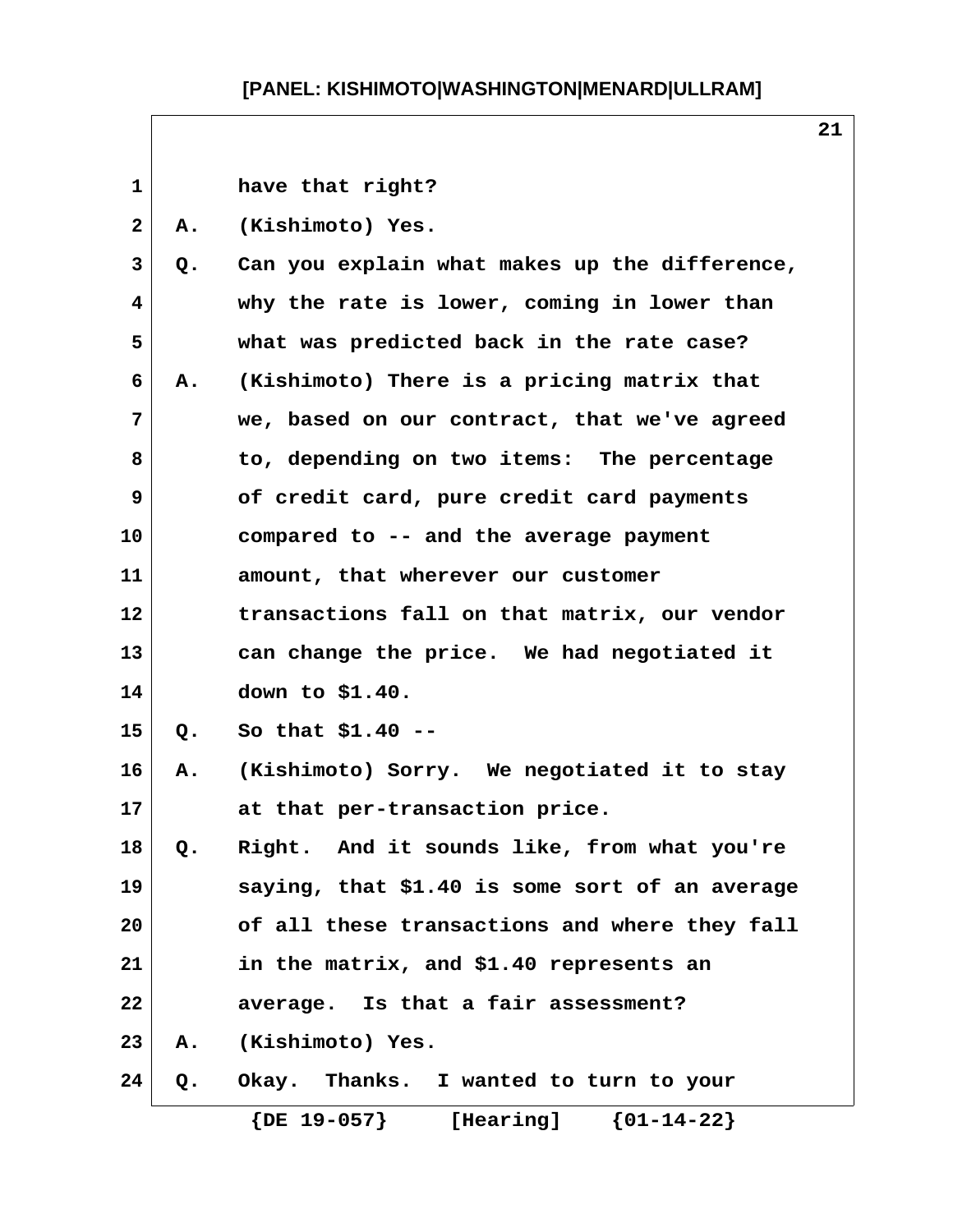| $\mathbf 1$  |    | testimony to Bates Page 15. And there's a     |
|--------------|----|-----------------------------------------------|
| $\mathbf{2}$ |    | statement in the testimony that you reached   |
| 3            |    | 5 percent penetration rate in this program.   |
| 4            |    | That's up on Line 3. Can you explain that?    |
| 5            |    | You touched on this. Can you explain what     |
| 6            |    | that means, a "5 percent penetration rate"?   |
| 7            | Α. | (Kishimoto) Yes. The 5 percent penetration    |
| 8            |    | rate represents the percentage of residential |
| 9            |    | customers that pay by credit card over the    |
| 10           |    | percentage of all residential customer        |
| 11           |    | payments.                                     |
| 12           | Q. | And am I correct that you said that the       |
| 13           |    | actual information has shown that percentage, |
| 14           |    | penetration percentage, is a little bit       |
| 15           |    | higher, that it's actually up to 5.4 percent? |
| 16           |    | Did I hear that right?                        |
| 17           | Α. | (Kishimoto) That's correct.                   |
| 18           | Q. | What was the fee that was charged for using a |
| 19           |    | credit card before this program took place?   |
| 20           | Α. | (Kishimoto) The residential customers paid    |
| 21           |    | \$2.25 prior to this program.                 |
| 22           | Q. | On Page 15, Line 7, there's a sentence that   |
| 23           |    | talks about -- begins on Line 7 that talks    |
| 24           |    | about the offsetting savings as a result of   |
|              |    | $\{DE\ 19-057\}$<br>${01-14-22}$<br>[Hearing] |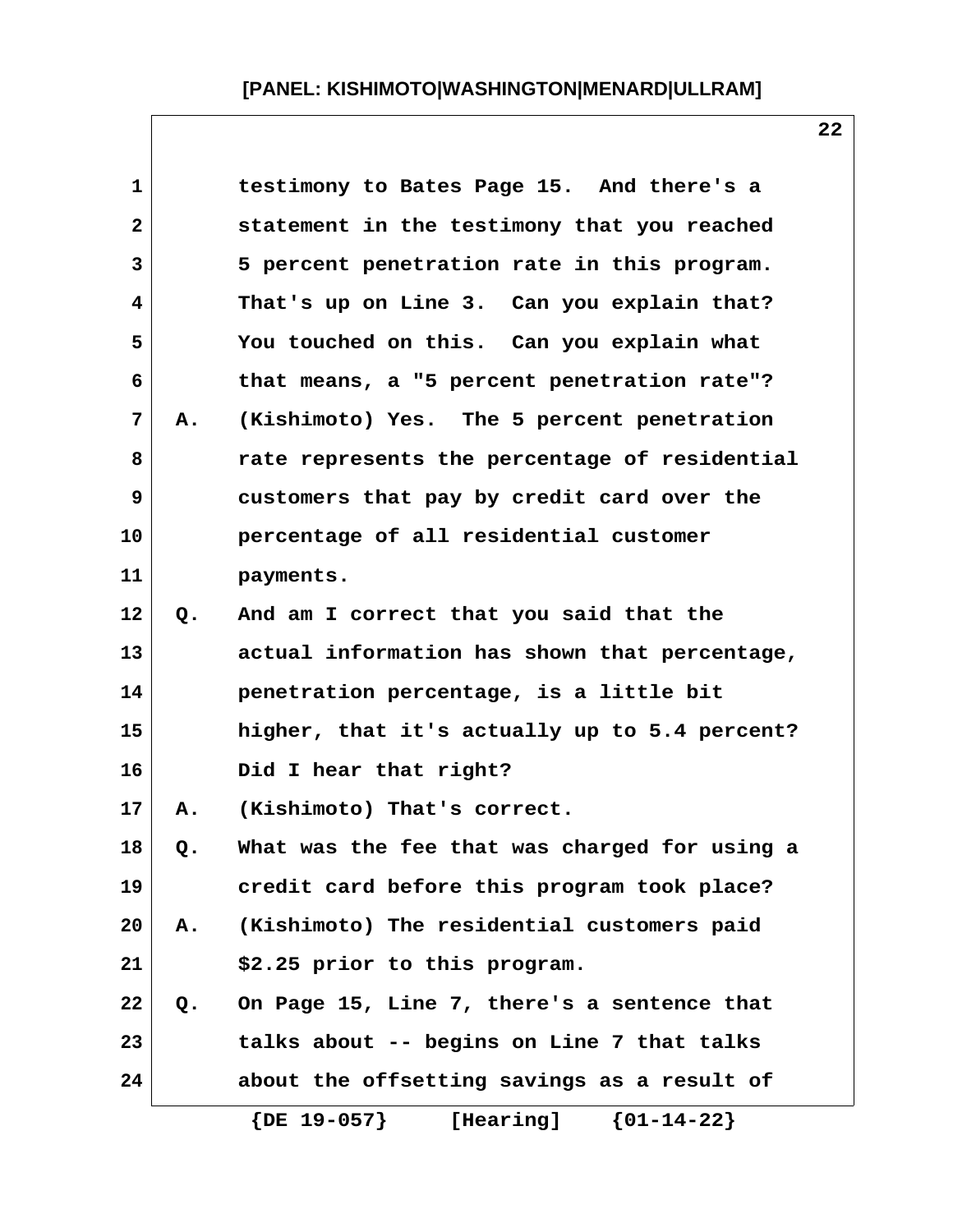| $\mathbf{1}$ |    | this program. Could you describe what makes     |
|--------------|----|-------------------------------------------------|
| 2            |    | up the offsetting savings.                      |
| 3            | Α. | (Kishimoto) Yes. Customers above our            |
| 4            |    | original 3 percent -- the original 3 percent    |
| 5            |    | of our customers that were paying by credit     |
| 6            |    | card, the customers have since migrated from    |
| 7            |    | implementation date, and we assumed that        |
| 8            |    | 95 percent of those customers migrate from      |
| 9            |    | making direct debit payments, with 5 percent    |
| 10           |    | migrating from mailing in check payments.       |
| 11           | Q. | And so can I deduce from that, that it's less   |
| 12           |    | expensive for the Company to process a credit   |
| 13           |    | card payment than a check payment, and that's   |
| 14           |    | where the savings come from?                    |
| 15           | Α. | (Kishimoto) The savings come from, assuming     |
| 16           |    | that they migrated over from the other          |
| 17           |    | channels, there's a Company cost associated     |
| 18           |    | with each payment transaction that we are no    |
| 19           |    | longer paying as a result of them making a      |
| 20           |    | credit card payment.                            |
| 21           | Q. | What's the nature of those costs that are       |
| 22           |    | saved? What's the nature of the savings?        |
| 23           | Α. | (Kishimoto) The savings are from                |
| 24           |    | per-transaction costs charged by our            |
|              |    | ${01-14-22}$<br>$\{$ DE $19-057\}$<br>[Hearing] |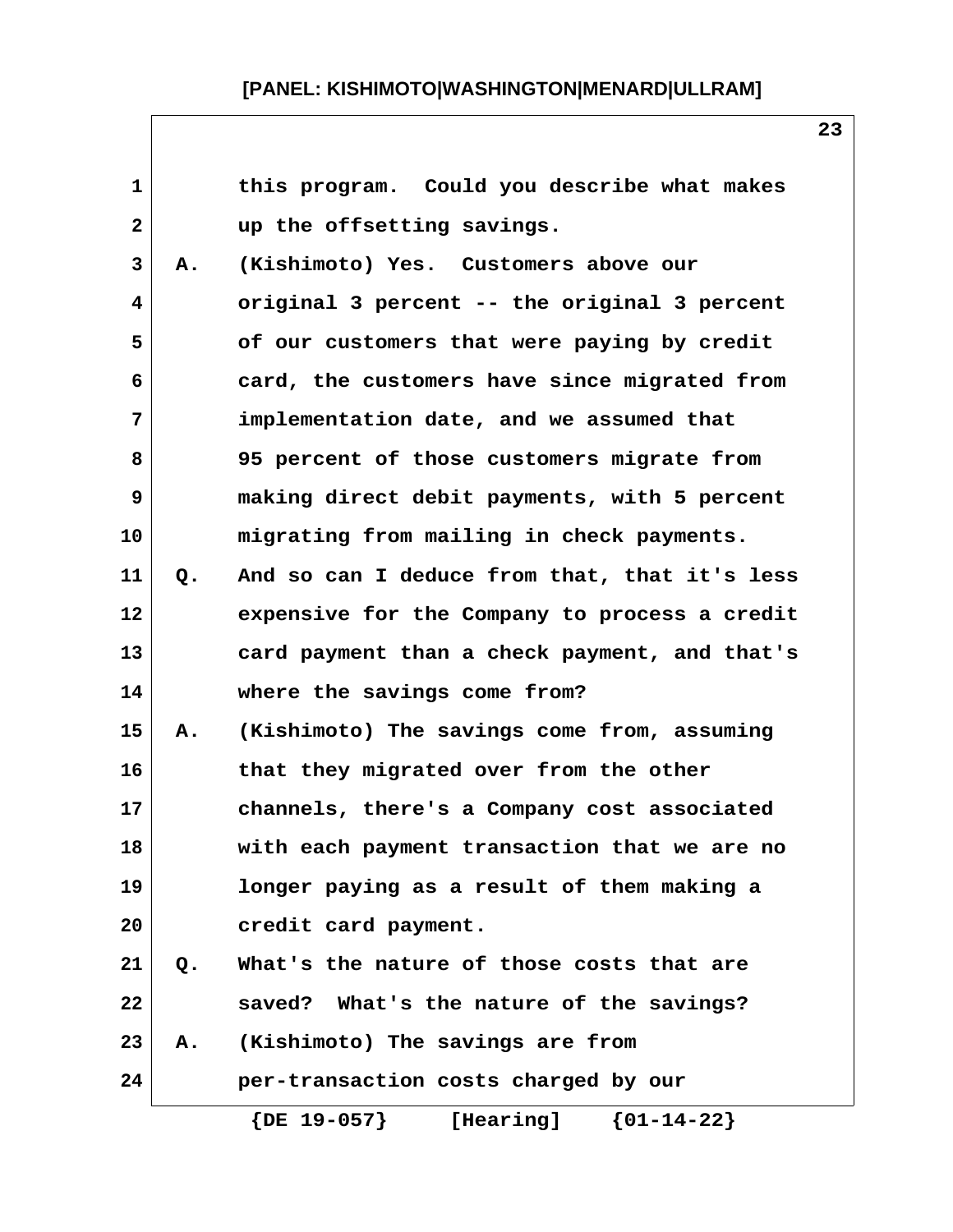| $\mathbf{1}$ |    | payment-processing vendors for each of those  |
|--------------|----|-----------------------------------------------|
| $\mathbf{2}$ |    | channels.                                     |
| 3            | Q. | So you have a vendor to process payments,     |
| 4            |    | whether it's by credit card or by check. Is   |
| 5            |    | that what I'm hearing?                        |
| 6            | Α. | (Kishimoto) Correct.                          |
| 7            | Q. | And sounds like it's less expensive to do it  |
| 8            |    | by debit or credit card than by check. Is     |
| 9            |    | that right?                                   |
| 10           | Α. | (Kishimoto) That is correct.                  |
| 11           | Q. | Per the statement in your direct testimony -- |
| 12           |    | I'm sorry, I don't know the Bates page        |
| 13           |    | reference -- rather than increase the rates   |
| 14           |    | at this time as the settlement would have     |
| 15           |    | allowed, the Company has chosen not to seek   |
| 16           |    | that small rate increase, but instead allow   |
| 17           |    | the costs to be reconciled at the time of the |
| 18           |    | next rate case.                               |
| 19           |    | I'd like one of the witnesses to explain      |
| 20           |    | how that reconciliation will take place in a  |
| 21           |    | rate case. What will that look like?          |
| 22           | Α. | (Menard) Sure, I can take that. Ms. Menard.   |
| 23           |    | So we continue to track the variance          |
| 24           |    | between what is in base rates and the actual  |
|              |    | $\{DE\ 19-057\}$<br>${01-14-22}$<br>[Hearing] |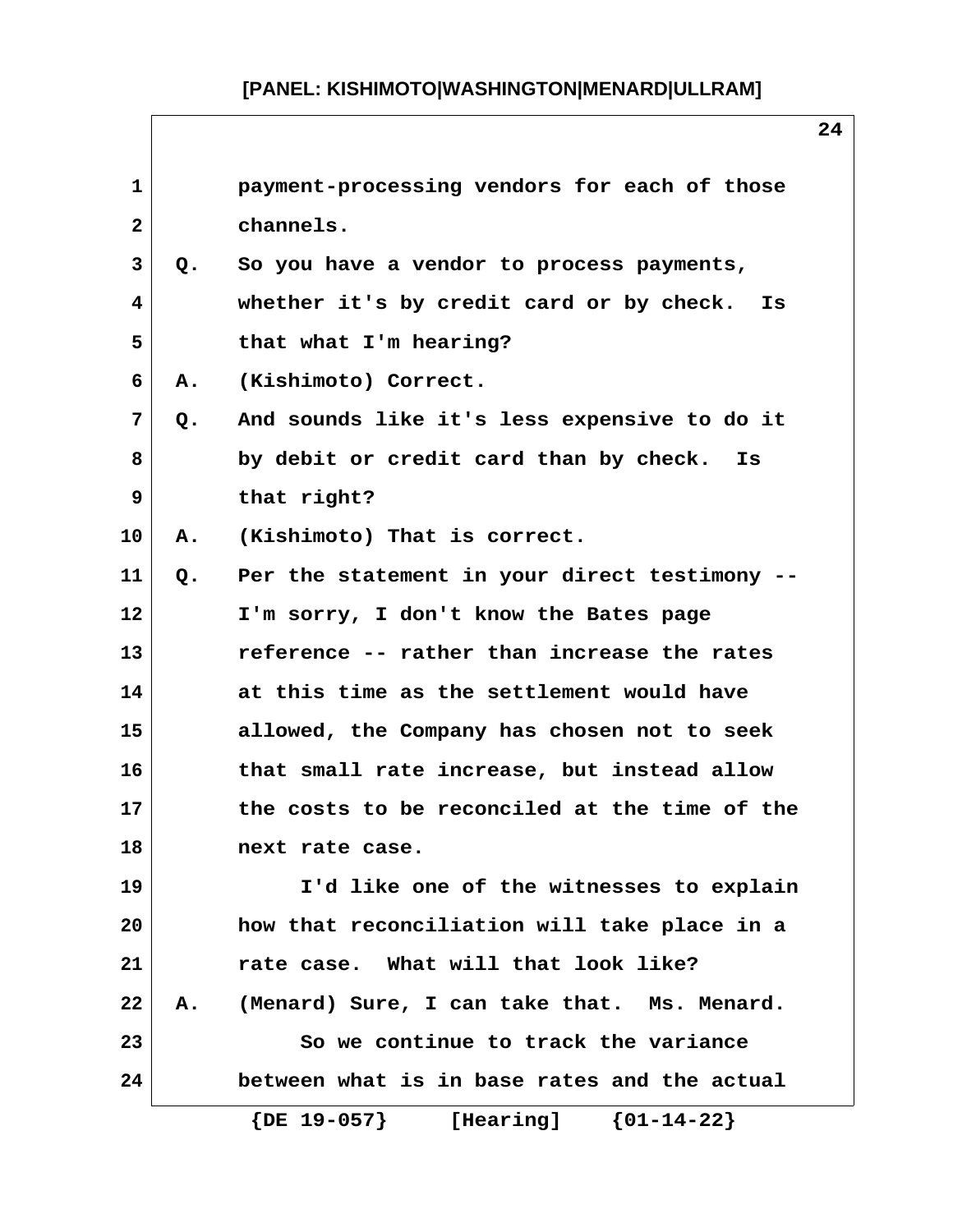| 1  |    | costs, and we defer that over amount, over or |
|----|----|-----------------------------------------------|
| 2  |    | under, actually. And so those over- or        |
| 3  |    | under-collections will -- sorry. Just got a   |
| 4  |    | little pop-up.                                |
| 5  |    | Those over- or under-collections will be      |
| 6  |    | deferred and collected in a deferred asset    |
| 7  |    | account and analyzed at the time of the next  |
| 8  |    | rate case, just like any other deferrals.     |
| 9  | Q. | Okay. And this same mechanism is proposed     |
| 10 |    | per the settlement concerning the \$1,077,356 |
| 11 |    | that was related to the New Start Program; is |
| 12 |    | that correct?                                 |
| 13 | Α. | (Menard) Can you restate that question?       |
| 14 | Q. | Yeah. I guess what I'm asking more directly   |
| 15 |    | is, is it also the Company's position that,   |
| 16 |    | per the settlement, the \$1,077,356 that      |
| 17 |    | relates to the New Start Program will also be |
| 18 |    | reconciled at the time of the next base rate  |
| 19 |    | case?                                         |
| 20 | Α. | (Menard) Yes, that's correct.                 |
| 21 | Q. | So both of these items, then, your prior      |
| 22 |    | answer would apply to both of these items,    |
| 23 |    | that you'll accumulate the over or under.     |
| 24 |    | You'll have a deferred amount at the          |
|    |    | ${01-14-22}$<br>$\{DE\ 19-057\}$<br>[Hearing] |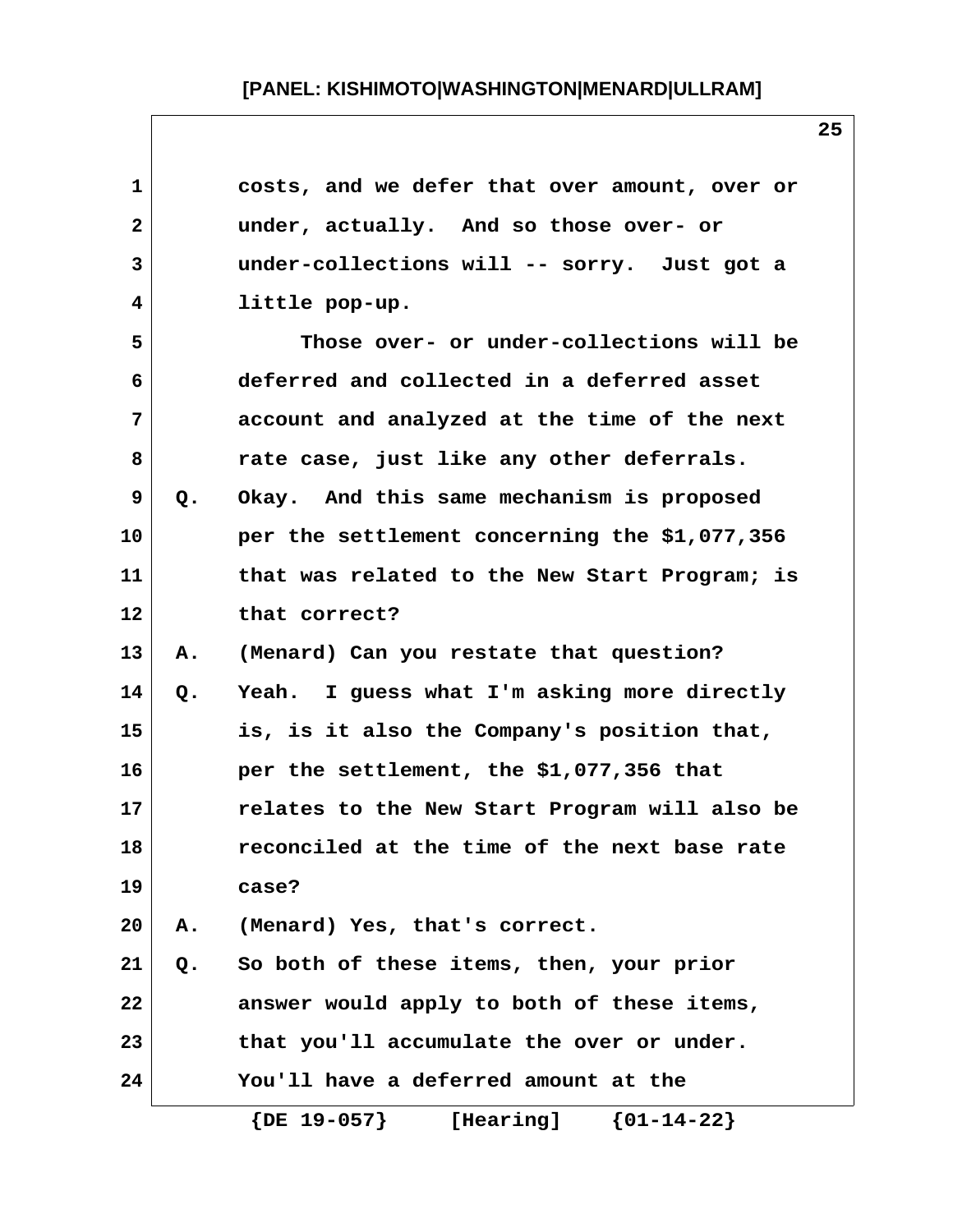| $\mathbf{1}$   |    | beginning of the next rate case, and then it     |
|----------------|----|--------------------------------------------------|
| $\overline{2}$ |    | will be $-$                                      |
| 3              | Α. | (Menard) Right, it will be handled the same      |
| 4              |    | way.                                             |
| 5              | Q. | Do you know at this time how that will take      |
| 6              |    | place, the mechanics of how that will take       |
| 7              |    | place in the next base rate case, what we can    |
| 8              |    | expect to see?                                   |
| 9              | Α. | (Menard) It will be similar to any other         |
| 10             |    | deferred asset account that exists on the        |
| 11             |    | books at the time of the Company's test year.    |
| 12             |    | And the Company would propose some kind of       |
| 13             |    | mechanism to adjustment or add to the base       |
| 14             |    | cost of service.                                 |
| 15             |    | You know, sometimes the deferral amounts         |
| 16             |    | are large enough, there's a proposal to          |
| 17             |    | amortize those over a number of years, and       |
| 18             |    | sometimes there's just a base adjustment.<br>So  |
| 19             |    | I can't say at this time because I don't know    |
| 20             |    | what the future will look like. But it will      |
| 21             |    | be handled the same way as any other deferred    |
| 22             |    | asset.                                           |
| 23             |    | Q. Can you recall any other deferred assets that |
| 24             |    | were handled in the most recent rate case,       |
|                |    | $\{DE\ 19-057\}$<br>${01-14-22}$<br>[Hearing]    |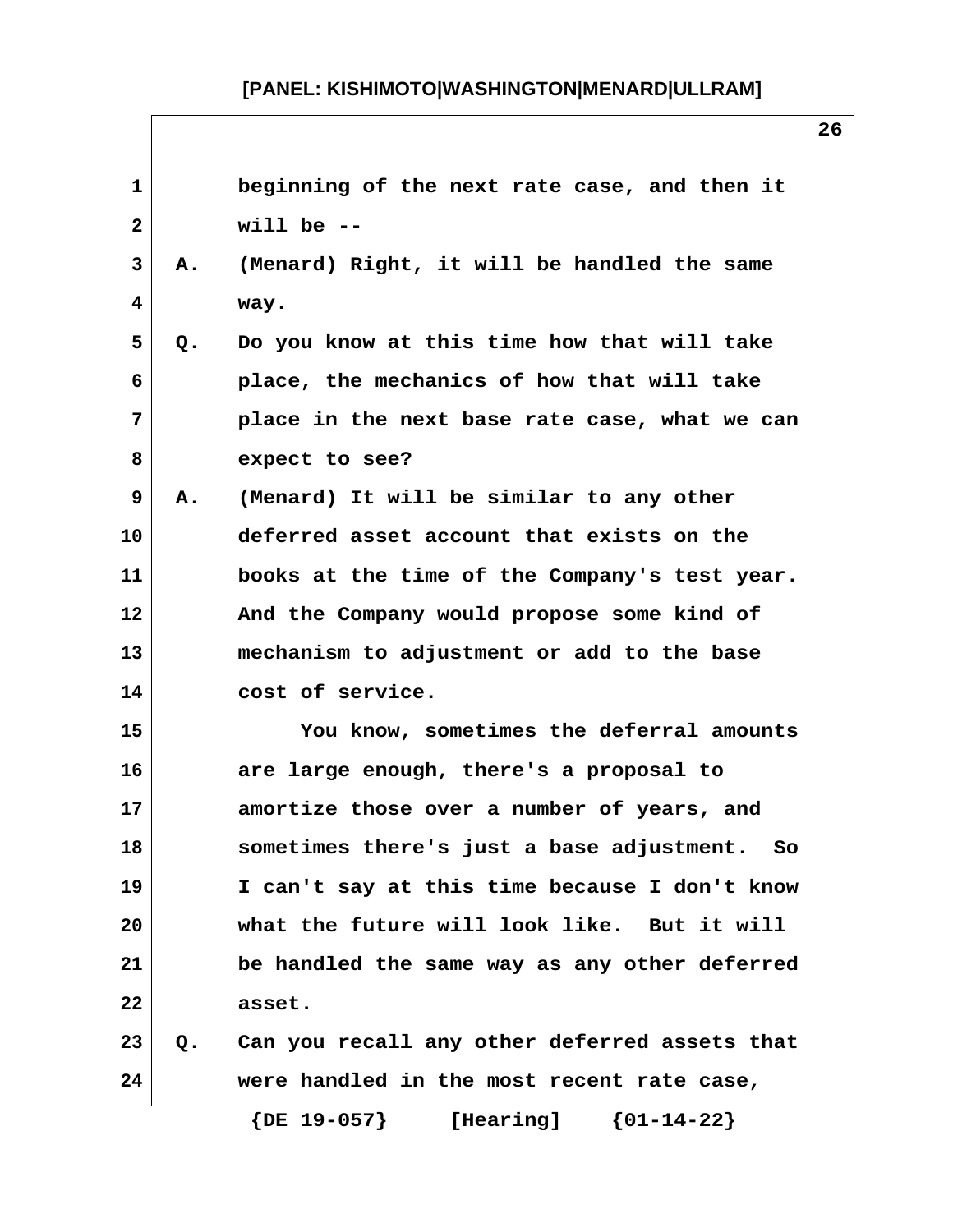| $\mathbf{1}$ |    | just so we have an idea of what we're talking |
|--------------|----|-----------------------------------------------|
| $\mathbf{2}$ |    | about?                                        |
| 3            | Α. | (Menard) Sure. Yeah. The environmental        |
| 4            |    | reserve is one that comes to mind. There was  |
| 5            |    | a balance on the books, and the Company ended |
| 6            |    | up settling to move that actually to the      |
| 7            |    | stranded cost rate and then recovering that   |
| 8            |    | over a certain time period.                   |
| 9            | Q. | Right. And the stranded cost mechanism        |
| 10           |    | allows for dollar-for-dollar collection.      |
| 11           |    | Would you agree with that?                    |
| 12           | Α. | (Menard) Yes.                                 |
| 13           | Q. | Whereas reconciling in base rates may         |
| 14           |    | actually not result in a dollar-for-dollar    |
| 15           |    | collection. Would you agree with that,        |
| 16           |    | depending on the amortization period, the     |
| 17           |    | period in which base rates are in effect and  |
| 18           |    | various things like that?                     |
| 19           | Α. | (Menard) I'm not sure I would agree with      |
| 20           |    | I'm not sure, I guess, I understand<br>that.  |
| 21           |    | that.                                         |
| 22           | Q. | Well, I think what you had said was you'd     |
| 23           |    | accumulate these costs in a bucket, and then  |
| 24           |    | you'd make an adjustment to base rates to     |
|              |    | $\{DE\ 19-057\}$<br>${01-14-22}$<br>[Hearing] |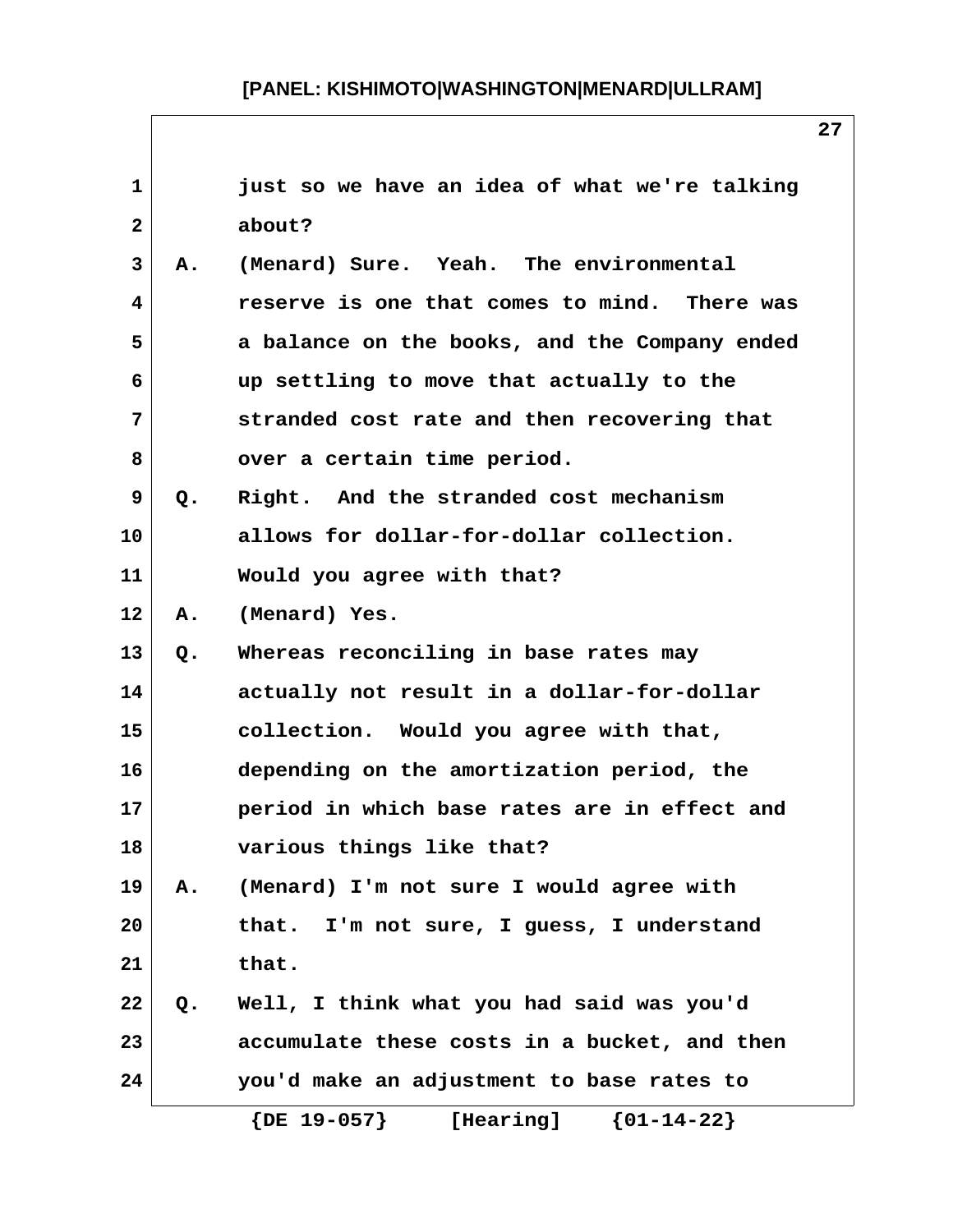| $\mathbf 1$  |    | either collect or pass back as appropriate.   |
|--------------|----|-----------------------------------------------|
| $\mathbf{2}$ |    | And then you said if it's large enough, it    |
| 3            |    | might even be amortized over a number of      |
| 4            |    | years. But under a traditional base rate      |
| 5            |    | setting, that amount, whether it's a positive |
| 6            |    | or a negative amount, will remain in base     |
| 7            |    | rates until they are changed in the next rate |
| 8            |    | base; correct?                                |
| 9            | Α. | (Menard) Yes. Yeah, so there's a number of    |
| 10           |    | ways you can handle it. Unfortunately, we're  |
| 11           |    | looking into the future. And, you know, I     |
| 12           |    | don't know what the proposal will be in the   |
| 13           |    | next rate base case. But you would look at    |
| 14           |    | what the deferred asset is and make a         |
| 15           |    | proposal to either -- you know, if this is an |
| 16           |    | ongoing cost, you would adjust your base cost |
| 17           |    | of service to incorporate that. Or, you       |
| 18           |    | know, you could say, you know, it's going to  |
| 19           |    | be this amount for the first two years and    |
| 20           |    | then it would drop off. So there's a number   |
| 21           |    | of ways you could do it. It's hard to say,    |
| 22           |    | sitting here today, what that would look      |
| 23           |    | like. But the Settlement Agreement does       |
| 24           |    | specify exactly how this is to be handled,    |

 **{DE 19-057} [Hearing] {01-14-22}**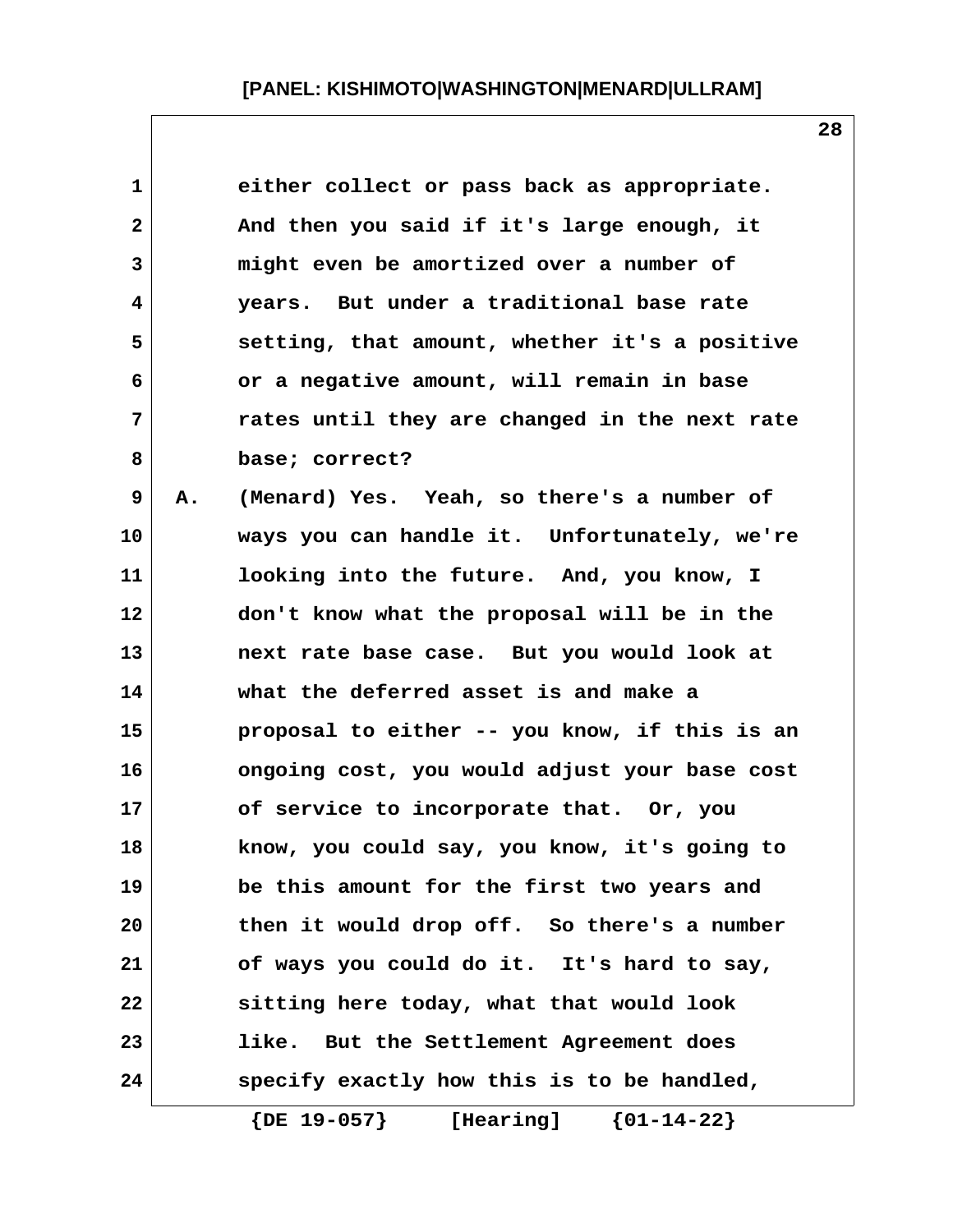| 1            |    | and it says that we would defer this until    |
|--------------|----|-----------------------------------------------|
| $\mathbf{2}$ |    | the Company's next rate case.                 |
| 3            | Q. | Okay. Is it the Company's position that when  |
| 4            |    | the next base rate case comes along, this     |
| 5            |    | item will be addressed in its prefiled        |
| 6            |    | materials on Day 1 of the rate case? It's     |
| 7            |    | not something that -- well, let me just leave |
| 8            |    | it at that.                                   |
| 9            |    | Is this something the Company agrees          |
| 10           |    | will be addressed in its filing up front when |
| 11           |    | the case is filed?                            |
| 12           | Α. | (Menard) It's hard to say "Yes" or "No"       |
| 13           |    | sitting here today because I don't know what  |
| 14           |    | the balance is going to look like. It could   |
| 15           |    | be nothing, and the Company could forego it.  |
| 16           |    | But we are tracking it. So it will be an      |
| 17           |    | item that will be shown on the books. And     |
| 18           |    | then depending on what the Company decides to |
| 19           |    | do to adjust, you know, we could make an      |
| 20           |    | adjustment to base rates or not. But it will  |
| 21           |    | be shown on the books, so it will be included |
| 22           |    | in the test year.                             |
| 23           |    | And so I guess to answer your question,       |
| 24           |    | yes, it will be shown, and then we could      |
|              |    | $\{DE\ 19-057\}$<br>${01-14-22}$<br>[Hearing] |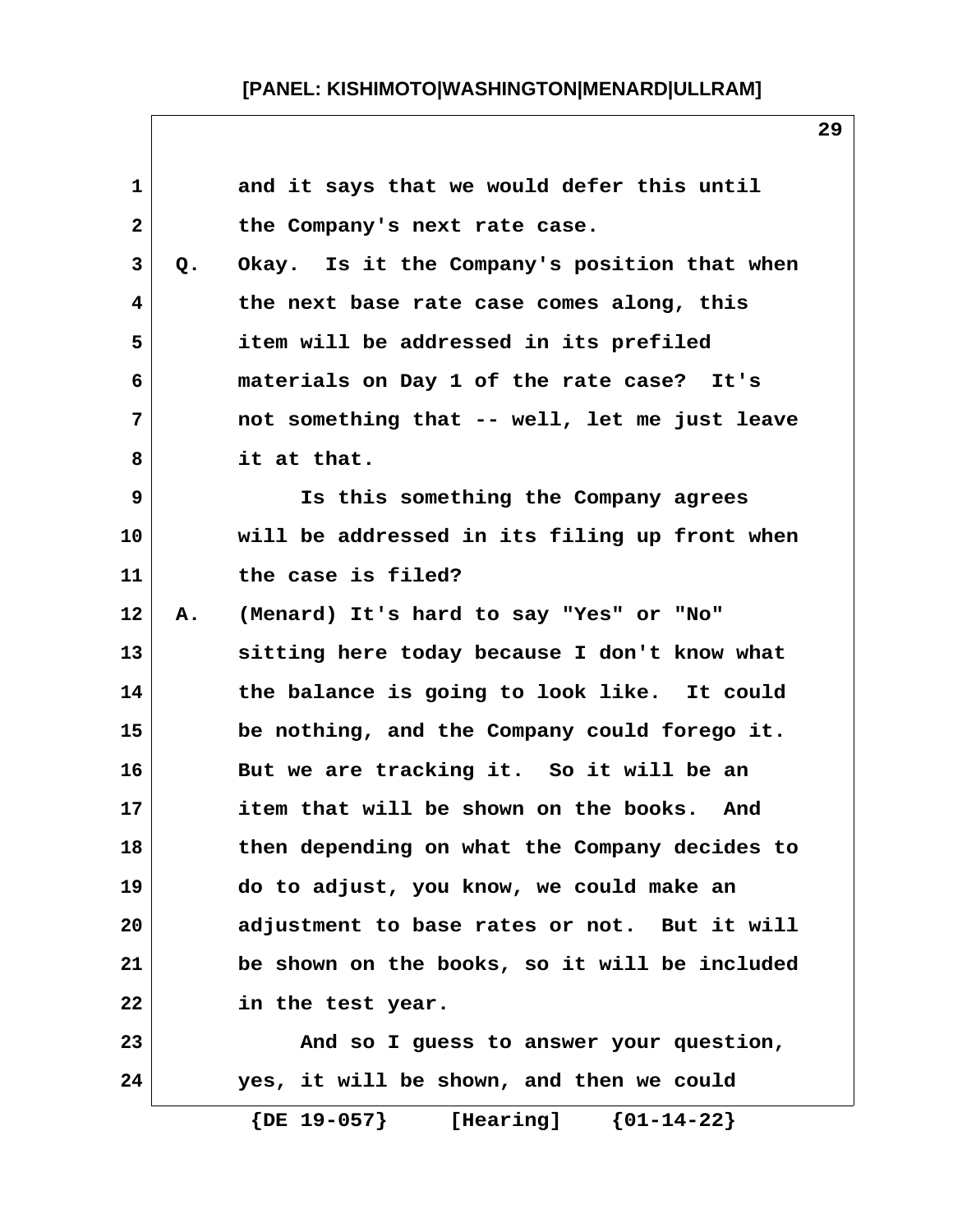| $\mathbf{1}$   |       | determine how to handle that in the base rate       |
|----------------|-------|-----------------------------------------------------|
| $\overline{2}$ |       | case itself.                                        |
| 3              | Q.    | Okay. Back more to the substance of the Fee         |
| 4              |       | Free Credit Card Program. I'd like to turn          |
| 5              |       | to Bates 21 of Exhibit 69. There's a                |
| 6              |       | statement in the text. There's no line              |
| 7              |       | numbers here. But in Bullet VI, that says           |
| 8              |       | the recent study shows, quote, concerns about       |
| 9              |       | credit cards [fees] have dropped three              |
| 10             |       | percentage points.                                  |
| 11             |       | Can you explain what "concerns about                |
| 12             |       | credit card fees" means in this context? And        |
| 13             |       | by you, I meant the Company if it's not --          |
| 14             |       | [Court Reporter interrupts.]                        |
| 15             | Q.    | If it's not Ms. Menard that answers, I              |
| 16             |       | understand that.                                    |
| 17             | А.    | (Kishimoto) So these are from customer              |
| 18             |       | complaints.                                         |
| 19             | $Q$ . | And how are those complaints conveyed to the        |
| 20             |       | Company?                                            |
| 21             | Α.    | (Kishimoto) Either via customer -- we have an       |
| 22             |       | internal team that I'd have to -- subject to        |
| 23             |       | check, but these are coming from our surveys        |
| 24             |       | I believe. I'd have to check that, though.          |
|                |       | $\{DE\ 19-057\}$<br>$\{01 - 14 - 22\}$<br>[Hearing] |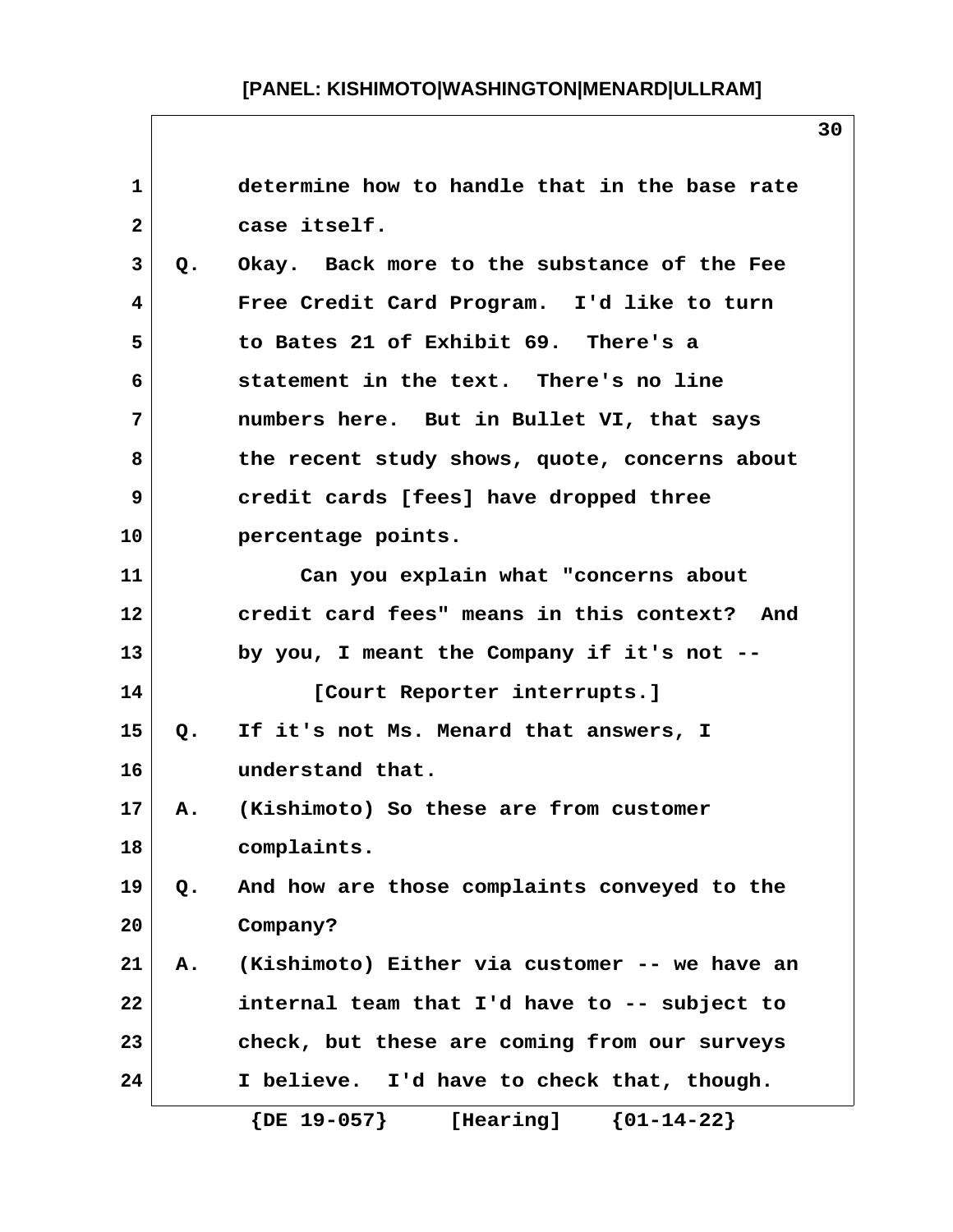| 1            | Q. | So I'm just curious. Was it a situation       |
|--------------|----|-----------------------------------------------|
| $\mathbf{2}$ |    | where a question was asked on a survey like,  |
| 3            |    | "Are you concerned about credit card fees?"   |
| 4            |    | Or was it more of a situation like, "What     |
| 5            |    | concerns do you have about the Company?" Do   |
| 6            |    | you know how the question was posed to the    |
| 7            |    | customers?                                    |
| 8            | Α. | (Menard) So Mr. Dexter, I can try to help out |
| 9            |    | and answer that.                              |
| 10           |    | We have a company, J.D. Power, that           |
| 11           |    | does, I can't remember if it's quarterly      |
| 12           |    | or -- there's a frequency that J.D. Power     |
| 13           |    | does surveys of customers, of our utility     |
| 14           |    | customers, and we get those results broken    |
| 15           |    | down into various categories. And so you can  |
| 16           |    | see the customer satisfaction. They'll        |
| 17           |    | indicate various questions. They'll indicate  |
| 18           |    | why they say they're -- what their sentiments |
| 19           |    | are. So you can track, based on various       |
| 20           |    | questions, the impact of their responses on   |
| 21           |    | their overall customer satisfaction. So       |
| 22           |    | that's to answer that question about the J.D. |
| 23           |    | Power residential study.                      |
| 24           |    | But as Mr. Kishimoto was saying, there's      |
|              |    | $\{DE 19-057\}$<br>[Hearing] ${01-14-22}$     |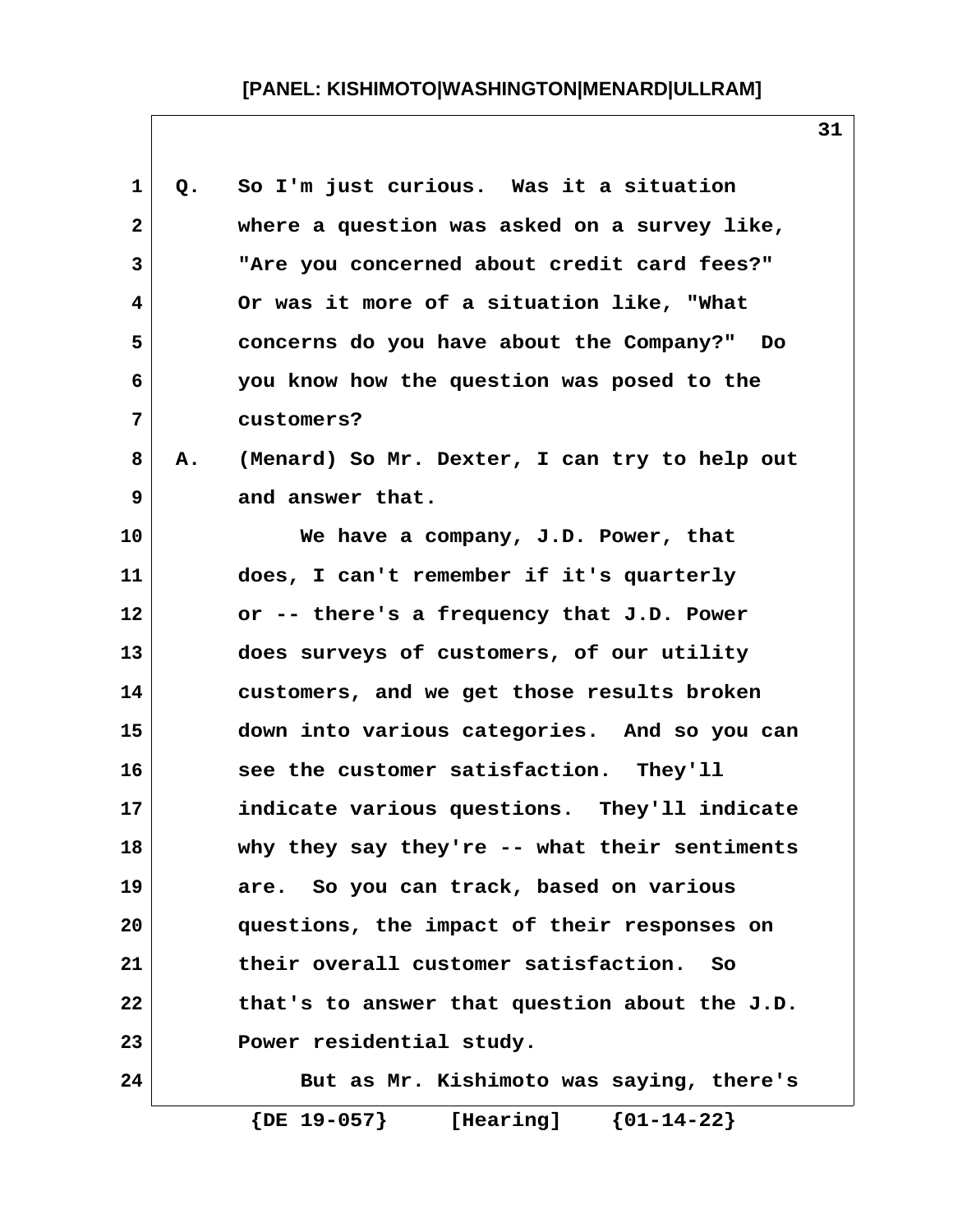| 1            |    | other channels that the Company connects with      |
|--------------|----|----------------------------------------------------|
| $\mathbf{2}$ |    | customers to receive feedback.                     |
| 3            | Q. | And can one of the Company's witnesses             |
| 4            |    | explain to me, on the left side of the graph,      |
| 5            |    | I think it's the Y axis, if I remember             |
| 6            |    | algebra, the percentages going up the chart,       |
| 7            |    | why do the numbers repeat themselves? Why is       |
| 8            |    | there two 21 percents, two 22 percents, two        |
| 9            |    | 23 percents and so on and so forth?                |
| 10           | Α. | (Menard) There's probably a percentage, half       |
| 11           |    | a percentage in there.                             |
| 12           |    | [Court Reporter interrupts.]                       |
| 13           | Α. | (Menard) Yes, it could be $21$ , $21-1/2$ , $22$ , |
| 14           |    | 22-1/2. It was probably just left off. I           |
| 15           |    | don't have it in front of me, but that's what      |
| 16           |    | I would suspect.                                   |
| 17           | Q. | So if that's the case, then the difference         |
| 18           |    | between the 2020 bar, which looks like it's        |
| 19           |    | 25-1/2, and the 2021 bar, which looks like it      |
| 20           |    | hits 22-3/4, what's the difference between         |
| 21           |    | those absolute numbers, rather than trying to      |
| 22           |    | figure out the bars?                               |
| 23           | Α. | (Kishimoto) I do not have the actual numbers       |
| 24           |    | outside of the bar graph with me.                  |
|              |    | $\{DE\ 19-057\}$<br>${01-14-22}$<br>[Hearing]      |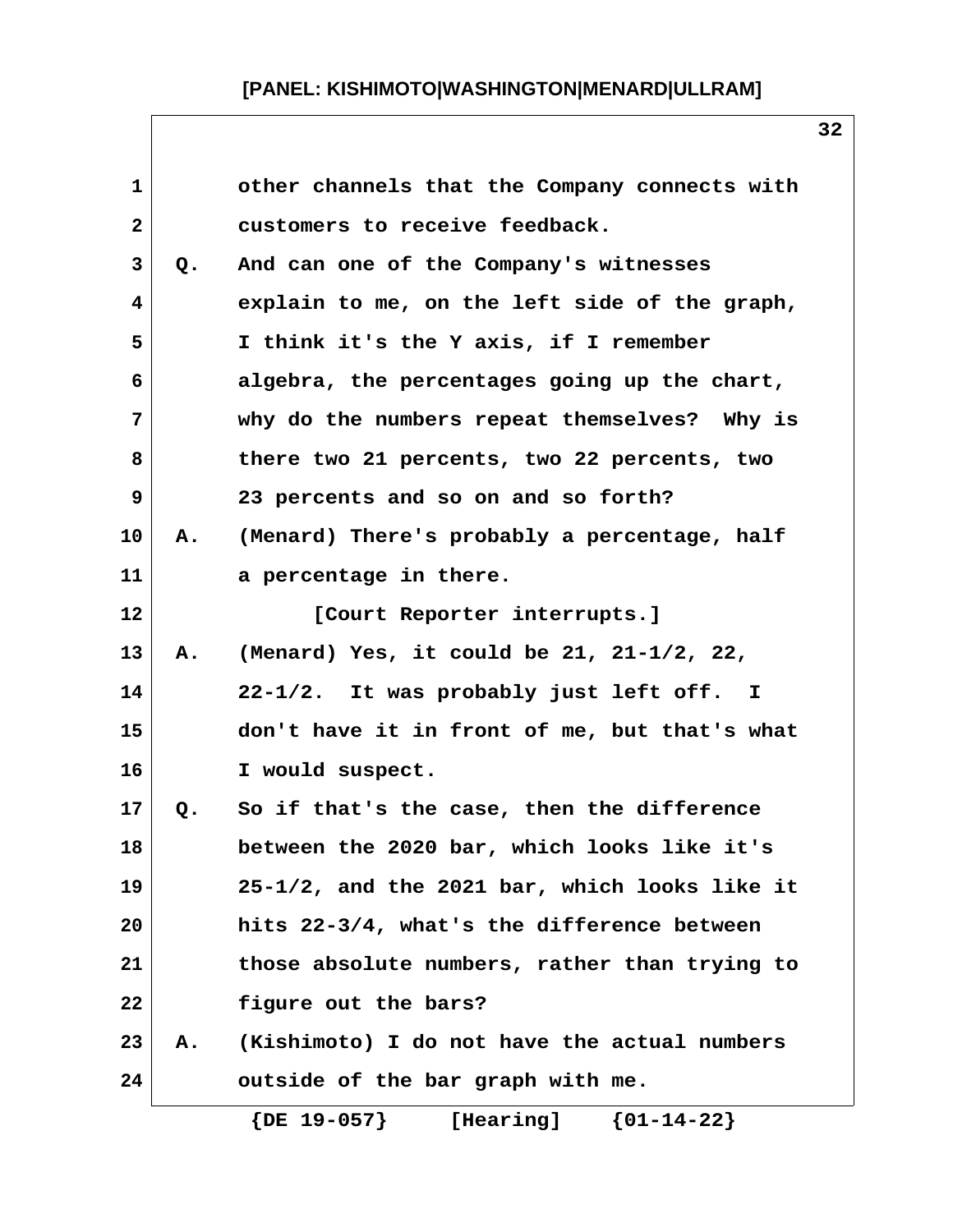| $\mathbf 1$    | Q. | I think the testimony says that it was        |
|----------------|----|-----------------------------------------------|
| $\overline{a}$ |    | 3 percent. And my question would be, does     |
| 3              |    | the Company consider that to be a substantial |
| 4              |    | change? In other words, if you can knock 3    |
| 5              |    | percent off of concern, is that a substantial |
| 6              |    | movement in the Company's viewpoint?          |
| $\overline{7}$ | Α. | (Menard) So the testimony is comparing, you   |
| 8              |    | know, as you referred to, Item VI, Bullet     |
| 9              |    | Item VI, 2021 as compared to 2020. So it's    |
| 10             |    | comparing that 22 to the 25. And that's the   |
| 11             |    | 3 percent change, to answer your first        |
| 12             |    | question.                                     |
| 13             |    | And then the second question, does the        |
| 14             |    | Company consider that a substantial change?   |
| 15             | Q. | Yeah, or significant, if that's a better      |
| 16             |    | word. Is that something that is significant?  |
| 17             | Α. | (Menard) I can't say for sure whether it's    |
| 18             |    | significant. But any change, you know,        |
| 19             |    | producing customer dissatisfaction is         |
| 20             |    | important to the Company.                     |
| 21             | Q. | I'd like to turn to the New Start Program,    |
| 22             |    | Bates Page 30 in this package, the reference  |
| 23             |    | at the very bottom, \$340,000, of, quote,     |
| 24             |    | program start-up costs. Could you describe    |
|                |    | ${01-14-22}$<br>$\{DE\ 19-057\}$<br>[Hearing] |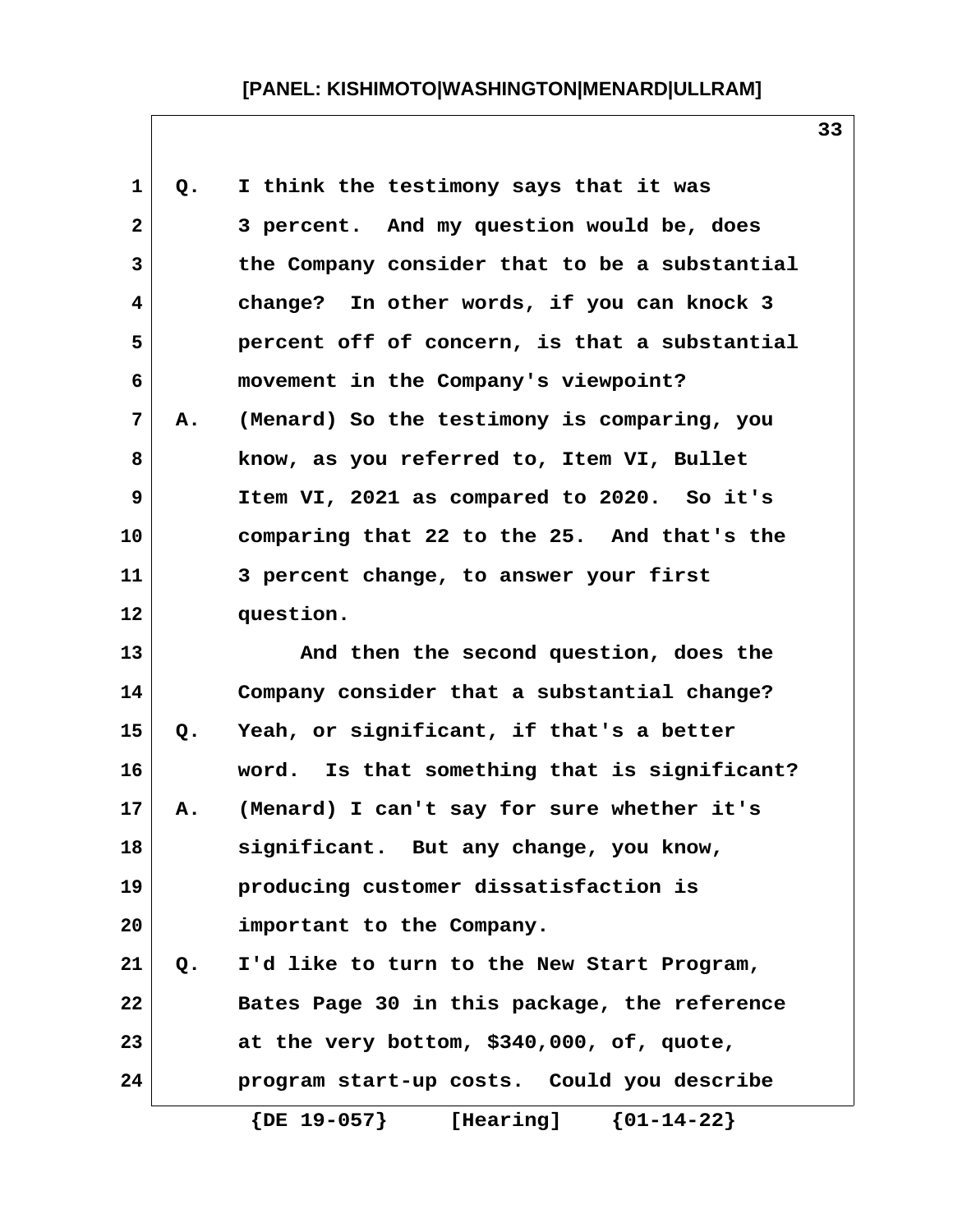| 1                       |    | what the program start-up costs are?            |
|-------------------------|----|-------------------------------------------------|
| $\mathbf{2}$            | Α. | (Menard) Can you refer to that Bates page       |
| 3                       |    | over again? Sorry.                              |
| $\overline{\mathbf{4}}$ | Q. | Yes. That was Bates Page 30. It's in the        |
| 5                       |    | testimony of Ms. Washington, I believe.         |
| 6                       | А. | (Washington) So the program start-up costs, I   |
| 7                       |    | believe that refers to like the IT work, the    |
| 8                       |    | information technology department, when it      |
| 9                       |    | impacts changes to our customer billing         |
| 10                      |    | systems.                                        |
| 11                      | Q. | Thank you. And then Bates Page 31 talks         |
| 12                      |    | about the \$1,077,356 that's proposed in this   |
| 13                      |    | docket, in this phase of this docket. And       |
| 14                      |    | that is described at Line 4, "to assure there   |
| 15                      |    | is adequate funding for the program as it is    |
| 16                      |    | implemented in early 2022." What does that      |
| 17                      |    | mean, to -- oh, I'm sorry. I should have        |
| 18                      |    | quoted Line 2. The money is to, "fund a         |
| 19                      |    | reserve account in support of the program."     |
| 20                      |    | And then Line 4 says, "to assure that there     |
| 21                      |    | is adequate funding for the program as it is    |
| 22                      |    | implemented."                                   |
| 23                      |    | What does that mean? What are these             |
| 24                      |    | dollars for exactly?                            |
|                         |    | ${01-14-22}$<br>$\{$ DE $19-057\}$<br>[Hearing] |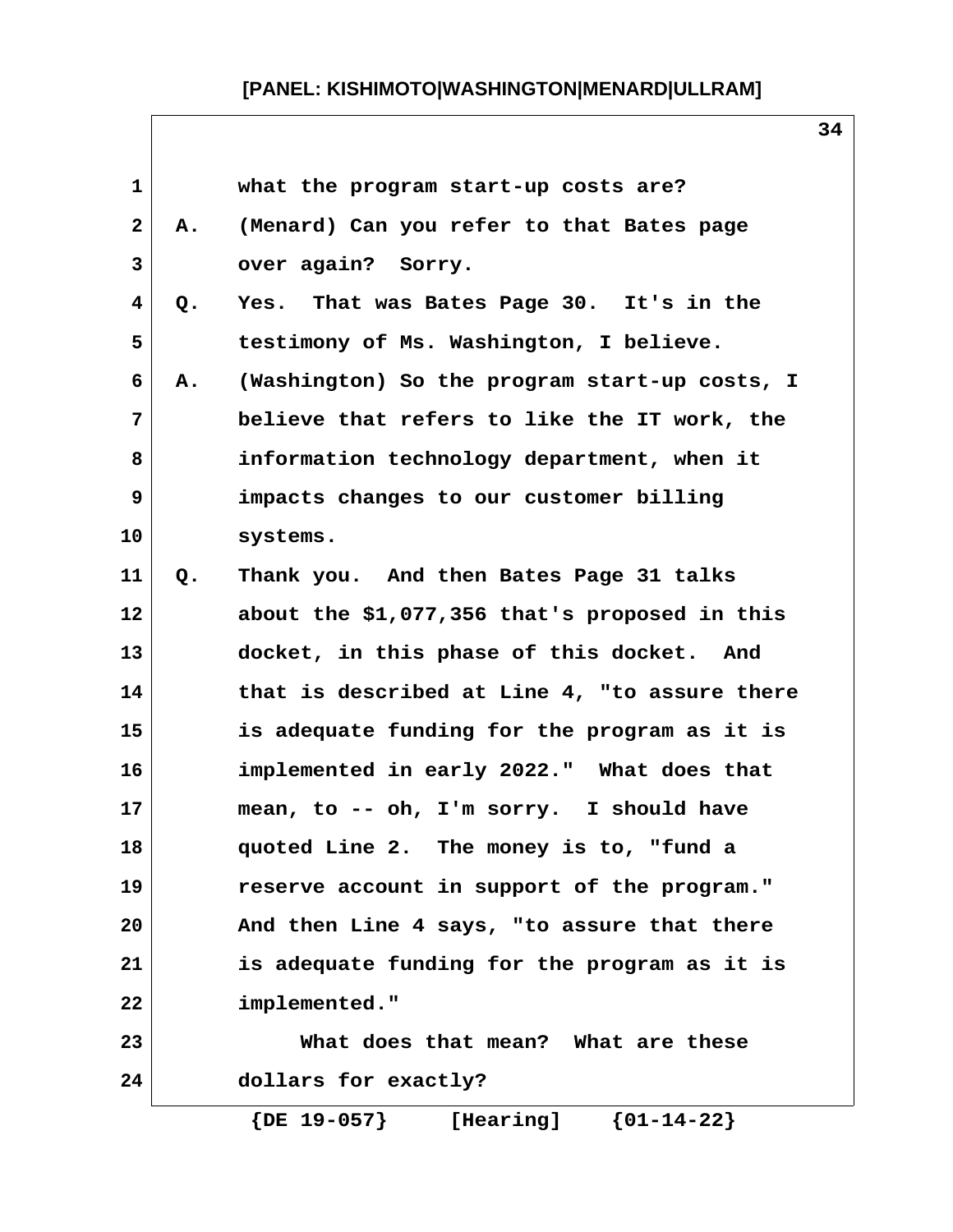| $\mathbf 1$  | Α. | (Menard) So I could just kind of help out and     |
|--------------|----|---------------------------------------------------|
| $\mathbf{2}$ |    | set the stage a little bit. So there's two        |
| 3            |    | pieces that were in the Settlement Agreement      |
| 4            |    | for the New Start Program. The first piece        |
| 5            |    | was \$1.7 million to implement changes to the     |
| 6            |    | billing system, and that was spread over I        |
| 7            |    | think a five-year period. So that's the           |
| 8            |    | \$340,000 that's in base rates. So for five       |
| 9            |    | years we'll be collecting \$340,000, which        |
| 10           |    | totals the \$1.7 million, if I can remember       |
| 11           |    | that all right.                                   |
| 12           |    | The second piece is -- so that's just to          |
| 13           |    | implement the program, the changes to the         |
| 14           |    | billing system. Once those billing system         |
| 15           |    | changes are completed, then the program can       |
| 16           |    | start being offered to customers. So this         |
| 17           |    | million dollars, \$1,077,000, is the amount       |
| 18           |    | that will go into a reserve account.<br>So as     |
| 19           |    | customer dollars are forgiven, it goes            |
| 20           |    | against this reserve account. And so when         |
| 21           |    | the billing system changes are completed by       |
| 22           |    | the end of the first quarter in 2022, we'll       |
| 23           |    | begin offering that program to customers.<br>- So |
| 24           |    | we needed to fund that reserve. And so the        |
|              |    | $\{$ DE $19-057\}$<br>${01-14-22}$<br>[Hearing]   |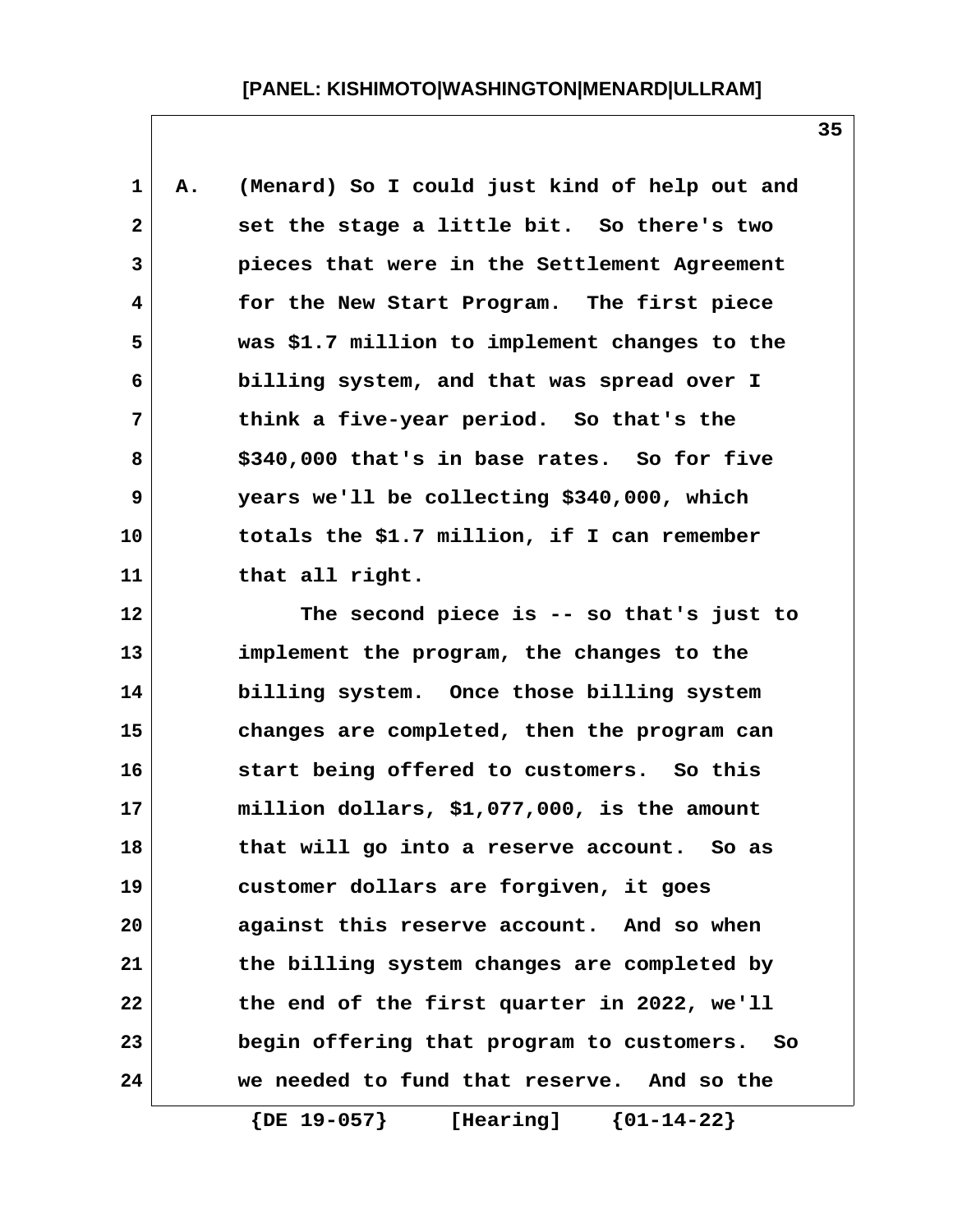**1 Settlement Agreement agreed that we wanted to 2 implement this increase to base distribution 3 rates to fund that reserve account close to 4 when the program changes will be completed 5 and close to or in line with when we would 6 have an opportunity for a rate change, so we 7 weren't having rate changes at off cycles. 8 So the February time frame is when we**

 **9 change many of our rate's energy service 10 stranded costs. So the Company agreed that 11 we would seek the base distribution rate 12 increase at the same time of that 13 February 1st time frame. So that's why the 14 \$1,077,000 increase is being done at this 15 time, to align with when the program will 16 begin being offered. So it funds this 17 reserve that the forgiveness dollars will 18 come from. Hope that answers your question. 19 Q. Yes, very completely. Thank you. 20 On Bates 28 in the testimony, there's a 21 statement that refers to when a customer -- 22 this is on Line 10 -- "completes the 23 program." Can you describe what completing 24 this program means?**

 **{DE 19-057} [Hearing] {01-14-22}**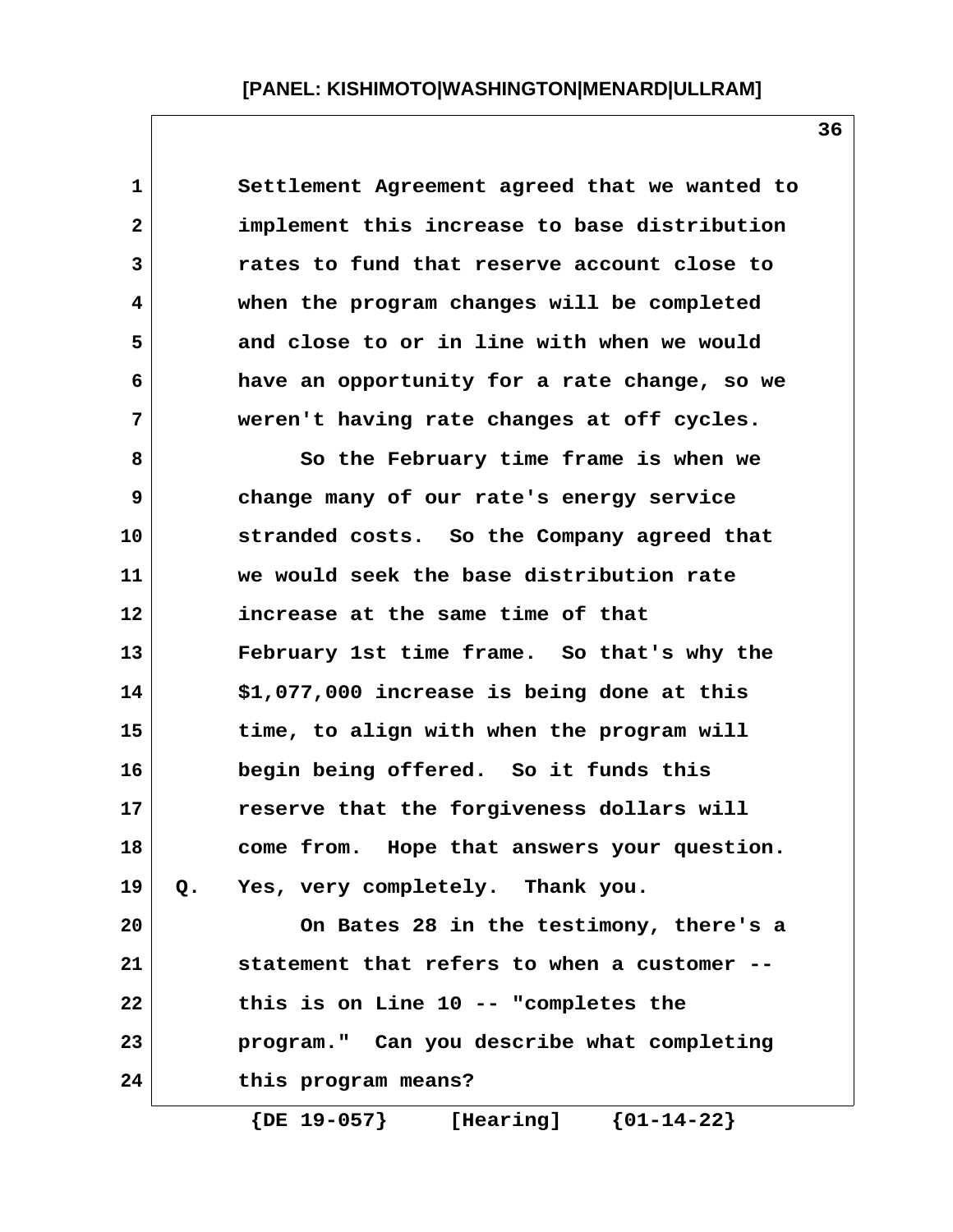**1 A. (Washington) Yes, I can. So a customer 2 completes the program -- and New Start is a 3 12-month program; therefore, hypothetically, 4 we're hoping the customers are paying each 5 month of the 12-month program, because at the 6 end of the 12 months, the arrears or the 7 forgiveness will be provided on that past-due 8 balance that they came into the program with. 9 Therefore, they've completed the requirements 10 of the program with on-time monthly payments 11 and after completion they do not have an 12 arrears and therefore wouldn't necessarily 13 need to have the program available. Because 14 the intent of the program is to reduce that 15 arrears that made them eligible for the 16 program. So after completion, again, based 17 on 12 on-time monthly payments, at the end of 18 the program they've successfully completed 19 that. 20 Q. Thank you. And later on in that page it says 21 that the Company anticipates that 20 percent 22 of enrolled customers will complete the 23 program. Where does that estimate come from? 24 A. (Washington) Twenty percent is just based on, {DE 19-057} [Hearing] {01-14-22}**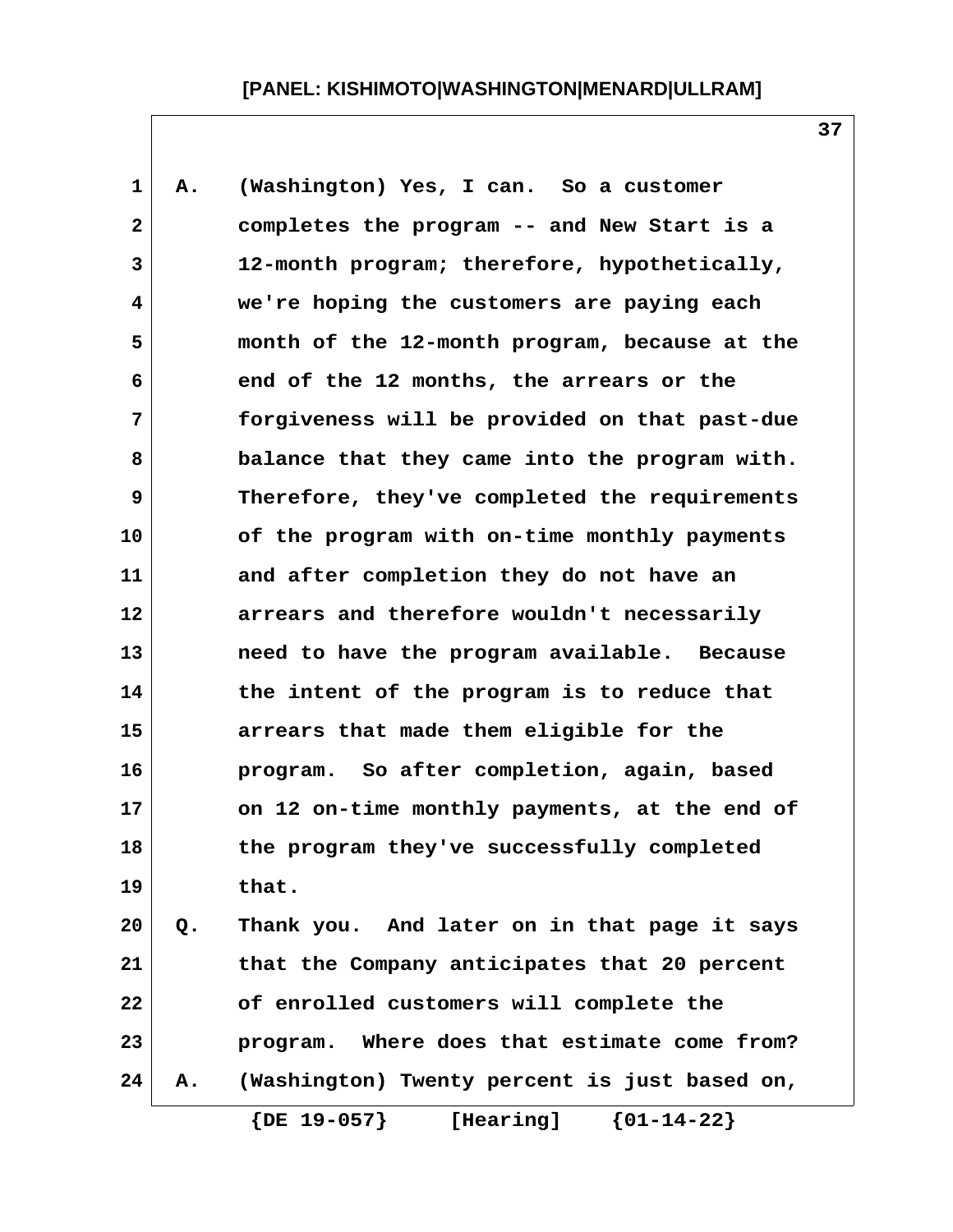| $\mathbf{1}$ |    | because the programs are available in         |
|--------------|----|-----------------------------------------------|
| $\mathbf{2}$ |    | Connecticut and Massachusetts, just looking   |
| 3            |    | at what history tells us for customers that   |
| 4            |    | are enrolled with the other states on this    |
| 5            |    | program making 12 consecutive, on-time        |
| 6            |    | monthly payments, we've seen a 20 percent     |
| 7            |    | completion rate, an estimated 20 percent      |
| 8            |    | completion rate for those that make it to     |
| 9            |    | that point.                                   |
| 10           | Q. | And on Page 29 it talks about a cap, a per    |
| 11           |    | customer cap that could be forgiven of        |
| 12           |    | \$12,000. And this is limited to residential  |
| 13           |    | customers as I understand it.                 |
| 14           |    | In your experience in the other states        |
| 15           |    | that you mentioned, Connecticut and           |
| 16           |    | Massachusetts, has that cap been hit; and if  |
| 17           |    | so, is it frequently or very rarely? Or how   |
| 18           |    | does that work out?                           |
| 19           | Α. | (Washington) No. Again, successfully          |
| 20           |    | completing that -- you're meeting the cap.    |
| 21           |    | So if you're enrolled in the program,         |
| 22           |    | successfully complete, there's a cap          |
| 23           |    | forgiveness that's provided based on the      |
| 24           |    | balances. So you would, in essence, meet      |
|              |    | $\{DE\ 19-057\}$<br>[Hearing]<br>${01-14-22}$ |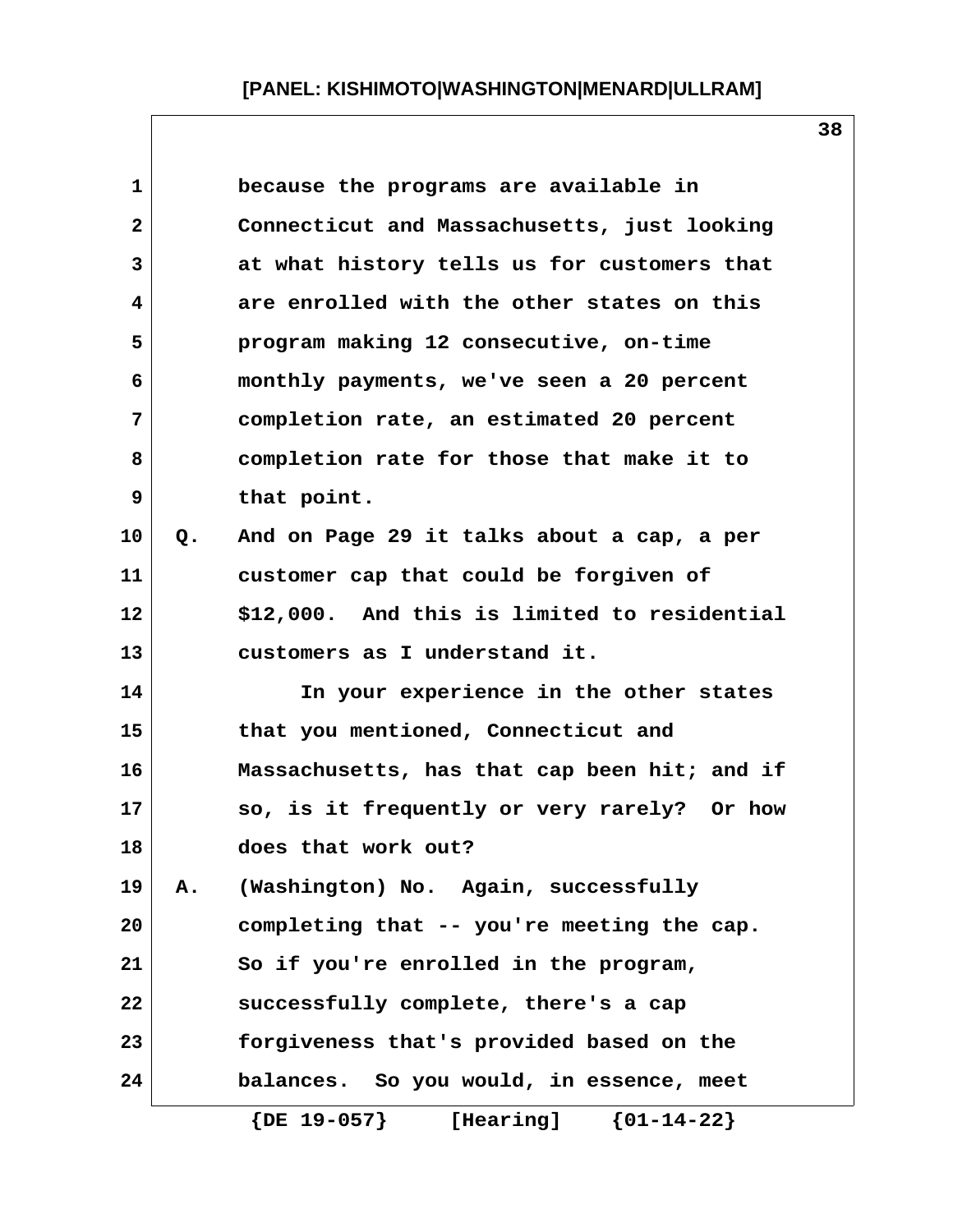| $\mathbf 1$  |    | that cap. And New Hampshire was established      |
|--------------|----|--------------------------------------------------|
| $\mathbf{2}$ |    | at \$12,000, and the other states have           |
| 3            |    | different caps associated with them.             |
| 4            | Q. | So certainly a residential customer could        |
| 5            |    | successfully complete the program but not hit    |
| 6            |    | the \$12,000 cap if their bills were \$100 a     |
| 7            |    | month or \$200 a month. Would you agree?         |
| 8            | Α. | (Washington) So if their balance -- we're        |
| 9            |    | looking at the balance, because New Start        |
| 10           |    | forgives one-twelfth of that balance.            |
| 11           |    | There's a cap of \$12,000. So, of course, the    |
| 12           |    | customer that comes into the program with a      |
| 13           |    | \$1200 balance is having forgiveness at \$100.   |
| 14           |    | So \$1200 would be forgiven over the period of   |
| 15           |    | time.                                            |
| 16           | Q. | Okay. Well, I wanted to talk a little bit        |
| 17           |    | about the rate increase that's proposed.<br>- So |
| 18           |    | I'm going to jump down to Bates Page 61.<br>We   |
| 19           |    | can start with a fairly insignificant            |
| 20           |    | question, I guess.                               |
| 21           |    | Bates 61 is part of a four-page exhibit,         |
| 22           |    | and it's part of a four-page exhibit that's      |
| 23           |    | labeled "Attachment ELM/JAU-2," except on        |
| 24           |    | Page 61 it's labeled "ELM/JAU-1." Is that        |
|              |    | $\{DE\ 19-057\}$<br>${01-14-22}$<br>[Hearing]    |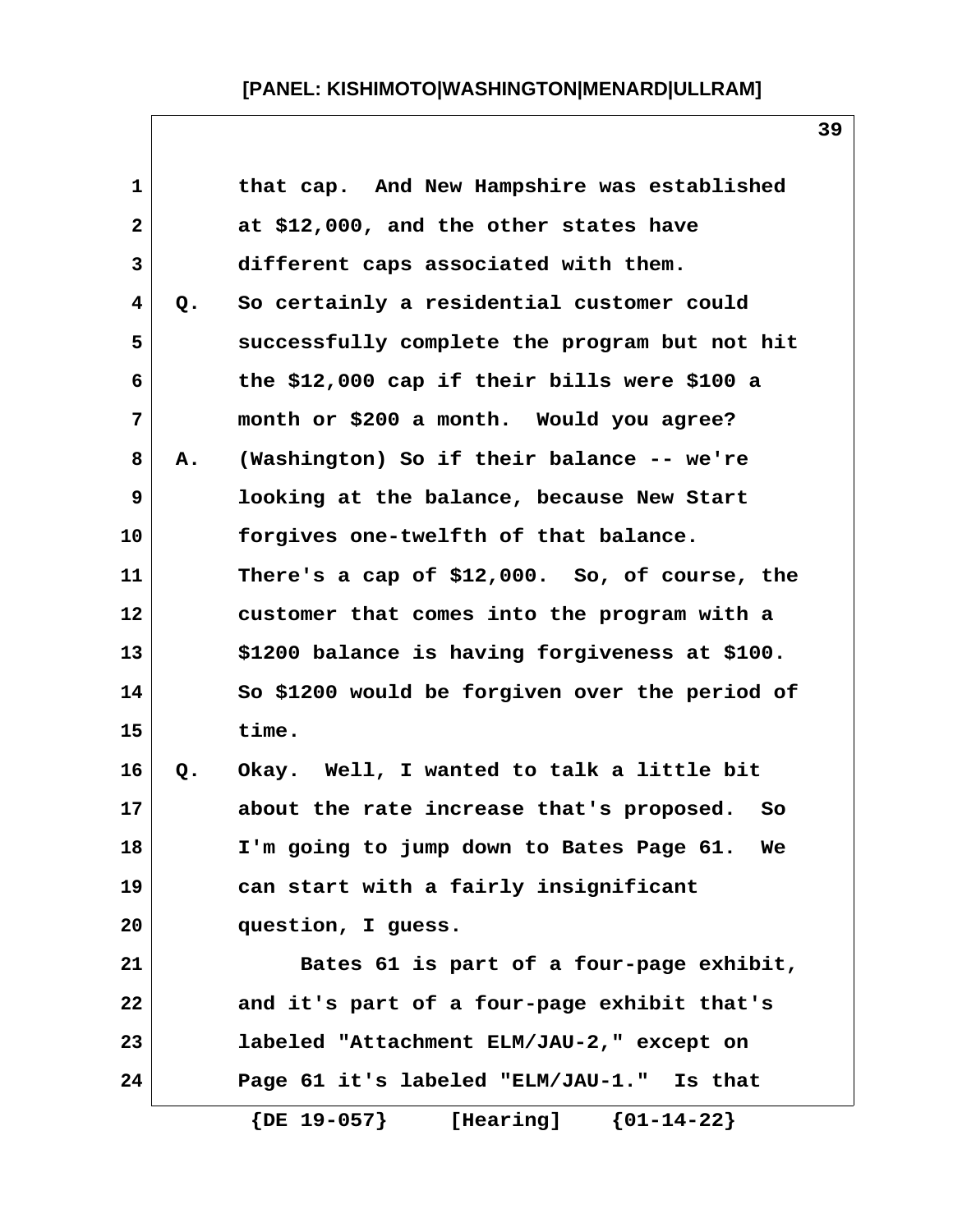| $\mathbf 1$  |    | just a mislabeling of this exhibit or --        |
|--------------|----|-------------------------------------------------|
| $\mathbf{2}$ | Α. | (Menard) Sorry. I wasn't following.             |
| 3            | А. | (Washington) So, Erica, Page 61, if we look     |
| 4            |    | at the header, it's "Attachment ELM/JAU-1."     |
| 5            |    | If you run up to Page 60, the header is         |
| 6            |    | "Attachment ELM" --                             |
| 7            | А. | (Menard) Yeah, got it. That just looks like     |
| 8            |    | a mislabeling. Thank you for catching that.     |
| 9            |    | I think you're on mute, Paul.                   |
| 10           | Q. | Thank you. Right above that, the date where     |
| 11           |    | we have $"12/XX/2021$ ," was that intended to   |
| 12           |    | say "12/15/2021"?                               |
| 13           | Α. | (Menard) Yes, it was.                           |
| 14           | Q. | So Bates 61 is intended to show, as I           |
| 15           |    | understand it, the collection of over- or       |
| 16           |    | under-recovery. And that's shown on Line 10;    |
| 17           |    | is that right?                                  |
| 18           | Α. | (Menard) Yes.                                   |
| 19           | Q. | I'm sorry. Was that "Yes"? I didn't hear?       |
| 20           | Α. | (Menard) Yes. Yes, Line 10.                     |
| 21           | Q. | Okay. And the first third of the schedule is    |
| 22           |    | intended to show the costs; the second third    |
| 23           |    | is intended to show the recovery; and the       |
| 24           |    | last three lines nets out the difference.<br>Is |
|              |    | [Hearing] ${01-14-22}$<br>$\{$ DE $19-057\}$    |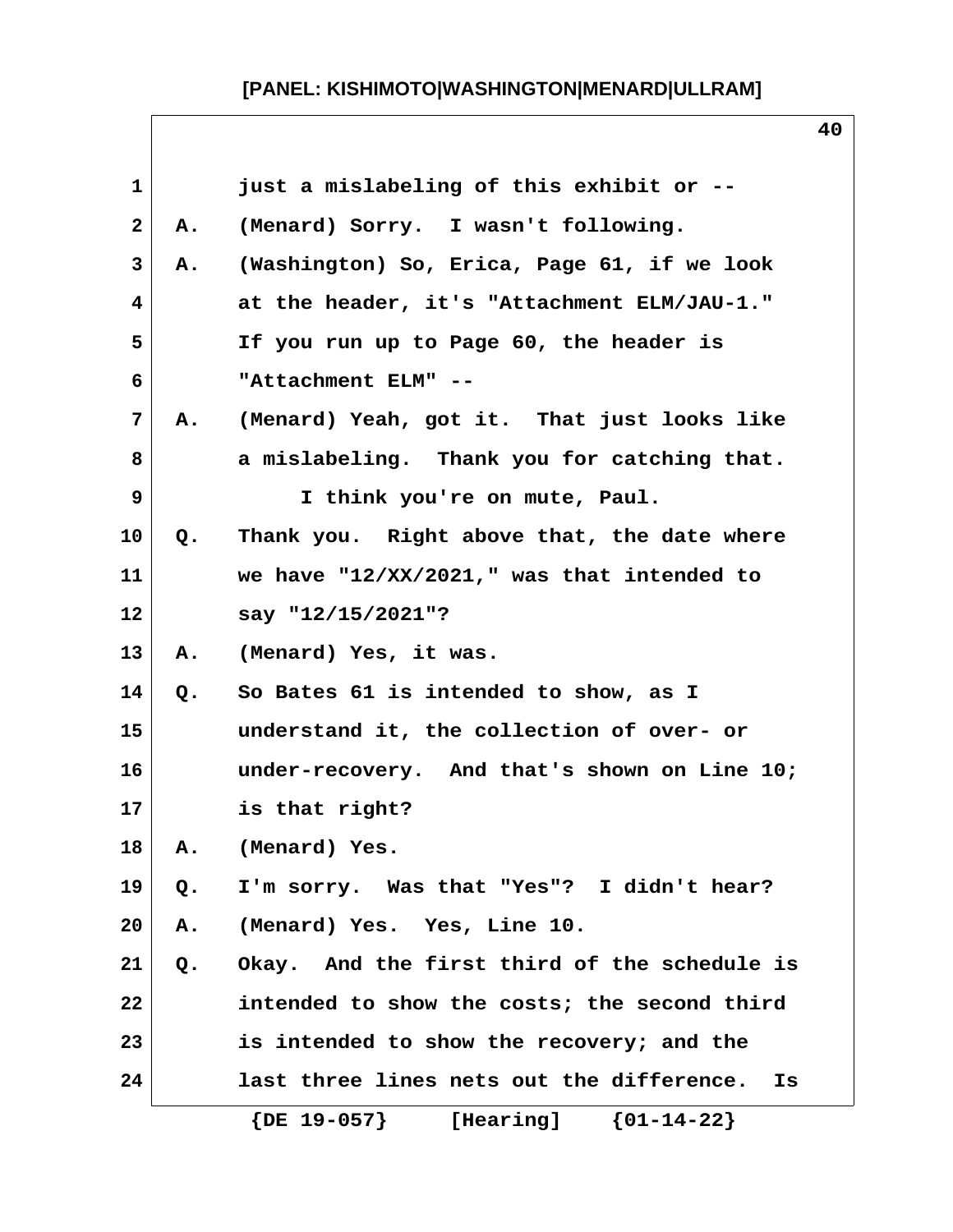| $\mathbf 1$  |    | that how this schedule works?                       |
|--------------|----|-----------------------------------------------------|
| $\mathbf{2}$ | Α. | (Menard) That's how the schedule works, yes.        |
| 3            | Q. | And I see in the middle of the schedule             |
| 4            |    | there's a bunch of recoveries because these         |
| 5            |    | costs have been -- or are predicted to be           |
| 6            |    | recovered over the course of 2022. And in           |
| 7            |    | particular, Line 6 shows the \$1,077,000            |
| 8            |    | that's at issue in this case. Would you             |
| 9            |    | agree?                                              |
| 10           | Α. | (Menard) Yes.                                       |
| 11           | Q. | And yet, I'm confused, I guess, why there are       |
| 12           |    | no cost numbers in the top third of the page.       |
| 13           |    | I would have expected to see both programming       |
| 14           |    | costs and reserve account funding costs             |
| 15           |    | predicted for 2022. Can you explain why             |
| 16           |    | those lines are all blank, Lines 1, 2 and 3?        |
| 17           | Α. | (Menard) Honestly, we just put this together        |
| 18           |    | for illustrative purposes, you know, kind of        |
| 19           |    | what the Company -- what it would look like         |
| 20           |    | to track going forward. The important part          |
| 21           |    | is really Lines 5 and 6 that show, you know,        |
| 22           |    | the revenue streams for each of the two             |
| 23           |    | components. And then, you know, as the New          |
| 24           |    | Start dollars are forgiven, those would be          |
|              |    | $\{DE\ 19-057\}$<br>$\{01 - 14 - 22\}$<br>[Hearing] |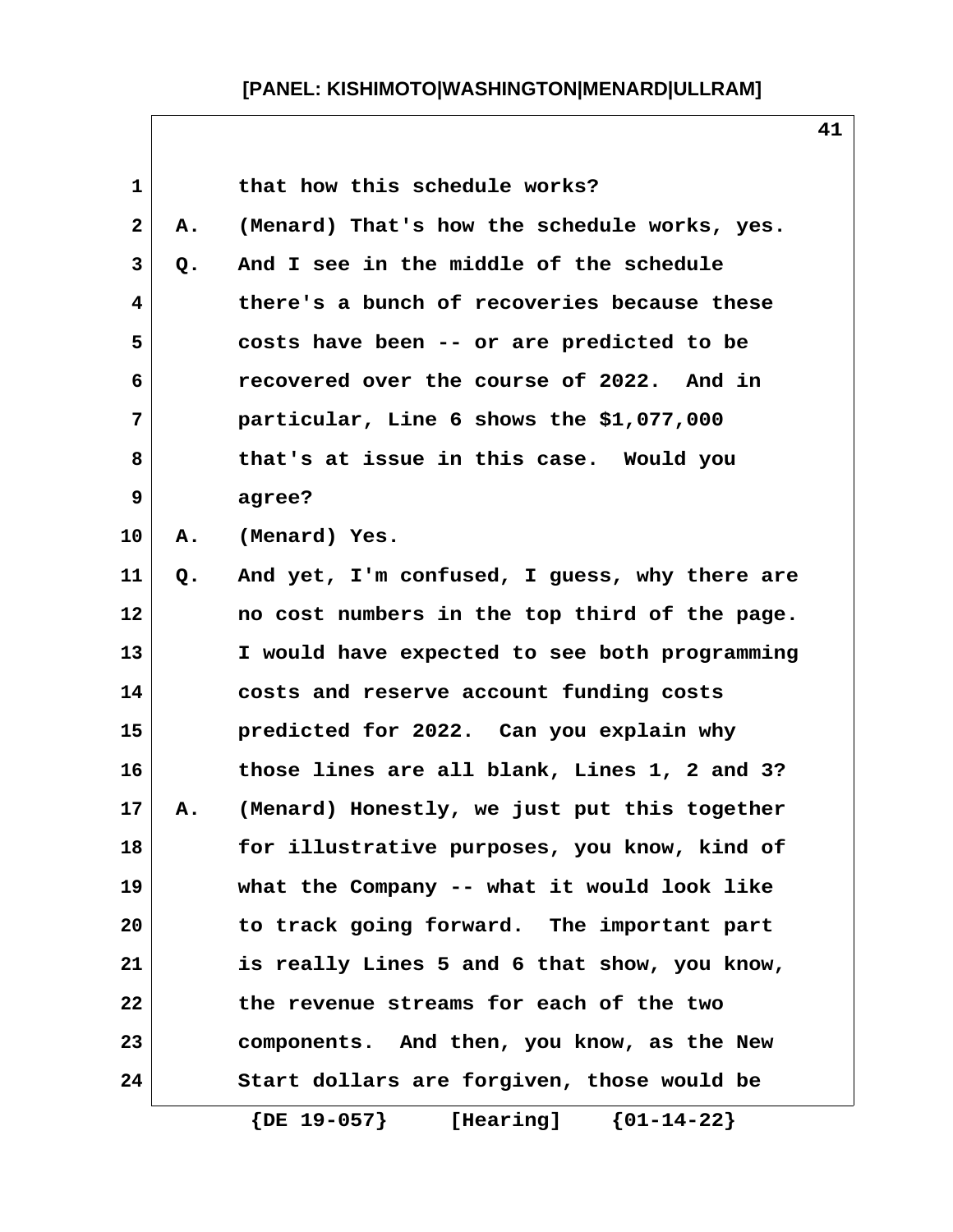| $\mathbf{1}$   |    | compared against that reserve account amount. |
|----------------|----|-----------------------------------------------|
| $\mathbf{2}$   |    | So it was -- we didn't put estimates in. We   |
| 3              |    | didn't forecast what those New Start          |
| 4              |    | forgiveness dollars were. This is just the    |
| 5              |    | beginning of the program. So, again, all of   |
| 6              |    | this would be reconciled. So we just put it   |
| $7\phantom{.}$ |    | in more for illustrative purposes.            |
| 8              | Q. | So then, when we go to January 2023, the      |
| 9              |    | bottom right-hand corner of this screen --    |
| 10             |    | I'm sorry. When we get to the 12-month        |
| 11             |    | total, that's a running balance, correct, the |
| 12             |    | 12-month Total column?                        |
| 13             | Α. | (Menard) It would be a running balance, yes.  |
| 14             | Q. | So we would expect to not see an              |
| 15             |    | over-collection of \$1.4 million; would you   |
| 16             |    | agree? We'd expect to see something net of    |
| 17             |    | actual costs; is that right?                  |
| 18             | Α. | (Menard) Yes, one would hope, because if you  |
| 19             |    | saw that, that means no one subscribed to the |
| 20             |    | program. So, yes, we would expect to have     |
| 21             |    | dollars for the payments that are being       |
| 22             |    | forgiven and compare that to the amount in    |
| 23             |    | the reserve account. Hopefully they should    |
| 24             |    | be close to each other.                       |
|                |    |                                               |

 **{DE 19-057} [Hearing] {01-14-22}**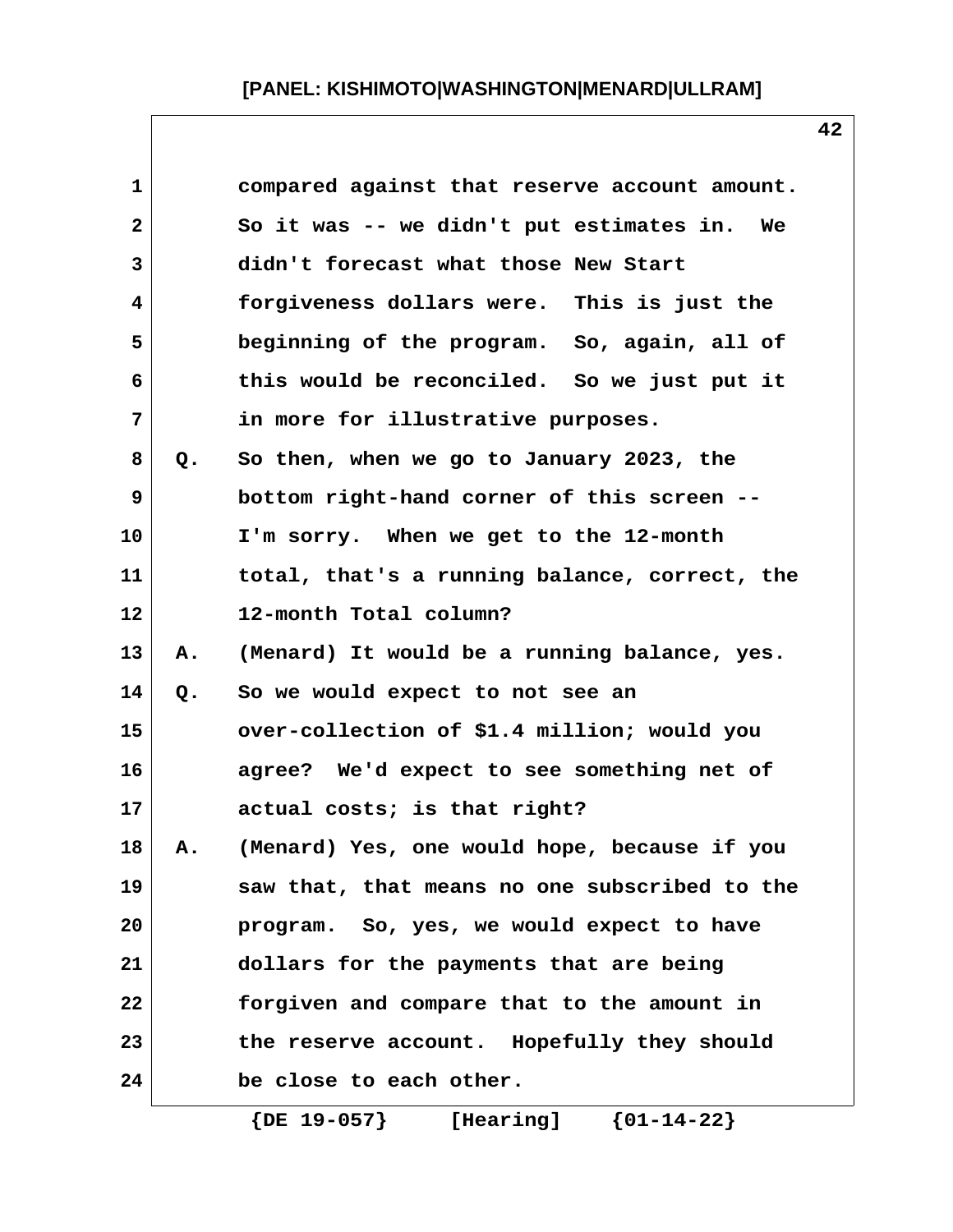| 1            | Q. | Well, as I understand it, though, even if no  |
|--------------|----|-----------------------------------------------|
| $\mathbf{2}$ |    | one subscribed to the program, there still    |
| 3            |    | would be costs in Line 2, the IT programming  |
| 4            |    | costs.                                        |
| 5            | Α. | (Menard) So the IT programming costs, I'm not |
| 6            |    | sure it would be handled this same way. The   |
| 7            |    | IT programming costs are capital dollars.     |
| 8            |    | And so the final capital amount that is       |
| 9            |    | incurred to make these programming changes    |
| 10           |    | would be compared against the \$1.7 million   |
| 11           |    | that's collected in rates. The variance       |
| 12           |    | would be deferred, and then we would          |
| 13           |    | determine that collection in the next base    |
| 14           |    | rate case. So it's in total. It's a total     |
| 15           |    | comparison because it's capital. It's         |
| 16           |    | different. The New Start is really like an    |
| 17           |    | ongoing expense type of thing, whereas the IT |
| 18           |    | programming costs is capital expenditure that |
| 19           |    | we're already recovering in base rates, those |
| 20           |    | capital dollars. So it would be the           |
| 21           |    | difference. It probably -- the final          |
| 22           |    | schedule, the final results would not look    |
| 23           |    | like this.                                    |
| 24           | Q. | Okay. And the next page, if I understand the  |

 **{DE 19-057} [Hearing] {01-14-22}**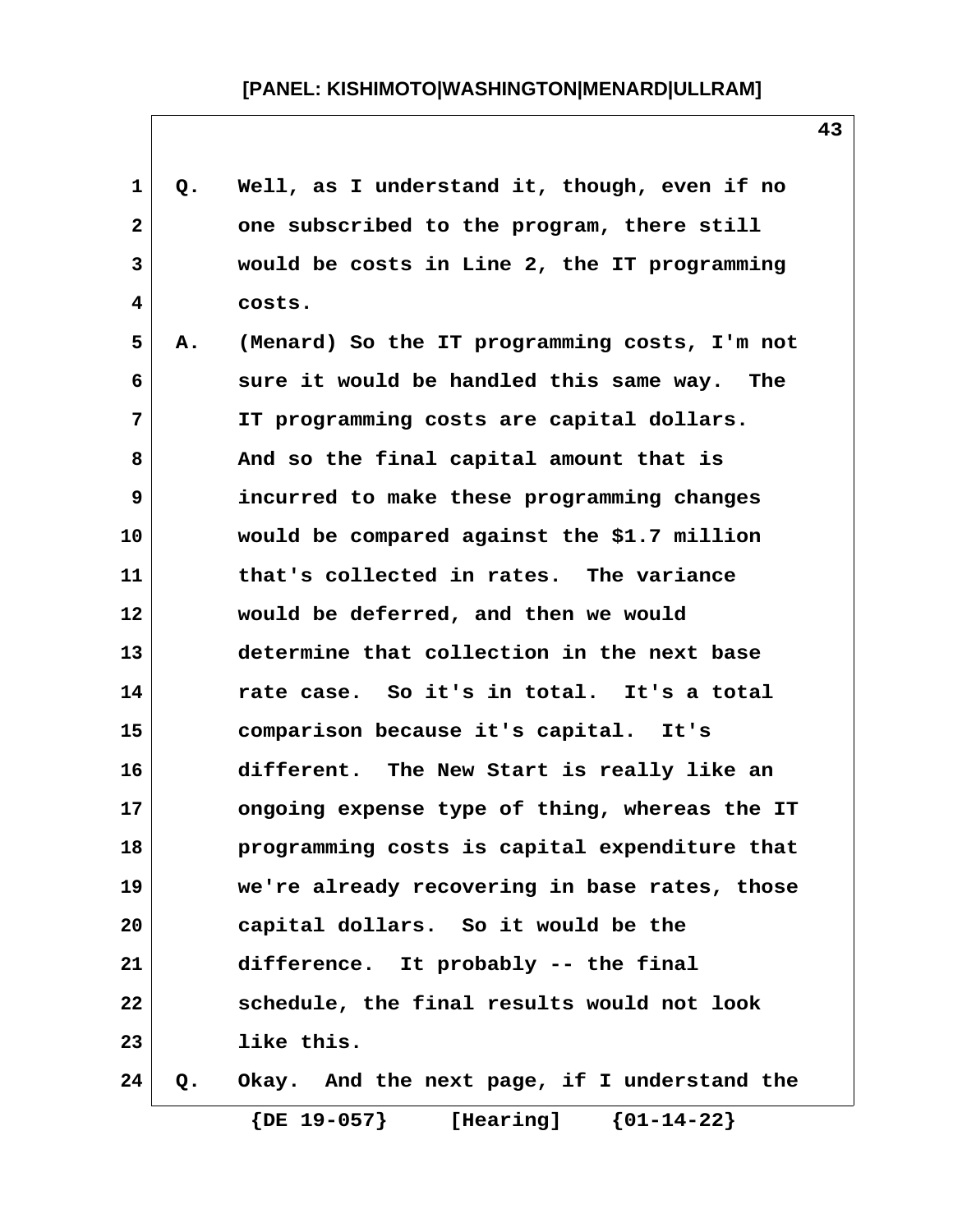| $\mathbf{1}$<br>way this package works, is the calculation of<br>$\mathbf{2}$<br>the carrying charges on the over- or<br>3<br>under-recovered balance; is that right?<br>(Menard) Yes.<br>4<br>Α.<br>5<br>And again, this schedule works off the prior<br>Q.<br>page. So we would not necessarily expect to<br>6 |  |
|------------------------------------------------------------------------------------------------------------------------------------------------------------------------------------------------------------------------------------------------------------------------------------------------------------------|--|
|                                                                                                                                                                                                                                                                                                                  |  |
|                                                                                                                                                                                                                                                                                                                  |  |
|                                                                                                                                                                                                                                                                                                                  |  |
|                                                                                                                                                                                                                                                                                                                  |  |
|                                                                                                                                                                                                                                                                                                                  |  |
|                                                                                                                                                                                                                                                                                                                  |  |
| 7<br>see the level of carrying charges, because                                                                                                                                                                                                                                                                  |  |
| 8<br>when real life happens, because the prior                                                                                                                                                                                                                                                                   |  |
| 9<br>page just shows over-collections, doesn't                                                                                                                                                                                                                                                                   |  |
| 10<br>have that offset predicted. Would you agree                                                                                                                                                                                                                                                                |  |
| with that?<br>11                                                                                                                                                                                                                                                                                                 |  |
| 12<br>(Menard) Correct. Yes, I would agree.<br>Α.                                                                                                                                                                                                                                                                |  |
| 13<br>So I'd like to jump down to Bates Page 68 for<br>Q.                                                                                                                                                                                                                                                        |  |
| 14<br>a minute. Now, Bates Page 68 is where the                                                                                                                                                                                                                                                                  |  |
| 15<br>calculated rate increase -- where the                                                                                                                                                                                                                                                                      |  |
| 16<br>calculation of the proposed rate increase                                                                                                                                                                                                                                                                  |  |
| 17<br>occurs in order to collect the \$1,077,000.                                                                                                                                                                                                                                                                |  |
| 18<br>Would you agree with that?                                                                                                                                                                                                                                                                                 |  |
| 19<br>A. (Ullram) Yes, I would agree.                                                                                                                                                                                                                                                                            |  |
| And Line 19 shows that overall -- I guess<br>20<br>Q.                                                                                                                                                                                                                                                            |  |
| 21<br>this is the question: Is it correct that                                                                                                                                                                                                                                                                   |  |
| 22<br>Line 19 shows that the overall sort of                                                                                                                                                                                                                                                                     |  |
| 23<br>average base rate increase is .26 percent?                                                                                                                                                                                                                                                                 |  |
| 24<br>Would you agree?                                                                                                                                                                                                                                                                                           |  |

 **{DE 19-057} [Hearing] {01-14-22}**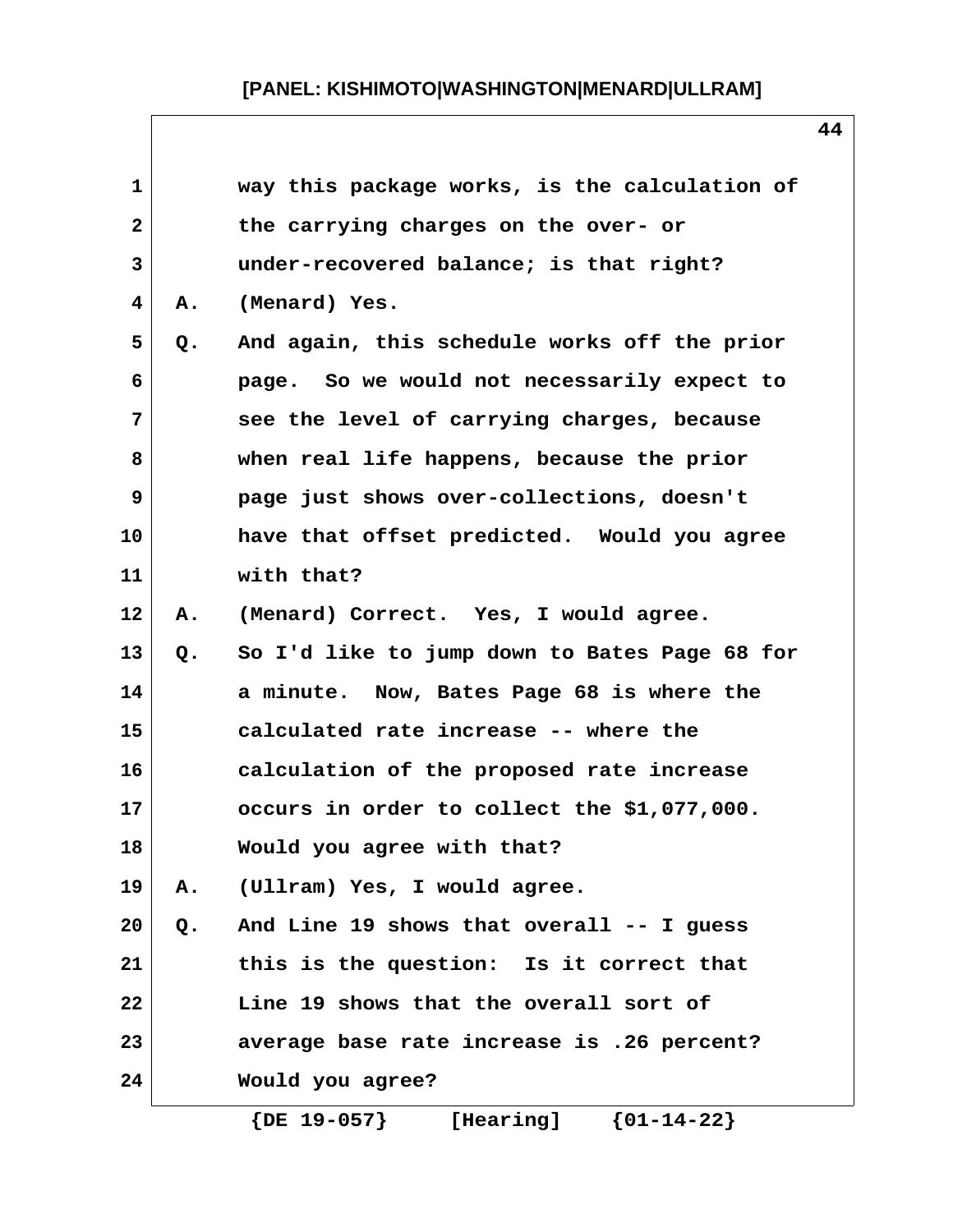| 1            | Α.    | (Ullram) That is correct.                           |
|--------------|-------|-----------------------------------------------------|
| $\mathbf{2}$ | Q.    | Now, in looking at the calculation of the           |
| 3            |       | .26, I had a couple of questions.                   |
| 4            |       | On Line 11, it gives us what are called             |
| 5            |       | "current rate distribution revenue," 416.           |
| 6            |       | I'm assuming this is in thousands; so \$416         |
| 7            |       | million; is that right?                             |
| 8            | Α.    | (Ullram) That's correct.                            |
| 9            | $Q$ . | And it lists in the box a source for that,          |
| 10           |       | Line 55, Column A. So if I jump down to             |
| 11           |       | Line 55, I see that number. It's actually in        |
| 12           |       | Column B. Would you agree that should               |
| 13           |       | reference Column B?                                 |
| 14           | Α.    | (Ullram) I would agree.                             |
| 15           | Q.    | Okay. But it doesn't really tell me where           |
| 16           |       | the number comes from. I see how it's broken        |
| 17           |       | down between the various classes in Column B.       |
| 18           |       | But could you tell us more descriptively            |
| 19           |       | where that \$416 million figure comes from?         |
| 20           | Α.    | (Ullram) Certainly. So, first of all, that          |
| 21           |       | 416,367, that number was originally in our          |
| 22           |       | Step 2 revised compliance filing. So that's         |
| 23           |       | where the origination of that number comes          |
| 24           |       | But then within the file itself that<br>from.       |
|              |       | $\{DE\ 19-057\}$<br>$\{01 - 14 - 22\}$<br>[Hearing] |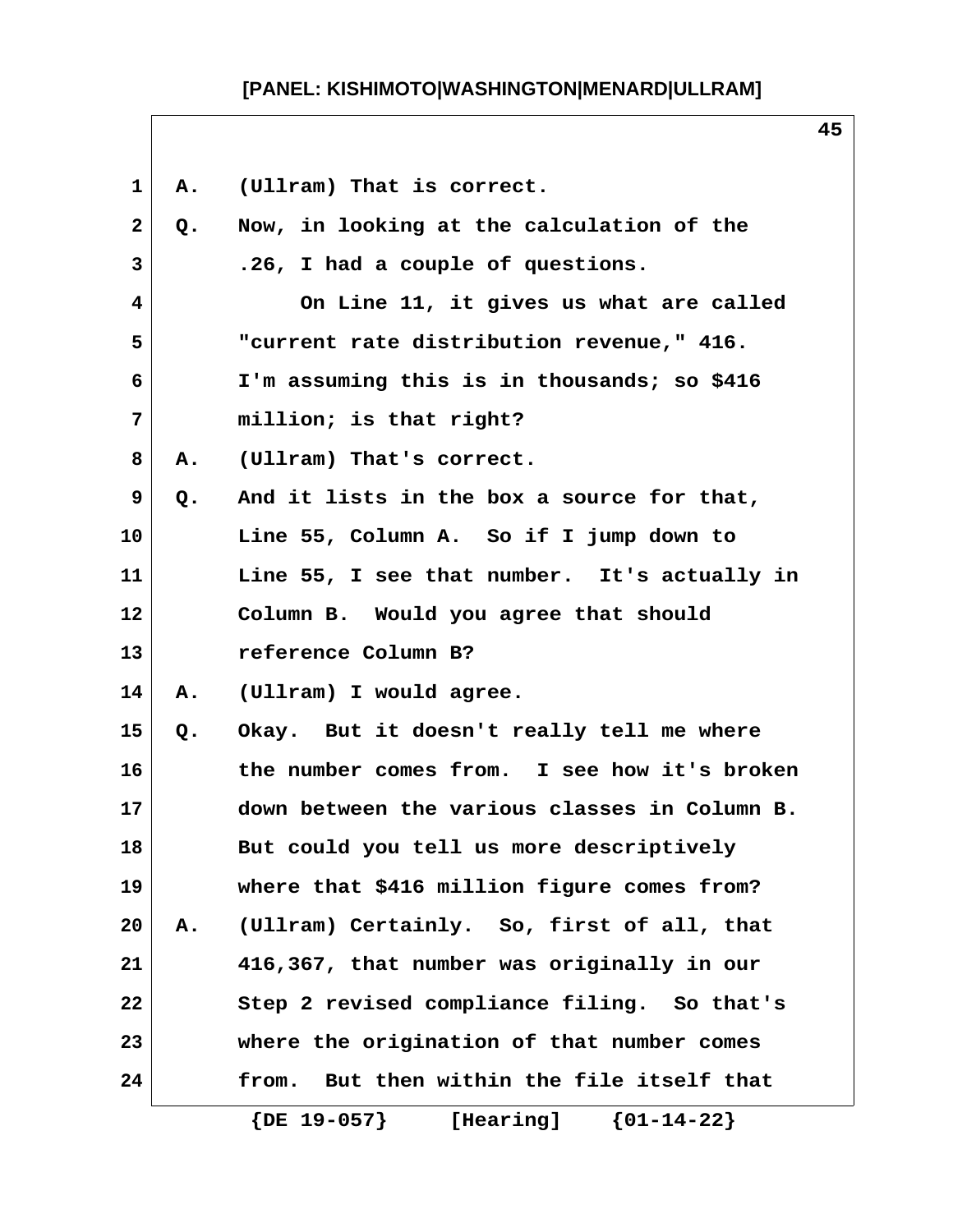| $\mathbf 1$  | we have here, Column B that you referenced --   |
|--------------|-------------------------------------------------|
| $\mathbf{2}$ | and thank you for correcting that it should     |
| 3            | be Column B and not Column A -- Column B that   |
| 4            | you referenced here, those all link into        |
| 5            | revenue calculations that can be seen           |
| 6            | beginning on Bates 73. And what the revenue     |
| 7            | calculation is doing is taking the current      |
| 8            | approved distribution rates, multiplying by     |
| 9            | billing determinants, and it calculates a       |
| 10           | total distribution revenue impact.              |
| 11           | So if you look at Bates 73, you'll see          |
| 12           | on Line 26, in Column C, you'll see for Rate    |
| 13           | R there's a total distribution, current         |
| 14           | distribution revenues of 235,835,983 on that    |
| 15           | line there. And that line, again, rounded in    |
| 16           | thousands, links back to Bates 68 for Line 27   |
| 17           | there. So it's just the Excel version of        |
| 18           | And, you know, we'd be more than happy<br>this. |
| 19           | to file it. The Excel version of that links     |
| 20           | within the reference, so you would have been    |
| 21           | able to see that within the file itself.        |
| 22           | Sure, sure. No, I understand that the<br>$Q$ .  |
| 23           | schedule on 68 ties to the later schedule.      |
| 24           | But I think you actually answered my question   |
|              | $[0.7, 10, 0.77]$ $[0.7, 10, 0.0]$              |

 **{DE 19-057} [Hearing] {01-14-22}**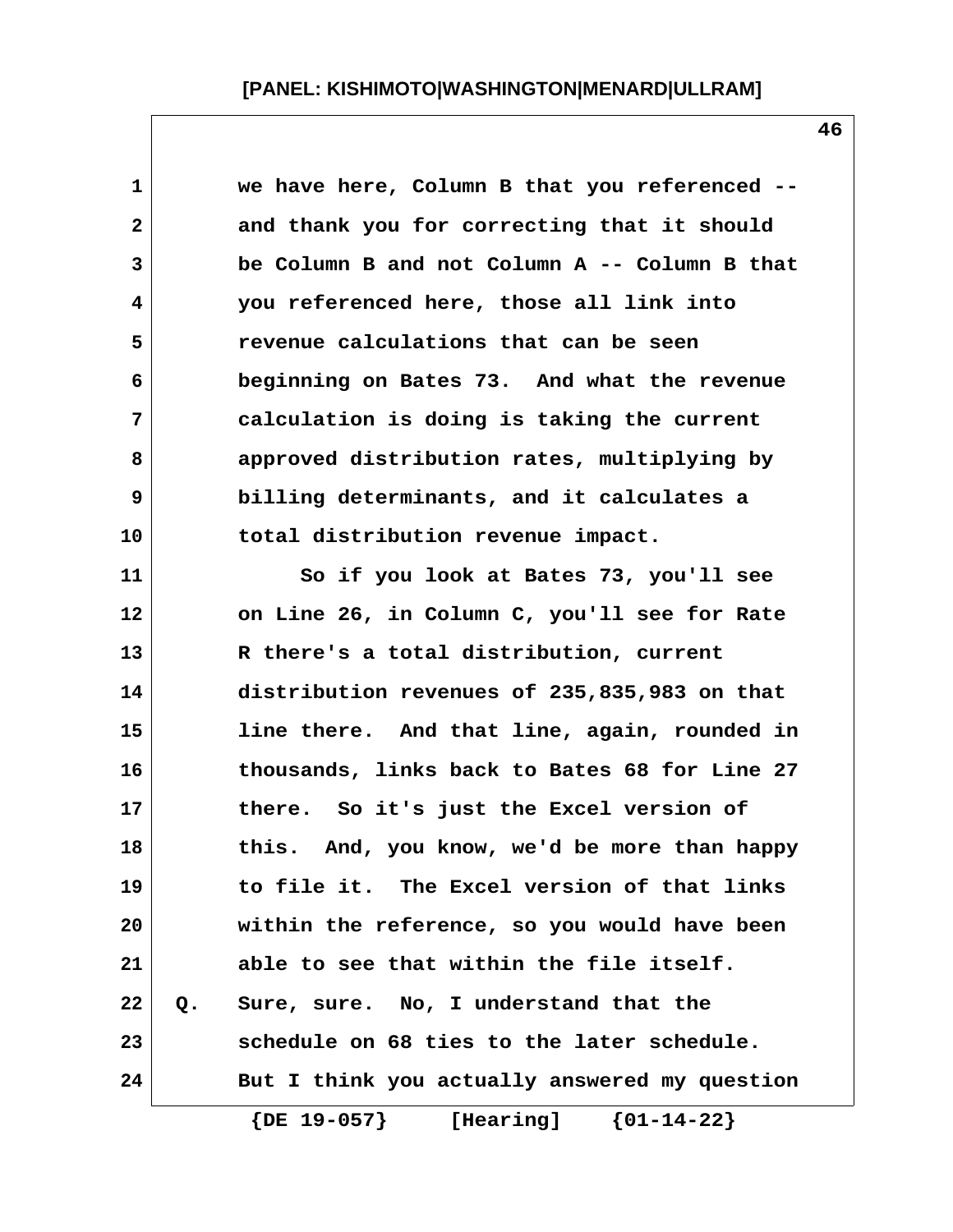| 1            |    | in the first sentence, but it went a little   |
|--------------|----|-----------------------------------------------|
| $\mathbf{2}$ |    | fast. You said something about a step         |
| 3            |    | adjustment. So I'm really curious where the   |
| 4            |    | 416 was developed, not how it's spread out in |
| 5            |    | subsequent sheets. So could you just repeat   |
| 6            |    | that again for us, please?                    |
| 7            | Α. | (Washington) Sure.                            |
| 8            | Α. | (Menard) Just to help you out, on Bates 54,   |
| 9            |    | in our testimony we list what makes up that   |
| 10           |    | permanent distribution rate, so all the       |
| 11           |    | different approvals that have occurred since  |
| 12           |    | the base rate case.                           |
| 13           | Q. | Okay. So I think what you're trying to say    |
| 14           |    | is that you had a revenue figure or a revenue |
| 15           |    | target established in your base rate case,    |
| 16           |    | this case 19-057, back a couple years ago.    |
| 17           |    | And since then you've had some step           |
| 18           |    | adjustments, so that revenue target figure    |
| 19           |    | has come up. Is that what it is,              |
| 20           |    | essentially?                                  |
| 21           | Α. | (Ullram) Yes, that's correct.                 |
| 22           | Α. | (Menard) And if you go to Bates 54, Lines 19  |
| 23           |    | through 21, it indicates the permanent        |
| 24           |    | distribution rates approved in this docket,   |
|              |    | $\{DE\ 19-057\}$<br>[Hearing] ${01-14-22}$    |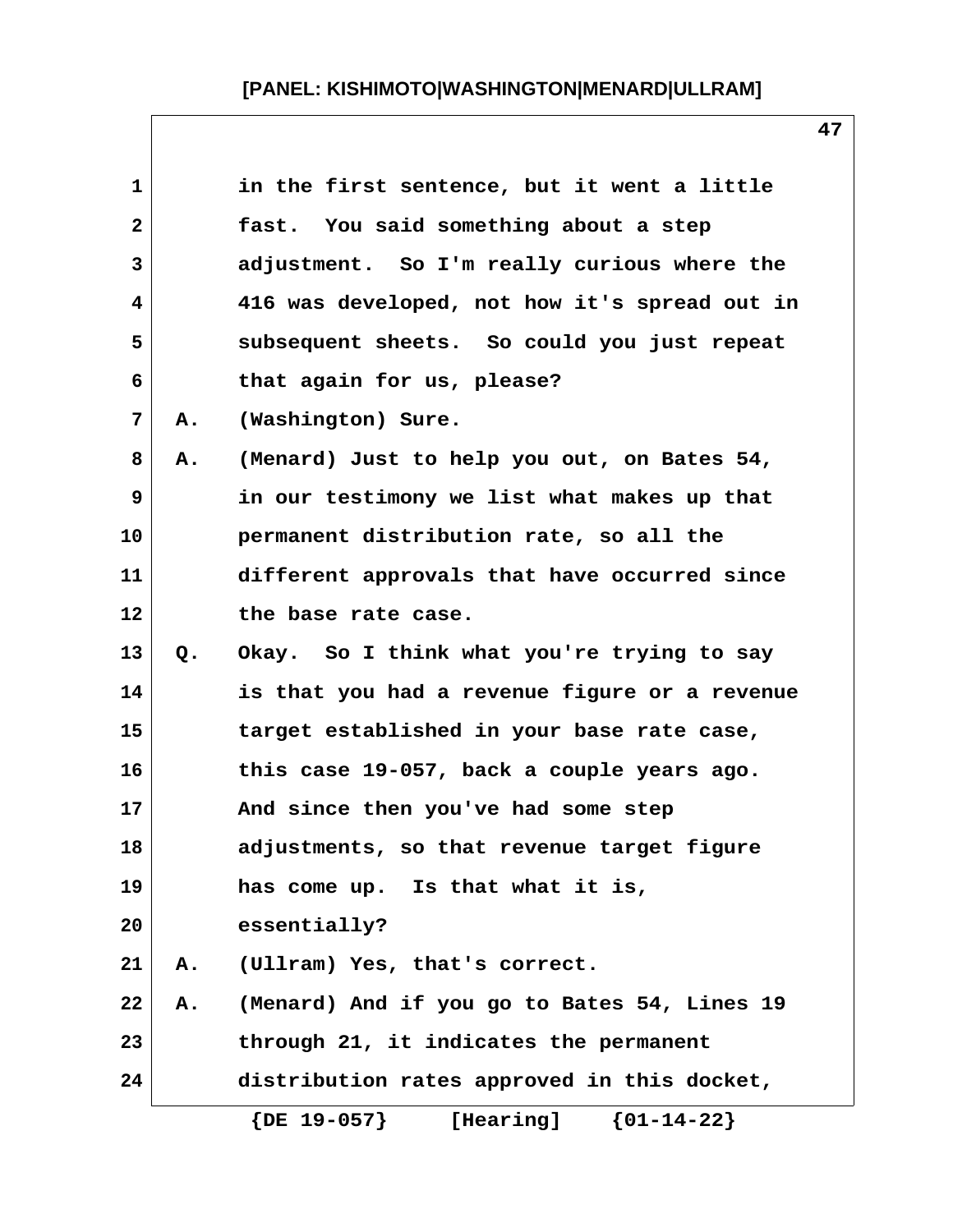| $\mathbf 1$  |    | in Order 26,433, Order, 26,439 and Order      |
|--------------|----|-----------------------------------------------|
| $\mathbf{2}$ |    | 26,504. So it's layered on. You had your      |
| 3            |    | base, Step 1 and Step 2. And that's the       |
| 4            |    | basis for the current distribution revenue.   |
| 5            | Q. | Okay. So then back on Page 68. In order to    |
| 6            |    | determine that we're looking to implement a   |
| 7            |    | .26 percent increase, as I understand it, you |
| 8            |    | take the 1,077,000 and divide it by that 416  |
| 9            |    | million figure; is that right?                |
| 10           | Α. | (Ullram) That's correct.                      |
| 11           | Q. | Now, that's not what it says on Line 19. My   |
| 12           |    | Line 19 says you take Line 15 and divide it   |
| 13           |    | by Line 11.                                   |
| 14           | Α. | (Ullram) There's different ways to get the    |
| 15           |    | same answer. So you can either take Line 15   |
| 16           |    | divided by 11 -- and so it would be, you      |
| 17           |    | know, Line 15 divided by 11 minus 1 gets you  |
| 18           |    | to the same place as taking Line 13 divided   |
| 19           |    | by Line 11. The math is the same, it's just   |
| 20           |    | how we referenced it.                         |
| 21           | Q. | Okay. Well, I don't see anywhere in the box   |
| 22           |    | that says take Line 15 divided by Line 11 and |
| 23           |    | minus 1. Maybe that would work.               |
| 24           | Α. | (Ullram) Yeah, we can easily correct that.    |
|              |    | $\{DE\ 19-057\}$<br>${01-14-22}$<br>[Hearing] |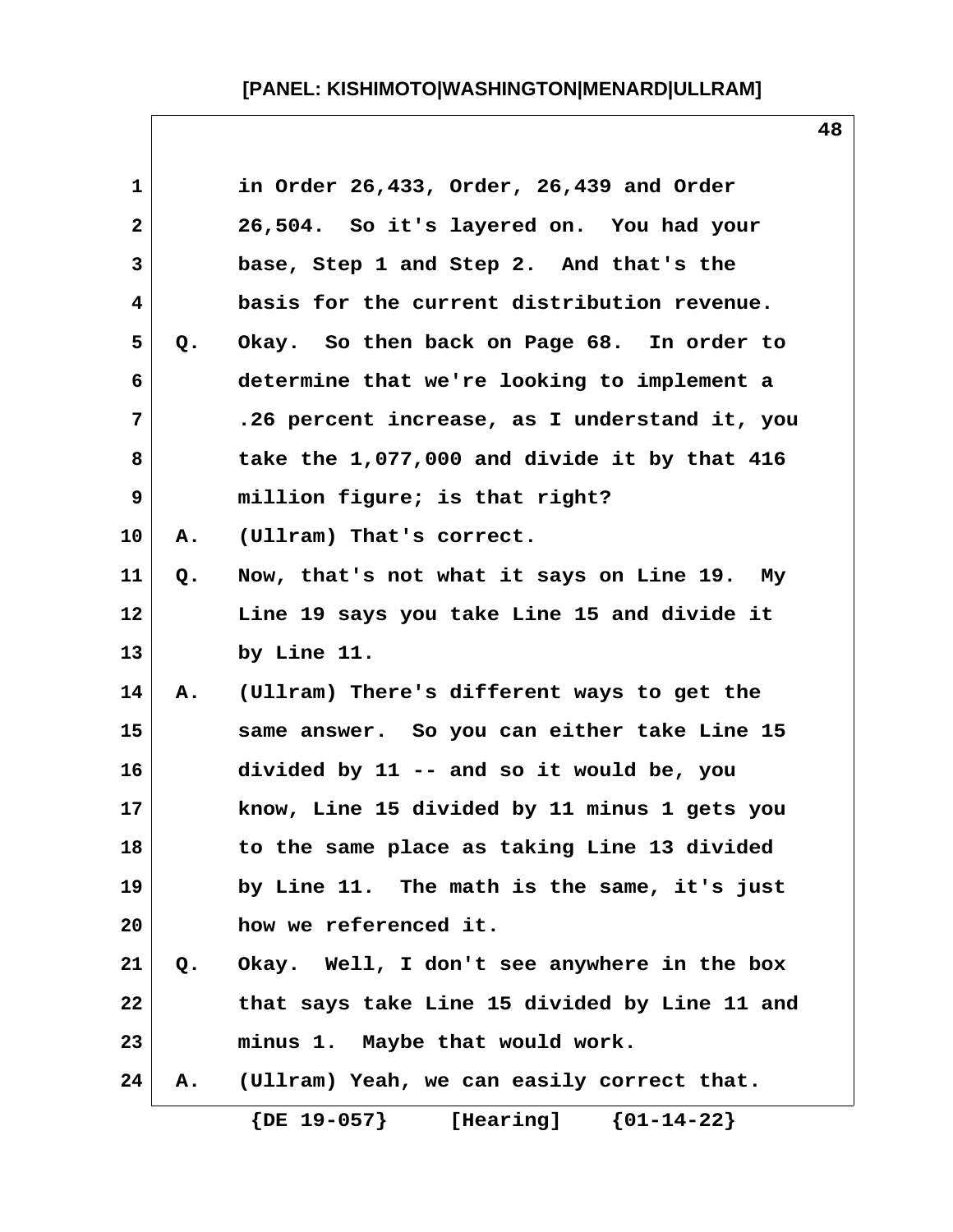| 1               | Α. | (Menard) It's just the math of how you would  |
|-----------------|----|-----------------------------------------------|
| $\mathbf{2}$    |    | calculate a percentage.                       |
| 3               | Α. | (Ullram) Yeah, it's just the math.            |
| 4               | Q. | Just the math. So we need a numerator and a   |
| 5               |    | denominator. So I want you to tell me         |
| 6               |    | exactly what's the numerator and what's the   |
| 7               |    | denominator.                                  |
| 8               | Α. | (Ullram) As I mentioned, you can do it two    |
| 9               |    | different ways. You can either take Line 17   |
| 10              |    | divided by Line 11, or Line 13 divided by 11, |
| 11              |    | either one. In this case, what this formula   |
| 12 <sub>2</sub> |    | is doing in the reference source that we have |
| 13              |    | here is taking Line 15 divided by Line 11 and |
| 14              |    | getting a percentage and subtract one.        |
| 15              | Q. | Okay. Thank you.                              |
| 16              |    | So then I just want to take a few             |
| 17              |    | minutes to see how this .26 percent rate      |
| 18              |    | increase gets applied to the various classes. |
| 19              |    | And to do that, I'd like to go to Page 69,    |
| 20              |    | Bates Page 69, and just look at Rate R, which |
| 21              |    | is the residential class; correct?            |
| 22              | Α. | (Ullram) That's correct.                      |
| 23              | Q. | And when I see the residential class, of      |
| 24              |    | course I don't see a .26 percent. Instead I   |
|                 |    | [Hearing] ${01-14-22}$<br>$\{DE\ 19-057\}$    |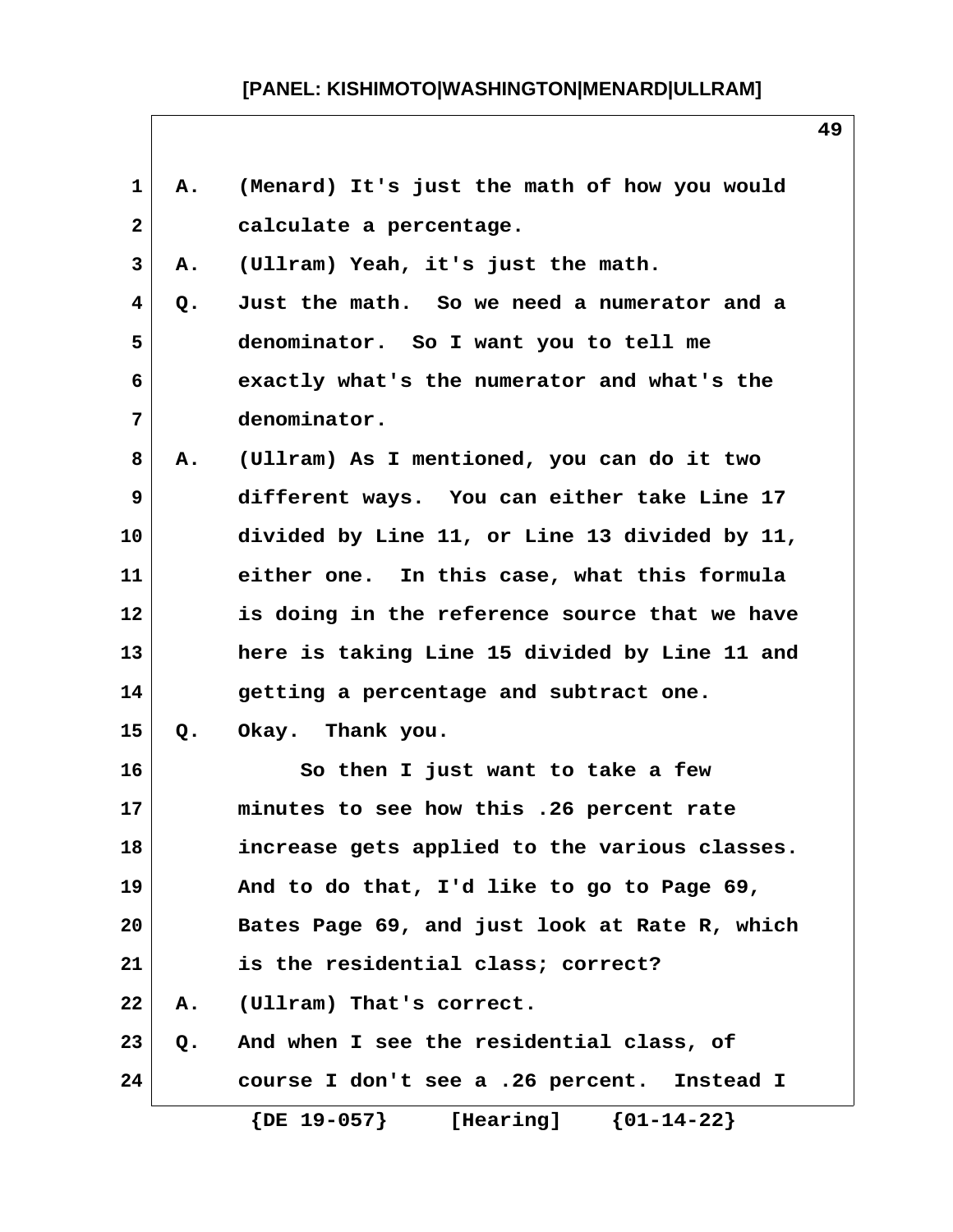| 1            |    | see a zero percent increase to the customer   |
|--------------|----|-----------------------------------------------|
| $\mathbf{2}$ |    | charge -- this is over in the right-hand      |
| 3            |    | column -- and a .37 percent increase to all   |
| 4            |    | kWh. Could you explain how that relates to    |
| 5            |    | the .26 percent increase that we're trying to |
| 6            |    | get here?                                     |
| 7            | Α. | (Ullram) Right. So what happens is there's    |
| 8            |    | two steps. So if you go back to Bates         |
| 9            |    | Page 68 and you look in Column C, what we do  |
| 10           |    | is that .26 percent -- we first need to get   |
| 11           |    | what the amount of revenues that I need to    |
| 12           |    | collect from each rate class are. So that     |
| 13           |    | Column C for Rate R, specifically looking on  |
| 14           |    | that Line 27, takes the total current         |
| 15           |    | distribution revenue that's in Column B and   |
| 16           |    | multiplies that times Line 19, which is the   |
| 17           |    | .26 incremental percentage. So what that      |
| 18           |    | does is allocate -- generally there's going   |
| 19           |    | to be some rounding issues because we can     |
| 20           |    | only go out to a certain number of decimal    |
| 21           |    | places per kilowatt-hour rates. But where     |
| 22           |    | that generally gets you is the allocation you |
| 23           |    | need to get to collect the revenues from each |
| 24           |    | of those rate classes. So in order to do      |

 **{DE 19-057} [Hearing] {01-14-22}**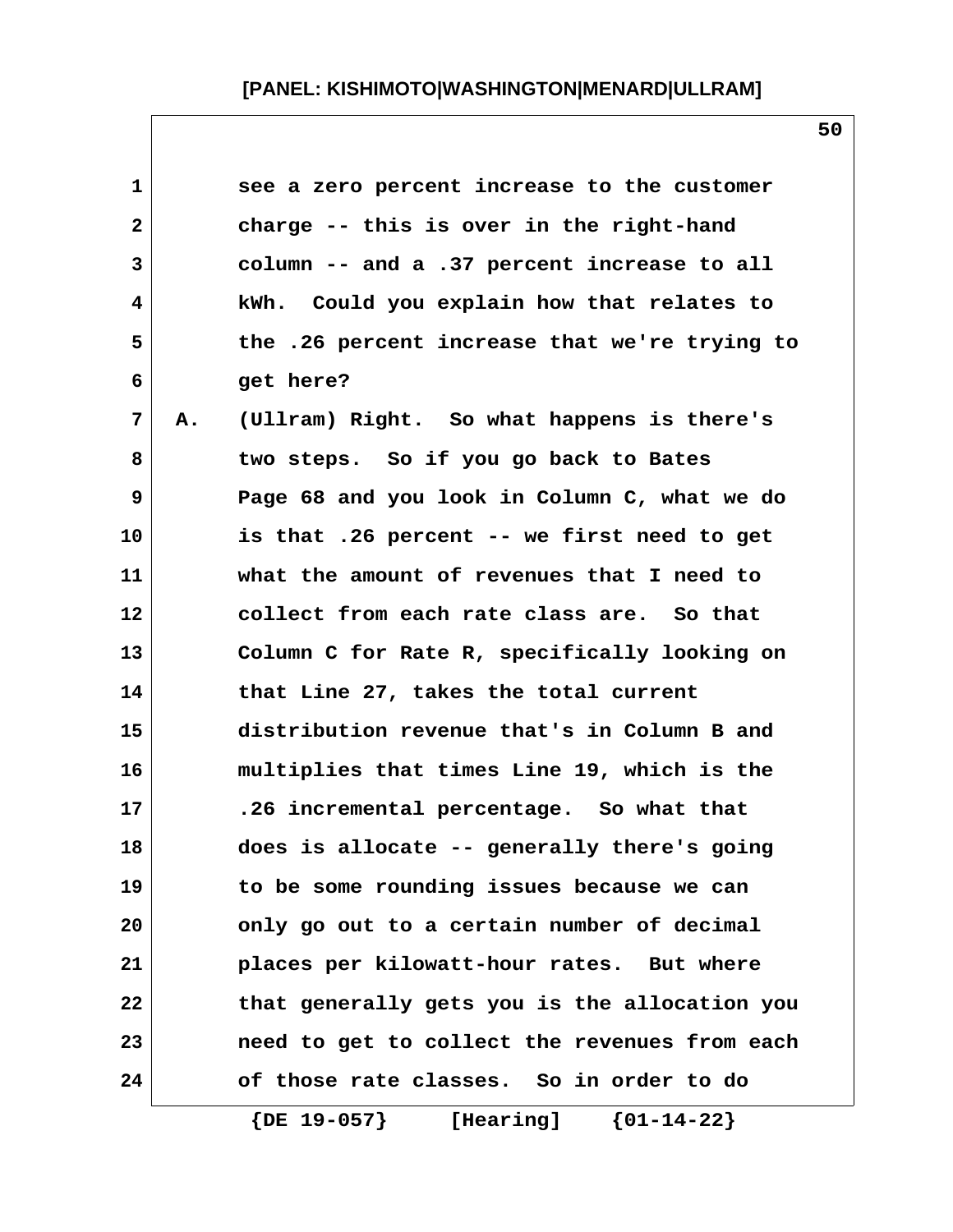| 1            |    | that for Rate R, I needed to change -- or     |
|--------------|----|-----------------------------------------------|
| $\mathbf{2}$ |    | increase the distribution revenues by         |
| 3            |    | 610,200, rounded, in order to recover a total |
| 4            |    | distribution target that's shown in Column D  |
| 5            |    | of 236 --                                     |
| 6            |    | [Court Reporter interrupts.]                  |
| 7            | Α. | (Ullram) $236,446,000$ . And so that is our   |
| 8            |    | distribution target.                          |
| 9            |    | So in order to do that, if you go to the      |
| 10           |    | total in Column G, that .019 cents per        |
| 11           |    | kilowatt hour, that's what I need to increase |
| 12           |    | my distribution rate by in order to hit my    |
| 13           |    | target that I set in Column D.                |
| 14           |    | So when you're then going to Bates            |
| 15           |    | Page 69, the difference between the current   |
| 16           |    | rates and the proposed rates is the .019.     |
| 17           |    | And that percentage change isn't going to     |
| 18           |    | necessarily match the .25 percent because the |
| 19           |    | .25 percent is based on a revenue change, not |
| 20           |    | a rate change --                              |
| 21           | Q. | Okay. Oh, I'm sorry. I didn't mean to cut     |
| 22           |    | you off.                                      |
| 23           | Α. | (Washington) No, I was going to say hopefully |
| 24           |    | that explanation responds. So I apologize if  |
|              |    | ${01-14-22}$<br>$\{DE\ 19-057\}$<br>[Hearing] |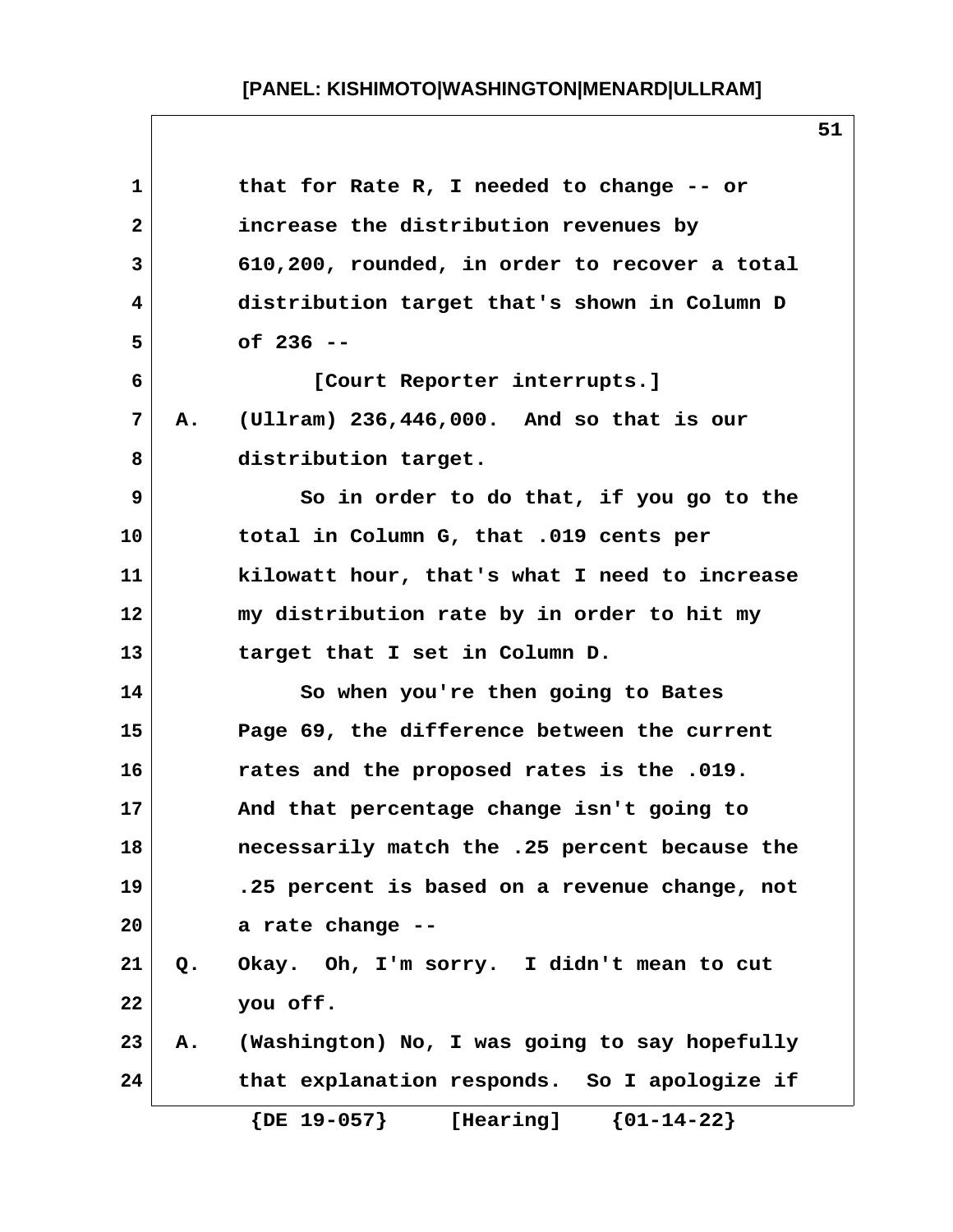|    | it got confusing.                             |  |
|----|-----------------------------------------------|--|
| Q. | Now, just to sort of close the loop on this,  |  |
|    | on Bates 69, the reason there's no            |  |
|    | .26 percent change to the customer charge, or |  |
|    | any other change to the customer charge, is   |  |
|    | because the settlement in the basic rate case |  |
|    | in this docket dictates that any rate changes |  |
|    | coming out of this case will not affect the   |  |
|    | residential customer charge; is that correct? |  |
| Α. | (Ullram) That's correct. That was part of     |  |
|    | our Settlement Agreement.                     |  |
| Q. | Maybe it's an oversimplification. But is it   |  |
|    | fair to say, essentially, that this           |  |
|    | .37 percent increase in the kilowatt-hour     |  |
|    | charge is meant to collect this .26 percent   |  |
|    | overall from the residential class?           |  |
| A. | (Ullram) That's correct. That's a             |  |
|    | simplification of it, yes. Again, these are   |  |
|    | the same approaches that have been used in    |  |
|    | the base distribution rate case, as well as   |  |
|    | each of the two previous step adjustments.    |  |
|    | So, per the settlement, we're continuing the  |  |
|    | same process on how we allocate each rate     |  |
|    | class and then separate rates.                |  |
|    |                                               |  |

 **{DE 19-057} [Hearing] {01-14-22}**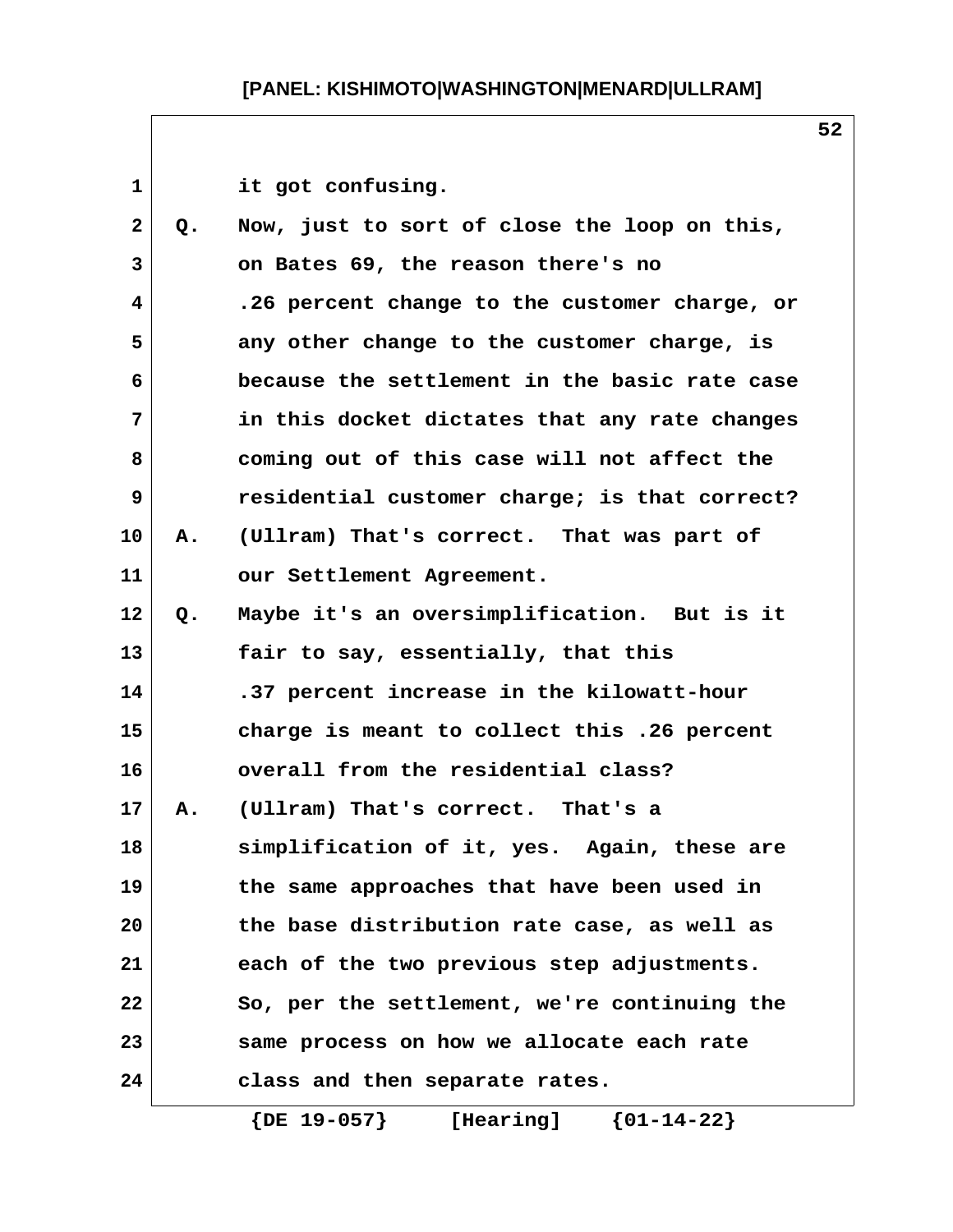**1 Q. Very good. 2 So not to belabor this, but I'd just 3 like to go through the same example for 4 explanation for a rate class that has a 5 demand charge because I'm curious as to how 6 that would work. 7 So am I correct that if I go down to 8 Line 34 on Bates 69, I'll get to Rate G, and 9 Rate G has a demand charge? 10 A. (Ullram) Line 39? 11 Q. Well, I see Rate G starting at Line 34. 12 A. (Ullram) Oh, yes, that's our load control 13 service, Rate G. 14 Q. Okay. Well, let's go to a rate that's more 15 common. Let's go to your general service 16 rate. Is that Rate GV? 17 A. (Ullram) Yes. 18 Q. Okay. So for that I need to go to Bates 19 Page 70, Line 17; is that correct? 20 A. (Ullram) Yes, Line 17. 21 Q. Okay. And I see here that there's no 22 percentage increase in the customer charge, 23 just like the residential class. There's no 24 percentage increase in the demand charge {DE 19-057} [Hearing] {01-14-22}**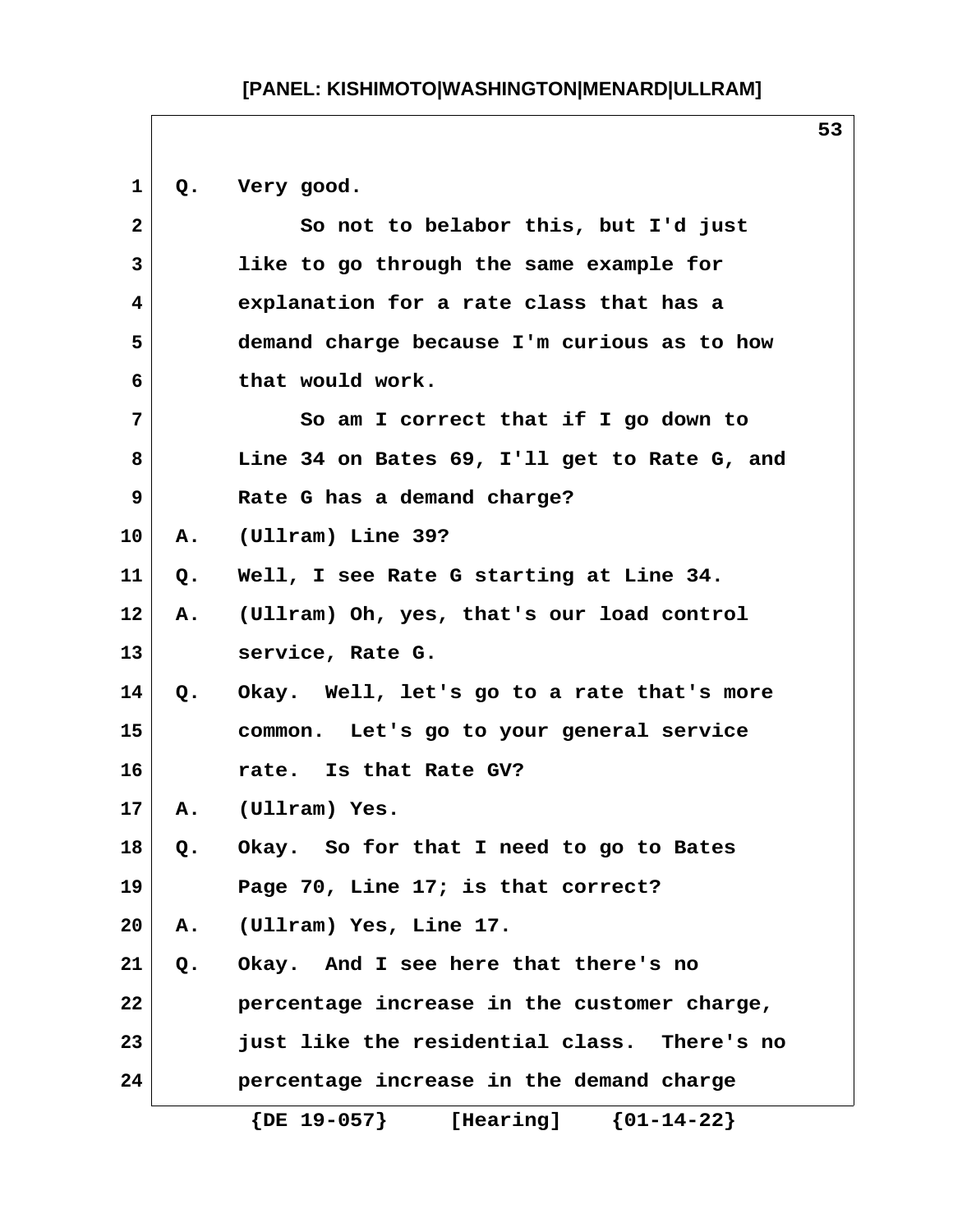| 1            |       | which shows up on Line 19 and 20; correct?    |
|--------------|-------|-----------------------------------------------|
| $\mathbf{2}$ | Α.    | (Ullram) That's correct. So we had changed    |
| 3            |       | the kilowatt-hour charges for each of the     |
| 4            |       | rate classes.                                 |
| 5            | Q.    | And so that's what shows up on Lines 22 and   |
| 6            |       | 23.                                           |
| 7            | Α.    | (Ullram) That's correct.                      |
| 8            | Q.    | And again, the notion of changing the         |
| 9            |       | kilowatt-hour charge rather than the demand   |
| 10           |       | charge, is that consistent -- is that spelled |
| 11           |       | out in the settlement, or is it just an       |
| 12           |       | interpretation of how you get there?          |
| 13           | A.    | (Ullram) That wasn't specifically spelled out |
| 14           |       | in the settlement. You know, we said that we  |
| 15           |       | could maintain the consistency of how we      |
| 16           |       | allocated to each of the rate classes and     |
| 17           |       | then specifically identified that we wouldn't |
| 18           |       | change the customer charge. But it's not      |
| 19           |       | spelled out that we have to change either the |
| 20           |       | kilowatt hour or the kilowatt-hour charges.   |
| 21           | $Q$ . | Okay. Could you -- and I'm not suggesting     |
| 22           |       | that DOE supports this. But could you have    |
| 23           |       | accomplished this .2 percent -- .26 percent   |
| 24           |       | increase by allocating some of that or all of |
|              |       | $\{DE\ 19-057\}$<br>${01-14-22}$<br>[Hearing] |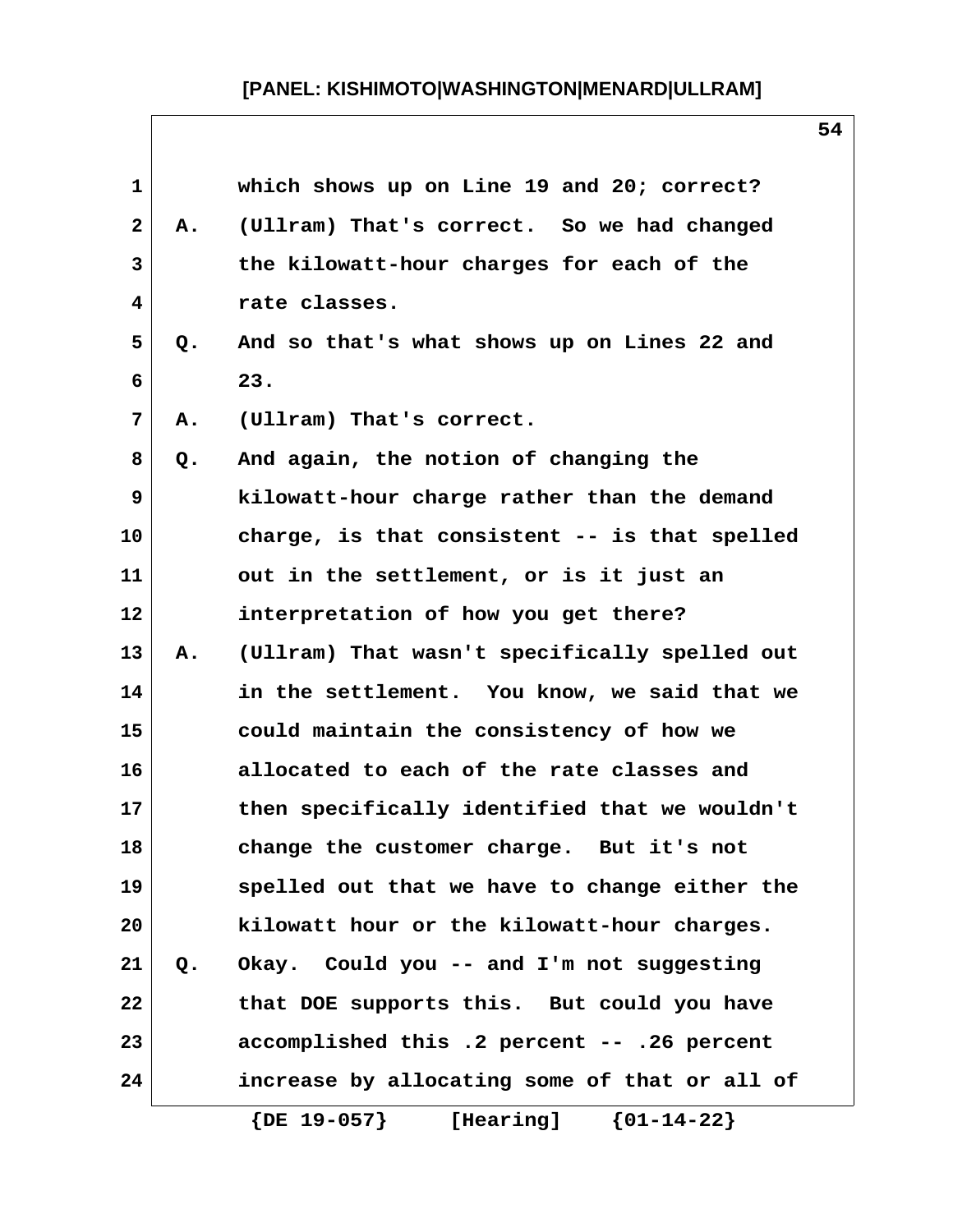| 1            | that to the demand charge?                             |
|--------------|--------------------------------------------------------|
| $\mathbf{2}$ | (Ullram) Yes, we could have.<br><b>A.</b>              |
| 3            | MR. DEXTER: All right. Thank you,                      |
| 4            | Commissioners. That's all the questions I              |
| 5            | have.                                                  |
| 6            | CHAIRMAN GOLDNER: Thank you.                           |
| 7            | We'll move to Commission questions. I'll               |
| 8            | recognize Commissioner Simpson.                        |
| 9            | COMMISSIONER SIMPSON: Thank you,                       |
| 10           | Mr. Chairman.                                          |
| 11           | QUESTIONS BY COMMISSIONERS:                            |
| 12           | BY COMMISSIONER SIMPSON:                               |
| 13           | I'd like to start with Mr. Kishimoto.<br>$Q_{\bullet}$ |
| 14           | Looking at Bates Page 10 of Exhibit 69, I see          |
| 15           | that you're responsible for payment and print          |
| 16           | operations; is that correct?                           |
| 17           | A. (Kishimoto) That is correct.                        |
| 18           | So how will customers' bills demonstrate<br>$Q$ .      |
| 19           | costs associated with the Fee Free Credit              |
| 20           | Card Program? How will that be broken out on           |
| 21           | bills?                                                 |
| 22           | (Kishimoto) Erica, is that -- I don't know --<br>Α.    |
| 23           | (Menard) Is it okay if I assist?<br>Α.                 |
| 24           | [connectivity issue]                                   |
|              | ${01-14-22}$<br>$\{DE\ 19-057\}$<br>[Hearing]          |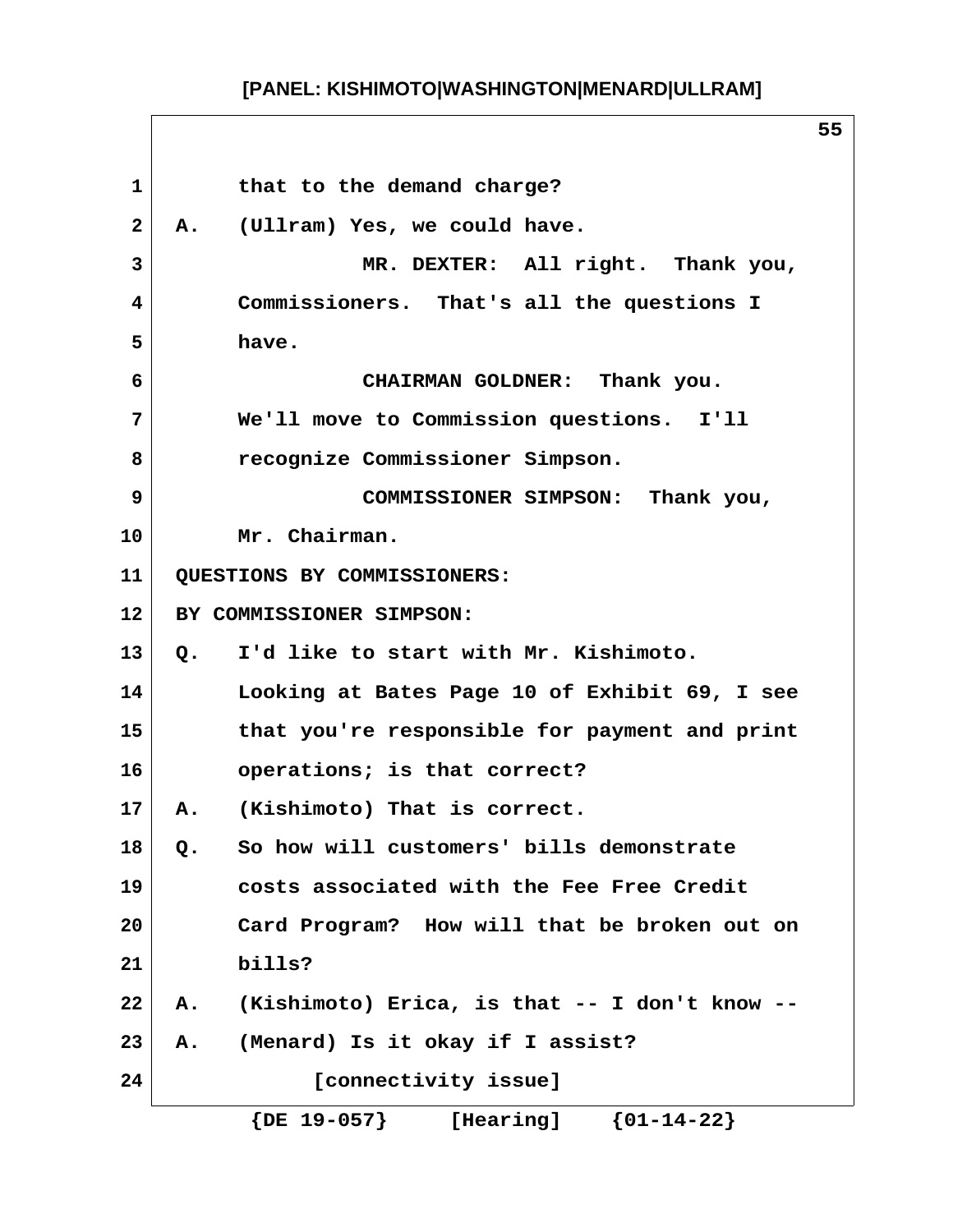| $\mathbf{1}$ |               | [Court Reporter interrupts.]                  |
|--------------|---------------|-----------------------------------------------|
| $\mathbf{2}$ | Α.            | (Kishimoto) Sorry. I said the costs are not   |
| 3            |               | listed on the bills.                          |
| 4            | Q.            | $So --$                                       |
| 5            | Α.            | (Menard) If I could assist? This is Ms.       |
| 6            |               | Menard.                                       |
| 7            | Q.            | Please.                                       |
| 8            | Α.            | (Menard) Fee Free credit card payments, the   |
| 9            |               | program itself and those costs are collected  |
| 10           |               | through distribution rates. So it's embedded  |
| 11           |               | in the distribution rates, so it doesn't show |
| 12           |               | up as a separate line item on the customer    |
| 13           |               | bill.                                         |
| 14           | $Q_{\bullet}$ | And on the bill there's no breakdown in terms |
| 15           |               | of costs associated with the distribution     |
| 16           |               | line item?                                    |
| 17           | Α.            | (Menard) On our bills, there's a distribution |
| 18           |               | rate line item specifically.                  |
| 19           | $Q$ .         | $So --$                                       |
| 20           | Α.            | (Menard) The Fee Free Credit Card Program is  |
| 21           |               | embedded in that rate.                        |
| 22           | Q.            | So the only breakdown would be in the tariff. |
| 23           | Α.            | (Menard) The tariff does not break out the    |
| 24           |               | Fee Free piece. It's been a while since I     |
|              |               | $\{DE\ 19-057\}$<br>${01-14-22}$<br>[Hearing] |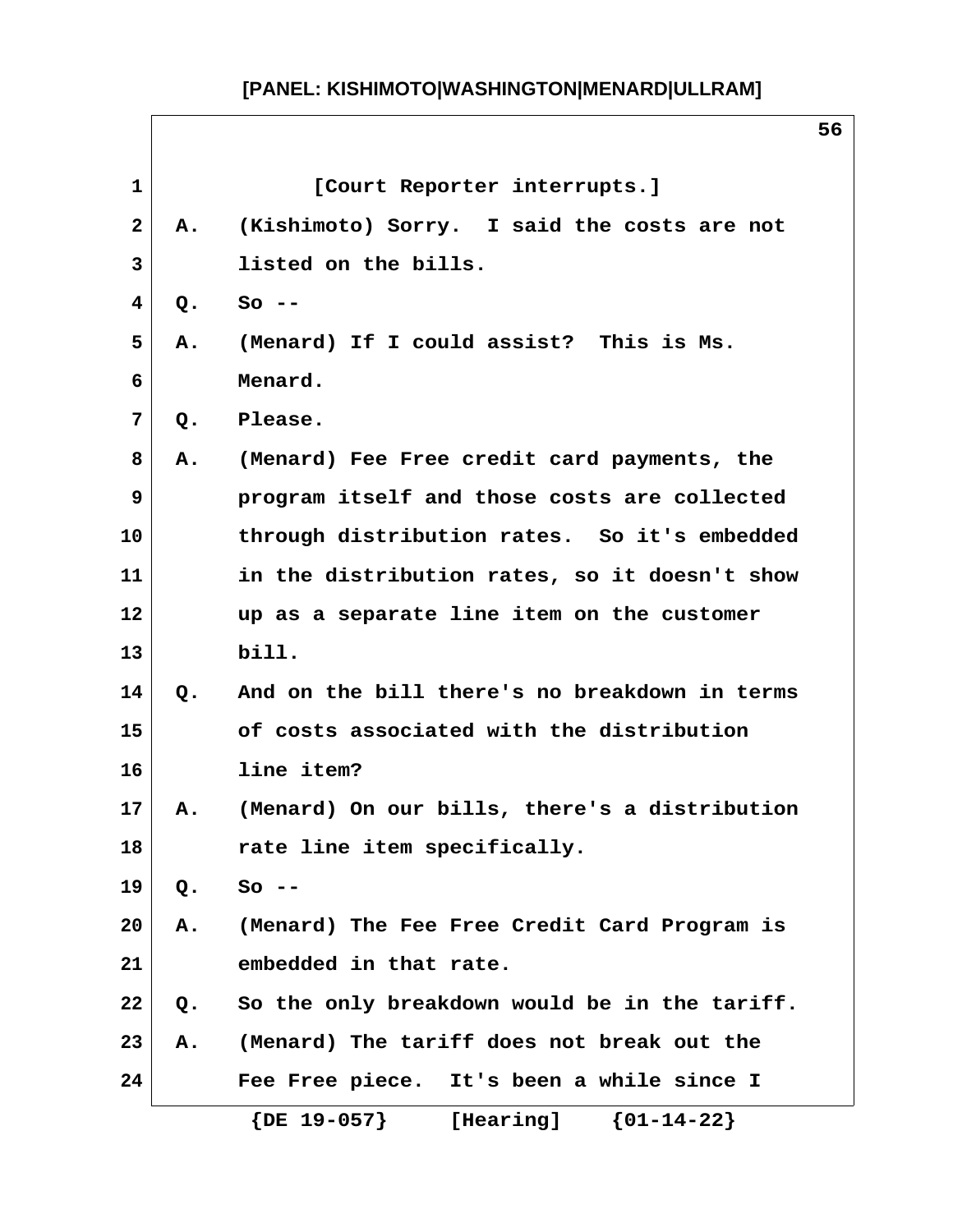| $\mathbf{1}$ |    | looked at it, but I don't believe they're in  |
|--------------|----|-----------------------------------------------|
| $\mathbf{2}$ |    | the tariff that breaks out the calculation    |
| 3            |    | associated with the Fee Free. It's just all   |
| 4            |    | part of the cost of service that went into    |
| 5            |    | developing the distribution rate. So we       |
| 6            |    | don't break out all the different pieces of   |
| 7            |    | cost of service in the distribution rate,     |
| 8            |    | just the distribution rate in total.          |
| 9            | Q. | Okay. Thank you. Looking at Bates Page 11     |
| 10           |    | on some background introducing the fees       |
| 11           |    | associated with credit card/debit payments,   |
| 12           |    | is it true that the fees are set by the       |
| 13           |    | respective credit card companies? This is     |
| 14           |    | for Mr. Kishimoto.                            |
| 15           | Α. | (Kishimoto) That we initially had agreed to   |
| 16           |    | the fees. So I should ask, what are you --    |
| 17           |    | can you clarify what you mean by "set" by     |
| 18           |    | credit card companies?                        |
| 19           | Q. | So presumably you accept Visa, MasterCard,    |
| 20           |    | American Express. Is that the case?           |
| 21           | Α. | (Kishimoto) Yes, we do accept from those      |
| 22           |    | companies. That's subject to check as well.   |
| 23           |    | I want to clarify on that.                    |
| 24           | Q. | Okay. And each of those credit companies      |
|              |    | $\{DE\ 19-057\}$<br>${01-14-22}$<br>[Hearing] |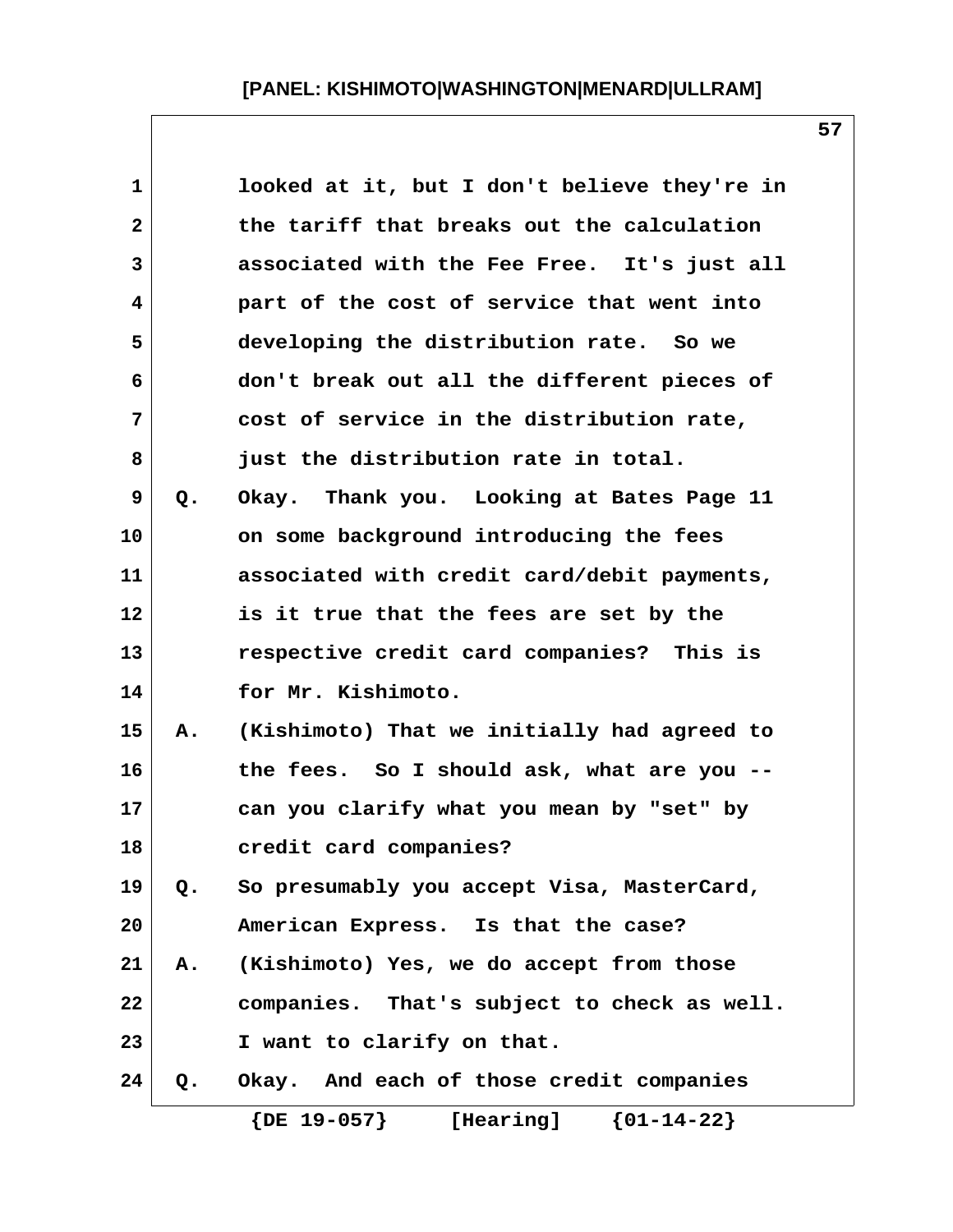| 1  |    | must have a transaction fee; correct?         |  |
|----|----|-----------------------------------------------|--|
| 2  | Α. | (Kishimoto) Correct. Yes.                     |  |
| 3  | Q. | Are those fees uniform across each individual |  |
| 4  |    | credit card company?                          |  |
| 5  | Α. | (Kishimoto) I do not know the answer to that. |  |
| 6  | Q. | Okay. Has there been or is there any effort   |  |
| 7  |    | to be able to negotiate those fees?           |  |
| 8  | Α. | (Kishimoto) Those fees would be negotiated    |  |
| 9  |    | between our vendor and those companies.       |  |
| 10 | Q. | So that's $-$                                 |  |
| 11 | Α. | (Menard) Mr. Simpson, just to help Mr.        |  |
| 12 |    | Kishimoto, I believe how it works is we go    |  |
| 13 |    | out to bid. We, you know, establish an RFP    |  |
| 14 |    | and we contract with a vendor that we         |  |
| 15 |    | contract with that accepts those payments,    |  |
| 16 |    | and then we establish the payment rate        |  |
| 17 |    | between the vendor and Eversource.<br>The     |  |
| 18 |    | vendors work with the credit card companies,  |  |
| 19 |    | so we don't have insight as to, you know,     |  |
| 20 |    | what the various rates are. They may          |  |
| 21 |    | negotiate. But we contract with a vendor to   |  |
| 22 |    | establish a per-transaction fee.              |  |
| 23 | Q. | Okay. And that vendor works with the various  |  |
| 24 |    | credit card companies on their own to         |  |
|    |    | $\{DE\ 19-057\}$<br>${01-14-22}$<br>[Hearing] |  |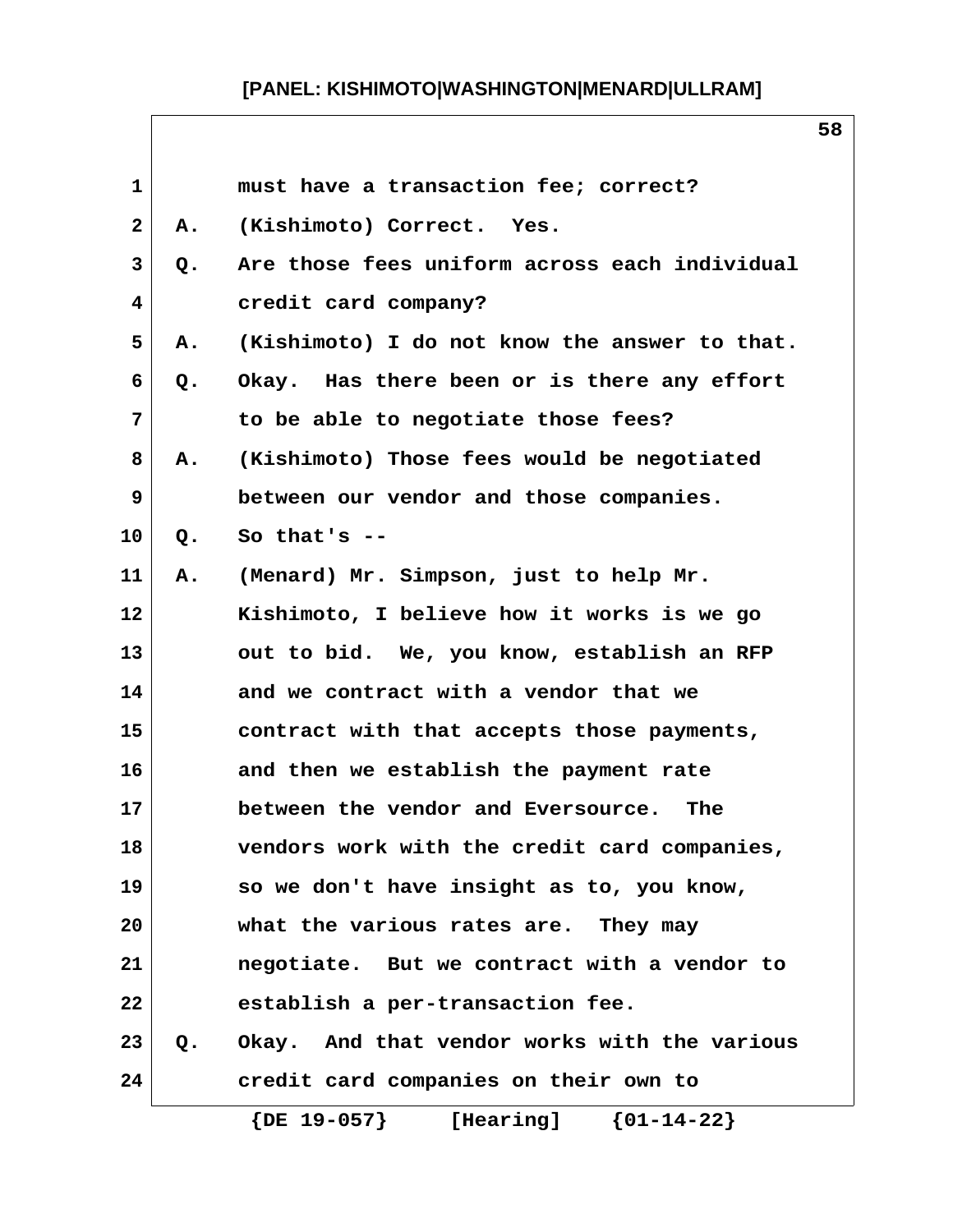| $\mathbf{1}$    |           | establish fees and payment of those           |
|-----------------|-----------|-----------------------------------------------|
| $\mathbf{2}$    |           | associated fees?                              |
| $\mathbf{3}$    | <b>A.</b> | (Kishimoto) Yes.                              |
| $\overline{4}$  | Q.        | So when a customer goes to the Eversource     |
| 5               |           | customer service portal to pay their bill,    |
| 6               |           | they're directed to a separate portal for     |
| 7               |           | payment via credit card?                      |
| 8               | Α.        | (Kishimoto) When a customer goes on to        |
| 9               |           | Eversource.com to make a credit card payment, |
| 10              |           | they go -- they're directed to SpeedPay's     |
| 11              |           | portal to process that payment, our vendor.   |
| 12 <sub>2</sub> |           | That's our vendor's portal to process         |
| 13              |           | payment.                                      |
| 14              |           | [Court Reporter interrupts.]                  |
| 15              | Q.        | So does Eversource store any of the           |
| 16              |           | personally identifiable information           |
| 17              |           | associated with customers and credit card     |
| 18              |           | payments?                                     |
| 19              | Α.        | (Kishimoto) No, we do not.                    |
| 20              | $Q$ .     | Do you have access to that information?       |
| 21              | Α.        | (Kishimoto) To the credit card information?   |
| 22              | Q.        | To the PII associated with credit card        |
| 23              |           | payments.                                     |
| 24              | Α.        | (Kishimoto) No, we do not.                    |
|                 |           | ${01-14-22}$<br>$\{DE\ 19-057\}$<br>[Hearing] |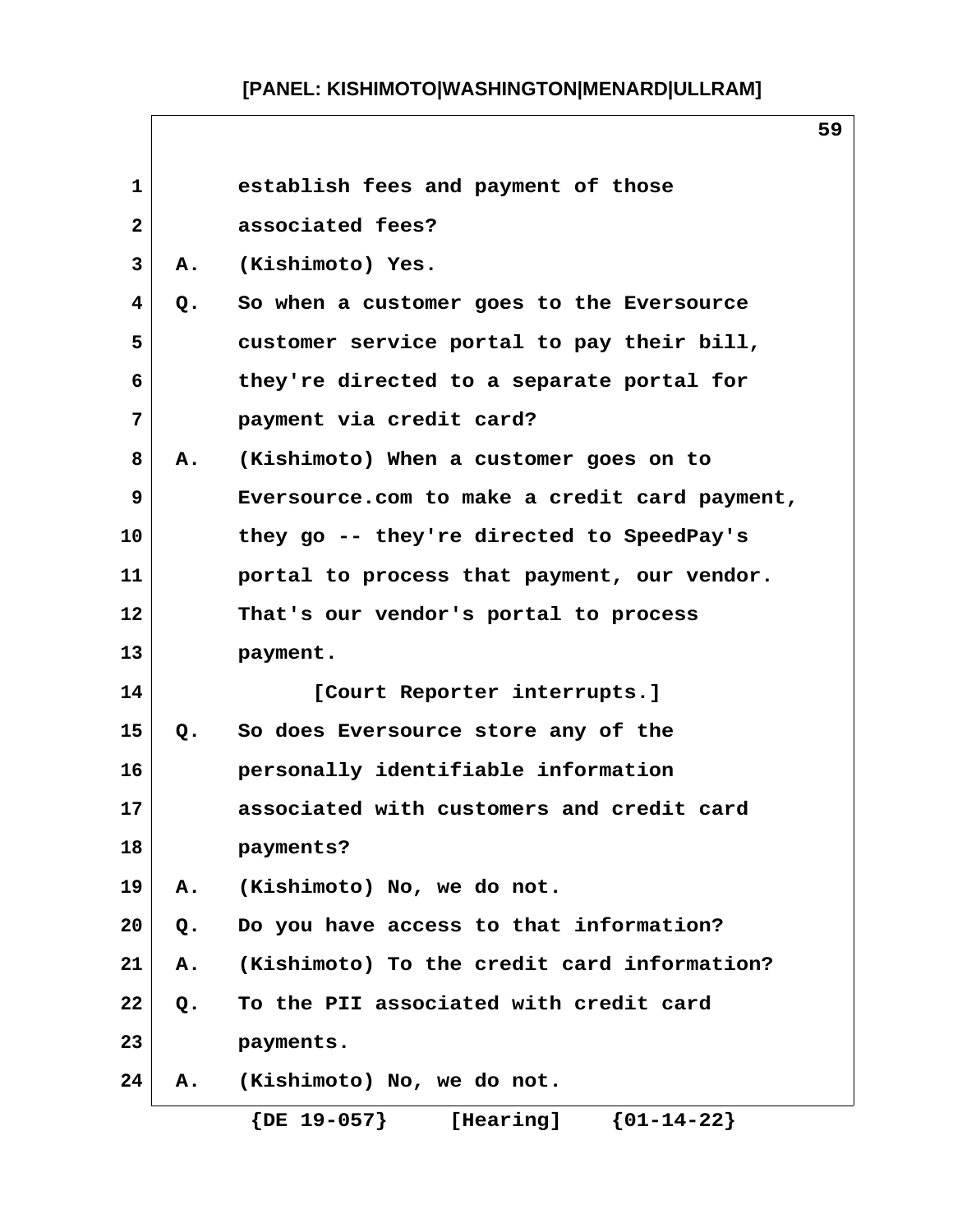| 1            | Q. | And is there oversight in place to ensure    |
|--------------|----|----------------------------------------------|
| $\mathbf{2}$ |    | that the credit card payment vendor that you |
| 3            |    | use is adequately protecting that data?      |
| 4            | Α. | (Kishimoto) We do -- there's oversight. We   |
| 5            |    | do receive a letter from them to confirm     |
| 6            |    | that.                                        |
| 7            | Q. | And do you have any agreements in place with |
| 8            |    | regard to cyber security with those vendors' |
| 9            |    | protection?                                  |
| 10           | Α. | (Kishimoto) Are we talking about PTI         |
| 11           |    | compliance still or                          |
| 12           | Q. | I think more generally, just personally      |
| 13           |    | identifiable information associated with     |
| 14           |    | customer credit card payments.               |
| 15           | Α. | (Kishimoto) Our IT team does approve our     |
| 16           |    | vendor is PTI-compliant. But I'm unsure of   |
| 17           |    | the exact agreement that we have with        |
| 18           |    | security, web security. But we do have a     |
| 19           |    | program at Eversource, a cyber security      |
| 20           |    | program.                                     |
| 21           | Q. | When you were discussing responses with Mr.  |
| 22           |    | Dexter, I believe you said that the former   |
| 23           |    | credit card transaction fee was \$2.25 per   |
| 24           |    | payment. Is that correct?                    |
|              |    | [Hearing] ${01-14-22}$<br>$\{$ DE $19-057\}$ |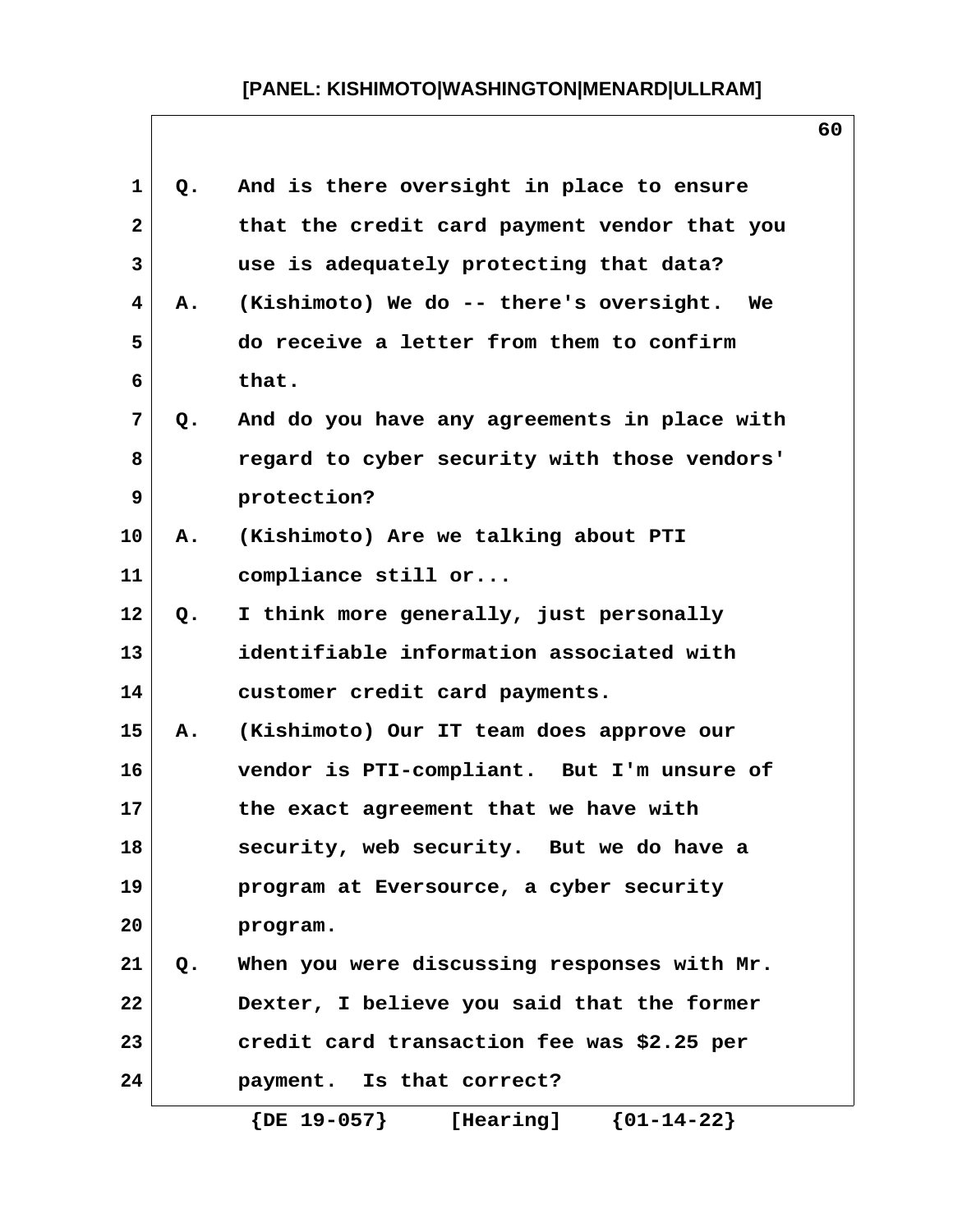**1 A. (Kishimoto) Yes. 2 Q. Okay. On Bates Page 15, you discuss the 3 total cost of credit card fees for those 4 customers that chose to pay their bills using 5 a credit card at a cost of \$1 per -- \$1.48 6 per payment. So that \$1.48, what does that 7 number represent? 8 A. (Kishimoto) That is the cost that we are 9 charged for payment, Eversource is charged. 10 Q. So -- 11 A. (Kishimoto) There's a -- 12 Q. Okay. So that's an average? You average 13 those costs historically? 14 A. (Kishimoto) No, that's a per-transaction 15 cost. 16 Q. So what has Eversource been doing with the 17 extra 77 cents per payment? 18 A. (Kishimoto) The customers are no longer 19 assessed a fee as part of this program. 20 Q. I understand that. But what has the Company 21 historically done? If your historical cost 22 is \$1.48 per payment and you've been charging 23 \$2.25, where has that 77 cents gone? 24 A. (Kishimoto) Prior to this program, we were {DE 19-057} [Hearing] {01-14-22}**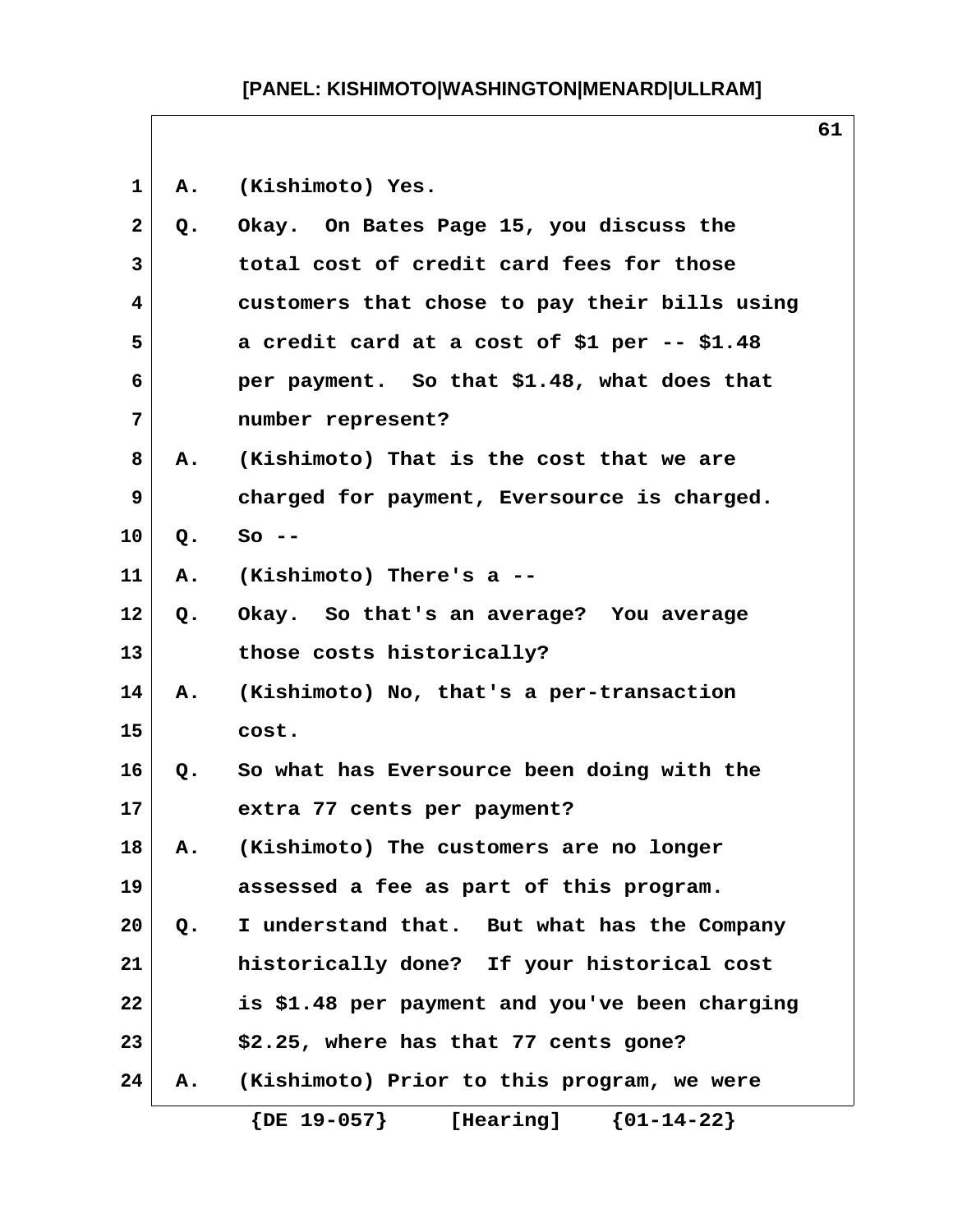| $\mathbf 1$ |               | not paying per-transaction costs.              |
|-------------|---------------|------------------------------------------------|
| 2           | $Q_{\bullet}$ | Okay. You were just directly -- that \$2.25    |
| 3           |               | was billed by your vendor?                     |
| 4           | <b>A.</b>     | (Kishimoto) The \$2.25, yes, that was assessed |
| 5           |               | to the customers at the time of their          |
| 6           |               | transaction.                                   |
| 7           | Q.            | So now the cost of each transaction has gone   |
| 8           |               | down because you're taking care of it          |
| 9           |               | individually -- or Eversource is taking care   |
| 10          |               | of all these residential fees?                 |
| 11          |               | A. (Kishimoto) Correct. Per our agreement with |
| 12          |               | the vendor, the cost is lower that is charged  |
| 13          |               | to Eversource as part of the Fee Free          |
| 14          |               | Program.                                       |
| 15          | Q.            | Thank you. You mentioned below, still on       |
| 16          |               | Bates Page 15, adoption. What is the           |
| 17          |               | dominant payment form today for residential    |
| 18          |               | customers?                                     |
| 19          | Α.            | (Kishimoto) The most used payment platform is  |
| 20          |               | direct debit.                                  |
| 21          | $Q$ .         | Via online means?                              |
| 22          | Α.            | (Kishimoto) Correct.                           |
| 23          | Q.            | Okay.                                          |
| 24          | Α.            | (Kishimoto) For the record, that's subject to  |
|             |               | $\{DE\ 19-057\}$<br>${01-14-22}$<br>[Hearing]  |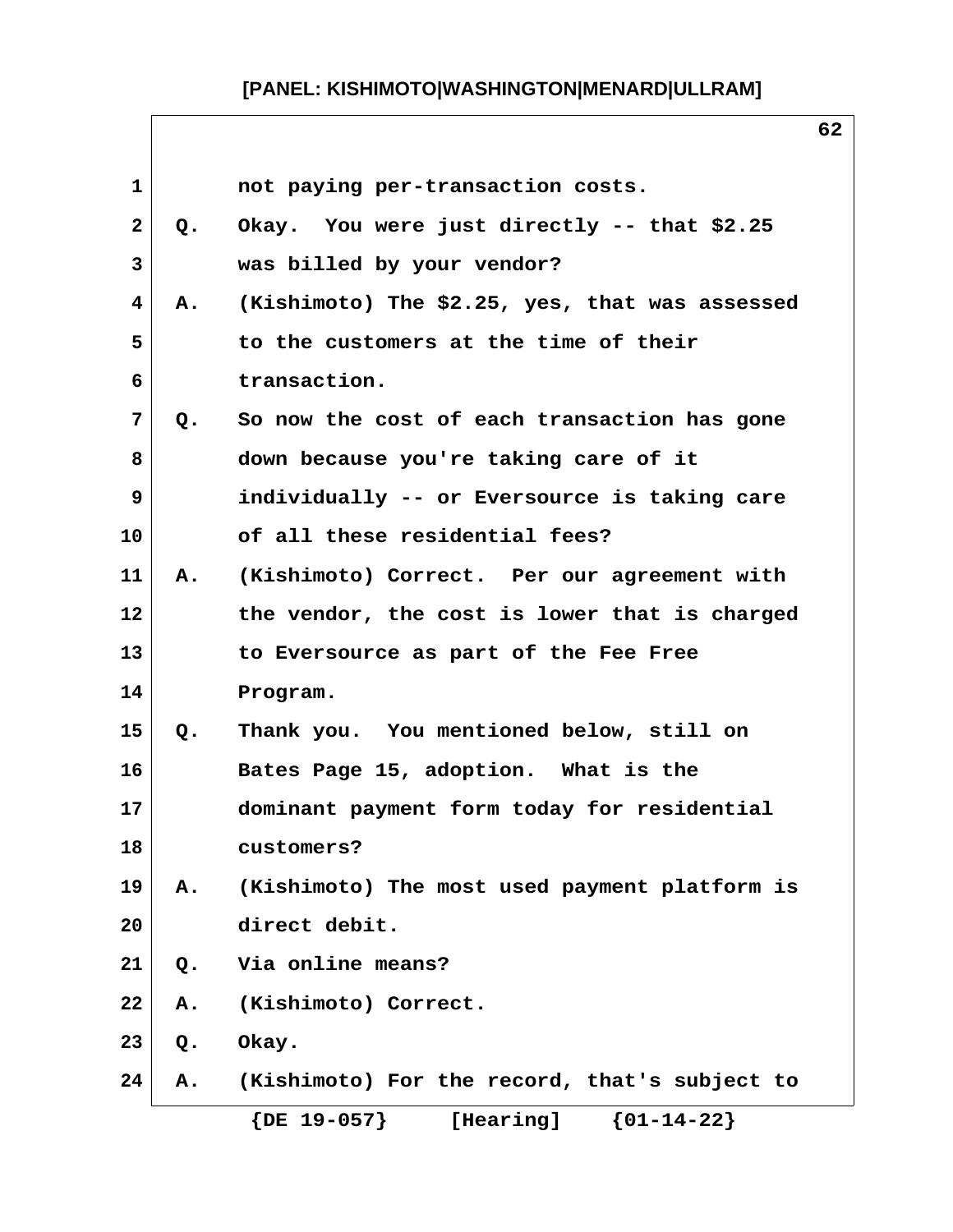| $\mathbf 1$    |           | check, just because I don't have those              |
|----------------|-----------|-----------------------------------------------------|
| $\mathbf{2}$   |           | numbers in front of me.                             |
| 3              | Q.        | Okay. Thank you.                                    |
| 4              |           | By offering a Fee Free Credit Card                  |
| 5              |           | Payment Program for residential customers,          |
| 6              |           | has the Company analyzed how that service           |
| $7\phantom{.}$ |           | might impact arrears?                               |
| 8              | <b>A.</b> | (Kishimoto) Not that I am aware of.                 |
| 9              | Q.        | Okay. Thank you, Mr. Kishimoto.                     |
| 10             |           | I'd like to turn to Ms. Washington                  |
| 11             |           | regarding the New Start Program.                    |
| 12             |           | On Bates Page 27, you mentioned that for            |
| 13             |           | the utility, the costs associated with              |
| 14             |           | collection activities on these accounts are         |
| 15             |           | diminished, as field visits and                     |
| 16             |           | disconnections/reconnections are avoided.           |
| 17             |           | Has the Company determined the expected             |
| 18             |           | reduction in costs from reduced field visit         |
| 19             |           | activities?                                         |
| 20             | А.        | (Washington) So, Commissioner, your question        |
| 21             |           | regarding have we looked at, you know, the          |
| 22             |           | cost -- of course there's cost to roll a            |
| 23             |           | truck and send field technicians out there.         |
| 24             |           | So it's more have we looked at the avoided          |
|                |           | $\{01 - 14 - 22\}$<br>$\{DE\ 19-057\}$<br>[Hearing] |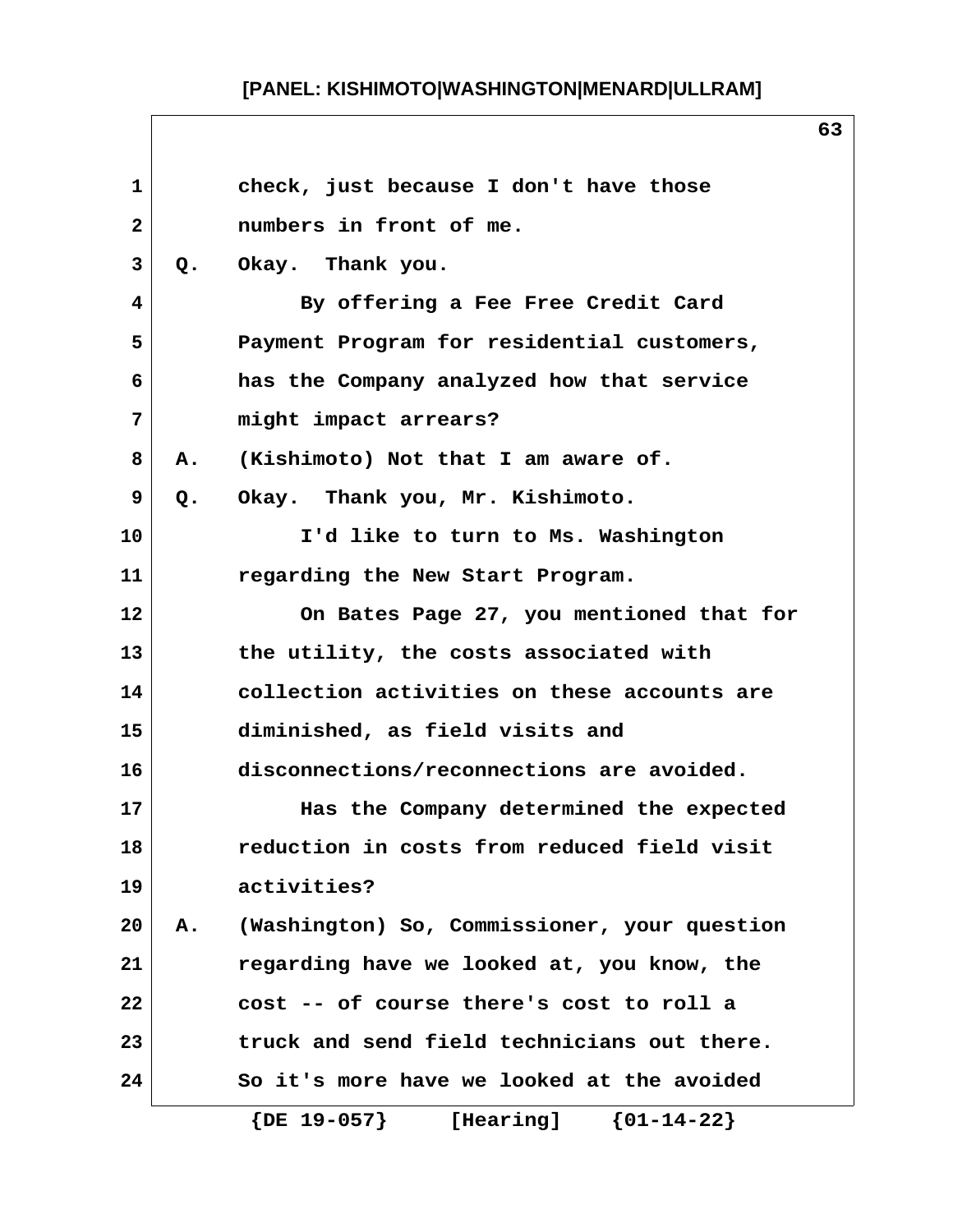**1 costs -- 2 Q. Yes, that's my question. 3 A. (Washington) -- of doing so. Certainly we 4 don't want to assume so, but I think it is a 5 good assumption to say if a customer is 6 enrolled in any payment plan or actively 7 engaged, the customer is avoiding further 8 collection activity; therefore, there is 9 going to be a savings because you are not 10 sending field technicians or rolling trucks 11 to disconnect services. 12 Q. But you haven't analyzed the dollar amount 13 for potential savings from reduced field 14 visit activities? 15 A. (Washington) I might have to look at our team 16 here to see if they've analyzed that in the 17 cost or savings. I assume it would be, 18 but... 19 A. (Menard) I don't recall whether this was -- 20 whether there was any sort of reduction in 21 our base cost or not. So I can't say, off 22 the top of my head. 23 Q. Okay. Further down on Bates Page 27 you talk 24 about eligibility to participate in the New {DE 19-057} [Hearing] {01-14-22}**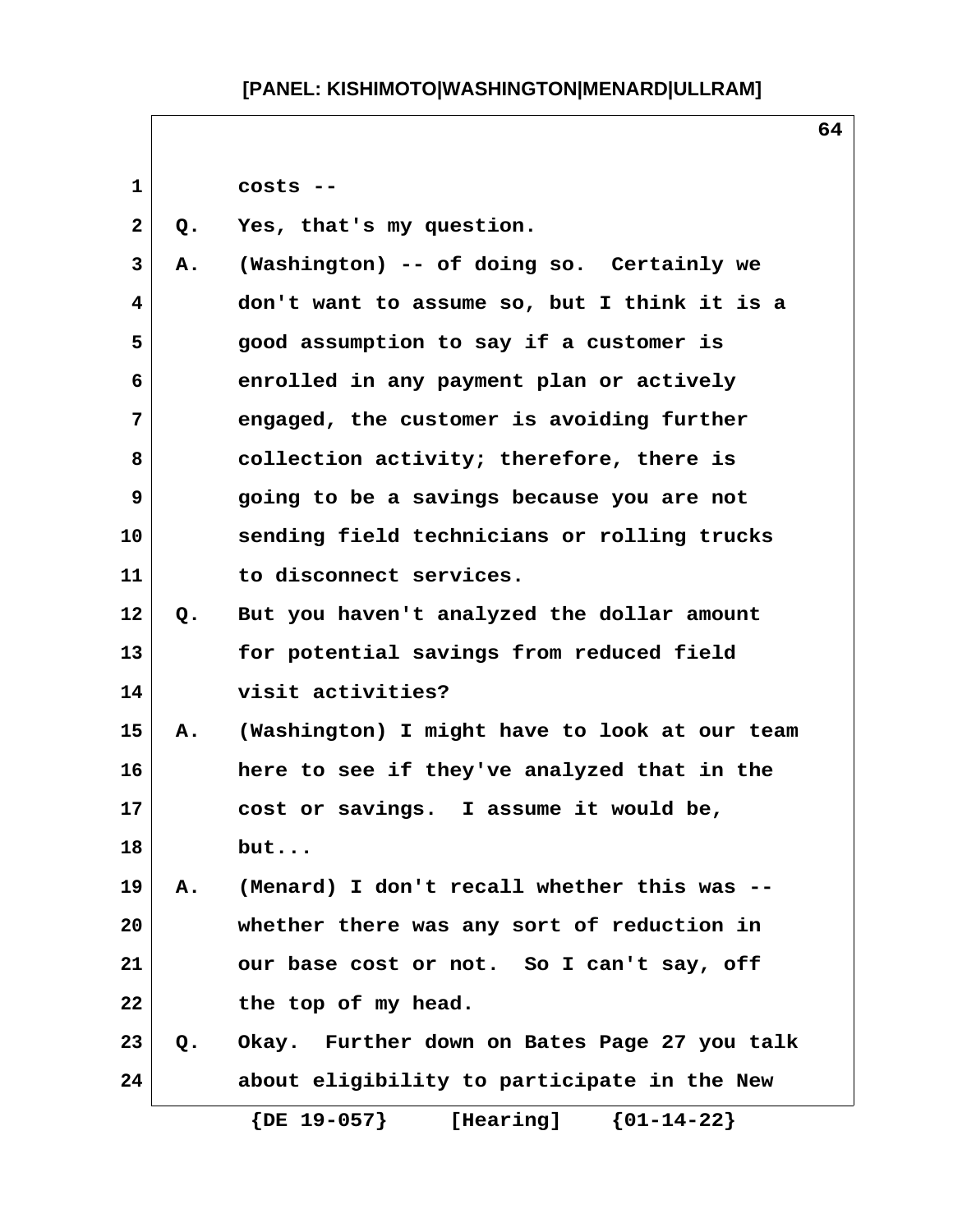| $\mathbf 1$    |       | Start Program. Have you quantified the          |
|----------------|-------|-------------------------------------------------|
| $\overline{a}$ |       | number of customers today that could qualify    |
| 3              |       | for this program?                               |
| 4              | Α.    | (Washington) Today I was actually thinking      |
| 5              |       | about that question and looking at the number   |
| 6              |       | of customers that would be potentially          |
| 7              |       | eligible to participate if New Start was        |
| 8              |       | implemented today. I think when we reported     |
| 9              |       | back in -- I think there was some figures       |
| 10             |       | around earlier mid-2020, where we had           |
| 11             |       | customers that were in arrears, I think it      |
| 12             |       | was over 3,000 customers. I haven't looked      |
| 13             |       | at it recently, as far as who would be          |
| 14             |       | eligible, based on the eligibility rules,       |
| 15             |       | which were the financial hardship, \$150 in     |
| 16             |       | arrears over 60 days. So I don't have that      |
| 17             |       | number in front of me to provide that.          |
| 18             | Q.    | And roughly how many residential customers      |
| 19             |       | does PSNH serve today?                          |
| 20             | Α.    | (Washington) I can get that information.<br>But |
| 21             |       | I don't have the number of customers they       |
| 22             |       | serve residential as of right now.              |
| 23             | $Q$ . | Okay. Would you be able to provide the          |
| 24             |       | number of customers who are in arrears,         |
|                |       | $\{DE\ 19-057\}$<br>${01-14-22}$<br>[Hearing]   |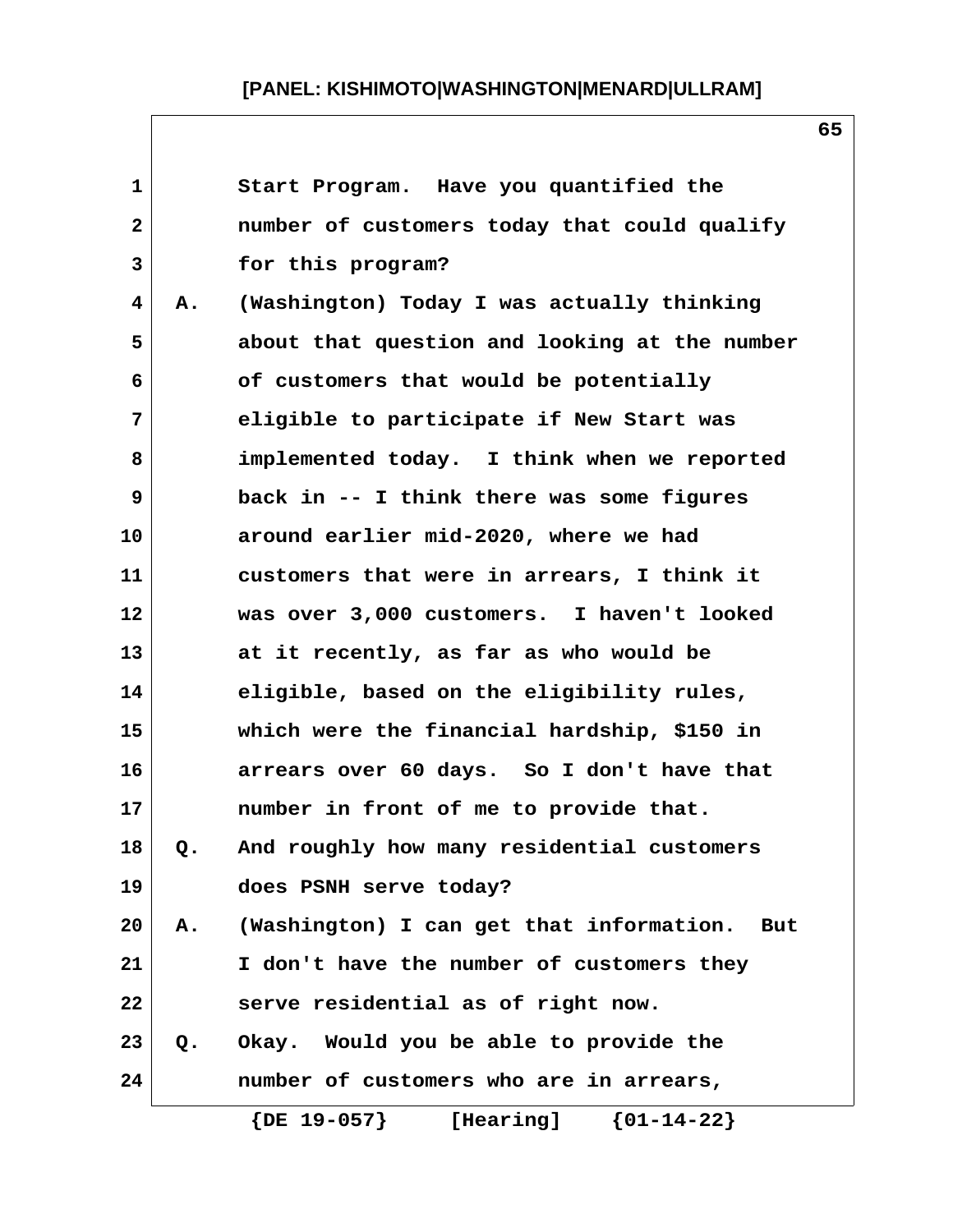| $\mathbf{1}$ |    | residential customers eligible for the          |
|--------------|----|-------------------------------------------------|
| $\mathbf{2}$ |    | program who are in arrears over \$12,000?       |
| 3            | Α. | (Washington) Yes.                               |
| 4            | Q. | Thank you.                                      |
| 5            |    | Turning to Bates Page 37, can you help          |
| 6            |    | me understand the re-enrollment process for a   |
| 7            |    | customer that was part of the New Start         |
| 8            |    | Program and then was unsuccessful in meeting    |
| 9            |    | the terms of the program but would now like     |
| 10           |    | to re-enroll?                                   |
| 11           | Α. | (Washington) Yes, I can explain that. So a      |
| 12           |    | re-enrollment is considered someone who has     |
| 13           |    | been removed from the program due to            |
| 14           |    | nonpayment and the time frame from removal is   |
| 15           |    | still within one year; therefore, it's          |
| 16           |    | considered a re-enrollment of that versus       |
| 17           |    | just a brand new enrollment. So if you're       |
| 18           |    | missing payments, so you were dropped from      |
| 19           |    | the program, removed, you've dropped because    |
| 20           |    | of nonpayment and you're looking to             |
| 21           |    | re-enroll, there would be a cost associated.    |
| 22           |    | So if you were dropped, let's say -- no.<br>Let |
| 23           |    | me start again, just to make it cleaner and     |
| 24           |    | clearer.                                        |
|              |    |                                                 |

 **{DE 19-057} [Hearing] {01-14-22}**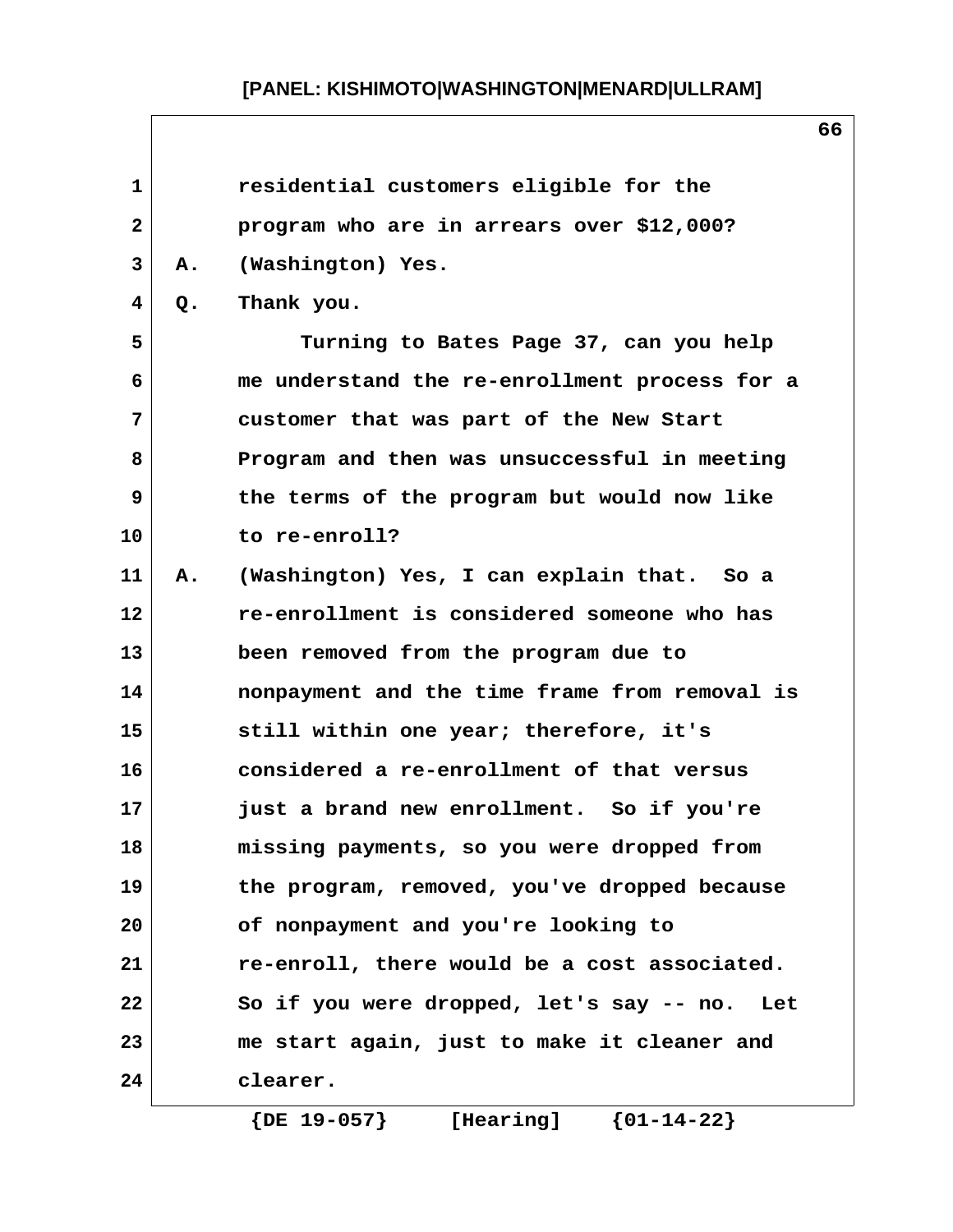1 So it was your first time enrolling ever  **2 in the New Start Program, which is going to 3 be the scenario for New Hampshire customers. 4 They're dropped from the program and they'd 5 like to get reinstated. In good faith, we 6 ask that customer to make up at least two 7 budget payments to get back onto the program. 8 Now, over time, if this customer enrolls in 9 the program, drops, missing payments, likes 10 to get back on, and there's that same pattern 11 of dropping, enrolling, dropping, enrolling, 12 we would ask, in good faith, that the 13 customer make up all missed budget payments 14 to re-enroll onto the program. So if you 15 were just on the program once, you drop and 16 you want to reinstate it, based on you, as a 17 customer still being eligible to enroll -- so 18 you're still considered financial hardship 19 and in arrears, et cetera -- we'd say, in 20 good faith, make two budget payments, and 21 then we'd get you back on the program. But 22 if you have a multiple pattern of on, off, 23 on, off, on, off, when you're looking to 24 re-enroll again in the future, we'd say {DE 19-057} [Hearing] {01-14-22}**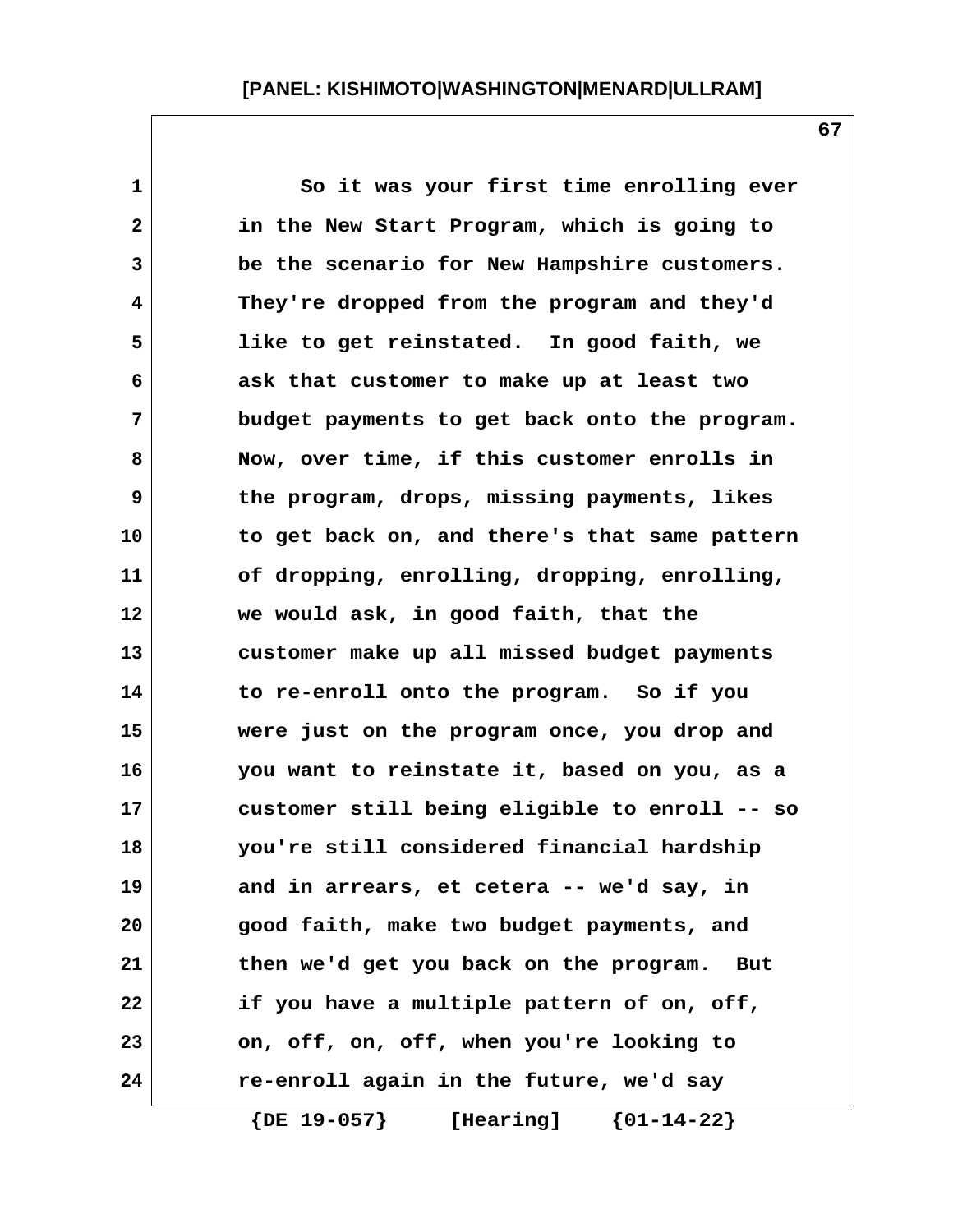| $\mathbf{1}$ |       | everything you missed for budget payments,          |
|--------------|-------|-----------------------------------------------------|
| $\mathbf{2}$ |       | please make up.                                     |
| 3            | Q.    | And how are you intending to determine what         |
| 4            |       | those budget payments might be? What's the          |
| 5            |       | calculation to say, okay, you're at X --            |
| 6            |       | [Court Reporter interrupts.]                        |
| 7            | А.    | (Washington) So clarifying the question,            |
| 8            |       | you're looking at what the budget payment is        |
| 9            |       | for re-enrollment? Is that --                       |
| 10           | Q.    | Well, let's start with just initial                 |
| 11           |       | enrollment.                                         |
| 12           | Α.    | (Washington) Sure. So initial enrollment,           |
| 13           |       | you're looking at the customer's average            |
| 14           |       | usage over the previous 12 months. So if            |
| 15           |       | we're going to establish this program or this       |
| 16           |       | budget payment plan for you, we need                |
| 17           |       | something to base it on; so what's your             |
| 18           |       | average usage history been or your usage bill       |
| 19           |       | history. We take the average of that to             |
| 20           |       | predict what your budget will be on the             |
| 21           |       | program.                                            |
| 22           | $Q$ . | Okay. And my questions here are really              |
| 23           |       | within the context of trying to determine the       |
| 24           |       | budget plans for those customers that are in        |
|              |       | $\{DE\ 19-057\}$<br>$\{01 - 14 - 22\}$<br>[Hearing] |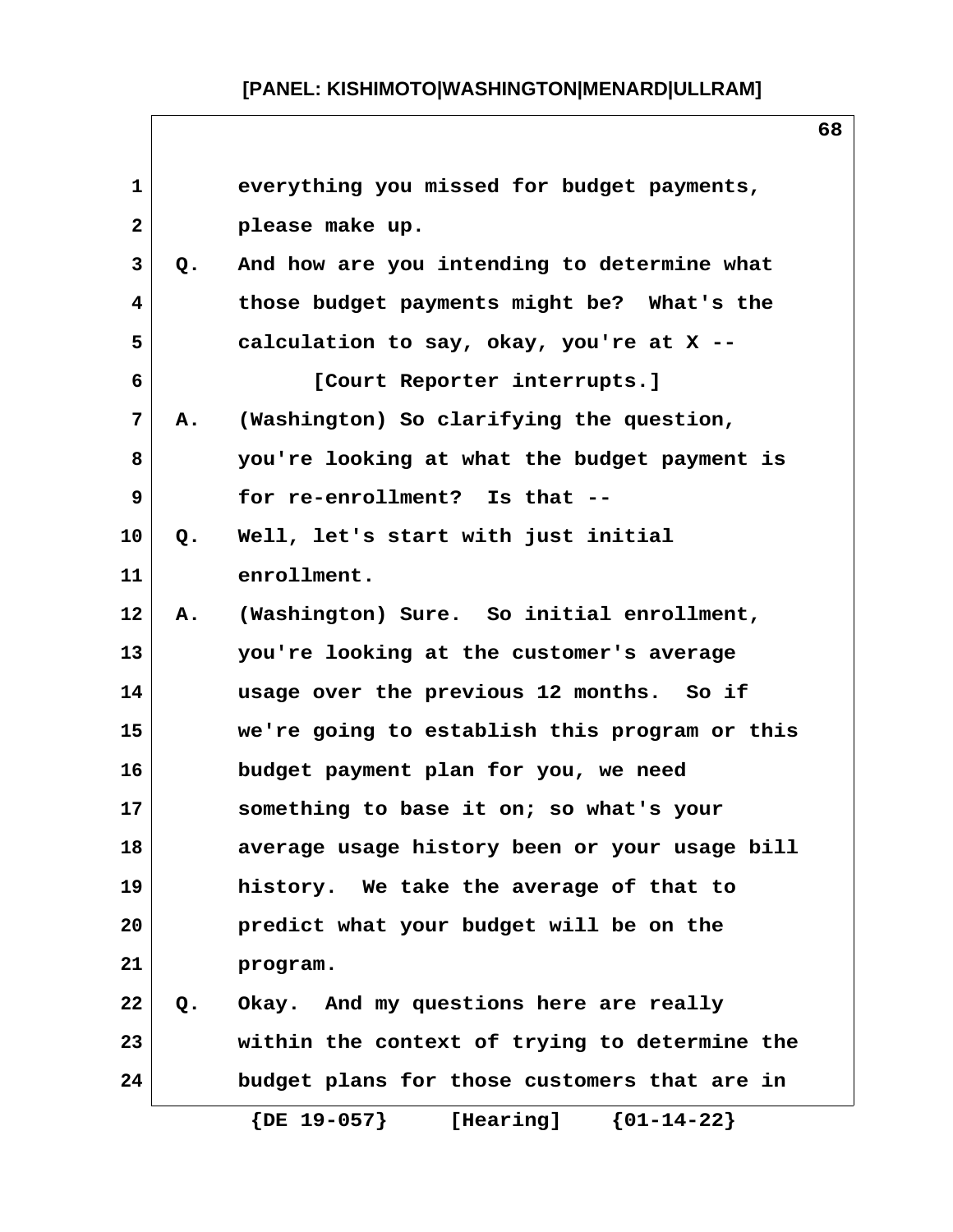1 **Significant arrears.** 

| $\mathbf{2}$ |    | So you propose an annual cap of \$12,000       |
|--------------|----|------------------------------------------------|
| 3            |    | that can be forgiven. And certainly for a      |
| 4            |    | residential customer that is eligible for      |
| 5            |    | this program, that's a significant amount of   |
| 6            |    | arrears. So how are -- how long are the        |
| 7            |    | payment budgets going to be? What do you       |
| 8            |    | expect for a monthly payment to be required    |
| 9            |    | in order to bring that customer back in line   |
| 10           |    | so that they're able to make monthly payments  |
| 11           |    | and stay on top of their bills?                |
| 12           | Α. | (Washington) So the amount of the arrears is   |
| 13           |    | not -- does not impact what the budget is      |
| 14           |    | going to be. So the arrears that the           |
| 15           |    | customer comes into the program, that is       |
| 16           |    | related to how much forgiveness is going to    |
| 17           |    | be provided. But at the time the customer is   |
| 18           |    | enrolled in the program, it's looking at, of   |
| 19           |    | course, the last 12 months of usage.<br>The    |
| 20           |    | charges determine, hey, what's the average     |
| 21           |    | budget payment going to be for the customer    |
| 22           |    | going forward. So if the customer usage is     |
| 23           |    | fairly low, that average bill will come out    |
| 24           |    | hopefully manageable for that customer.<br>The |
|              |    | $\{DE\ 19-057\}$<br>${01-14-22}$<br>[Hearing]  |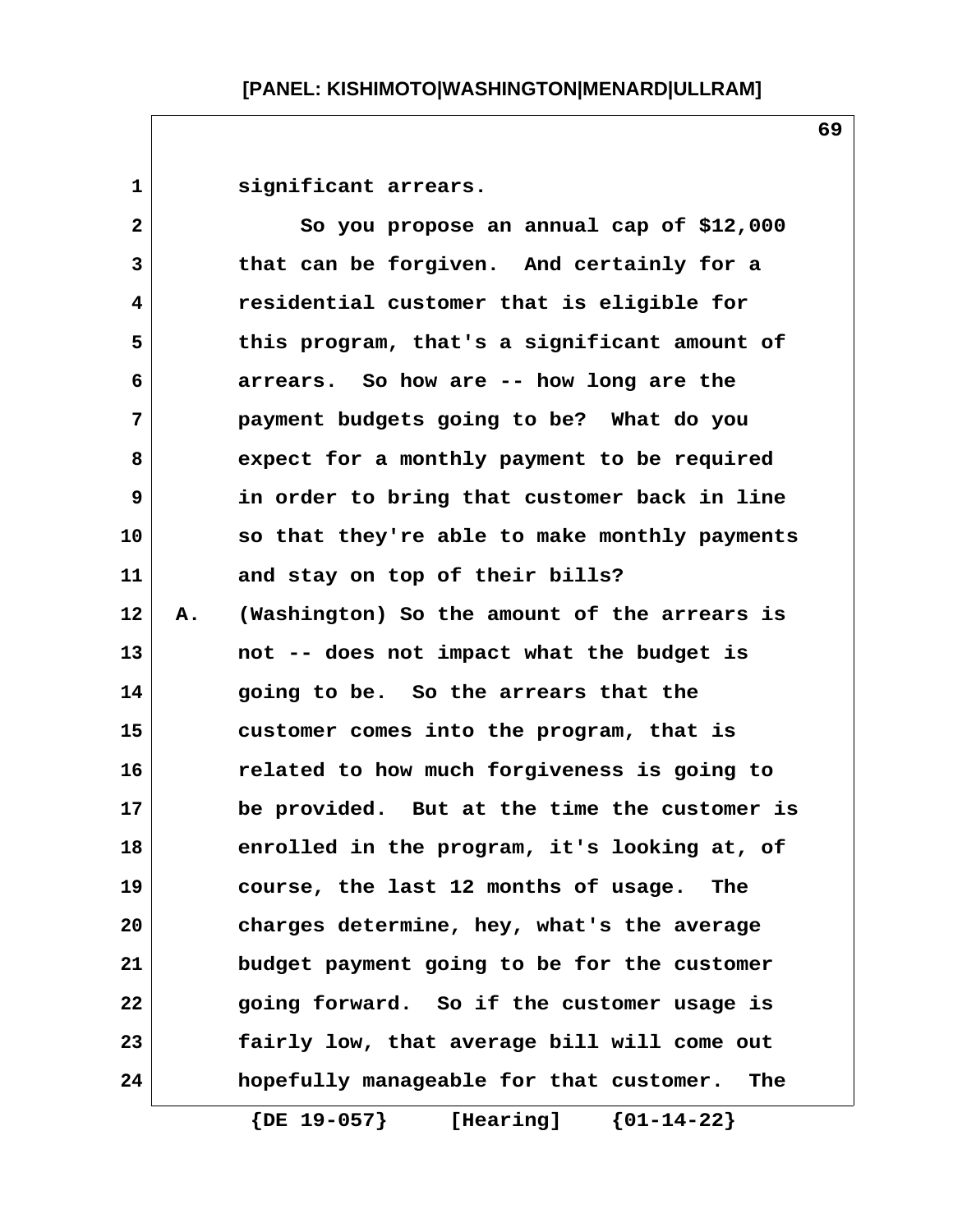| $\mathbf{1}$   |    | customer's average usage, I mean, if it --    |
|----------------|----|-----------------------------------------------|
| $\overline{a}$ |    | over time during the course of the New Start  |
| 3              |    | Program, if they significantly increase their |
| 4              |    | usage, then their budget could adjust higher  |
| 5              |    | to make up that different. So                 |
| 6              | Q. | How did you come up with the annual \$12,000  |
| 7              |    | cap for forgiveness?                          |
| 8              | Α. | (Washington) The \$12,000 cap was in          |
| 9              |    | discussions with the agreement. Prior to the  |
| 10             |    | stakeholder group convening, it was in the    |
| 11             |    | settlement to determine or provide that       |
| 12             |    | \$12,000 would be acceptable.                 |
| 13             | Q. | From the Company's position, from what you've |
| 14             |    | proposed here, that's the number that you've  |
| 15             |    | provided. So that just seemed like a very     |
| 16             |    | large number to me, and that's why I'm        |
| 17             |    | interested in learning how many customers     |
| 18             |    | would qualify for this program and are in     |
| 19             |    | arrears to such a degree. Because if you're   |
| 20             |    | in such a situation where you're not able to  |
| 21             |    | make your monthly payments, and you haven't   |
| 22             |    | been for a while, I'd like to better          |
| 23             |    | understand how you can build up such a        |
| 24             |    | balance.                                      |
|                |    |                                               |

 **{DE 19-057} [Hearing] {01-14-22}**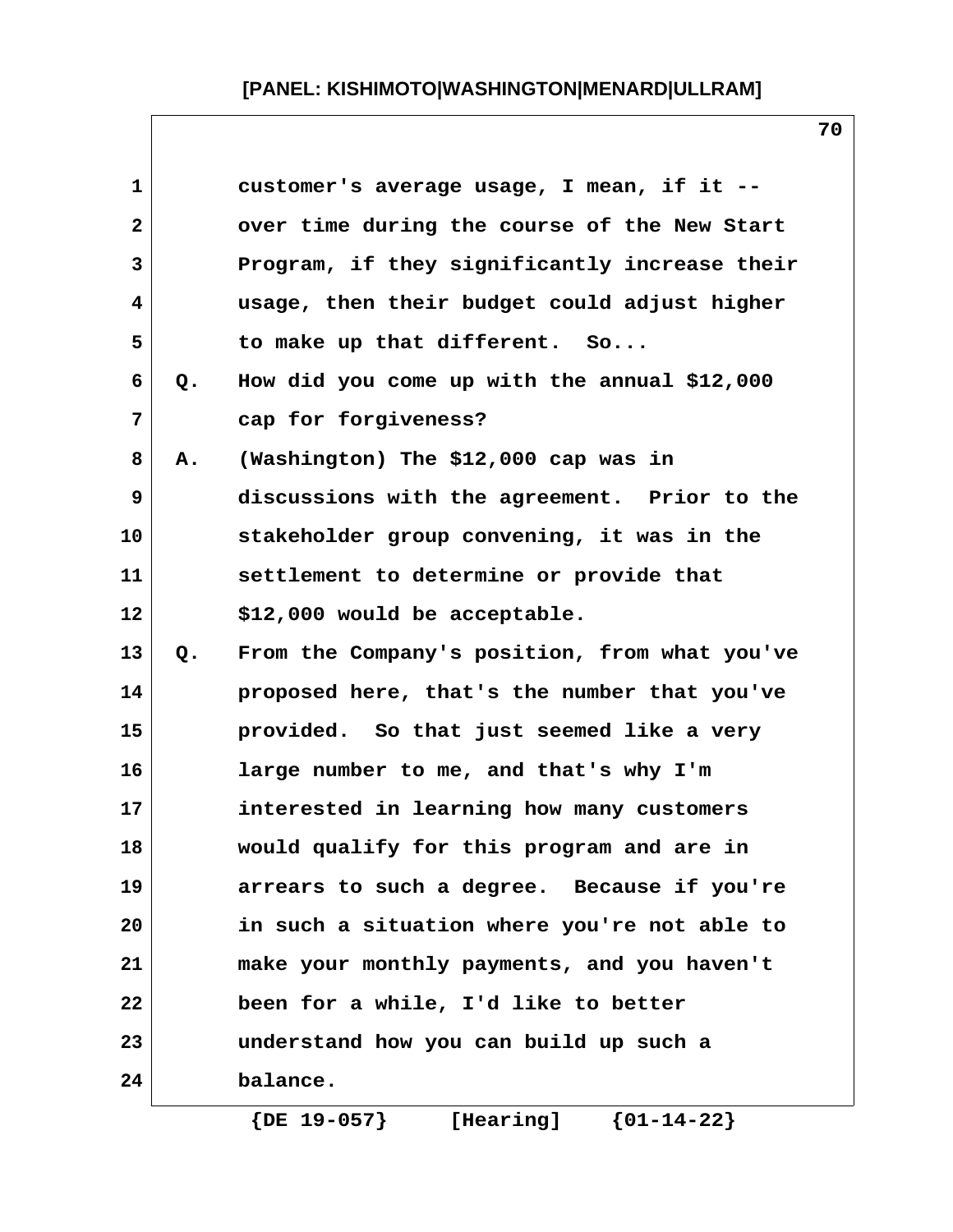| $\mathbf{1}$            | Α. | (Washington) Understood. I mean, looking at   |
|-------------------------|----|-----------------------------------------------|
| $\overline{\mathbf{2}}$ |    | it, I think I took an initial quick look.     |
| 3                       |    | And of course, subject to change, it wasn't   |
| 4                       |    | too long ago, looking at how many customers   |
| 5                       |    | had high arrearages. And I do think that a    |
| 6                       |    | lot of our customers that have medical        |
| 7                       |    | protections or a medical situation have some  |
| 8                       |    | of the higher balances versus just a customer |
| 9                       |    | that is financial hardship, because of course |
| 10                      |    | there is that discount rate that's available  |
| 11                      |    | to help reduce the bills for the customers.   |
| 12                      |    | There's programs out there to provide fuel    |
| 13                      |    | assistance or fuel assistance grants for      |
| 14                      |    | customers. But we do see just, you know,      |
| 15                      |    | customers that do have medical protections    |
| 16                      |    | have some of the higher arrearages.           |
| 17                      | Q. | Do you intend to pursue customers for         |
| 18                      |    | participation in this program?                |
| 19                      | Α. | (Washington) We do intend to promote the      |
| 20                      |    | program, to educate, you know, our customers  |
| 21                      |    | through various channels of communications.   |
| 22                      |    | We haven't put together a communications plan |
| 23                      |    | yet for this. But there will be a             |
| 24                      |    | communications plan that includes, you know,  |
|                         |    | $\{DE\ 19-057\}$<br>${01-14-22}$<br>[Hearing] |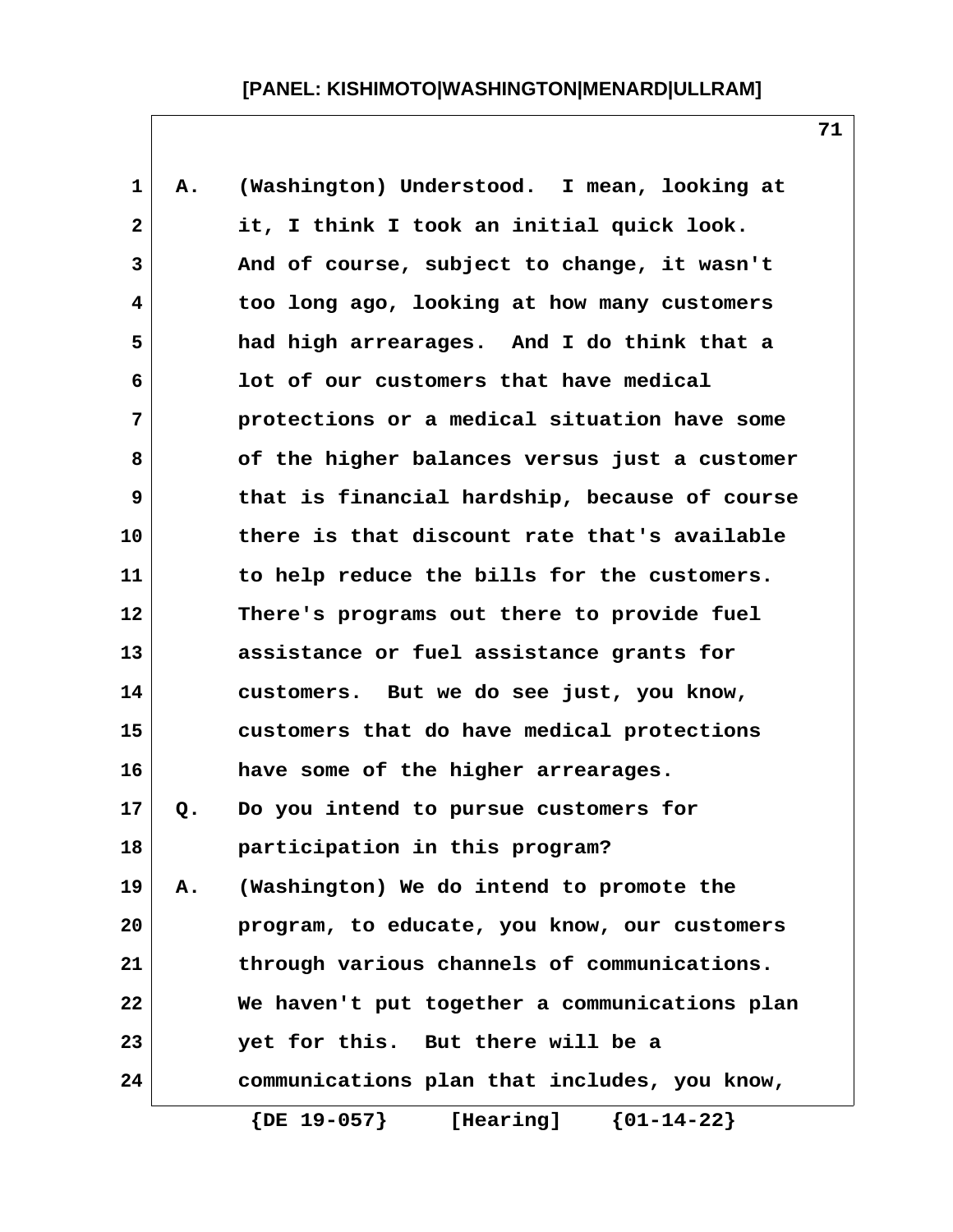| $\mathbf{1}$   |    | targeted outreach, working with our Community |
|----------------|----|-----------------------------------------------|
| $\overline{2}$ |    | Action agencies across the state to help      |
| 3              |    | educate and promote the program.              |
| 4              | Q. | So you do intend to review eligibility for    |
| 5              |    | the program and then target individual        |
| 6              |    | customers to inform them about the program?   |
| 7              | Α. | (Washington) The outreach would be broadly,   |
| 8              |    | because customers who are not in arrears      |
| 9              |    | today may be in a situation in the future.    |
| 10             |    | So we could have both target outreach for     |
| 11             |    | customers and then more broad communications  |
| 12             |    | to help -- because this is going to be a      |
| 13             |    | brand new program, right. So we want to make  |
| 14             |    | sure that customers who may find themselves   |
| 15             |    | in a situation in the future know there's a   |
| 16             |    | program available to help for arrears         |
| 17             |    | management.                                   |
| 18             | Q. | Sure. But for customers that are in arrears   |
| 19             |    | today, or at the time when the program is     |
| 20             |    | implemented, it doesn't sound like you intend |
| 21             |    | to directly target them for participation.    |
| 22             | Α. | (Washington) No. I'm saying we can do         |
| 23             |    | targeted outreach, but I don't want to        |
| 24             |    | specifically, you know, target it only to     |
|                |    | $\{DE\ 19-057\}$<br>${01-14-22}$<br>[Hearing] |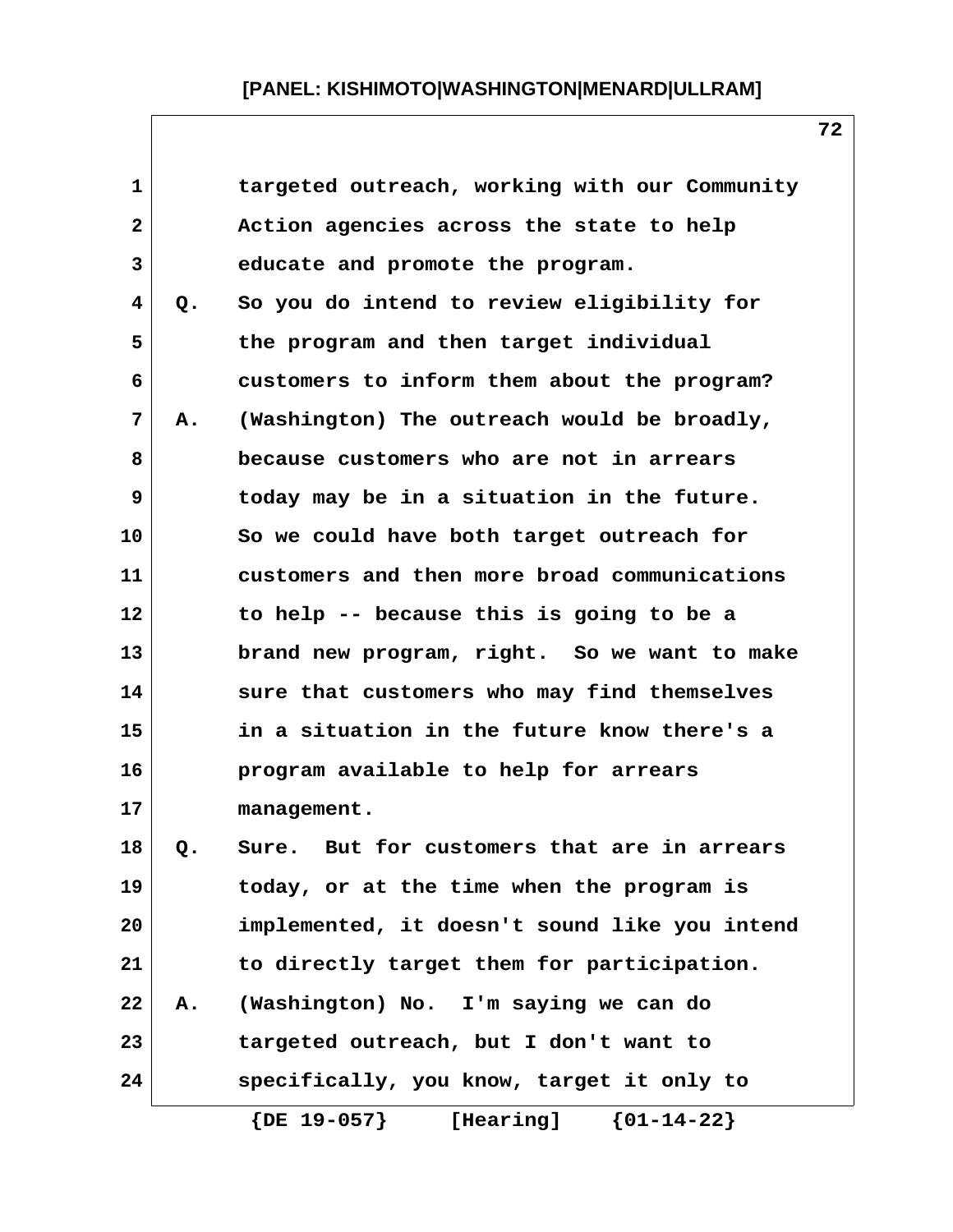| 1            |    | that. But we can do targeted outreach               |
|--------------|----|-----------------------------------------------------|
| $\mathbf{2}$ |    | specifically to those that would qualify. We        |
| 3            |    | haven't put the communication plans -- it's         |
| 4            |    | not finalized. We are still developing that         |
| 5            |    | communications plan, which we can include           |
| 6            |    | targeted outreach.                                  |
| 7            |    | Q. Okay. Thank you.                                 |
| 8            |    | COMMISSIONER SIMPSON: That's all I                  |
| 9            |    | have, Mr. Chairman.                                 |
| 10           |    | CHAIRMAN GOLDNER: Thank you. Just                   |
| 11           |    | a couple follow-up questions.                       |
| 12           |    | QUESTIONS BY CHAIRMAN GOLDNER:                      |
| 13           | Q. | Ms. Washington, you may have answered this          |
| 14           |    | earlier, but I'm not sure. So what is the           |
| 15           |    | universe today of New Start-eligible                |
| 16           |    | residential customers? Do you have a number         |
| 17           |    | that your -- that is in that universe?              |
| 18           | Α. | (Washington) Yeah, that was a question that         |
| 19           |    | was polled, but I don't have it in front of         |
| 20           |    | me to look at today's eligibility.<br>The           |
| 21           |    | number that I was quoting was what we had           |
| 22           |    | looked at earlier in 2020, where we saw             |
| 23           |    | roughly a little over 3,000 customers that          |
| 24           |    | would have been eligible for the program.           |
|              |    | $\{DE\ 19-057\}$<br>$\{01 - 14 - 22\}$<br>[Hearing] |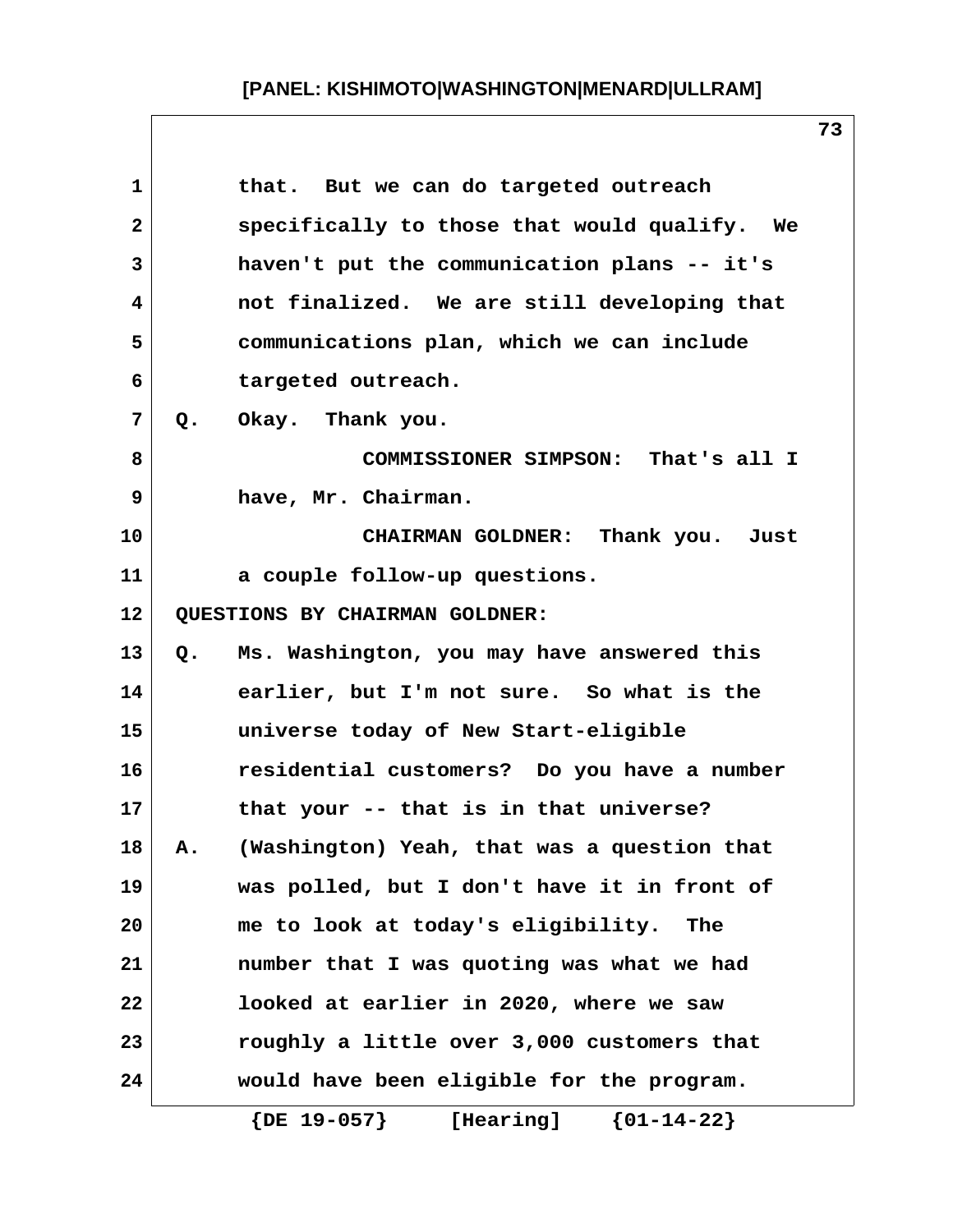| 1            |    | But I don't have that today's number.         |
|--------------|----|-----------------------------------------------|
| $\mathbf{2}$ | Q. | Roughly 3,000. That's fine.                   |
| 3            |    | And have you taken a look at those 3,000      |
| 4            |    | customers in that universe that also receive  |
| 5            |    | EAP, the electric assistance program? Have    |
| 6            |    | you cross-referenced those customers?         |
| 7            | Α. | (Washington) Well, they look at those         |
| 8            |    | customers for being financial hardship. And   |
| 9            |    | I would assume that if those customers are    |
| 10           |    | verified as financial hardship, they would    |
| 11           |    | also be partaking in the EAP. And you're      |
| 12           |    | talking about the EAP, as far as discount     |
| 13           |    | rates; correct?                               |
| 14           | Q. | Right, right. Those rates vary I think from   |
| 15           |    | 70 percent discounts to I think 8 percent,    |
| 16           |    | something like that.                          |
| 17           | Α. | (Washington) Yeah, I think it's 8 to 76 or    |
| 18           |    | 77 percent, something like that.              |
| 19           | Q. | That's right.                                 |
| 20           | Α. | (Washington) But we would -- you know, I      |
| 21           |    | don't have it in front of me. But I'm         |
| 22           |    | assuming that a good number of those          |
| 23           |    | customers that are financial hardship or      |
| 24           |    | verified like that are also participating in  |
|              |    | $\{DE\ 19-057\}$<br>${01-14-22}$<br>[Hearing] |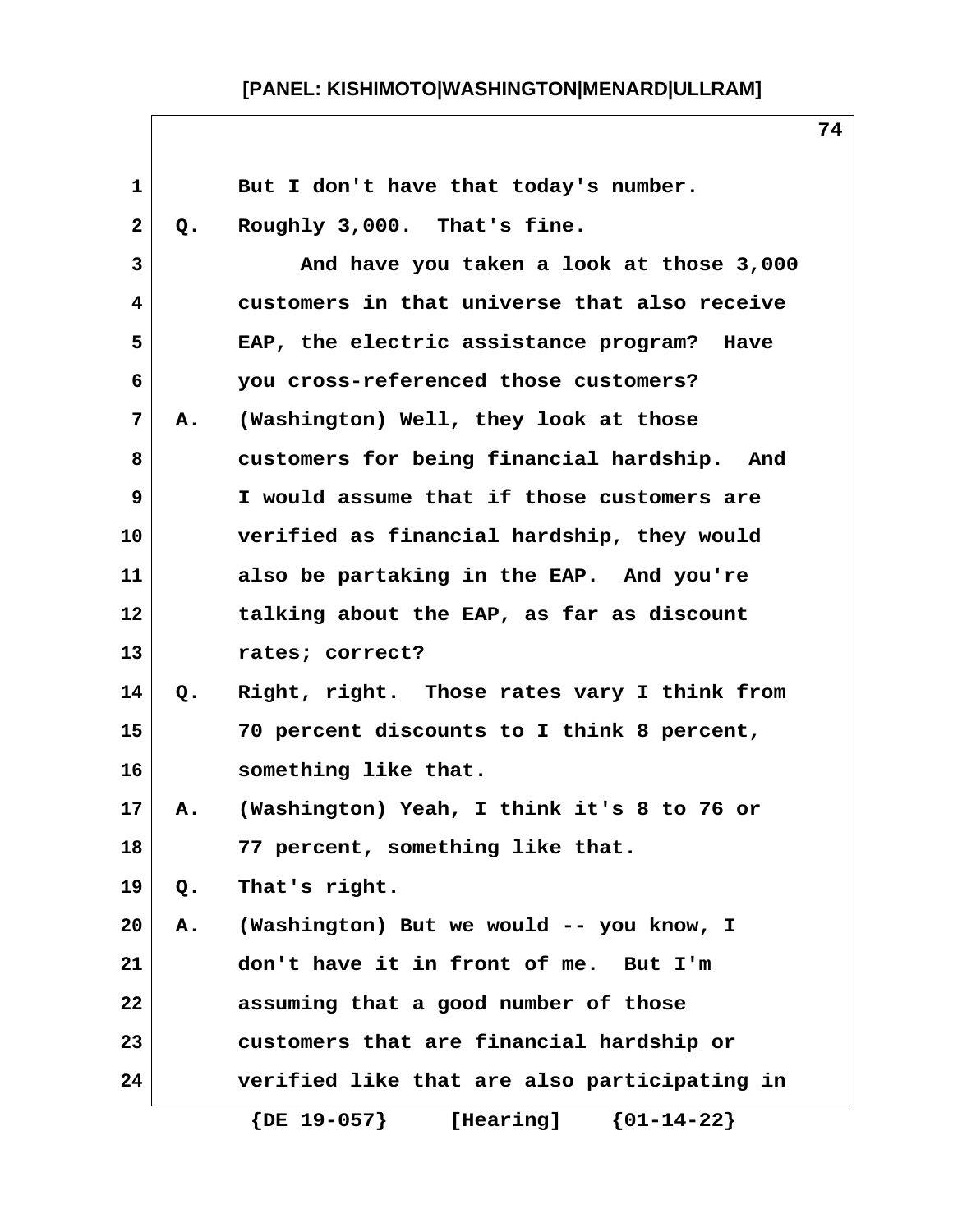**1 EAP. 2 Q. Okay. Because I want to be very careful not 3 to have double payments or people receiving 4 more than is appropriate. So I'm going to 5 make a record request, and I'm going to layer 6 on what Commissioner Simpson mentioned, too. 7 So Commissioner Simpson has asked for 8 the number of customers in arrears over 9 \$12,000. So we'll make that a record 10 request. That's one. 11 And then the second one I'd like to see 12 is the total universe of customers today, 13 understanding that things can change, but the 14 total universe of customers today eligible 15 for the New Start Program, and the number of 16 those customers that are also in the EAP 17 program. So I think it's important to 18 understand the picture and make sure that 19 we're not over-compensating or 20 under-compensating people where this overlap 21 exists. 22 So that's a -- we'll make that two 23 record requests. We'll call that number -- 24 well, those would be Exhibits 70 and 71. {DE 19-057} [Hearing] {01-14-22}**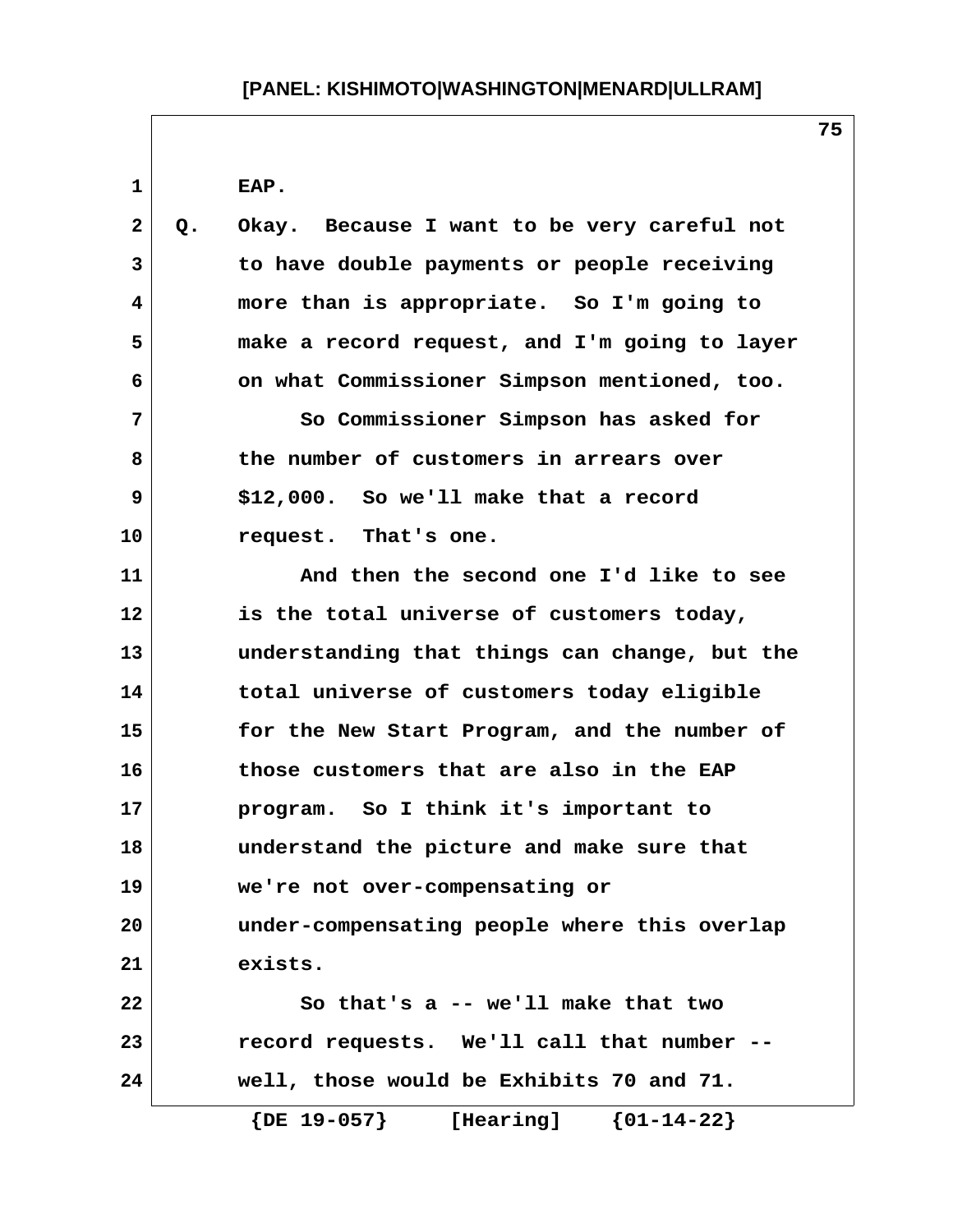**1 COMMISSIONER SIMPSON: Mr. 2 Chairman, can I add to that? 3 CHAIRMAN GOLDNER: Yes, please. 4 COMMISSIONER SIMPSON: For each of 5 those figures, I'd also like to see the 6 average arrears in dollars. 7 CHAIRMAN GOLDNER: Okay. 8 COMMISSIONER SIMPSON: Thank you. 9 CHAIRMAN GOLDNER: Thank you. 10 BY CHAIRMAN GOLDNER: 11 Q. Very good. We'll move on to the next 12 question, and that is in the New Start 13 Program again. There was discussion earlier 14 in the Settlement Agreement of \$1.7 million 15 for the change in the billing system. Do I 16 have that right, the total cost? 17 A. (Menard) Yes, that's accurate. 18 Q. Thank you. And that will be spread over five 19 years, et cetera. And that was 340K. No 20 problem. 21 And is that the total cost of the 22 upgrade of the billing system, \$1.7 million? 23 Is that what it costs to upgrade the billing 24 system? And the reason I'm asking -- it's {DE 19-057} [Hearing] {01-14-22}**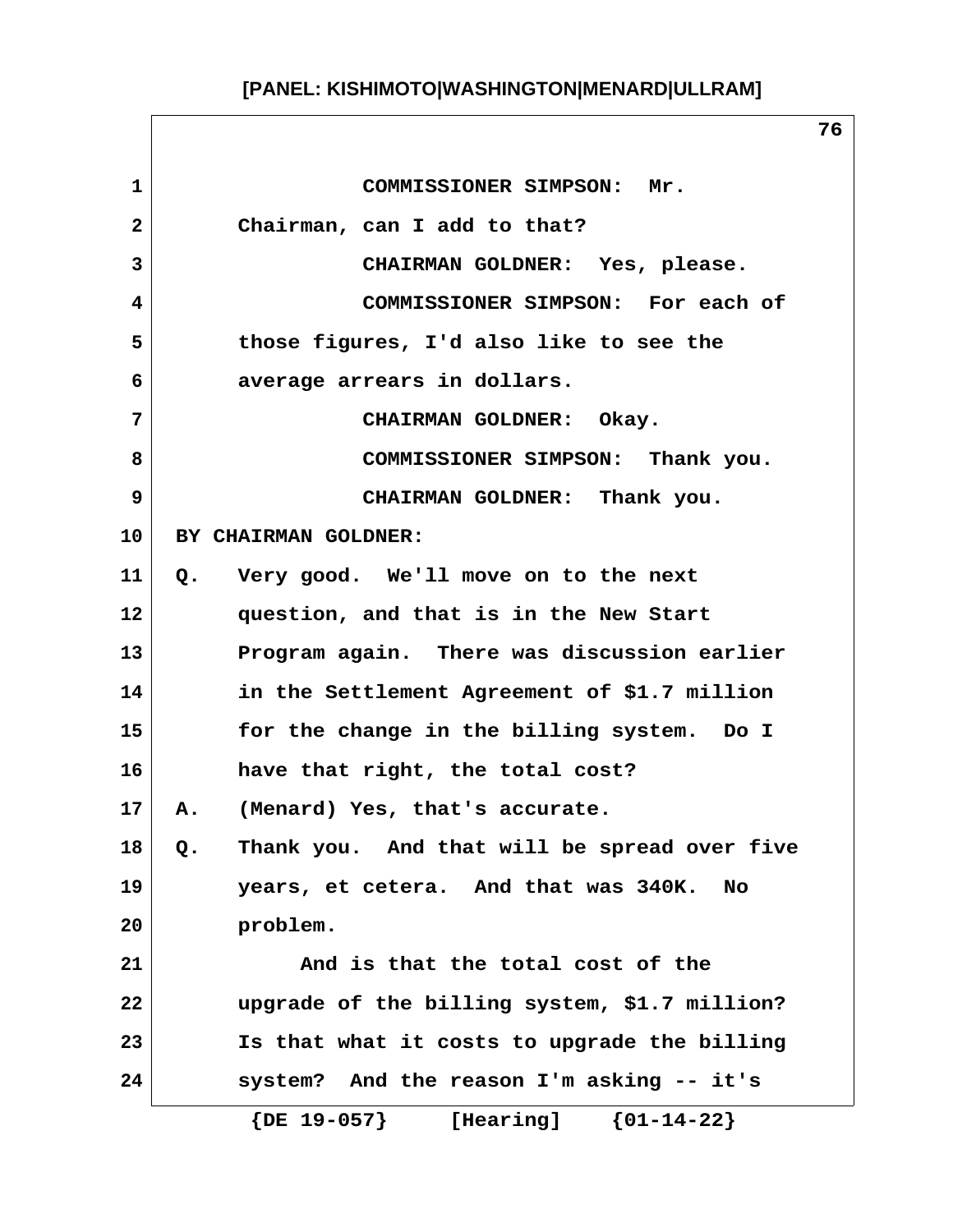| $\mathbf{1}$ |       | not a trick question. You operate in          |
|--------------|-------|-----------------------------------------------|
| $\mathbf{2}$ |       | multiple states. So I'm assuming that New     |
| 3            |       | Hampshire is not paying the full cost of this |
| 4            |       | new billing system.                           |
| 5            | Α.    | (Menard) This is related to the New Hampshire |
| 6            |       | piece of billing changes.                     |
| 7            | $Q$ . | Okay. Go ahead.                               |
| 8            | Α.    | (Menard) We have two different billing        |
| 9            |       | systems. One is solely focused on New         |
| 10           |       | Hampshire only, so there's changes to that    |
| 11           |       | one. And then there are changes that need to  |
| 12           |       | be done. You know, each state operates        |
| 13           |       | differently. So while the billing system      |
| 14           |       | itself might be three states, these things    |
| 15           |       | are specific to implement the changes for New |
| 16           |       | Hampshire.                                    |
| 17           | Q.    | And Ms. Menard, can you, maybe just to avoid  |
| 18           |       | a record request if possible, could you maybe |
| 19           |       | outline some of the differences between what  |
| 20           |       | New Hampshire requires and what, say,         |
| 21           |       | Massachusetts or Connecticut requires? 1.7    |
| 22           |       | is a tremendous sum for this work, and I      |
| 23           |       | would have assumed the changes were pretty    |
| 24           |       | small relative to our other larger neighbors. |
|              |       | ${01-14-22}$<br>$\{DE\ 19-057\}$<br>[Hearing] |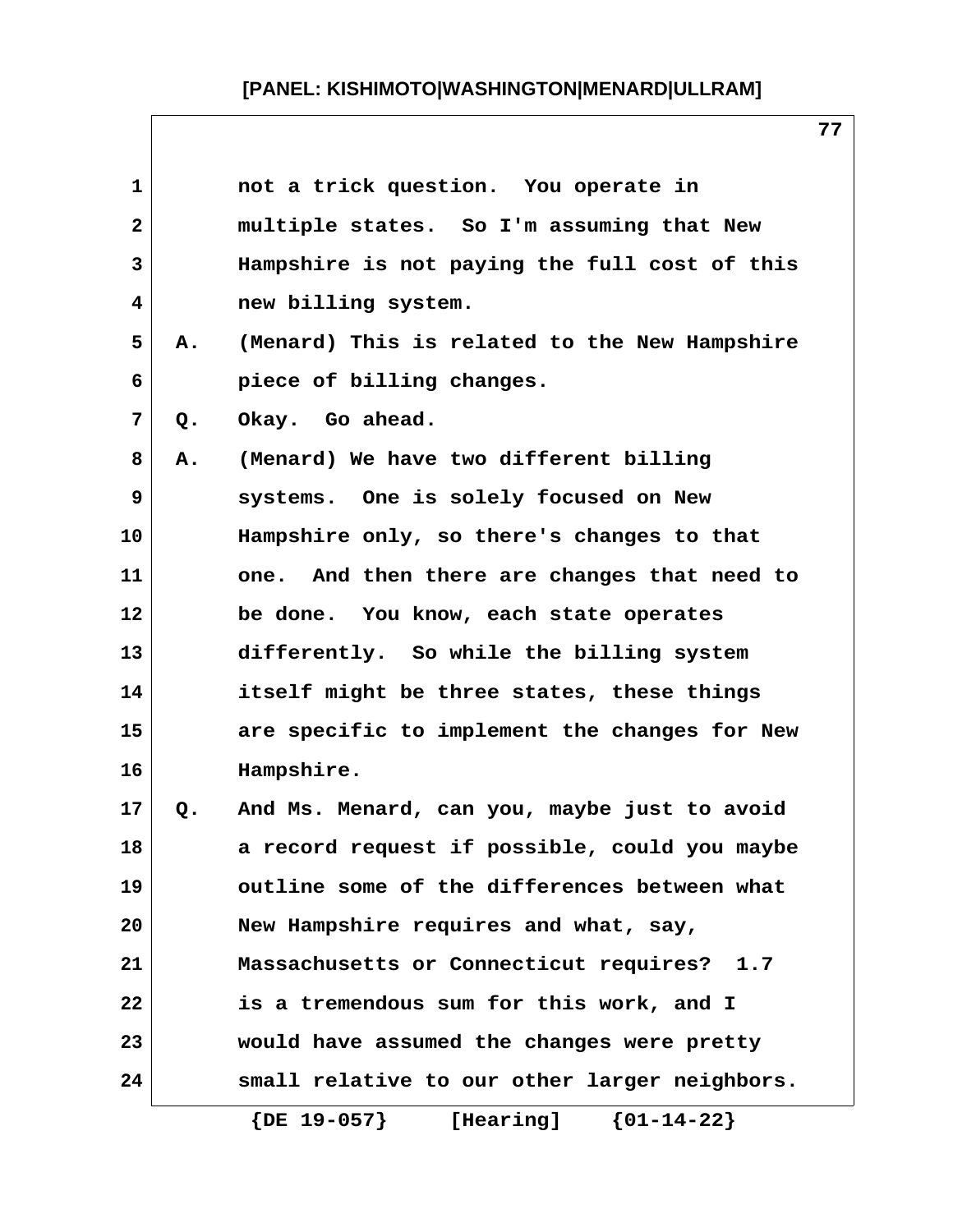| $\mathbf 1$    | Α. | (Menard) So I think \$1.7 million, when you're |
|----------------|----|------------------------------------------------|
| $\overline{2}$ |    | talking about IT changes, is not a lot of      |
| 3              |    | dollars. You know, we've seen anytime they     |
| 4              |    | need to go in and touch the billing system,    |
| 5              |    | there's -- you know, it impacts all, you       |
| 6              |    | know, all rates. So there's a lot of care      |
| 7              |    | that needs to be taken to make these changes.  |
| 8              |    | I can't speak specifically to the other        |
| 9              |    | states, how this program is different than     |
| 10             |    | the other states. Maybe Ms. Washington can.    |
| 11             |    | But I have been in some meetings, and there    |
| 12             |    | are significant differences between the New    |
| 13             |    | Hampshire program versus the other states.     |
| 14             |    | So I'm not sure if Ms. Washington can shed     |
| 15             |    | some light on that.                            |
| 16             | Α. | (Washington) So it does have to do -- so with  |
| 17             |    | the other states, and of course, let's say     |
| 18             |    | there's different requirements. So there's a   |
| 19             |    | lot of coding in back. If I talk about         |
| 20             |    | Massachusetts, there's a requirement that the  |
| 21             |    | customer is enrolled on a certain rate with a  |
| 22             |    | discount rate. But that is not a requirement   |
| 23             |    | in Connecticut, where in Connecticut there is  |
| 24             |    | no low-income discount rate available;         |
|                |    |                                                |

 **{DE 19-057} [Hearing] {01-14-22}**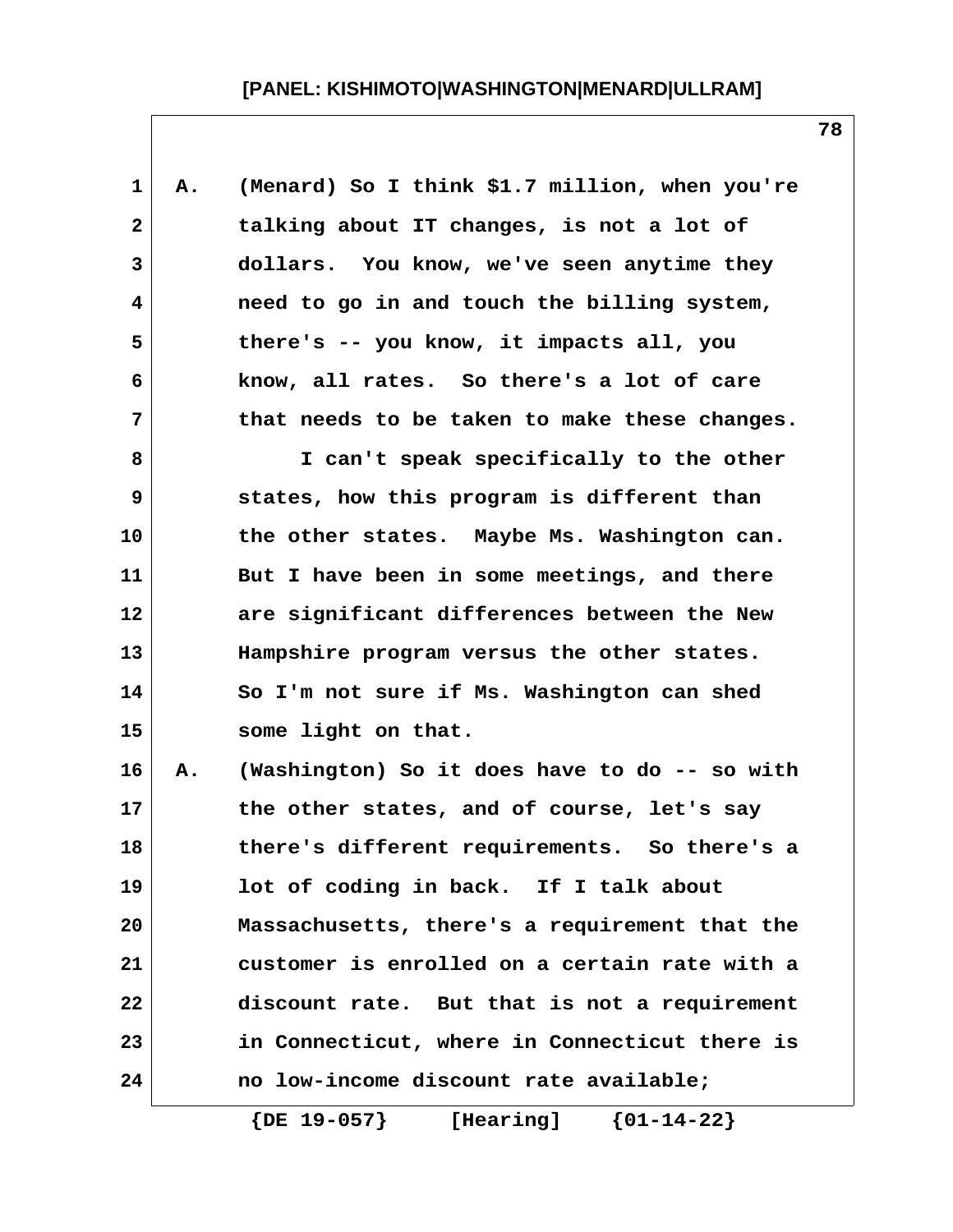| $\mathbf 1$  |    | therefore, part of the requirement is this         |
|--------------|----|----------------------------------------------------|
| $\mathbf{2}$ |    | customer is considered financial hardship.         |
| 3            |    | So from an IT system perspective, coding           |
| 4            |    | points to different pieces of the billing          |
| 5            |    | system to determine eligibility or                 |
| 6            |    | ineligibility and just -- you know, working        |
| 7            |    | with the IT department through this year,          |
| 8            |    | there's a lot of technicalities behind the         |
| 9            |    | scenes where this option for this program was      |
| 10           |    | not available to a New Hampshire customer.         |
| 11           |    | So opening that up and expanding the program       |
| 12           |    | to determine eligibility, there's just a lot       |
| 13           |    | that is within it. Certainly I'm not an IT         |
| 14           |    | expert. I'm just speaking on some of the           |
| 15           |    | different nuances to open up the billing           |
| 16           |    | system to implement this program.                  |
| 17           | Q. | Sadly, we don't have a Department of Energy        |
| 18           |    | witness today who was part of the Settlement       |
| 19           |    | Agreement. But I'm kind of concerned that          |
| 20           |    | \$1.7 million was approved. And, you know,         |
| 21           |    | with our larger neighbors to the south, it         |
| 22           |    | seems like there was a potential for a lot of      |
| 23           |    | overlap and perhaps simplification.<br>And         |
| 24           |    | maybe there could have been funding that --        |
|              |    | $\{$ DE $19-057$ $\}$<br>${01-14-22}$<br>[Hearing] |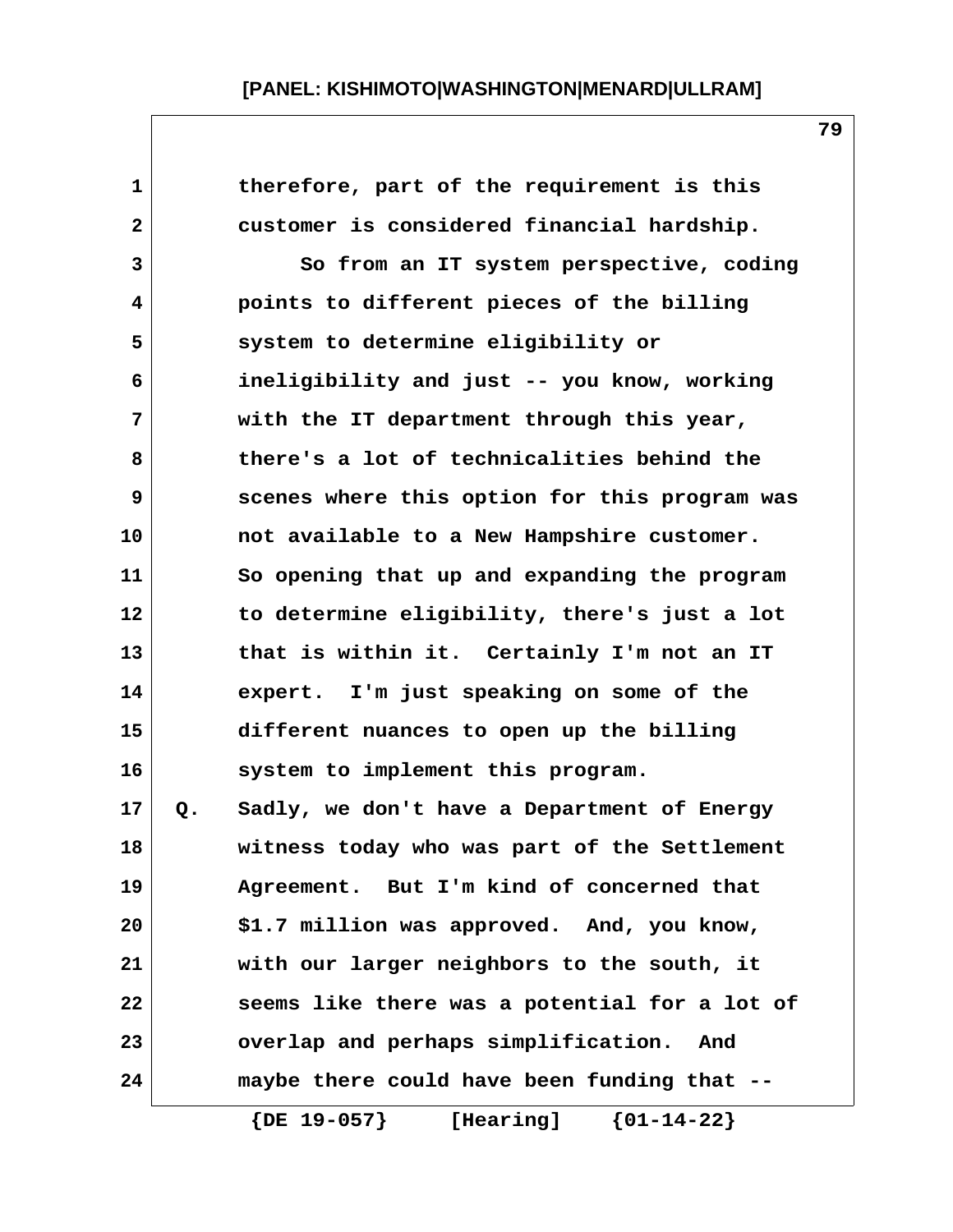| 1            |    | we could have spent less than \$1.7 million in |
|--------------|----|------------------------------------------------|
| $\mathbf{2}$ |    | New Hampshire had we maybe dovetailed on some  |
| 3            |    | of the other programs. But that was in the     |
| 4            |    | Settlement Agreement. That's for yesterday     |
| 5            |    | and tomorrow, and I'll move along.             |
| 6            |    | A technical question for you. Is your          |
| 7            |    | billing system SAP? Or what are you using      |
| 8            |    | for your billing system?                       |
| 9            | А. | (Washington) It is not SAP. That one I can     |
| 10           |    | confirm. It is -- I believe it's like a --     |
| 11           |    | it's a legacy system.                          |
| 12           | Q. | Okay. So it's like a mainframe legacy system   |
| 13           |    | that you're having to update with the          |
| 14           |    | billing?                                       |
| 15           | Α. | (Washington) We do have a mainframe legacy     |
| 16           |    | system. It's a customer central suite. I       |
| 17           |    | think it was wrote just for our company. I     |
| 18           |    | don't know of anyone that uses something       |
| 19           |    | similar to the system that we built.           |
| 20           | Q. | Are you aware of any plans at Eversource to    |
| 21           |    | replace your billing system?                   |
| 22           | Α. | (Washington) Because we do have a highly       |
| 23           |    | customized one, we do have plans in the        |
| 24           |    | future for a new billing system. I think       |
|              |    | $\{DE\ 19-057\}$<br>${01-14-22}$<br>[Hearing]  |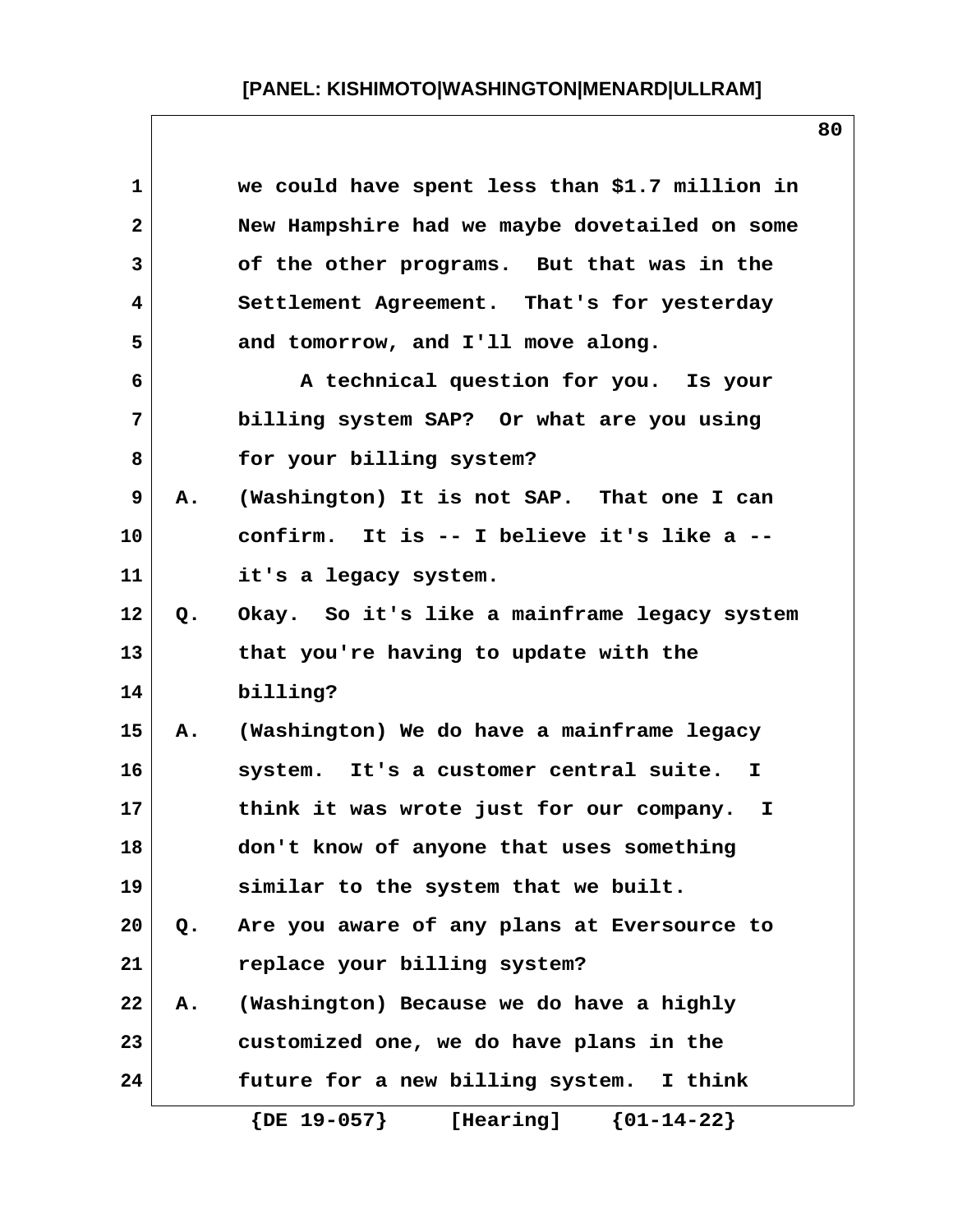| $\mathbf{1}$<br>those are several years off when it comes to<br>$\overline{\mathbf{2}}$<br>our New Hampshire and Connecticut<br>3<br>territories. So I don't have the exact<br>4<br>timing, but there are plans in the future --<br>5<br>So, again, sadly, this will be wasted code,<br>Q.<br>right. So we're going to put in \$1.7 million<br>6<br>7<br>on this system that will be shortly replaced, |  |
|--------------------------------------------------------------------------------------------------------------------------------------------------------------------------------------------------------------------------------------------------------------------------------------------------------------------------------------------------------------------------------------------------------|--|
|                                                                                                                                                                                                                                                                                                                                                                                                        |  |
|                                                                                                                                                                                                                                                                                                                                                                                                        |  |
|                                                                                                                                                                                                                                                                                                                                                                                                        |  |
|                                                                                                                                                                                                                                                                                                                                                                                                        |  |
|                                                                                                                                                                                                                                                                                                                                                                                                        |  |
|                                                                                                                                                                                                                                                                                                                                                                                                        |  |
|                                                                                                                                                                                                                                                                                                                                                                                                        |  |
| 8<br>right. Unfortunate.                                                                                                                                                                                                                                                                                                                                                                               |  |
| 9<br>(Washington) Well, I think the word<br>Α.                                                                                                                                                                                                                                                                                                                                                         |  |
| 10<br>"shortly," shortly in terms of how many years                                                                                                                                                                                                                                                                                                                                                    |  |
| we're talking about, I think we are years off<br>11                                                                                                                                                                                                                                                                                                                                                    |  |
| 12<br>because implementing a new billing system is                                                                                                                                                                                                                                                                                                                                                     |  |
| 13<br>probably going to take some considerable                                                                                                                                                                                                                                                                                                                                                         |  |
| time.<br>14                                                                                                                                                                                                                                                                                                                                                                                            |  |
| 15<br>Okay. But that will be something that you'll<br>Q.                                                                                                                                                                                                                                                                                                                                               |  |
| 16<br>execute as a company across all states. That                                                                                                                                                                                                                                                                                                                                                     |  |
| 17<br>won't be state-specific, correct, your new                                                                                                                                                                                                                                                                                                                                                       |  |
| 18<br>billing?                                                                                                                                                                                                                                                                                                                                                                                         |  |
| 19<br>(Washington) Yeah, it will be for all states.<br>Α.                                                                                                                                                                                                                                                                                                                                              |  |
| Right. And just a last question on billing<br>20<br>Q.                                                                                                                                                                                                                                                                                                                                                 |  |
| 21<br>systems. Does Eversource have a timeline on                                                                                                                                                                                                                                                                                                                                                      |  |
| the implementation of that system? Is it<br>22                                                                                                                                                                                                                                                                                                                                                         |  |
| 23<br>planned for next year, the following year?                                                                                                                                                                                                                                                                                                                                                       |  |
| 24<br>Or is it just you don't know?                                                                                                                                                                                                                                                                                                                                                                    |  |

 **{DE 19-057} [Hearing] {01-14-22}**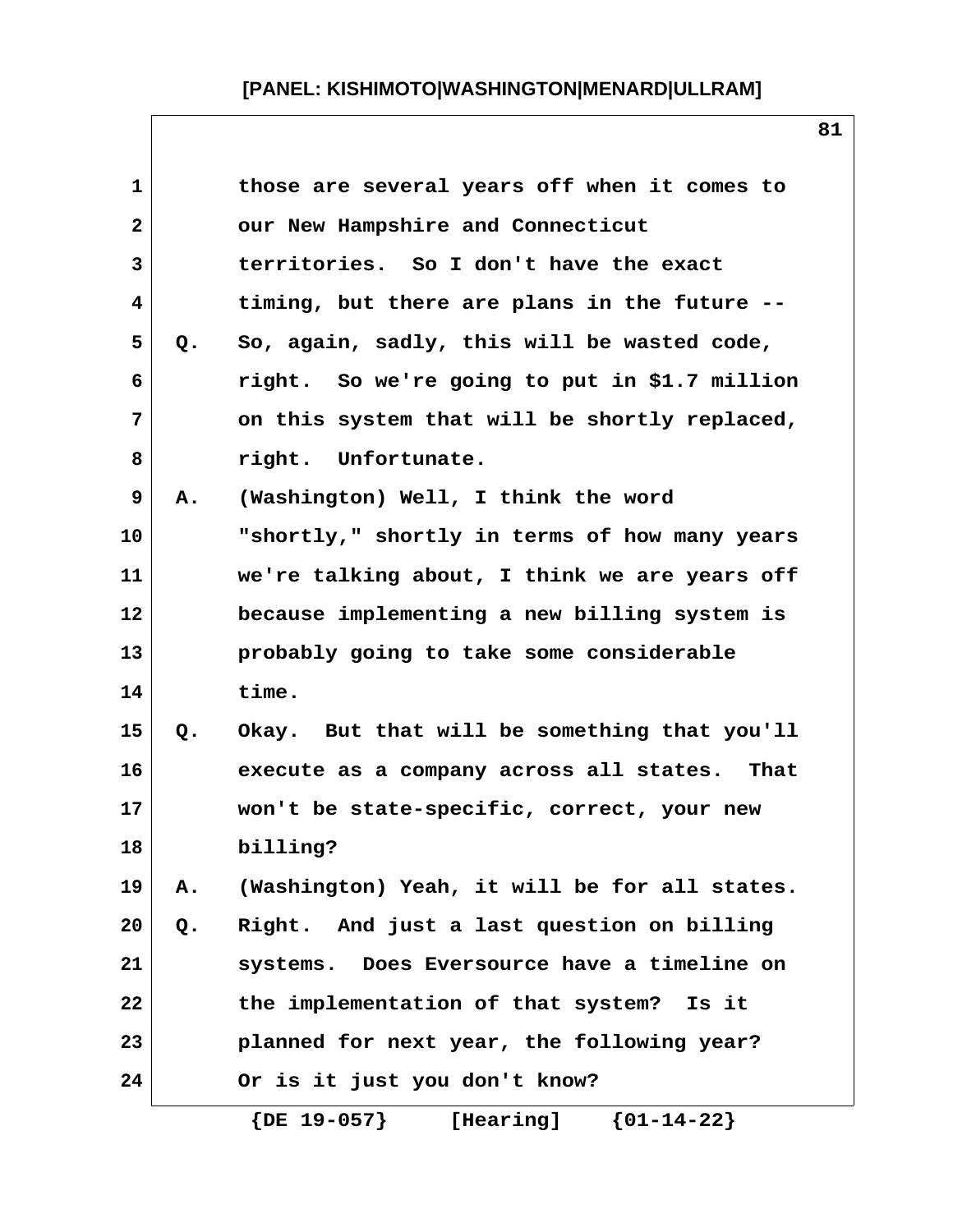| $\mathbf{1}$   |       | A. (Washington) Oh, no. No way next year.     |  |  |  |  |  |
|----------------|-------|-----------------------------------------------|--|--|--|--|--|
| $\mathbf{2}$   |       | We're talking years off.                      |  |  |  |  |  |
| 3              | Q.    | Okay.                                         |  |  |  |  |  |
| 4              | Α.    | (Washington) I would not even say --          |  |  |  |  |  |
| 5              |       | [connectivity issue]                          |  |  |  |  |  |
| 6              |       | [Court Reporter interrupts.]                  |  |  |  |  |  |
| $\overline{7}$ | А.    | (Washington) Yeah, I would say it's going to  |  |  |  |  |  |
| 8              |       | be several years. We should not see a new     |  |  |  |  |  |
| 9              |       | billing system even within three years.       |  |  |  |  |  |
| 10             | $Q$ . | Okay.                                         |  |  |  |  |  |
| 11             | Α.    | (Washington) So it's going to be some time    |  |  |  |  |  |
| 12             |       | off.                                          |  |  |  |  |  |
| 13             | Q.    | Very good. We can look for that in the next   |  |  |  |  |  |
| 14             |       | rate case I'm guessing.                       |  |  |  |  |  |
| 15             |       | Okay. Thank you. That was all the             |  |  |  |  |  |
| 16             |       | questions that I had.                         |  |  |  |  |  |
| 17             |       | CHAIRMAN GOLDNER: Commissioner                |  |  |  |  |  |
| 18             |       | Simpson, anything you'd like to follow up on? |  |  |  |  |  |
| 19             |       | <b>COMMISSIONER SIMPSON:</b><br>Thank<br>No.  |  |  |  |  |  |
| 20             |       | you, Chairman.                                |  |  |  |  |  |
| 21             |       | CHAIRMAN GOLDNER: Okay. Very                  |  |  |  |  |  |
| 22             |       | good. So we'll move to redirect.              |  |  |  |  |  |
| 23             |       | Do you have any redirect for your             |  |  |  |  |  |
| 24             |       | witnesses, Ms. Ralston?                       |  |  |  |  |  |
|                |       | ${01-14-22}$<br>$\{DE\ 19-057\}$<br>[Hearing] |  |  |  |  |  |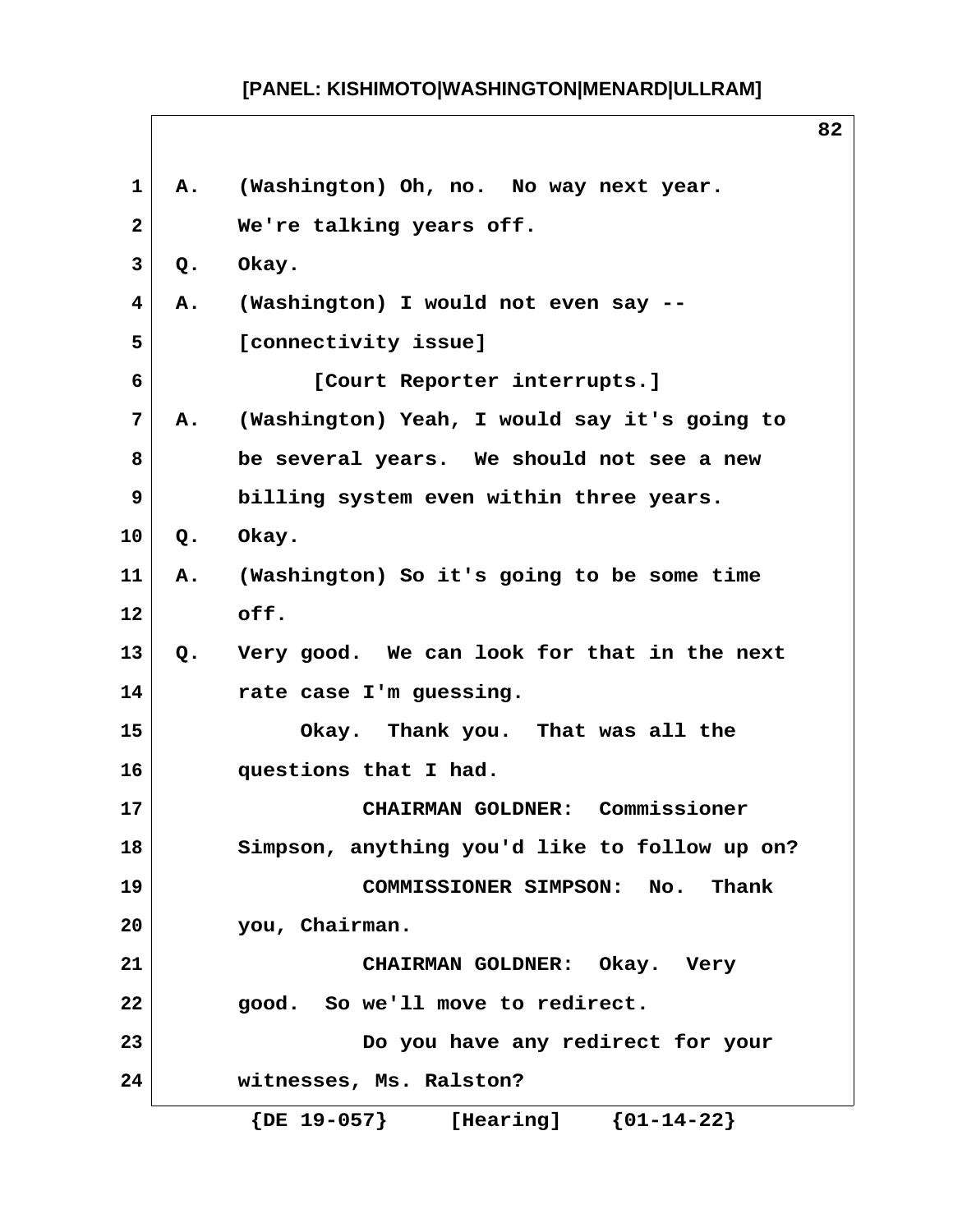1 MS. RALSTON: I think I just have  **2 one or two questions. But could we take a 3 very brief recess so I can confer? 4 CHAIRMAN GOLDNER: Of course. 5 Would you like -- how much time would you 6 like? 7 MS. RALSTON: I think just five 8 minutes would be sufficient. 9 CHAIRMAN GOLDNER: Very good. 10 We'll take five minutes. 11 MS. RALSTON: Okay. Thank you. 12 CHAIRMAN GOLDNER: Off the record. 13 (Brief recess was taken at 10:53 a.m., 14 and the hearing resumed at 11:03 a.m.) 15 CHAIRMAN GOLDNER: Okay. We'll go 16 back on the record. We'll await Mr. Dexter. 17 MR. DEXTER: Sorry, Chairman. I'm 18 here. I just forgot to put my camera back 19 on. 20 CHAIRMAN GOLDNER: No worries, sir. 21 Thank you. 22 Do we have anyone else we're 23 waiting for? Ms. Borden, is there anybody 24 else we should wait for, or is everyone back {DE 19-057} [Hearing] {01-14-22}**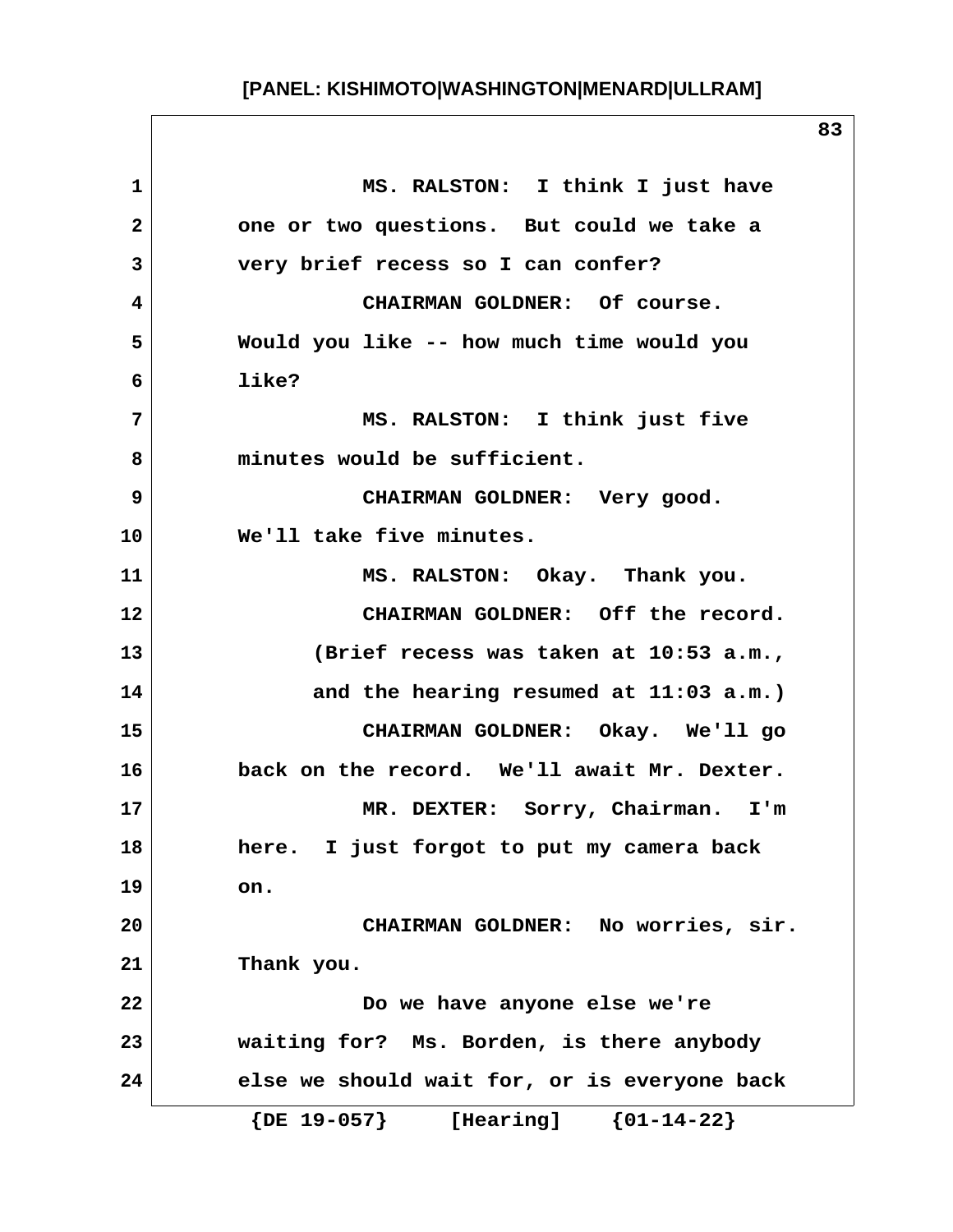**84 1 on? 2 CLERK BORDEN: It appears everyone 3 is back on. But additionally, a Mr. Raymond 4 Burke has requested to make comments, if he 5 could. So I have made him a panelist. 6 CHAIRMAN GOLDNER: Just a moment, 7 Ms. Borden. 8 (Commissioners confer off the record.) 9 CHAIRMAN GOLDNER: Okay. We'll 10 allow Mr. Burke five minutes after closing. 11 Okay. So we'll move to redirect. 12 Ms. Ralston. 13 MS. RALSTON: Thank you. 14** REDIRECT EXAMINATION **15 BY MS. RALSTON: 16 Q. I have just a couple questions for Mr. 17 Kishimoto. 18 Mr. Kishimoto, do you recall Mr. Dexter 19 asking you about the different rates that 20 are -- or the different costs associated with 21 the payment options available to residential 22 customers? 23 A. (Kishimoto) Yes, I do. 24 Q. And can you just briefly explain how the {DE 19-057} [Hearing] {01-14-22}**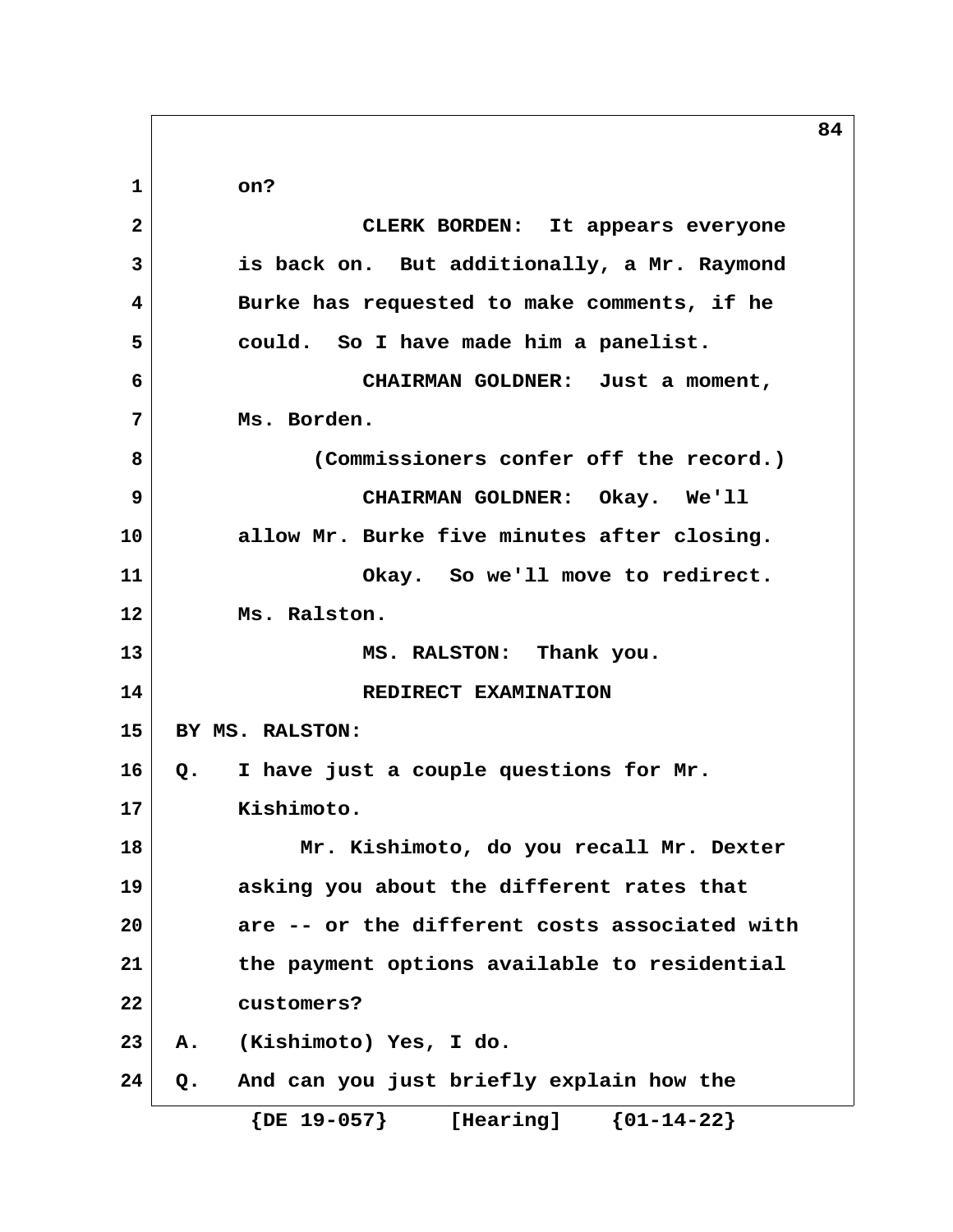**1 costs associated with credit card or debit 2 card payments compare to those other options? 3 A. (Kishimoto) The cost of credit and debit card 4 payments are higher than the other options. 5 Q. Thank you. 6 MS. RALSTON: That's all we have. 7 CHAIRMAN GOLDNER: Okay. Thank 8 you. 9 So without objection, we'll strike 10 I.D. on Exhibit 69 and admit it as a full 11 exhibit. And we'll hold the record open for 12 Exhibits 70 and 71, which were the record 13 requests that we -- that Commissioner Simpson 14 and I made earlier. 15 And if everyone's clear on that, we 16 can move to the closing arguments, beginning 17 with Energy. 18 MR. DEXTER: Thank you, Chairman 19 Goldner. I have just a few brief comments. 20 This is essentially, in the 21 Department of Energy's view, an 22 implementation docket implementing rate 23 changes that were contemplated in the overall 24 settlement in this rate case. Generally {DE 19-057} [Hearing] {01-14-22}**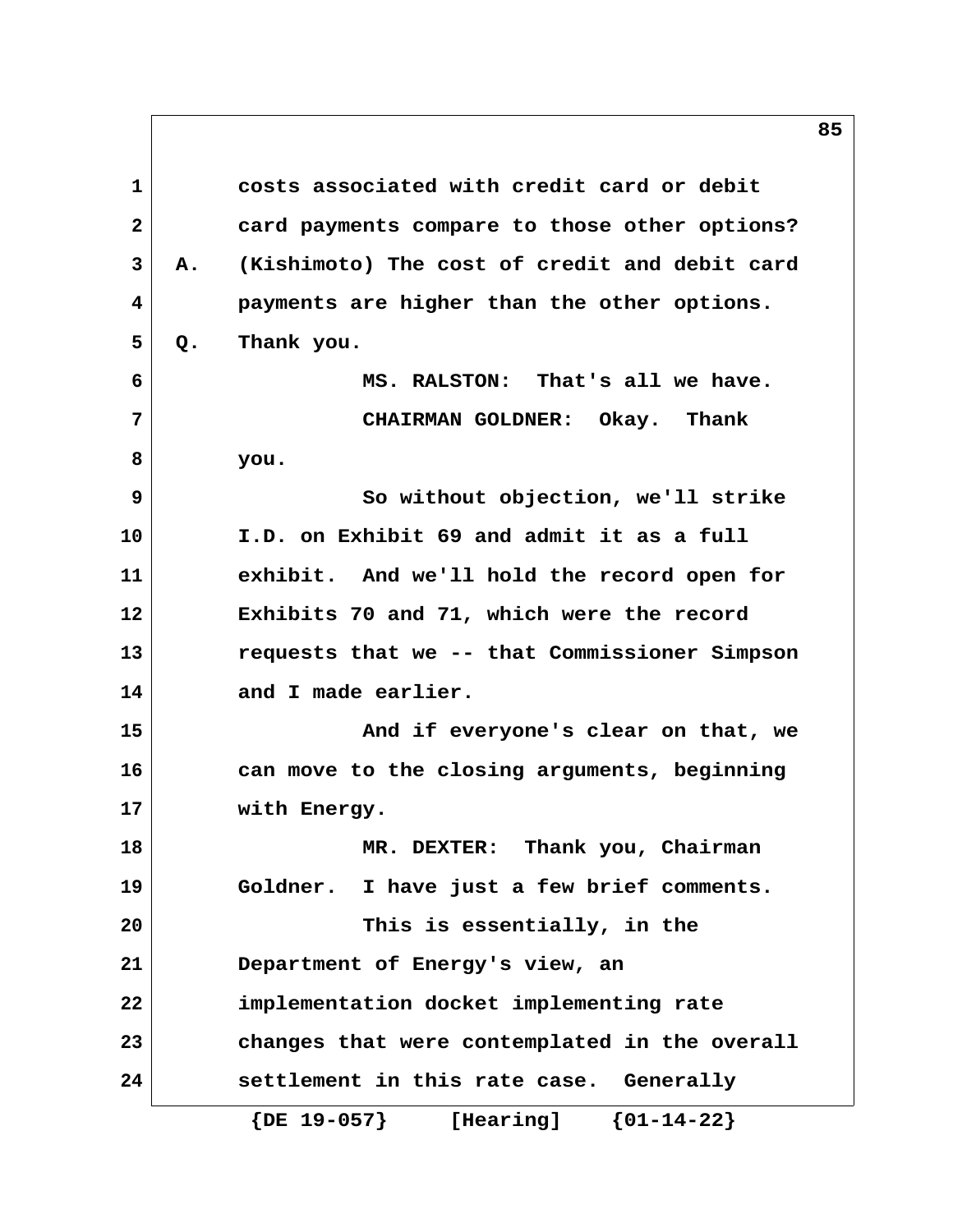**1 speaking, the Department of Energy has no 2 objections or problems with the base rate 3 changes that are proposed.**

 **4 I want to comment on just a couple 5 of issues that have come up. First, with 6 respect to the Chair's question about the 7 participation by a customer in both the 8 arrearage management program and the EAP 9 Discount Program. The Department of Energy 10 is supportive and believes the settlement 11 contemplated that a customer would be allowed 12 to participate in both. There are benefits 13 to participating in the EAP program that Ms. 14 Washington states in her testimony at Bates 15 Page 26, and we believe those are equally 16 applicable to customers that participate in 17 an EAP program as well. 18 With respect to the Fee Free**

**19 Program, we remain confused by the 20 witness's -- or I am confused by the 21 witness's answer on redirect. I thought that 22 I had understood what made up the, quote, 23 unquote, offsetting savings that are 24 mentioned in the testimony. But the fact is, {DE 19-057} [Hearing] {01-14-22}**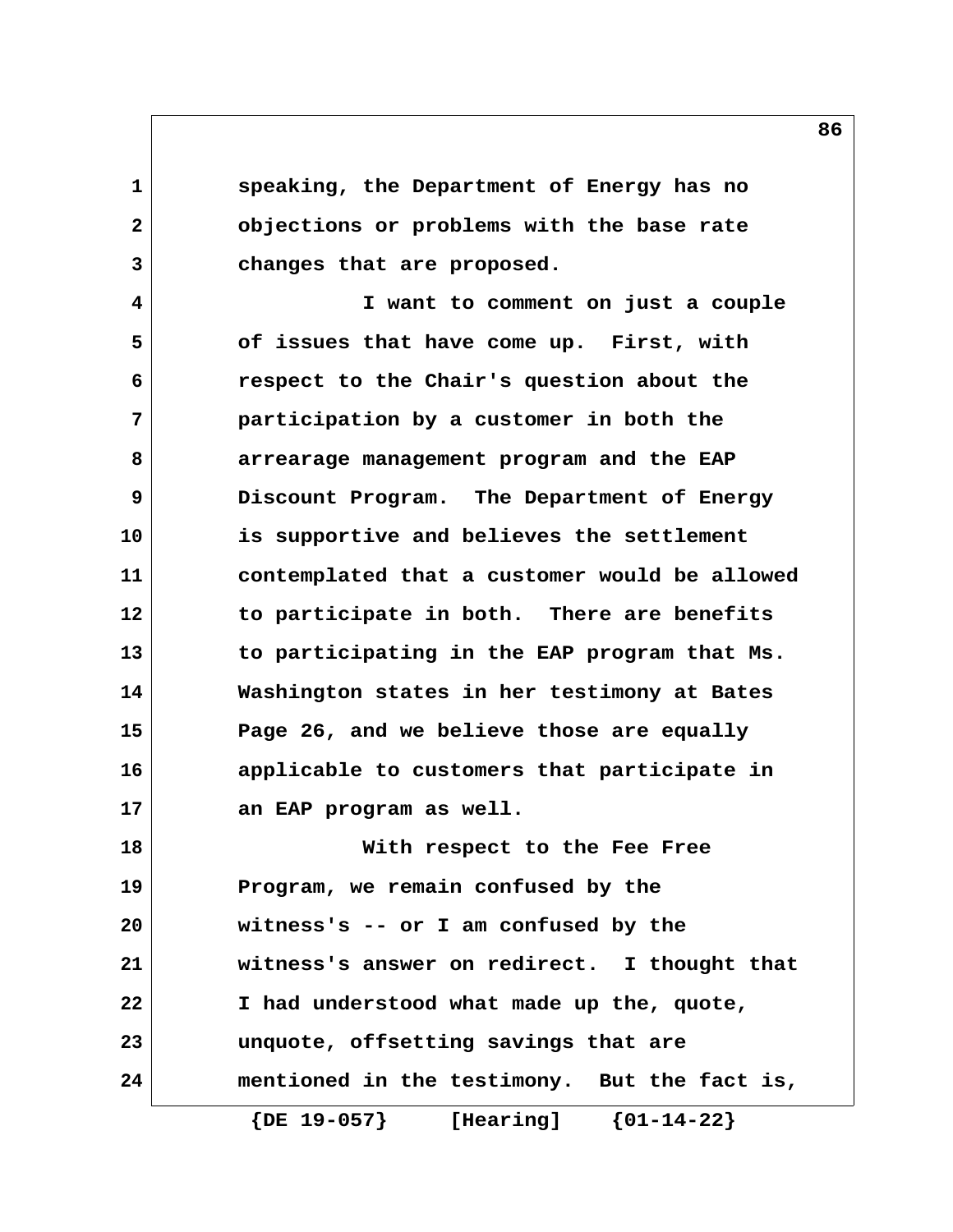**1 in this case, the Company is not proposing a 2 rate change related to the Fee Free program. 3 They plan to address that in the 4 reconciling -- they plan to address the 5 reconciliation in the next base rate case, as 6 required by the settlement. So the 7 Department of Energy can follow up with any 8 questions that it has on the offsetting 9 savings at that time. 10 We do recommend to the Company that 11 when the next base rate case comes along, 12 that the reconciliation of these costs, both 13 the 375,000 for the Fee Free Program and 14 \$1,077,000 for the arrearage management 15 program, be addressed head-on, directly in 16 testimony to let everyone know how this 17 reconciliation process is being implemented. 18 We don't recommend that it just be in the 19 test year in a deferred account, as Ms. 20 Menard indicated -- I think indicated might 21 be the case. We understand it will be in a 22 deferred account. We understand it will fall 23 into the test year. But when the rate case 24 comes in, we believe that it's a holdover**

 **{DE 19-057} [Hearing] {01-14-22}**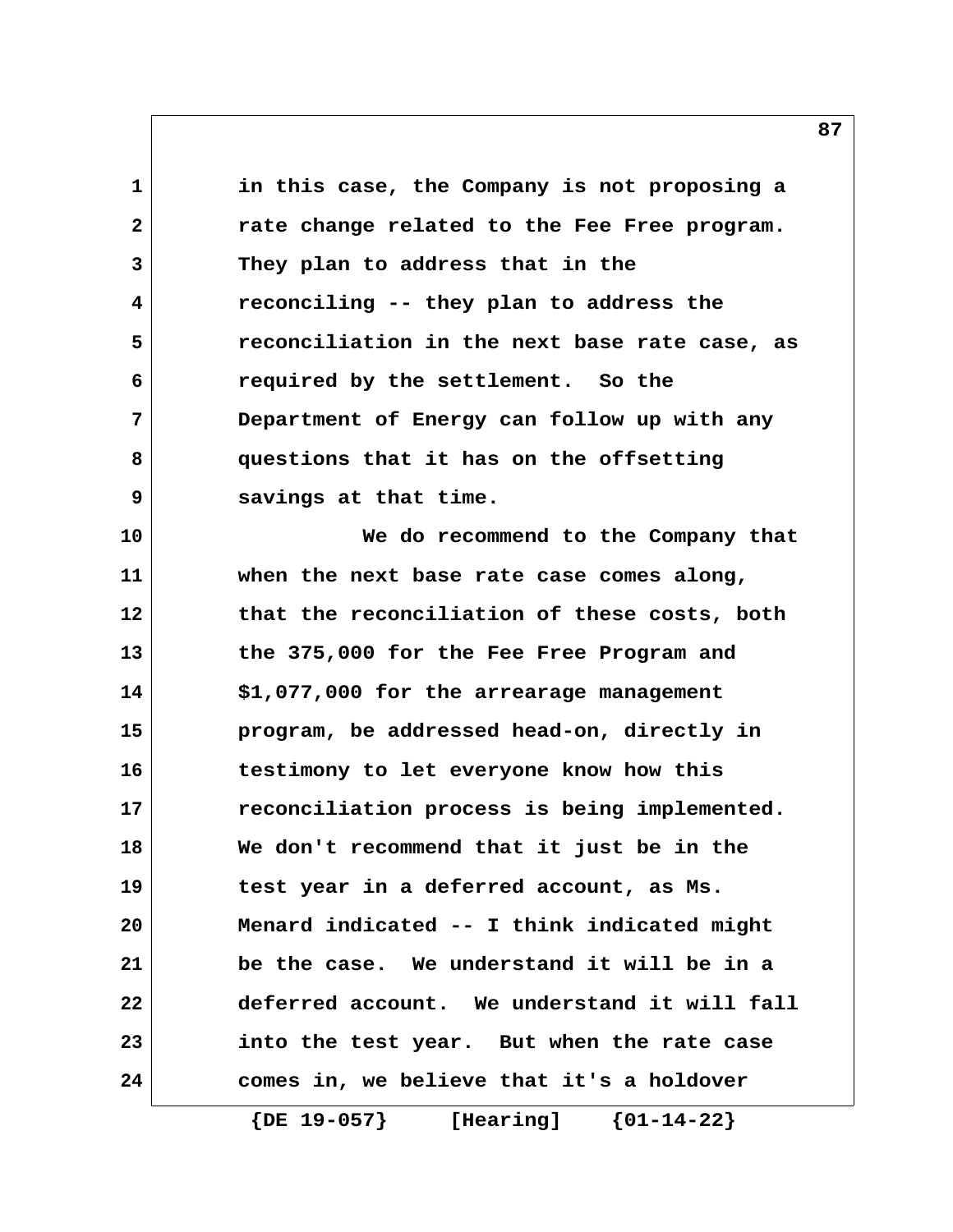**1 issue that deserves a significant -- a direct 2 explanation when the next case comes in. 3** So with that, we would recommend  **4 approval of the rates as proposed, and we 5 thank the Commission for its time today. 6 CHAIRMAN GOLDNER: Thank you, Mr. 7 Dexter.** 8 Byersource.  **9 MS. RALSTON: Thank you, Chairman 10 Goldner, Commissioner Simpson. The Company 11 would also like to thank the Department of 12 Energy for their questions today and their 13 support of the proposal. 14 With respect to Mr. Dexter's 15 further questions about the Fee Free Program, 16 the Company would be happy to set up some 17 additional time to provide some 18 clarification. 19 Other than that, the Company has 20 nothing additional to add today. We just 21 reiterate our request for the Commission to 22 approve the petition as filed with respect to 23 the New Start and the Fee Free Program. 24 Thank you.**

 **{DE 19-057} [Hearing] {01-14-22}**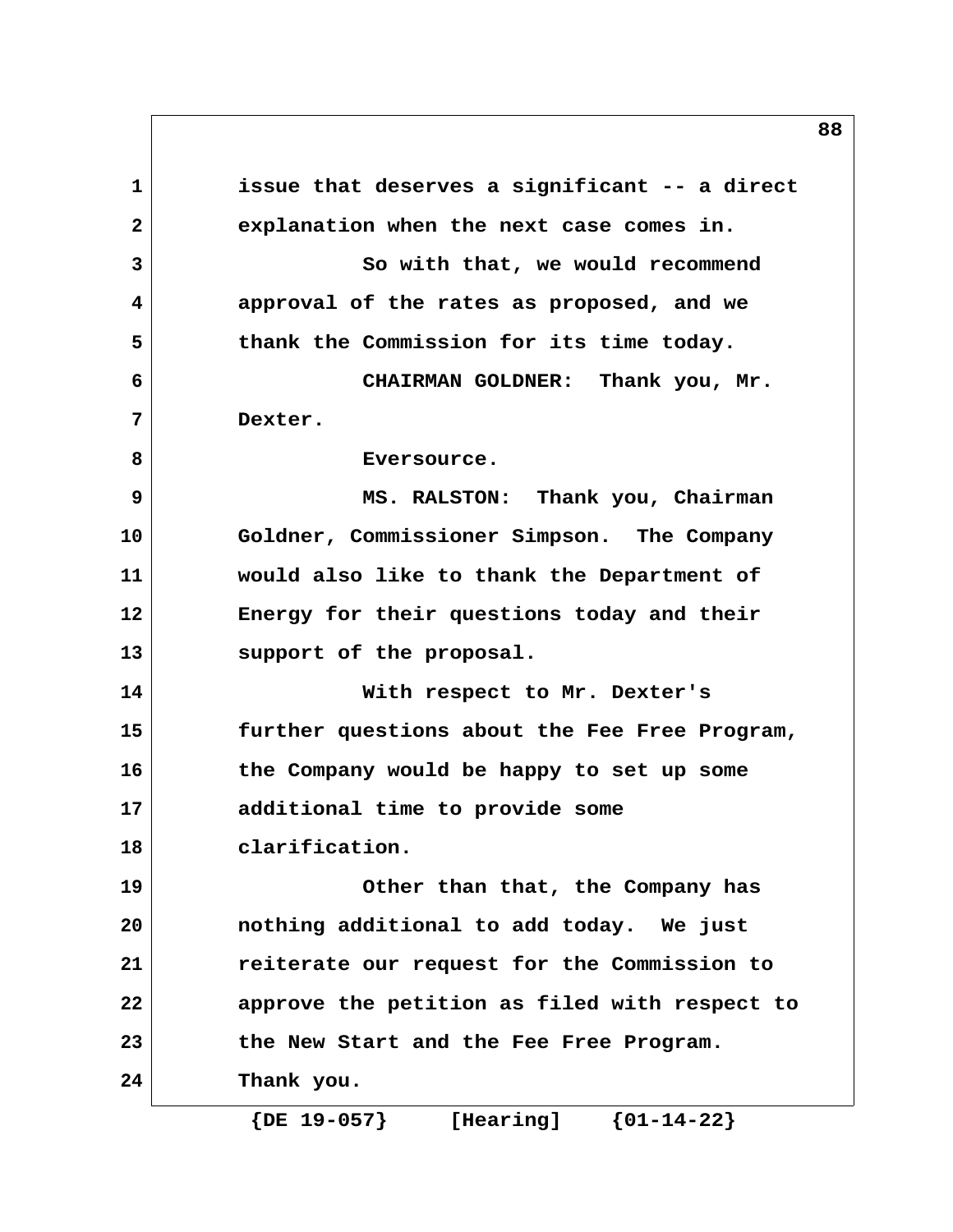**1 CHAIRMAN GOLDNER: Okay. Thank 2 you, Ms. Ralston. 3 And we'll allow Mr. Burke five 4 minutes for public comment now. 5 MR. BURKE: Thank you, Chairman 6 Goldner and Commissioner Simpson, for giving 7 me the opportunity to make some comments. I 8 wasn't initially planning to comment here 9 today. It was more to observe. But I 10 thought it would be helpful to let the 11 Commission know about a few things with 12 respect to the New Start Program. 13 My name is Raymond Burke, as you 14 know, and I work for New Hampshire Legal 15 Assistance. We represented The Way Home in 16 this docket. Unfortunately, The Way Home no 17 longer exists, so we are no longer 18 representing them as a party in the docket. 19 But The Way Home and New Hampshire Legal 20 Assistance are very supportive. We're very 21 supportive of the New Start Program. We 22 continue at NHLA to believe it is a really 23 important step here in New Hampshire for the 24 low-income Granite Staters that we serve.**

 **{DE 19-057} [Hearing] {01-14-22}**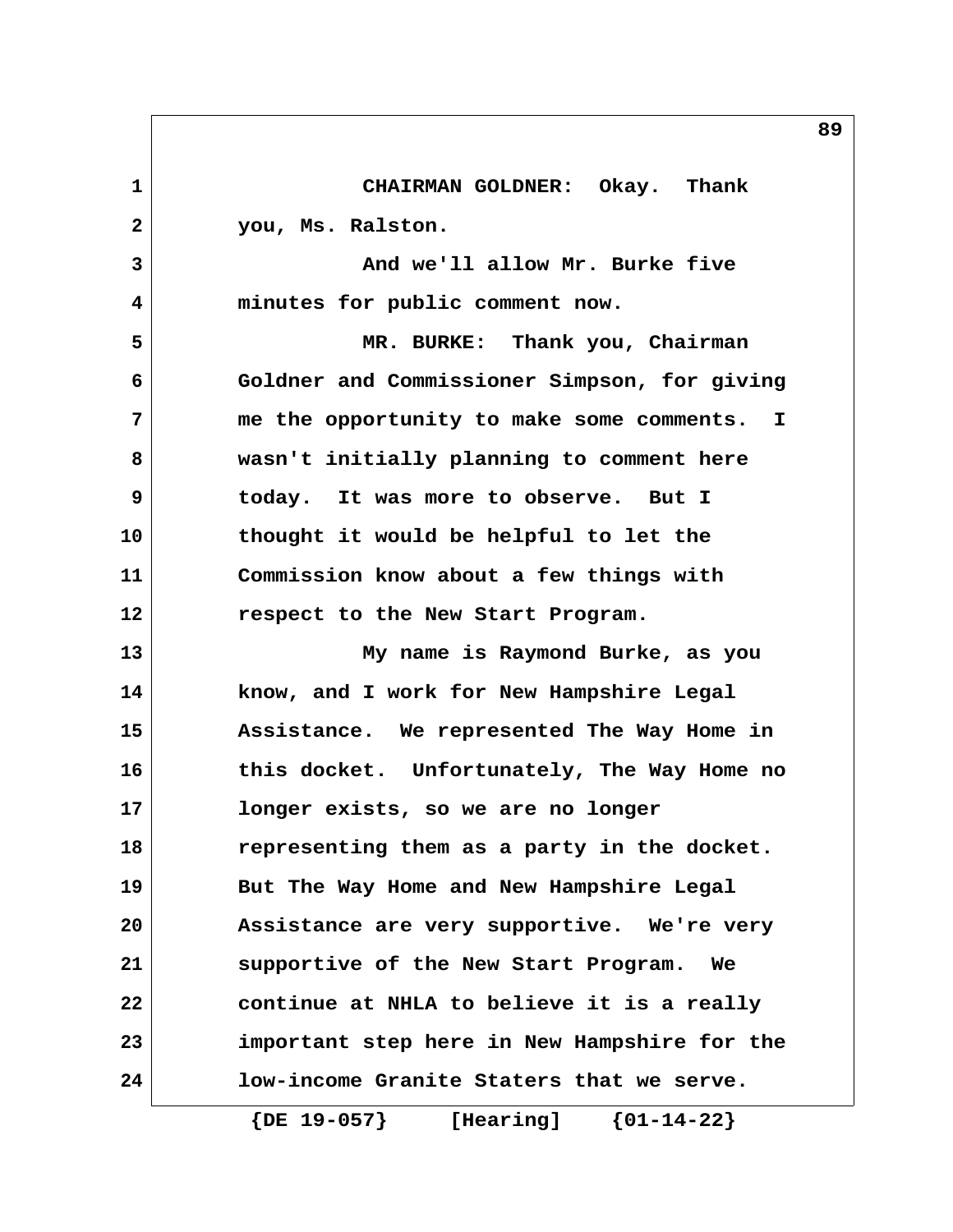**1 And I just wanted to note that I 2 know this was -- this hearing today is 3 specifically about the cost recovery. But 4 given some of the questions from the 5 Commission, I just wanted to note that The 6 Way Home's expert witness, Roger Colton, 7 provided testimony in this docket about a 8 number of the topics that you asked about 9 today regarding, you know, the average 10 arrears at the time at least that he 11 analyzed, why the cap -- why he supported the 12 cap that was ultimately agreed upon, in terms 13 of the amount of arrears forgiven. And he 14 also analyzed the EAP enrollment level at the 15 time and how that related to the New Start 16 Program. 17 And I just wanted to reiterate what**

**18 Attorney Dexter said a moment ago, that we 19 really see the arrearage program as a key 20 piece to enabling low-income ratepayers to 21 access affordable utility service. And it's 22 really exactly that, a piece of the puzzle. 23 All of the assistance programs that do 24 exist -- namely, the electric assistance**

 **{DE 19-057} [Hearing] {01-14-22}**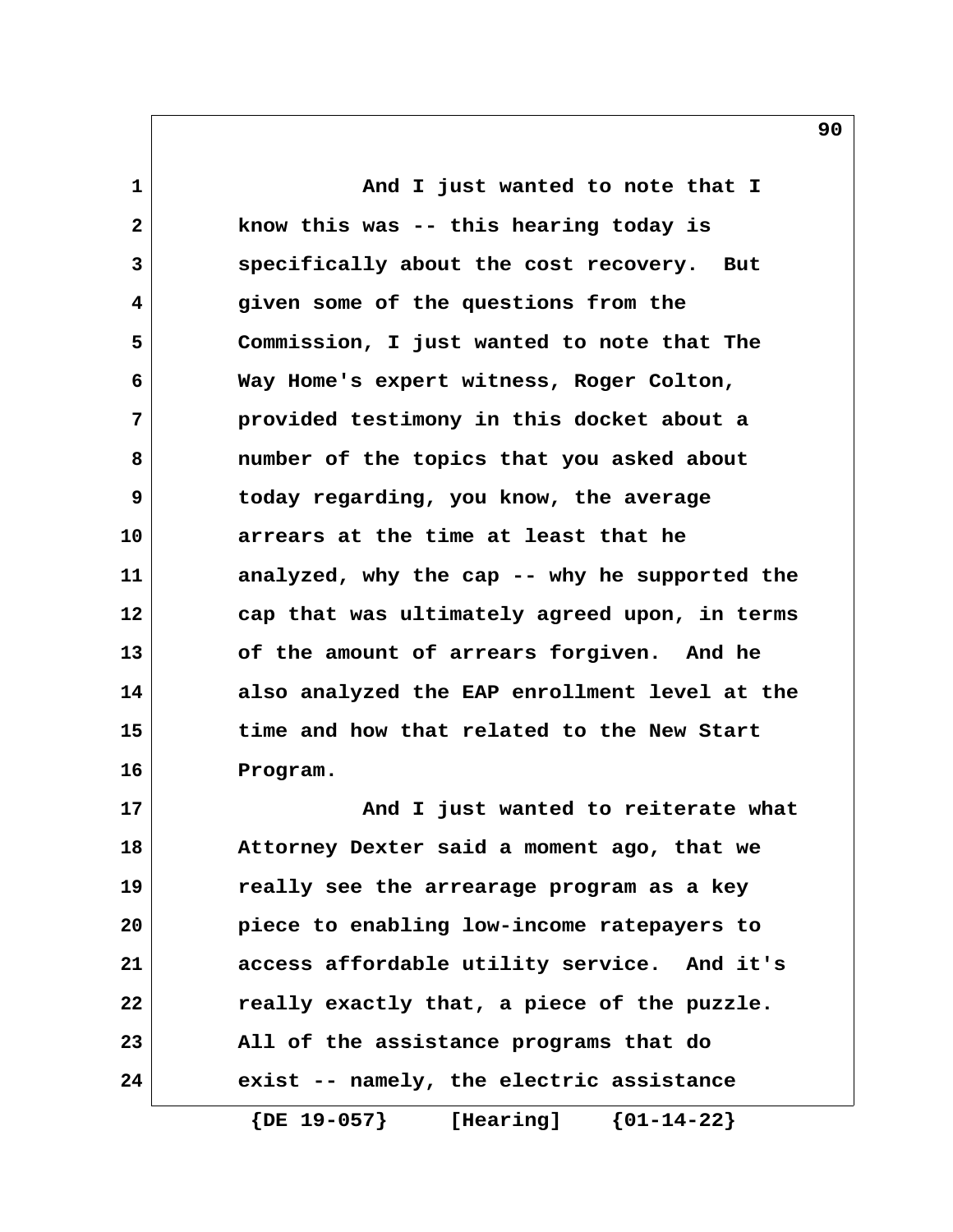**1 program and fuel assistance program -- kind 2 of serve different purposes. And the goal is 3 that hopefully they all work in conjunction 4 with eventually the New Start Program to make 5 service more affordable. But I would suggest 6 in my comments today that they really do 7 serve different purposes. So they should not 8 really be seen as either/or but different 9 programs addressing different problems that 10 low-income ratepayers may confront with being 11 able to afford utility service. So I just 12 wanted to remind the Commission that that 13 testimony is there in the docket. And also, 14 I believe in the Company's testimony, there 15 was a report by the National Consumer Law 16 Center that was an attachment to, I believe, 17 Penelope Connor's testimony, but I could be 18 wrong. That lays out why arrears management 19 programs are important. It looks at the 20 success of that program in Massachusetts and 21 how it works in conjunction with things like 22 discount rates and fuel assistance to help 23 achieve affordable service for low-income 24 households.**

 **{DE 19-057} [Hearing] {01-14-22}**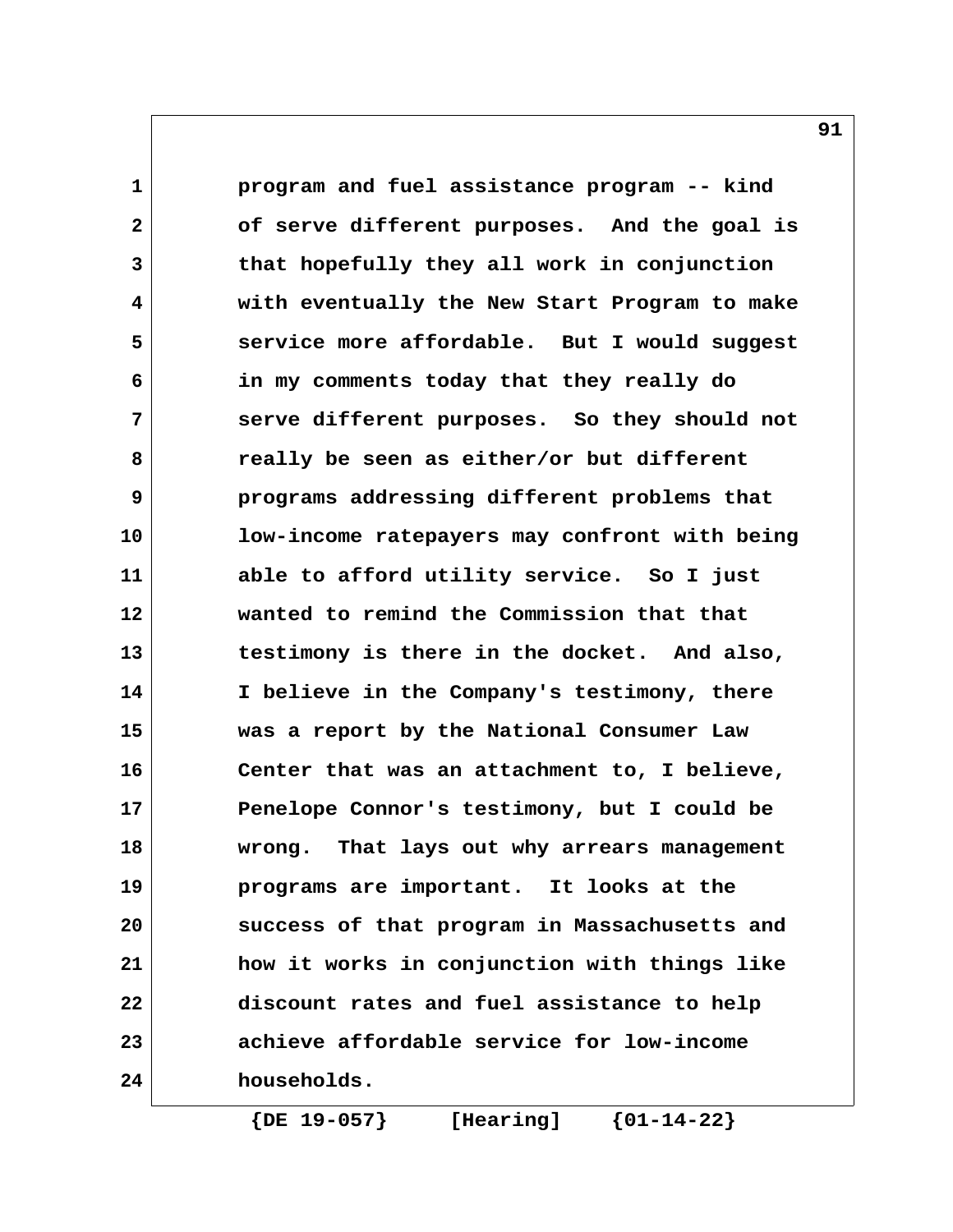**1** So with that, thank you again for  **2 giving me the opportunity to share these 3 remarks. I appreciate your time. 4 CHAIRMAN GOLDNER: Okay. Thank 5 you, Mr. Burke. 6 So I'll thank everyone for the work 7 in this docket today. We'll take the matter 8 under advisement and issue an order. We are 9 adjourned. Thank you. 10 (Whereupon the hearing was concluded at 11 11:12 a.m.) 12 13 14 15 16 17 18 19 20 21 22 23 24 {DE 19-057} [Hearing] {01-14-22}**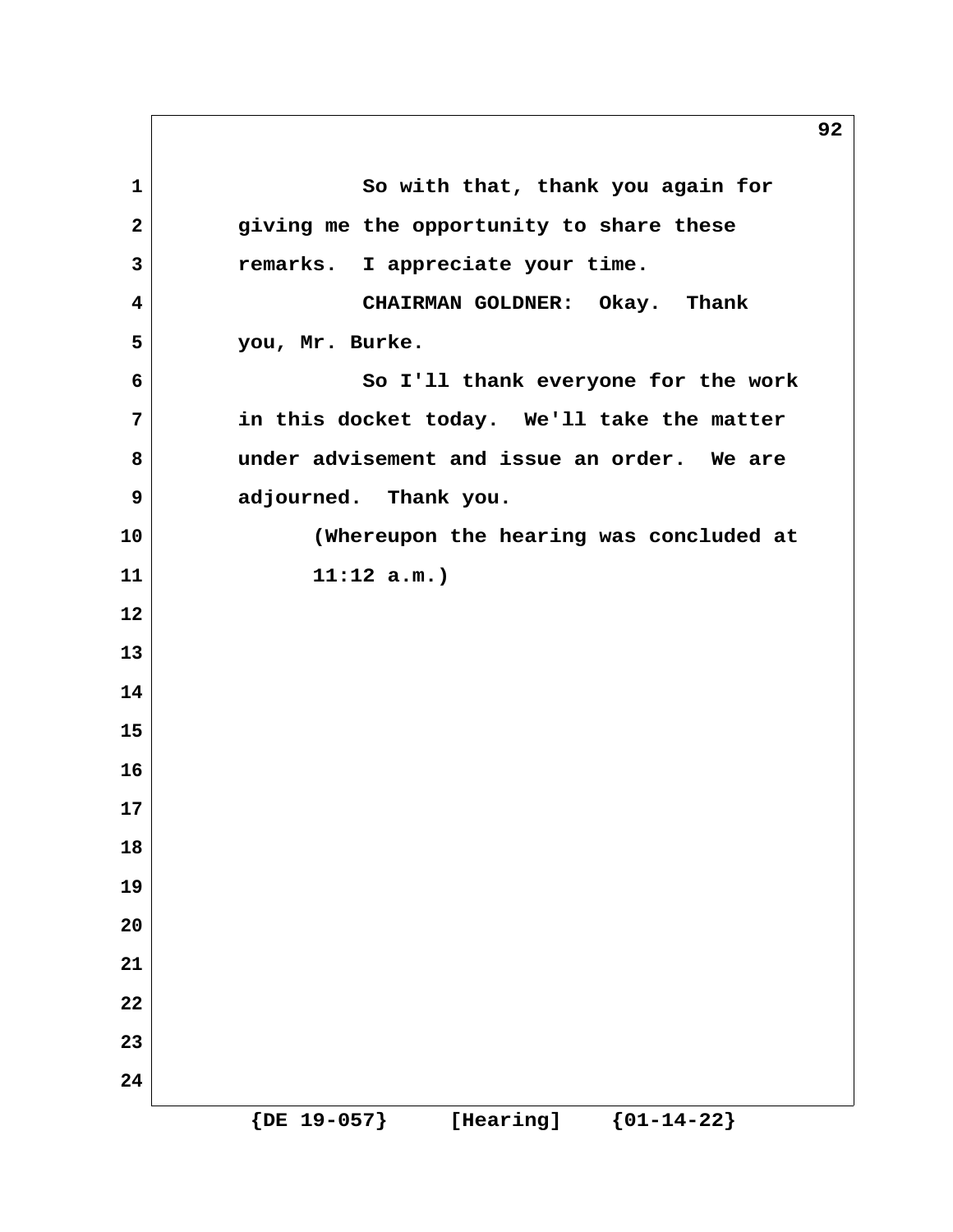**1 C E R T I F I C A T E**

 **2 I, Susan J. Robidas, a Licensed 3 Shorthand Court Reporter and Notary Public 4 of the State of New Hampshire, do hereby 5 certify that the foregoing is a true and 6 accurate transcript of my stenographic 7 notes of these proceedings taken at the 8 place and on the date hereinbefore set 9 forth, to the best of my skill and ability 10 under the conditions present at the time. 11 I further certify that I am neither 12 attorney or counsel for, nor related to or 13 employed by any of the parties to the 14 action; and further, that I am not a 15 relative or employee of any attorney or 16 counsel employed in this case, nor am I 17 financially interested in this action. 18 (ORIGINAL CERTIFICATION FILED WITH 19 PUBLIC UTILITIES COMMISSION) 20 \_\_\_\_\_\_\_\_\_\_\_\_\_\_\_\_\_\_\_\_\_\_\_\_\_\_\_\_\_\_\_\_\_\_\_\_\_\_\_\_\_\_\_\_\_\_\_\_\_\_** 21 Susan J. Robidas, LCR/RPR  **Licensed Shorthand Court Reporter 22 Registered Professional Reporter N.H. LCR No. 44 (RSA 310-A:173) 23 24 {DE 19-057} [Hearing] {01-14-22}**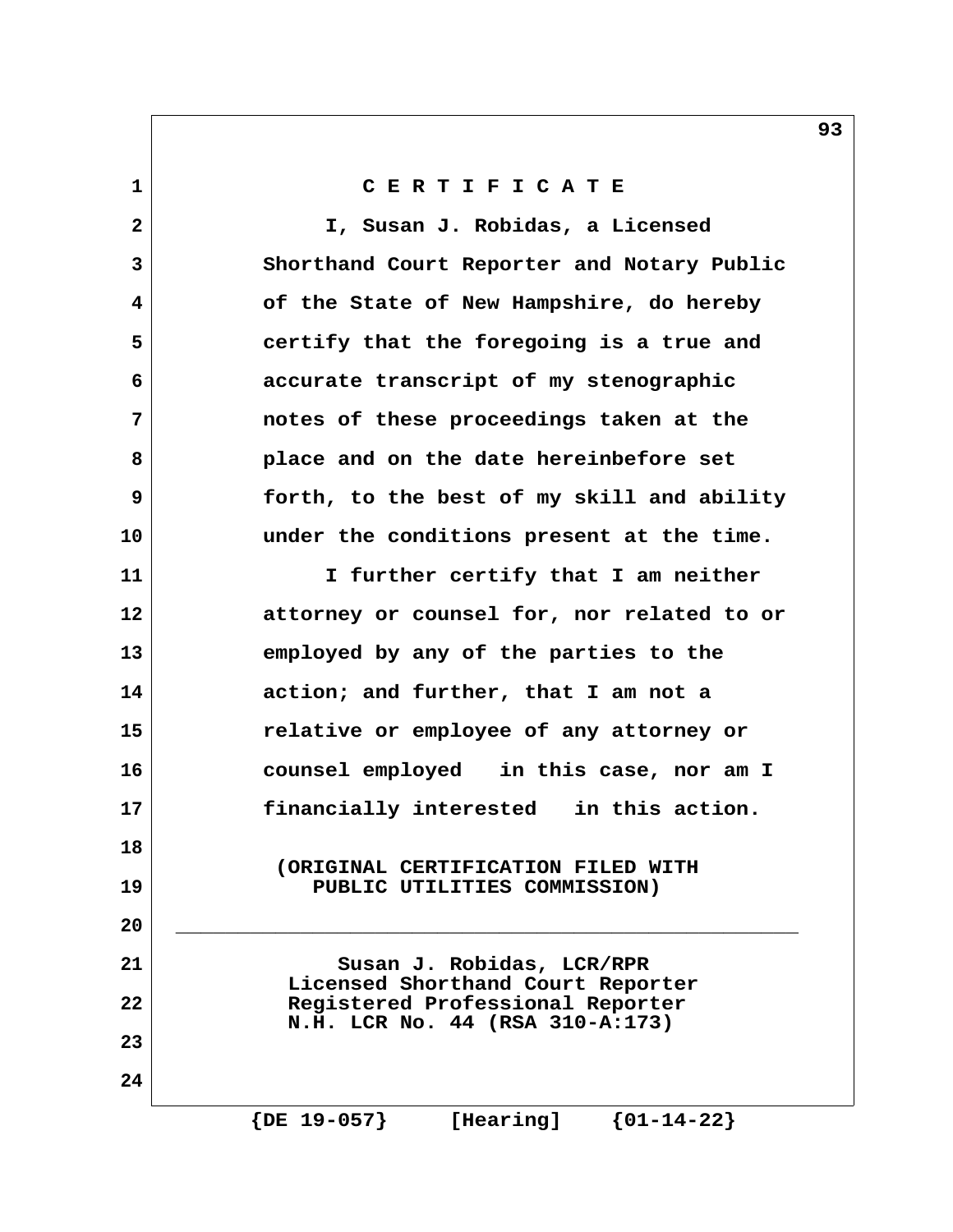**HEARING January 14, 2022**

|                      | [Court (7)]           | additionally (1)       | 16:20;28:23;35:3;    | 84:2                      |
|----------------------|-----------------------|------------------------|----------------------|---------------------------|
| \$                   | 30:14;32:12;51:6;     | 84:3                   | 36:1;52:11;60:17;    | applicable $(1)$          |
|                      | 56:1;59:14;68:6;82:6  | address (2)            | 62:11;70:9;76:14;    | 86:16                     |
| \$1(1)               | [fees] $(1)$          | 87:3,4                 | 79:19;80:4           | applied $(1)$             |
| 61:5                 | 30:9                  | addressed (3)          | agreements $(1)$     | 49:18                     |
| \$1,077,000(5)       | [No $(3)$             | 29:5,10;87:15          | 60:7                 | apply $(1)$               |
| 35:17;36:14;41:7;    | 5:12,16,20            | addressing $(1)$       | agrees $(1)$         | 25:22                     |
| 44:17:87:14          |                       | 91:9                   | 29:9                 | appreciate $(1)$          |
| \$1,077,336(1)       | $\mathbf A$           | adequate $(3)$         | ahead $(1)$          | 92:3                      |
| 18:9                 |                       | 16:17;34:15,21         | 77:7                 | approaches $(1)$          |
|                      | able $(6)$            | adequately $(1)$       | algebra (1)          | 52:19                     |
| \$1,077,356(4)       | 46:21;58:7;65:23;     | 60:3                   | 32:6                 | appropriate $(2)$         |
| 16:16;25:10,16;      | 69:10;70:20;91:11     | adjourned (1)          | align $(1)$          | 28:1;75:4                 |
| 34:12                | above $(3)$           | 92:9                   | 36:15                | approval $(3)$            |
| \$1.4(1)             | 17:14;23:3;40:10      | adjust $(3)$           | allocate (2)         | 16:16;18:8;88:4           |
| 42:15                |                       | 28:16;29:19;70:4       | 50:18;52:23          | approvals $(1)$           |
| \$1.40(9)            | absolute $(1)$        |                        |                      |                           |
| 20:7,10,14,19,24;    | 32:21                 | <b>Adjustment</b> (11) | allocated (1)        | 47:11                     |
| 21:14,15,19,21       | accept(2)             | 4:12;18:11,14,17,      | 54:16                | approve $(3)$             |
| \$1.48(4)            | 57:19,21              | 20;19:2;26:13,18;      | allocating $(1)$     | 13:13;60:15;88:22         |
| 20:23;61:5,6,22      | acceptable(1)         | 27:24;29:20;47:3       | 54:24                | approved (7)              |
| \$1.7(9)             | 70:12                 | adjustments (2)        | allocation (2)       | 12:7;15:17;16:2,          |
| 35:5,10;43:10;       | accepts(1)            | 47:18;52:21            | 18:13:50:22          | 21;46:8;47:24;79:20       |
| 76:14,22;78:1;79:20; | 58:15                 | administration (1)     | allow $(3)$          | approximately (1)         |
| 80:1;81:6            | access(2)             | 10:12                  | 24:16:84:10:89:3     | 19:18                     |
| \$100(2)             | 59:20;90:21           | admit(1)               | allowed (2)          | arguments $(1)$           |
| 39:6,13              | accomplished (1)      | 85:10                  | 24:15;86:11          | 85:16                     |
| \$12,000(11)         | 54:23                 | adopt $(4)$            | allows $(1)$         | around (1)                |
|                      | account(13)           | 7:20;8:22;9:23;        | 27:10                | 65:10                     |
| 15:14;38:12;39:2,    | 15:11;16:22;25:7;     | 11:1                   | along $(3)$          | arrangement(1)            |
| 6,11;66:2;69:2;70:6, | 26:10;34:19;35:18,    | adoption (7)           | 29:4;80:5;87:11      | 11:13                     |
| 8,12;75:9            | 20;36:3;41:14;42:1,   | 12:4,9,19,23;14:2,     | amendments (4)       | $\arrearage(3)$           |
| \$1200(2)            | 23;87:19,22           | 4;62:16                | 7:16;8:19;9:20;      | 86:8;87:14;90:19          |
| 39:13,14             |                       |                        | 10:22                |                           |
| \$150(3)             | accounts(2)           | advisement (1)         |                      | arrearage-forgiveness (1) |
| 15:11,12;65:15       | 15:9;63:14            | 92:8                   | American (1)         | 14:12                     |
| \$18,000(2)          | accumulate(2)         | <b>Advocate (1)</b>    | 57:20                | arrearages (2)            |
| 13:9;17:14           | 25:23;27:23           | 12:6                   | amortization (1)     | 71:5,16                   |
| \$2.25(5)            | accurate(1)           | affect $(1)$           | 27:16                | arrears(23)               |
| 22:21;60:23;61:23;   | 76:17                 | 52:8                   | amortize (1)         | 15:1;37:6,12,15;          |
| 62:2,4               | achieve (1)           | afford $(1)$           | 26:17                | 63:7;65:11,16,24;         |
| \$200(1)             | 91:23                 | 91:11                  | amortized (1)        | 66:2;67:19;69:1,6,12,     |
| 39:7                 | across(3)             | affordable (3)         | 28:3                 | 14;70:19;72:8,16,18;      |
| \$267,110(1)         | 58:3;72:2;81:16       | 90:21;91:5,23          | amount $(16)$        | 75:8;76:6;90:10,13;       |
|                      | Action (1)            | again $(14)$           | 12:11;21:11;25:1,    | 91:18                     |
| 13:3<br>\$340,000(3) | 72:2                  | 34:3;37:16;38:19;      | 24;28:5,6,19;35:17;  | assessed $(2)$            |
|                      | actively(1)           | 42:5;44:5;46:15;       | 42:1,22;43:8;50:11;  | 61:19;62:4                |
| 33:23;35:8,9         | 64:6                  | 47:6;52:18;54:8;       | 64:12;69:5,12;90:13  | assessment $(1)$          |
| \$375,000(7)         | activities (4)        | 66:23;67:24;76:13;     | amounts $(1)$        | 21:22                     |
| 12:11;17:10,15;      | 10:10:63:14,19;       | 81:5;92:1              | 26:15                | asset $(4)$               |
| 19:18,23;20:2,6      |                       | against $(3)$          | analyzed $(6)$       | 25:6;26:10,22;            |
| \$392,000(1)         | 64:14                 | 35:20;42:1;43:10       |                      |                           |
| 13:5                 | $\text{activity} (1)$ |                        | 25:7;63:6;64:12,     | 28:14                     |
| \$400,000(1)         | 64:8                  | agencies $(1)$         | 16;90:11,14          | assets $(1)$              |
| 13:6                 | actual(8)             | 72:2                   | annual $(7)$         | 26:23                     |
| \$416(2)             | 13:20;17:20,24;       | ago(3)                 | 12:23;13:9,20;       | assist $(2)$              |
| 45:6,19              | 20:24;22:13;24:24;    | 47:16;71:4;90:18       | 14:3;15:13;69:2;70:6 | 55:23;56:5                |
| \$520,500(1)         | 32:23;42:17           | agree $(13)$           | answered $(3)$       | assistance (10)           |
| 13:10                | actually(7)           | 27:11,15,19;39:7;      | 17:1;46:24;73:13     | 14:13;71:13,13;           |
| \$8,000(1)           | 22:15;25:2;27:6,      | 41:9;42:16;44:10,12,   | anticipates $(1)$    | 74:5;89:15,20;90:23,      |
|                      | 14;45:11;46:24;65:4   | 18, 19, 24; 45: 12, 14 | 37:21                | 24;91:1,22                |
| 13:7                 | add(3)                | agreed $(5)$           | apologize $(1)$      | associated (20)           |
|                      | 26:13;76:2;88:20      | 21:7;36:1,10;          | 51:24                | 13:16;17:4,6,11;          |
| L                    | additional (4)        | 57:15;90:12            | appearances $(1)$    | 18:16, 19; 23:17; 39:3;   |
|                      | 17:14;18:9;88:17,     | Agreement (14)         | 4:15                 | 55:19;56:15;57:3,11;      |
| [connectivity (2)    | 20                    |                        |                      | 59:2,17,22;60:13;         |
| 55:24;82:5           |                       | 12:7;15:17,22;         | appears $(1)$        |                           |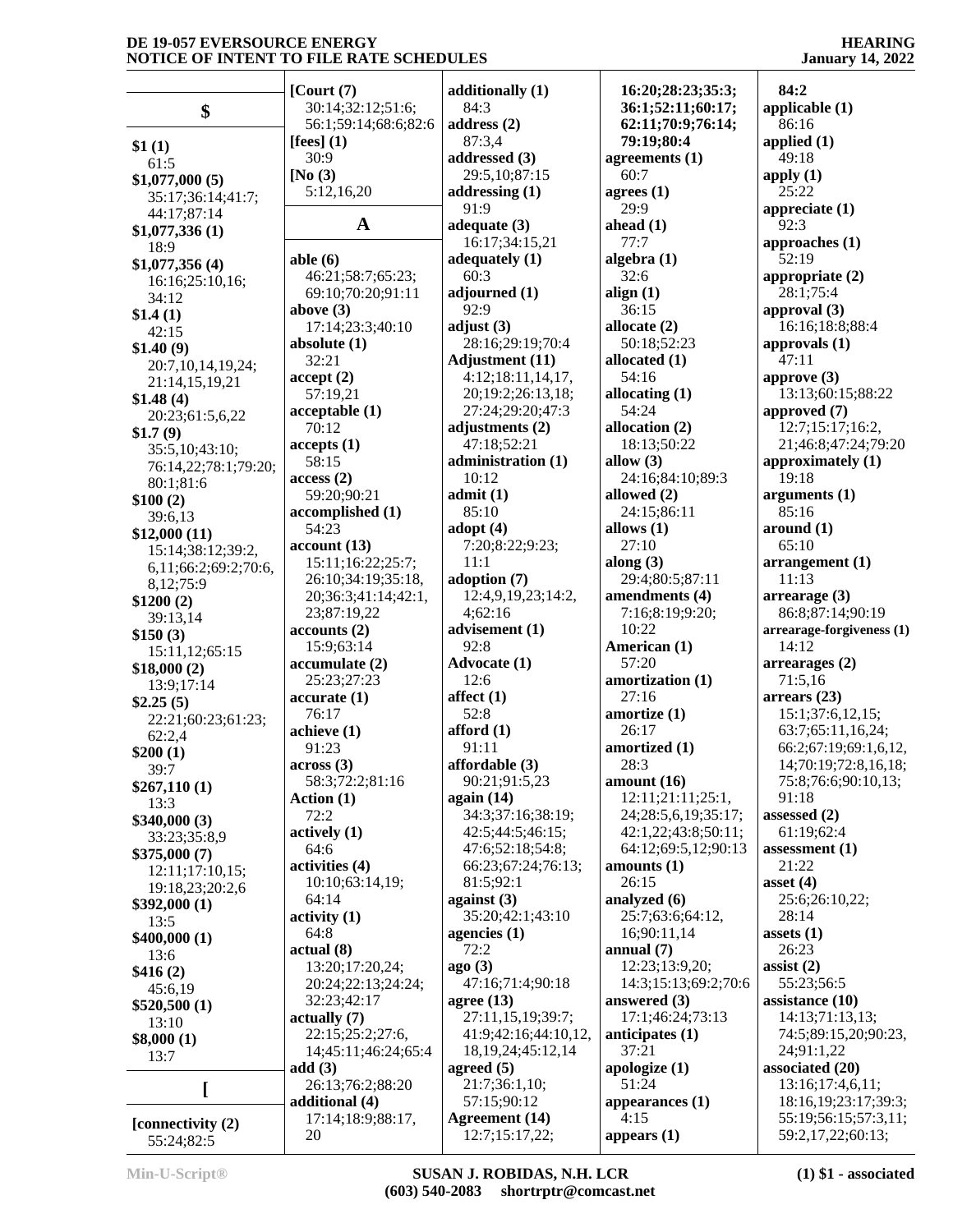**HEARING January 14, 2022**

| 63:13;66:21;84:20;   | 38:24;71:8            | bid(1)                     | build $(1)$                        | 17:12,21;20:6,8;21:9,     |
|----------------------|-----------------------|----------------------------|------------------------------------|---------------------------|
| 85:1                 | bank $(1)$            | 58:13                      | 70:23                              | 9;22:9,19;23:6,13,20;     |
| assume $(3)$         | 20:18                 | bill $(8)$                 | built $(2)$                        | 24:4,8;30:4,12;31:3;      |
| 64:4,17;74:9         | banker $(1)$          | 18:16,18,22;56:13,         | 19:20;80:19                        | 55:20;56:8,20;57:13,      |
| assumed $(3)$        | 20:21                 | 14;59:5;68:18;69:23        | Bullet (2)                         | 18;58:4,18,24;59:7,9,     |
| 12:13:23:7:77:23     | bar(3)                | billed $(1)$               | 30:7;33:8                          | 17,21,22;60:2,14,23;      |
| assuming $(4)$       | 32:18,19,24           | 62:3                       | bunch $(1)$                        | 61:3,5;63:4;85:1,2,3      |
| 23:15;45:6;74:22;    | bars(1)               | billing $(26)$             | 41:4                               | card/debit (1)            |
| 77:2                 | 32:22                 | 16:9;34:9;35:6,14,         | Burke $(6)$                        | 57:11                     |
| assumption (1)       | <b>Base (42)</b>      | 14,21;46:9;76:15,22,       | 84:4,10;89:3,5,13;                 | cards(1)                  |
| 64:5                 | 4:12;11:13;16:17;     |                            | 92:5                               | 30:9                      |
|                      |                       | 23;77:4,6,8,13;78:4;       |                                    |                           |
| assure $(2)$         | 17:10,16,22;18:3,9;   | 79:4,15;80:7,8,14,21,      | business $(2)$                     | care $(3)$                |
| 34:14,20             | 19:19,20,21;24:24;    | 24;81:12,18,20;82:9        | 4:20;7:3                           | 62:8,9;78:6               |
| attachment (9)       | 25:18;26:7,13,18;     | bills $(10)$               |                                    | careful $(1)$             |
| 13:22;14:6;17:20;    | 27:13,17,24;28:4,6,8, | 11:15;14:15;39:6;          | $\mathbf C$                        | 75:2                      |
| 18:1,12;39:23;40:4,  | 13,16;29:4,20;30:1;   | 55:18,21;56:3,17;          |                                    | carrying $(2)$            |
| 6;91:16              | 35:8;36:2,11;43:13,   | 61:4;69:11;71:11           | calculate (1)                      | 44:2,7                    |
| attachments (4)      | 19;44:23;47:12,15;    | bit(3)                     | 49:2                               | case (38)                 |
| 7:14;8:17;10:19;     | 48:3;52:20;64:21;     | 22:14;35:2;39:16           | calculated (1)                     | 13:18;17:19;18:4;         |
| 13:19                | 68:17;86:2;87:5,11    | blank $(1)$                | 44:15                              | 19:20,21;21:5;24:18,      |
| attorney $(2)$       | <b>Based (10)</b>     | 41:16                      | calculates (1)                     | 21;25:8,19;26:1,7,24;     |
| 5:2;90:18            | 12:22;13:5;21:7;      | books $(4)$                | 46:9                               | 28:13;29:2,4,6,11;        |
| authorized (2)       | 31:19;37:16,24;       | 26:11;27:5;29:17,          | calculation (8)                    | 30:2;32:17;41:8;          |
| 7:7;16:19            | 38:23;51:19;65:14;    | 21                         | 9:11;18:11;44:1,                   | 43:14;47:12,15,16;        |
| available (11)       | 67:16                 | Borden (3)                 | 16;45:2;46:7;57:2;                 | 49:11;52:6,8,20;          |
| 11:22;12:18;15:8;    | basic $(1)$           | 83:23;84:2,7               | 68:5                               | 57:20;82:14;85:24;        |
| 19:7;37:13;38:1;     | 52:6                  | both $(8)$                 | calculations (1)                   | 87:1,5,11,21,23;88:2      |
| 71:10;72:16;78:24;   | basis $(1)$           | 10:13;25:21,22;            | 46:5                               | catching(1)               |
| 79:10;84:21          | 48:4                  | 41:13;72:10;86:7,12;       | call(1)                            | 40:8                      |
| average $(15)$       | Bates (34)            | 87:12                      | 75:23                              | categories (1)            |
| 18:18;21:10,19,22;   | 18:13,21;22:1;        | bottom $(2)$               | called $(1)$                       | 31:15                     |
| 44:23;61:12,12;      | 24:12;30:5;33:22;     | 33:23;42:9                 | 45:4                               | cautioned (1)             |
| 68:13,18,19;69:20,   | 34:2,4,11;36:20;      | box (2)                    | came $(1)$                         | 6:8                       |
| 23;70:1;76:6;90:9    | 39:18,21;40:14;       | 45:9;48:21                 | 37:8                               | Center $(1)$              |
| avoid(1)             | 44:13,14;46:6,11,16;  | brand(2)                   | camera $(1)$                       | 91:16                     |
| 77:17                | 47:8,22;49:20;50:8;   | 66:17;72:13                | 83:18                              | central $(1)$             |
| avoided (2)          | 51:14;52:3;53:8,18;   | break $(2)$                | can $(56)$                         | 80:16                     |
| 63:16,24             | 55:14;57:9;61:2;      | 56:23;57:6                 | 11:20;12:15;15:6;                  | cents $(5)$               |
| avoiding $(1)$       | 62:16;63:12;64:23;    | breakdown (2)              | 16:4, 12, 24; 17:4; 21:3,          | 18:24,24;51:10;           |
| 64:7                 | 66:5;86:14            | 56:14,22                   |                                    | 61:17,23                  |
|                      |                       |                            | 13;22:4,5;23:11;                   |                           |
| await(1)             | became $(1)$          | breaks $(1)$               | $24:22;25:13;26:7,23;$ certain (6) |                           |
| 83:16                | 12:17                 | 57:2                       | 28:10;30:11;31:8,15,               | 11:11;12:8;20:11;         |
| aware $(2)$          | begin $(3)$           | brief (5)                  | 19;32:3;33:4;34:2;                 | 27:8;50:20;78:21          |
| 63:8;80:20           | 18:8;35:23;36:16      | 12:15;16:13;83:3,          | 35:10,15;36:23;37:1;               | certainly(5)              |
| axis(1)              | beginning $(6)$       | 13;85:19                   | 39:19;41:15;46:5;                  | 39:4;45:20;64:3;          |
| 32:5                 | 12:12;18:9;26:1;      | briefly $(1)$              | 48:15,24;49:8,9;                   | 69:3;79:13                |
|                      | 42:5;46:6;85:16       | 84:24                      | 50:19;57:17;65:20;                 | cetera $(2)$              |
| B                    | begins $(2)$          | $\text{bring} (1)$         | 66:5,11;69:3;70:23;                | 67:19;76:19               |
|                      | 16:18;22:23           | 69:9                       | 72:22;73:1,5;75:13;                | <b>CHAIRMAN (40)</b>      |
| back $(18)$          | behalf $(2)$          | broad(1)                   | 76:2;77:17;78:10,14;               | 4:2,3,22;5:1,4,13,        |
| 11:5;21:5;28:1;      | 4:19;6:24             | 72:11                      | 80:9;82:13;83:3;                   | 17,21,24;6:13;19:8,       |
| 30:3;46:16;47:16;    | behind $(1)$          | broadly(1)                 | 84:24;85:16;87:7                   | 11;55:6,10;73:9,10,       |
| 48:5;50:8;65:9;67:7, | 79:8                  | 72:7                       | cap $(15)$                         | 12;76:2,3,7,9,10;         |
| 10,21;69:9;78:19;    | belabor $(1)$         | broken $(3)$               | 13:9;15:13;38:10,                  | 82:17,20,21;83:4,9,       |
| 83:16,18,24;84:3     | 53:2                  | 31:14;45:16;55:20          | 11,16,20,22;39:1,6,                | 12, 15, 17, 20; 84: 6, 9; |
| background (1)       | believes (1)          | bucket (1)                 | 11;69:2;70:7,8;                    | 85:7,18;88:6,9;89:1,      |
| 57:10                | 86:10                 | 27:23                      | 90:11,12                           | 5:92:4                    |
| balance (14)         | below $(2)$           | budget $(12)$              | capital $(5)$                      | Chair's $(1)$             |
| 14:17,18;15:11;      | 13:9;62:15            | 67:7,13,20;68:1,4,         | 43:7,8,15,18,20                    | 86:6                      |
| 27:5;29:14;37:8;     | benefits $(2)$        | 8, 16, 20, 24; 69: 13, 21; | caps $(1)$                         | change $(21)$             |
| 39:8,9,10,13;42:11,  | 14:20;86:12           | 70:4                       | 39:3                               | 13:15;17:3;21:13;         |
| 13;44:3;70:24        | better $(2)$          | budgets $(1)$              | card $(42)$                        | 33:4,11,14,18;36:6,9;     |
| balances (2)         | 33:15;70:22           | 69:7                       | 4:13;7:6;11:12,16;                 | 51:1,17,19,20;52:4,5;     |
|                      |                       |                            |                                    |                           |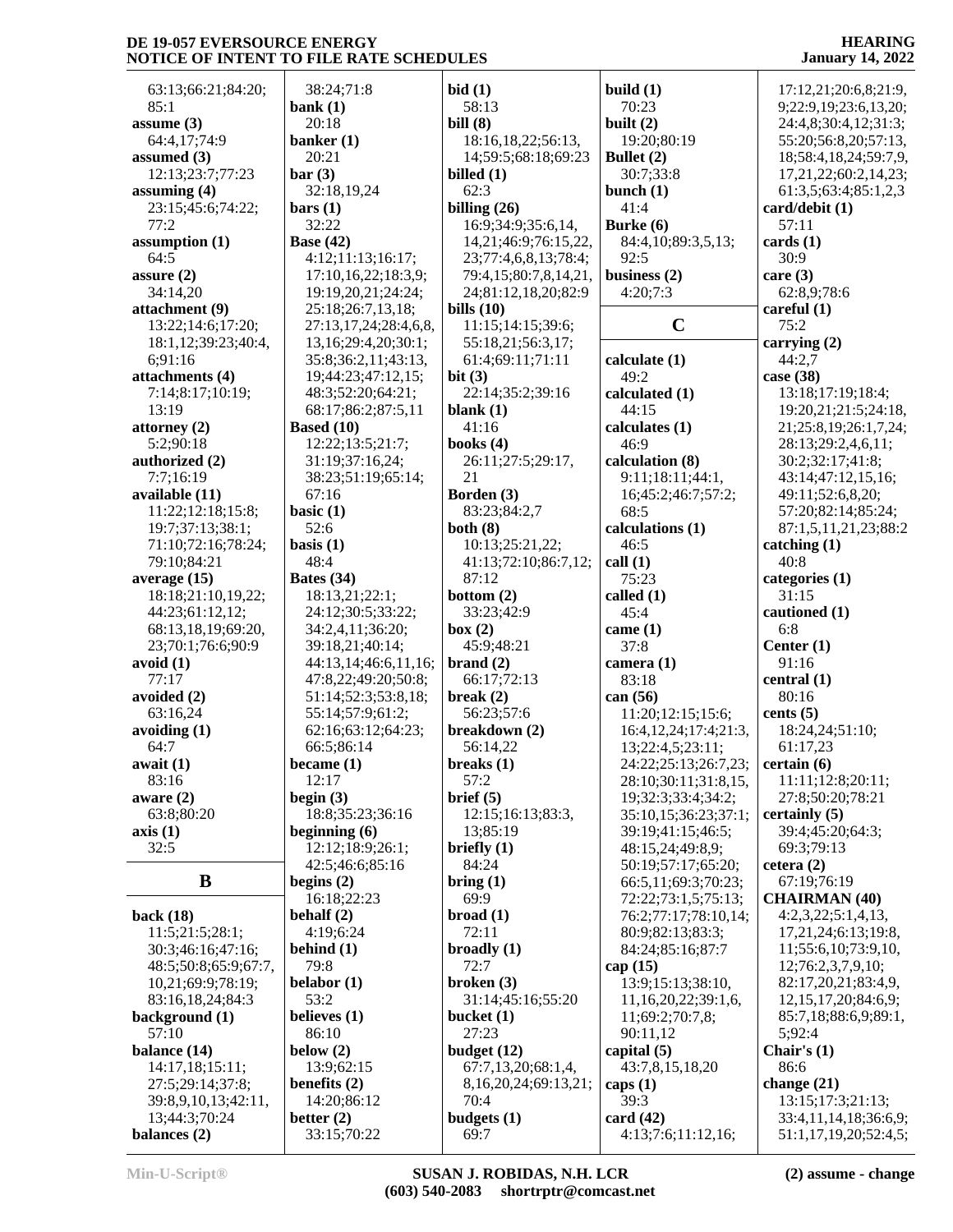54:18,19;71:3;75:13; 76:15;87:2 **changed (2)** 28:7;54:2 **changes (20)** 13:24;16:9;34:9; 35:5,13,15,21;36:4,7; 43:9;52:7;77:6,10,11, 15,23;78:2,7;85:23; 86:3 **changing (1)** 54:8 **channels (4)** 23:17;24:2;32:1; 71:21 **charge (13)** 50:2;52:4,5,9,15; 53:5,9,22,24;54:9,10, 18;55:1 **charged (6)** 20:7;22:18;23:24; 61:9,9;62:12 **charges (5)** 44:2,7;54:3,20; 69:20 **charging (1)** 61:22 **chart (1)** 32:6 **check (8)** 23:10,13;24:4,8; 30:23,24;57:22;63:1 **chose (1)** 61:4 **chosen (1)** 24:15 **CHRISTOPHER (3)** 6:5,9,22 **clarification (1)** 88:18 **clarify (2)** 57:17,23 **clarifying (1)** 68:7 **class (8)** 18:14;49:21,23; 50:12;52:16,24;53:4, 23 **classes (5)** 45:17;49:18;50:24; 54:4,16 **cleaner (1)** 66:23 **clear (1)** 85:15 **clearer (1)** 66:24 **CLERK (1)** 84:2 **close (4)** 36:3,5;42:24;52:2 **closing (2)** 84:10;85:16

**code (1)** 81:5 **coded (1)** 15:10 **coding (2)** 78:19;79:3 **collect (5)** 28:1;44:17;50:12, 23;52:15 **collected (3)** 25:6;43:11;56:9 **collecting (1)** 35:9 **collection (6)** 27:10,15;40:15; 43:13;63:14;64:8 **Colton (1)** 90:6 **column (17)** 42:12;45:10,12,13, 17;46:1,3,3,3,12; 50:3,9,13,15;51:4,10, 13 **coming (3)** 21:4;30:23;52:8 **comment (3)** 86:4;89:4,8 **comments (4)** 84:4;85:19;89:7; 91:6 **Commission (9)** 7:7;13:13;16:2; 55:7;88:5,21;89:11; 90:5;91:12 **Commissioner (17)** 4:4;5:1;55:8,9,12; 63:20;73:8;75:6,7; 76:1,4,8;82:17,19; 85:13;88:10;89:6 **Commissioners (3)** 55:4,11;84:8 **common (1)** 53:15 **communication (1)** 73:3 **communications (5)** 71:21,22,24;72:11; 73:5 **Community (1)** 72:1 **companies (8)** 7:1;57:13,18,22, 24;58:9,18,24 **Company (55)** 4:19;6:20;7:2;8:3; 9:4,10;10:5;12:3,22; 13:2,14,17,23;14:1; 15:3,19,24;16:1;17:3, 5,9,12,16,18;18:7; 23:12,17;24:15; 26:12;27:5;29:9,15, 18;30:13,20;31:5,10;

32:1;33:3,14,20;

 36:10;37:21;41:19; 58:4;61:20;63:6,17; 80:17;81:16;87:1,10; 88:10,16,19 **Company's (17)** 7:6,11;8:14;9:15; 10:17;11:14;16:6,9, 15;25:15;26:11;29:2, 3;32:3;33:6;70:13; 91:14 **compare (2)** 42:22;85:2 **compared (4)** 21:10;33:9;42:1; 43:10 **comparing (2)** 33:7,10 **comparison (2)** 13:19;43:15 **complaints (2)** 30:18,19 **complete (3)** 37:22;38:22;39:5 **completed (5)** 35:15,21;36:4; 37:9,18 **completely (1)** 36:19 **completes (2)** 36:22;37:2 **completing (2)** 36:23;38:20 **completion (4)** 37:11,16;38:7,8 **compliance (3)** 14:5;45:22;60:11 **components (1)** 41:23 **concept (1)** 14:15 **concern (1)** 33:5 **concerned (2)** 31:3;79:19 **concerning (1)** 25:10 **concerns (3)** 30:8,11;31:5 **conclude (1)** 4:7 **concluded (1)** 92:10 **confer (2)** 83:3;84:8 **confidential (2)** 5:8,9 **confirm (2)** 60:5;80:10 **confront (1)** 91:10 **confused (3)** 41:11;86:19,20 **confusing (1)**

 52:1 **conjunction (2)** 91:3,21 **Connecticut (7)** 10:13;38:2,15; 77:21;78:23,23;81:2 **connects (1)** 32:1 **Connor's (1)** 91:17 **consecutive (1)** 38:5 **consider (2)** 33:3,14 **considerable (1)** 81:13 **consideration (3)** 7:12;8:15;9:16 **considered (4)** 66:12,16;67:18; 79:2 **consistency (1)** 54:15 **consistent (2)** 14:21;54:10 **Consumer (2)** 12:6;91:15 **contains (1)** 9:17 **contemplated (2)** 85:23;86:11 **context (2)** 30:12;68:23 **continue (4)** 4:6;14:1;24:23; 89:22 **continuing (1)** 52:22 **contract (4)** 21:7;58:14,15,21 **control (1)** 53:12 **convene (1)** 15:20 **convenience (1)** 11:15 **convening (1)** 70:10 **conveyed (1)** 30:19 **coordination (1)** 9:11 **corner (1)** 42:9 **correcting (1)** 46:2 **corrections (4)** 7:16;8:19;9:19; 10:21 **co-sponsored (2)** 9:18;10:20 **cost (35)** 10:11;11:12;12:9;

#### **HEARING January 14, 2022**

 13:4,6,8,8;15:3;20:6; 23:17;26:14;27:7,9; 28:16,16;41:12;57:4, 7;61:3,5,8,15,21; 62:7,12;63:22,22; 64:17,21;66:21; 76:16,21;77:3;85:3; 90:3 **costs (46)** 12:10;13:2,20; 14:4;17:6,14,18,21, 24;18:2;19:19,24; 20:2,16;23:21,24; 24:17;25:1;27:23; 33:24;34:1,6;36:10; 40:22;41:5,14,14; 42:17;43:3,4,5,7,18; 55:19;56:2,9,15; 61:13;62:1;63:13,18; 64:1;76:23;84:20; 85:1;87:12 **couple (5)** 45:3;47:16;73:11; 84:16;86:4 **course (10)** 39:11;41:6;49:24; 63:22;69:19;70:2; 71:3,9;78:17;83:4 **Court (1)** 6:8 **cover (2)** 5:10;20:1 **credit (46)** 4:13;7:6;8:6;11:8, 11,16;17:11,21;20:5, 8;21:9,9;22:9,19; 23:5,12,20;24:4,8; 30:4,9,12;31:3; 55:19;56:8,20;57:11, 13,18,24;58:4,18,24; 59:7,9,17,21,22;60:2, 14,23;61:3,5;63:4; 85:1,3 **Credit/Debit (1)** 11:7 **criteria (2)** 15:15,21 **cross-examination (2)** 19:9,13 **cross-referenced (1)** 74:6 **CTK-1 (1)** 13:19 **CTK-2 (1)** 14:6 **curious (4)** 20:19;31:1;47:3; 53:5 **current (6)** 45:5;46:7,13;48:4; 50:14;51:15 **customer (56)** 8:9;11:9,18;12:3,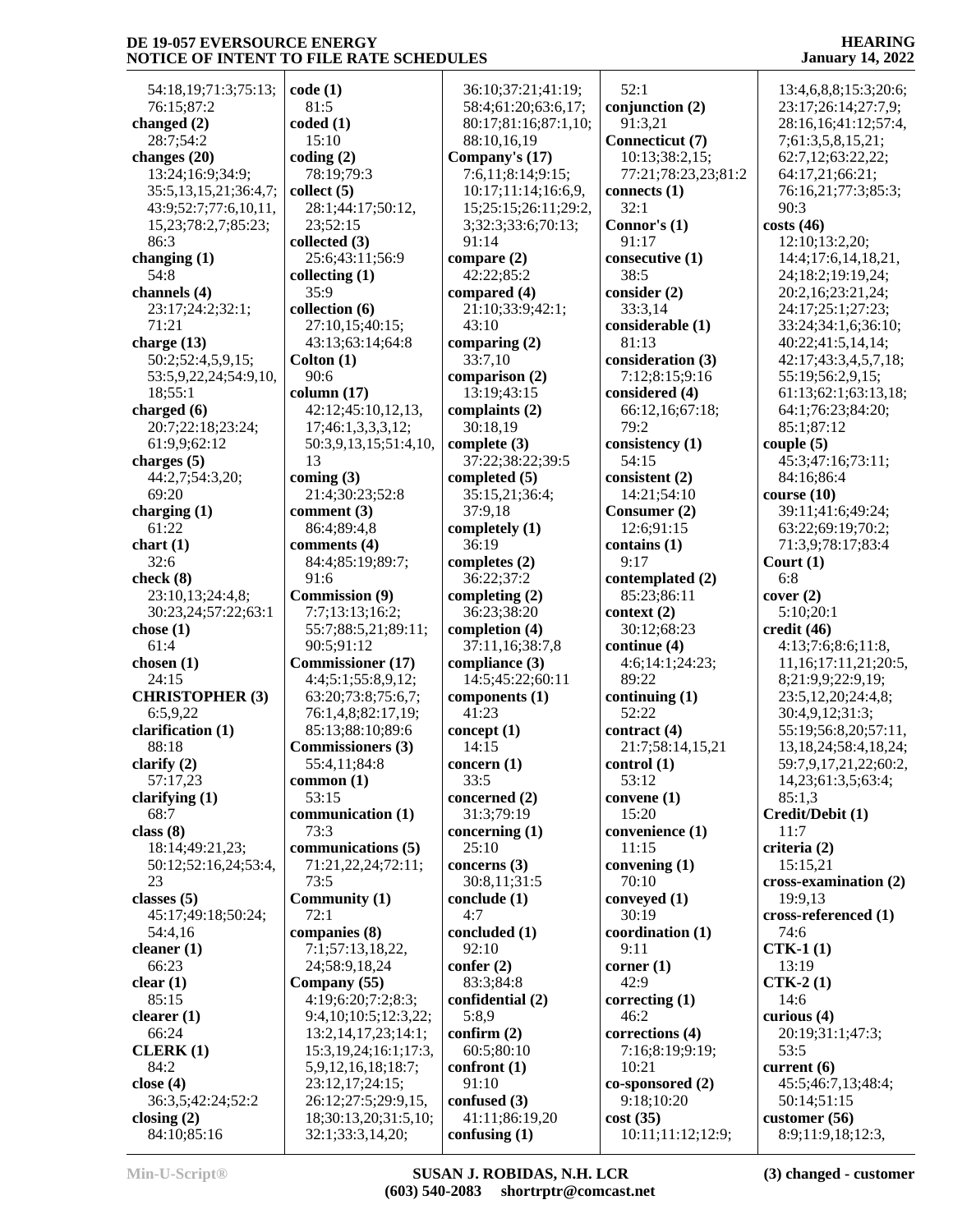21,24;14:24;15:14; 18:19;20:7;21:11; 22:10;30:17,21; 31:16,21;33:19;34:9; 35:19;36:21;37:1; 38:11;39:4,12;50:1; 52:4,5,9;53:22; 54:18;56:12;59:4,5, 8;60:14;64:5,7;66:7; 67:6,8,13,17;69:4,9, 15,17,21,22,24;71:8; 78:21;79:2,10;80:16; 86:7,11 **customers (71)** 11:14,23,24;12:18; 14:2,14,20,21,22; 15:9;18:22;20:4,9; 22:9,20;23:3,5,6,8; 31:7,13,14;32:2; 35:16,23;37:4,22; 38:3,13;59:17;61:4, 18;62:5,18;63:5; 65:2,6,11,12,18,21, 24;66:1;67:3;68:24; 70:17;71:4,6,11,14, 15,17,20;72:6,8,11, 14,18;73:16,23;74:4, 6,8,9,23;75:8,12,14, 16;84:22;86:16 **customers' (1)** 55:18 **customer's (3)** 14:17;68:13;70:1 **customized (1)** 80:23 **cut (1)** 51:21 **cyber (2)** 60:8,19 **cycles (1)** 36:7  $\mathbf{D}$  **design** (1) **data (1)** 60:3 **date (3)** 16:5;23:7;40:10 **Day (1)** 29:6 **days (2)** 15:12;65:16 **DE (2)** 4:5,10 **Debit (9)** 7:6;11:8,11,16; 23:9;24:8;62:20; 85:1,3 **December (5)** 4:11;7:11;8:14; 9:16;10:17 **decides (1)**

**decimal (1)** 50:20 **deduce (1)** 23:11 **defer (2)** 25:1;29:1 **deferral (1)** 26:15 **deferrals (1)** 25:8 **deferred (10)** 25:6,6,24;26:10,21, 23;28:14;43:12; 87:19,22 **defined (1)** 15:21 **degree (1)** 70:19 **demand (5)** 53:5,9,24;54:9; 55:1 **demonstrate (1)** 55:18 **denominator (2)** 49:5,7 **Department (13)** 4:23;5:2,23;12:5; 16:7;34:8;79:7,17; 85:21;86:1,9;87:7; 88:11 **depending (3)** 21:8;27:16;29:18 **describe (7)** 11:6;14:9;17:5; 19:22;23:1;33:24; 36:23 **described (2)** 19:16;34:14 **descriptively (1)** 45:18 **deserves (1)** 88:1 10:11 **determinants (1)** 46:9 **determine (9)** 30:1;43:13;48:6; 68:3,23;69:20;70:11; 79:5,12 **determined (1)** 63:17 **develop (2)** 14:21;15:20 **developed (1)** 47:4 **developing (3)** 16:8;57:5;73:4 **DEXTER (16)** 4:24;5:2,22;6:1; 19:10,11,14;31:8; 55:3;60:22;83:16,17; 84:18;85:18;88:7;

 90:18 **Dexter's (1)** 88:14 **dictates (1)** 52:7 **difference (6)** 21:3;32:17,20; 40:24;43:21;51:15 **differences (2)** 77:19;78:12 **different (18)** 39:3;43:16;47:11; 48:14;49:9;57:6; 70:5;77:8;78:9,18; 79:4,15;84:19,20; 91:2,7,8,9 **differently (1)** 77:13 **diminished (1)** 63:15 **direct (7)** 6:14,17;19:17; 23:9;24:11;62:20; 88:1 **directed (2)** 59:6,10 **directly (4)** 25:14;62:2;72:21; 87:15 **disconnect (1)** 64:11 **disconnection (1)** 14:23 **disconnections (1)** 15:5 **disconnections/reconnections (1)** 63:16 **discount (6)** 71:10;74:12;78:22, 24;86:9;91:22 **discounts (1)** 74:15 **discuss (1)** 61:2 **discussing (1)** 60:21 **discussion (2)** 9:13;76:13 **discussions (1)** 70:9 **dissatisfaction (2)** 11:19;33:19 **distribution (28)** 9:12;11:13;17:16, 23;18:4;36:2,11; 45:5;46:8,10,13,14; 47:10,24;48:4;50:15; 51:2,4,8,12;52:20; 56:10,11,15,17;57:5, 7,8 **divide (2)** 48:8,12 **divided (7)**

 48:16,17,18,22; 49:10,10,13 **Docket (19)** 4:5,7,9;7:8;8:4;9:6; 10:7;12:7;15:18; 34:13,13;47:24;52:7; 85:22;89:16,18;90:7; 91:13;92:7 **DOE (1)** 54:22 **dollar (1)** 64:12 **dollar-for-dollar (2)** 27:10,14 **dollars (11)** 34:24;35:17,19; 36:17;41:24;42:4,21; 43:7,20;76:6;78:3 **dominant (1)** 62:17 **done (3)** 36:14;61:21;77:12 **double (1)** 75:3 **dovetailed (1)** 80:2 **down (9)** 21:14;31:15;39:18; 44:13;45:10,17;53:7; 62:8;64:23 **driver (1)** 11:18 **drop (2)** 28:20;67:15 **dropped (5)** 30:9;66:18,19,22; 67:4 **dropping (2)** 67:11,11 **drops (1)** 67:9 **due (2)** 15:13;66:13 **duly (1)** 6:7 **during (2)** 17:15;70:2 **E EAP (9)** 74:5,11,12;75:1, 16;86:8,13,17;90:14 **earlier (6)** 17:2;65:10;73:14, 22;76:13;85:14 **early (2)** 16:11;34:16 **easily (1)** 48:24 **educate (2)** 71:20;72:3 **effect (1)**

**HEARING January 14, 2022**

 27:17 **effort (1)** 58:6 **either (8)** 17:1;28:1,15; 30:21;48:15;49:9,11; 54:19 **either/or (1)** 91:8 **electric (2)** 74:5;90:24 **eligibility (6)** 64:24;65:14;72:4; 73:20;79:5,12 **eligible (8)** 37:15;65:7,14; 66:1;67:17;69:4; 73:24;75:14 **eliminating (1)** 11:10 **ELM (1)** 40:6 **ELM/JAU-1 (3)** 17:20;39:24;40:4 **ELM/JAU-2 (1)** 39:23 **ELM/JAU-3 (3)** 18:12,15,21 **else (3)** 5:10;83:22,24 **embedded (2)** 56:10,21 **employed (1)** 9:9 **enables (2)** 14:20,24 **enabling (1)** 90:20 **end (3)** 35:22;37:6,17 **ended (1)** 27:5 **Energy (17)** 4:21,23;5:3,23;7:1, 4;8:8;9:9;10:13;12:5; 36:9;79:17;85:17; 86:1,9;87:7;88:12 **Energy's (1)** 85:21 **engaged (1)** 64:7 **enough (2)** 26:16;28:2 **enroll (1)** 67:17 **enrolled (6)** 37:22;38:4,21; 64:6;69:18;78:21 **enrolling (3)** 67:1,11,11 **enrollment (4)** 66:17;68:11,12; 90:14

29:18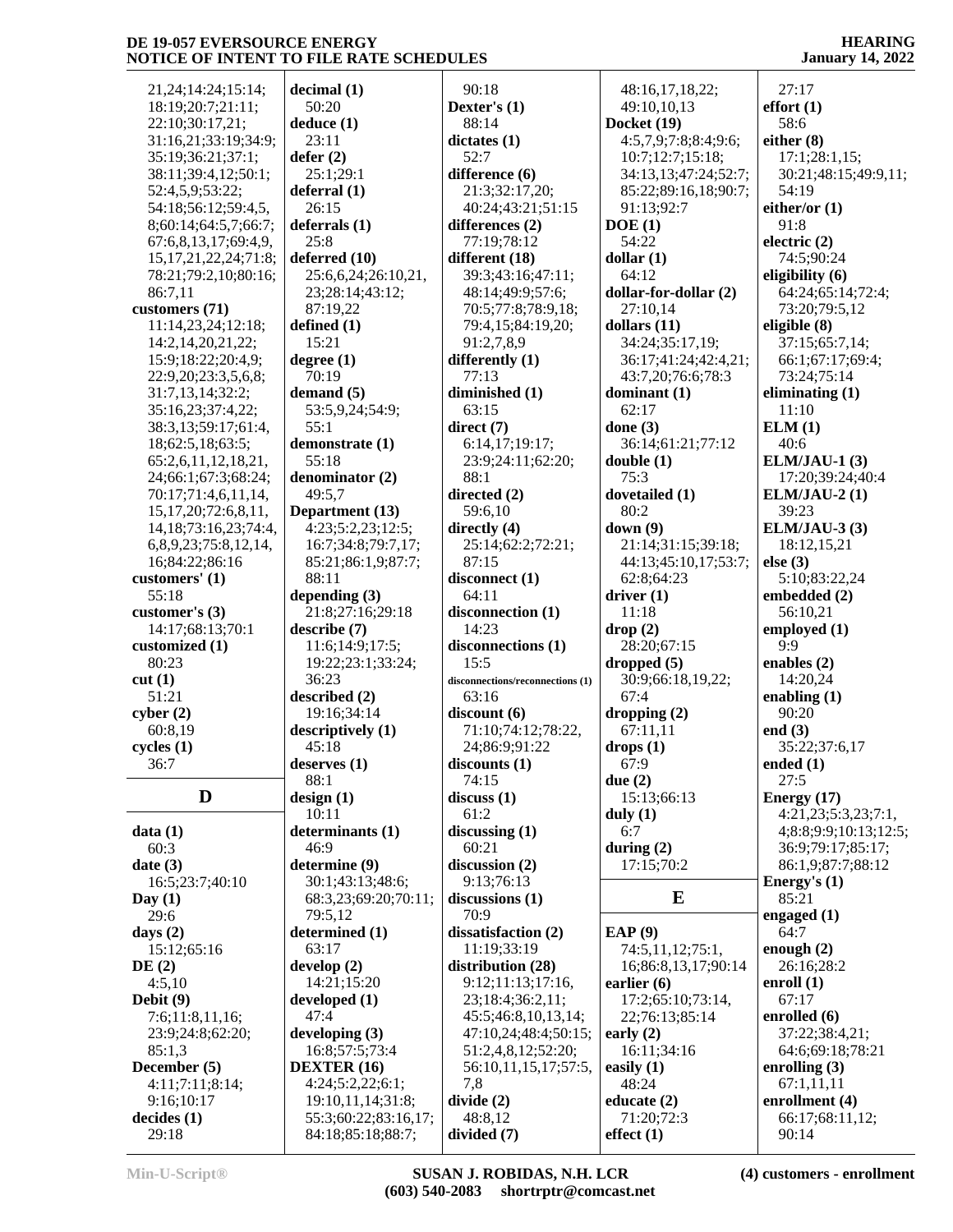**enrolls (1)** 67:8 **ensure (1)** 60:1 **enter (1)** 12:1 **environmental (1)** 27:3 **equally (1)** 86:15 **ERICA (5)** 6:6,11;9:7;40:3; 55:22 **essence (1)** 38:24 **essentially (3)** 47:20;52:13;85:20 **establish (5)** 58:13,16,22;59:1; 68:15 **established (2)** 39:1;47:15 **estimate (1)** 37:23 **estimated (6)** 13:6,7,7,20;17:24; 38:7 **estimates (3)** 12:23;17:13;42:2 **et (2)** 67:19;76:19 **even (4)** 28:3;43:1;82:4,9 **eventually (1)** 91:4 **Eversource (19)** 4:16,21;7:1,3;8:8; 9:9;10:12;20:18; 58:17;59:4,15;60:19; 61:9,16;62:9,13; 80:20;81:21;88:8 **Eversourcecom (1)** 59:9 **Eversource's (4)** 4:11;8:9;13:12; 16:13 **everyone (4)** 83:24;84:2;87:16; 92:6 **everyone's (1)** 85:15 **exact (2)** 60:17;81:3 **exactly (4)** 28:24;34:24;49:6; 90:22 **exam (1)** 19:17 **examination (3)** 6:14,17;84:14 **example (1)** 53:3 **exceed (1)**

 13:8 **exceeding (1)** 12:21 **Excel (2)** 46:17,19 **except (1)** 39:23 **execute (1)** 81:16 **Exhibit (26)** 5:5;7:10,10,13,17, 20;8:13,13,16,20; 9:14,15,17,23;10:16, 16,18,22;11:1;30:5; 39:21,22;40:1;55:14; 85:10,11 **exhibits (3)** 5:11;75:24;85:12 **exist (1)** 90:24 **exists (3)** 26:10;75:21;89:17 **expanding (1)** 79:11 **expect (6)** 26:8;42:14,16,20; 44:6;69:8 **expectation (1)** 12:21 **expectations (1)** 11:10 **expected (4)** 12:11;16:11;41:13; 63:17 **expects (1)** 13:4 **expenditure (1)** 43:18 **expense (1)** 43:17 **expensive (2)** 23:12;24:7 **experience (3)** 11:14;12:22;38:14 **expert (2)** 79:14;90:6 **explain (10)** 21:3;22:4,5;24:19; 30:11;32:4;41:15; 50:4;66:11;84:24 **explained (1)** 17:9 **explanation (3)** 51:24;53:4;88:2 **Express (1)** 57:20 **extra (1)** 61:17 **F fact (1)** 86:24 13 23 5:8

**fair (2)** 21:22;52:13 **fairly (2)** 39:19;69:23 **faith (3)** 67:5,12,20 **fall (3)** 21:12,20;87:22 **familiar (4)** 7:9;8:12;9:14; 10:15 **far (2)** 65:13;74:12 **fast (1)** 47:2 **February (4)** 12:18;18:10;36:8, **Fee (30)** 4:13;7:6;11:7,8,11, 17;17:4,11,21;19:16; 20:18,20;22:18;30:3; 55:19;56:8,20,24; 57:3;58:1,22;60:23; 61:19;62:13;63:4; 86:18;87:2,13;88:15, **feedback (1)** 32:2 **fees (13)** 11:17;30:12;31:3; 57:10,12,16;58:3,7,8; 59:1,2;61:3;62:10 **few (4)** 19:15;49:16;85:19; 89:11 **field (6)** 15:4;63:15,18,23; 64:10,13 **figure (5)** 32:22;45:19;47:14, 18;48:9 **figures (2)** 65:9;76:5 **file (3)** 45:24;46:19,21 **filed (3)** 16:1;29:11;88:22 **filing (6)** 7:12;8:14;9:16; 10:17;29:10;45:22 **filings (1) final (3)** 43:8,21,22 **finalized (1)** 73:4 **finally (1)** 10:4 **financial (8)** 15:10;65:15;67:18; 71:9;74:8,10,23;79:2 **find (1)**

 72:14 **fine (1)** 74:2 **firm (1)** 4:18 **first (17)** 12:10;13:3,4,23; 14:4;17:15,23;28:19; 33:11;35:4,22;40:21; 45:20;47:1;50:10; 67:1;86:5 **five (6)** 35:8;76:18;83:7, 10;84:10;89:3 **five-year (1)** 35:7 **focused (1)** 77:9 **follow (2)** 82:18;87:7 **following (2)** 40:2;81:23 **follow-up (1)** 73:11 **forecast (1)** 42:3 **forego (1)** 29:15 **forgiven (10)** 14:18,19;15:2; 35:19;38:11;39:14; 41:24;42:22;69:3; 90:13 **forgiveness (8)** 15:13;36:17;37:7; 38:23;39:13;42:4; 69:16;70:7 **forgives (1)** 39:10 **forgot (1)** 83:18 **form (1)** 62:17 **former (1)** 60:22 **formula (1)** 49:11 **forth (2)** 15:16;32:9 **forward (2)** 41:20;69:22 **four-page (2)** 39:21,22 **frame (3)** 36:8,13;66:14 **Free (21)** 4:13;7:6;11:7,8; 17:4,11,21;19:16; 30:4;55:19;56:8,20, 24;57:3;62:13;63:4; 86:18;87:2,13;88:15, 23 **frequency (1)**

**HEARING January 14, 2022**

 31:12 **frequently (1)** 38:17 **fresh (1)** 15:1 **front (6)** 29:10;32:15;63:2; 65:17;73:19;74:21 **fuel (4)** 71:12,13;91:1,22 **full (6)** 6:20;8:2;9:4;10:5; 77:3;85:10 **functions (1)** 12:8 **fund (4)** 16:21;34:18;35:24; 36:3 **funding (5)** 16:17;34:15,21; 41:14;79:24 **funds (2)** 16:19;36:16 **further (4)** 19:6;64:7,23;88:15 **future (7)** 26:20;28:11;67:24; 72:9,15;80:24;81:4 **G general (1)** 53:15 **generally (4)** 50:18,22;60:12; 85:24 **gets (3)** 48:17;49:18;50:22 **given (1)** 90:4 **gives (1)** 45:4 **giving (2)** 89:6;92:2 **goal (1)** 91:2 **goes (3)** 35:19;59:4,8 **GOLDNER (34)** 4:2,4,22;5:4,13,17, 21,24;6:13;19:8,12; 55:6;73:10,12;76:3,7, 9,10;82:17,21;83:4,9, 12,15,20;84:6,9;85:7, 19;88:6,10;89:1,6; 92:4 **Good (16)** 4:2,17,24;6:13; 10:8;19:12;53:1; 64:5;67:5,12,20; 74:22;76:11;82:13, 22;83:9 **Granite (1)**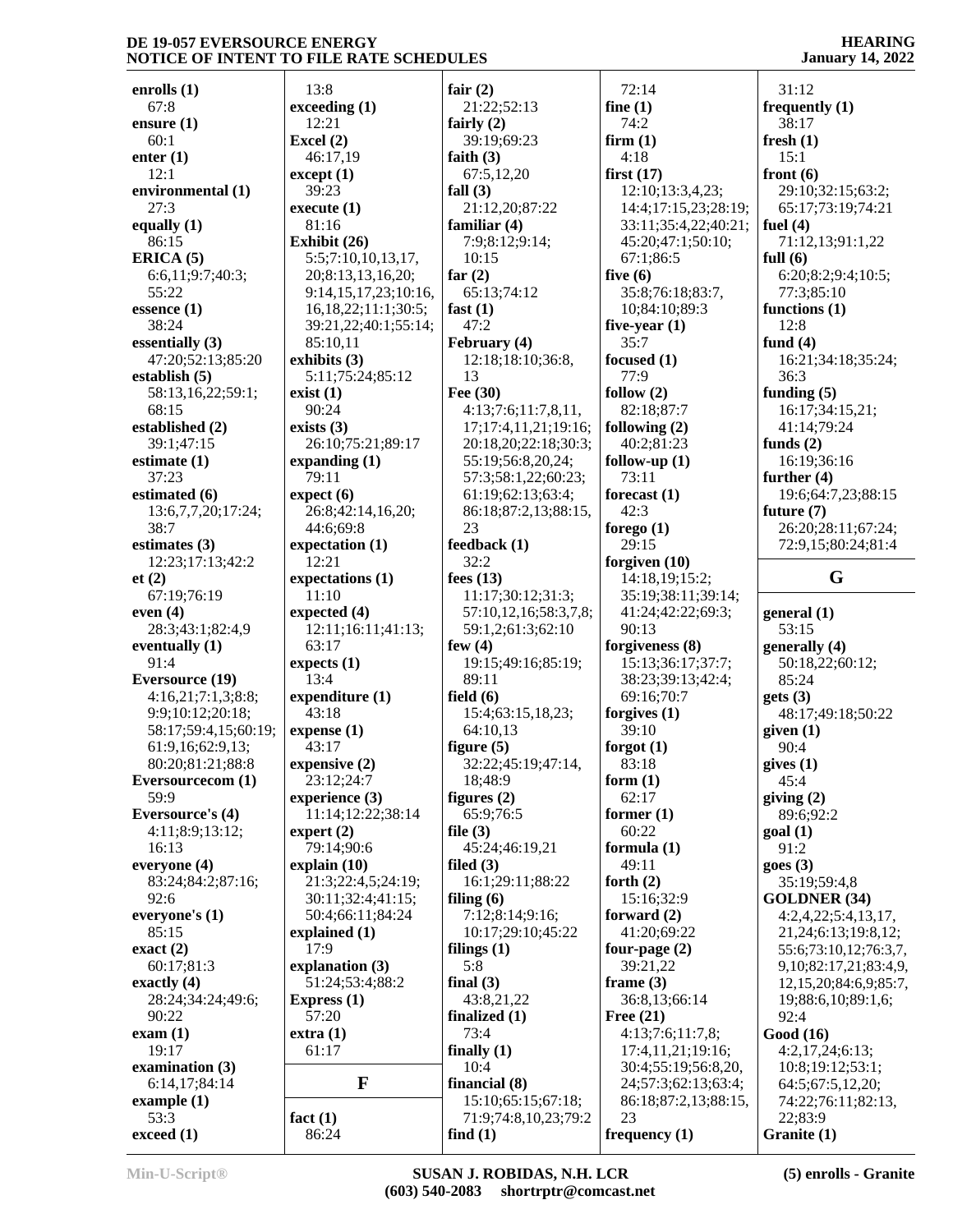89:24 **grants (1)** 71:13 **graph (2)** 32:4,24 **group (3)** 15:20;16:1;70:10 **guess (6)** 25:14;27:20;29:23; 39:20;41:11;44:20 **guessing (1)** 82:14 **GV (1)** 53:16 **H hold (1) habits (1)** 14:22 **half (1)** 32:10 **Hampshire (18)** 4:20,23;7:3;10:14; 39:1;67:3;77:3,5,10, 16,20;78:13;79:10; 80:2;81:2;89:14,19, 23 **handle (2)** 28:10;30:1 **handled (5)** 26:3,21,24;28:24; 43:6 **happens (2)** 44:8;50:7 **happy (2)** 46:18;88:16 **hard (2)** 28:21;29:12 **Hardship (9)** 8:7;15:10;65:15; 67:18;71:9;74:8,10, 23;79:2 **head (1)** 64:22 **header (2)** 40:4,5 **head-on (1)** 87:15 **hear (2)** 22:16;40:19 **hearing (7)** 4:6,8,10;24:5; 83:14;90:2;92:10 **help (10)** 31:8;35:1;47:8; 58:11;66:5;71:11; 72:2,12,16;91:22 **helpful (1)** 89:10 **hey (1)** 69:20 **high (1)** 71:5

**higher (5)** 22:15;70:4;71:8, 16;85:4 **highly (1)** 80:22 **historical (1)** 61:21 **historically (2)** 61:13,21 **history (3)** 38:3;68:18,19 **hit (3)** 38:16;39:5;51:12 **hits (1)** 32:20 85:11 **holdover (1)** 87:24 **Home (3)** 89:15,16,19 **Home's (1)** 90:6 **Honestly (1)** 41:17 **Hope (2)** 36:18;42:18 **Hopefully (4)** 42:23;51:23;69:24; 91:3 **hoping (1)** 37:4 **hour (2)** 51:11;54:20 **hours (1)** 18:23 **households (1)** 91:24 **hypothetically (1)** 37:3 **I ID (1)** 85:10 **idea (1)** 27:1 **identifiable (2)** 59:16;60:13 **identification (1)** 5:7 **identified (2)** 5:7;54:17 **illustrative (2)** 41:18;42:7 **impact (6)** 18:18,22;31:20; 46:10;63:7;69:13 **impacts (4)** 18:16,16;34:9;78:5 **implement (7)** 16:8;35:5,13;36:2; 48:6;77:15;79:16

**implementation (11)** 4:13;7:5;12:16; 15:16,22;16:5,18; 20:5;23:7;81:22; 85:22 **implemented (5)** 34:16,22;65:8; 72:20;87:17 **implementing (2)** 81:12;85:22 **important (5)** 33:20;41:20;75:17; 89:23;91:19 **include (4)** 8:10,16;16:16;73:5 **included (2)** 12:12;29:21 **includes (4)** 7:13;10:18;12:8; 71:24 **including (2)** 7:2;9:12 **incorporate (1)** 28:17 **increase (22)** 17:17;24:13,16; 36:2,12,14;39:17; 44:15,16,23;48:7; 49:18;50:1,3,5;51:2, 11;52:14;53:22,24; 54:24;70:3 **incremental (1)** 50:17 **incur (1)** 17:14 **incurred (3)** 13:2;17:21;43:9 **incurring (1)** 11:16 **indicate (2)** 31:17,17 **indicated (2)** 87:20,20 **indicates (1)** 47:23 **individual (2)** 58:3;72:5 **individually (1)** 62:9 **ineligibility (1)** 79:6 **inform (1)** 72:6 **information (9)** 12:1;16:6;22:13; 34:8;59:16,20,21; 60:13;65:20 **initial (4)** 12:22;68:10,12; 71:2 **initially (2)** 57:15;89:8 **insight (1)**

 58:19 **insignificant (1)** 39:19 **Instead (4)** 13:16;17:17;24:16; 49:24 **intend (4)** 71:17,19;72:4,20 **intended (5)** 20:1;40:11,14,22, 23 **intending (1)** 68:3 **intent (1)** 37:14 **interested (1)** 70:17 **internal (1)** 30:22 **interpretation (1)** 54:12 **interrupts] (7)** 30:14;32:12;51:6; 56:1;59:14;68:6;82:6 **into (10)** 19:20;28:11;31:15; 35:18;37:8;39:12; 46:4;57:4;69:15; 87:23 **introducing (1)** 57:10 **issue (3)** 41:8;88:1;92:8 **issue] (2)** 55:24;82:5 **issues (4)** 4:7,8;50:19;86:5 **item (7)** 29:5,17;33:8,9; 56:12,16,18 **items (3)** 21:8;25:21,22 **J January (2)** 12:12;42:8 **JD (3)** 31:10,12,22 **JENNIFER (3)** 6:7,12;10:8 **Jessica (1)** 4:18 **joined (1)** 4:4 **jump (3)** 39:18;44:13;45:10 **June (1)** 16:2  $\bf{K}$  **left** (2) **Keegan (1)** 4:18 29:7

**HEARING January 14, 2022**

**key (2)** 14:19;90:19 **kilowatt (3)** 18:23;51:11;54:20 **kilowatt-hour (5)** 50:21;52:14;54:3, 9,20 **kind (5)** 26:12;35:1;41:18; 79:19;91:1 **KISHIMOTO (71)** 6:5,9,19,22,22; 7:13,19,23;11:6,8,22; 12:17;13:14;17:2,9; 20:2,13,16,20;21:2,6, 16,23;22:7,17,20; 23:3,15,23;24:6,10; 30:17,21;31:24; 32:23;55:13,17,22; 56:2;57:14,15,21; 58:2,5,8,12;59:3,8, 19,21,24;60:4,10,15; 61:1,8,11,14,18,24; 62:4,11,19,22,24; 63:8,9;84:17,18,23; 85:3 **knock (1)** 33:4 **kWh (1)** 50:4 **L labeled (2)** 39:23,24 **large (3)** 26:16;28:2;70:16 **larger (2)** 77:24;79:21 **last (4)** 16:24;40:24;69:19; 81:20 **later (2)** 37:20;46:23 **law (2)** 4:18;91:15 **layer (1)** 75:5 **layered (1)** 48:2 **lays (1)** 91:18 **learning (1)** 70:17 **least (5)** 15:11,12,12;67:6; 90:10 **leave (1)** 32:4,14 **legacy (3)**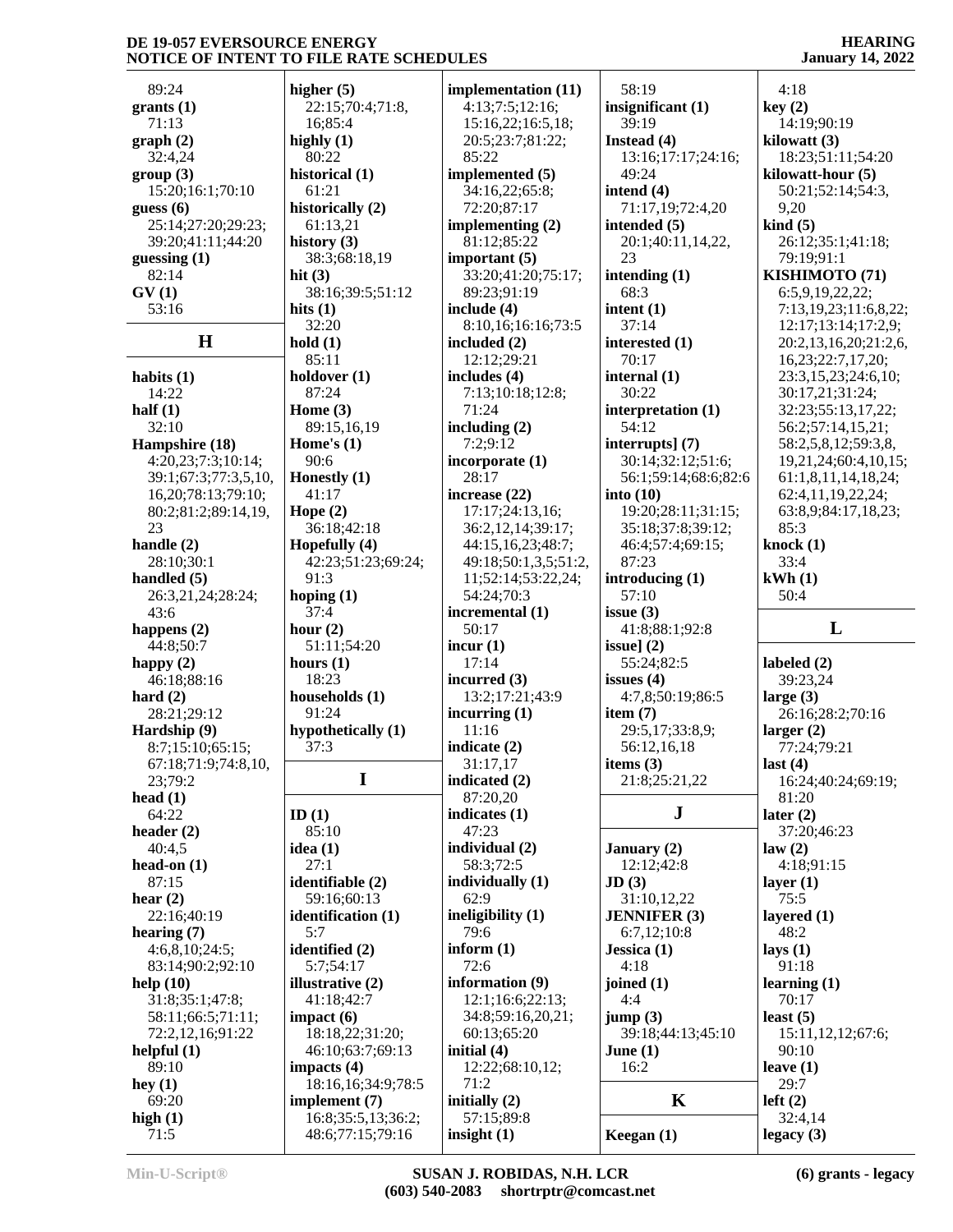80:11,12,15 **Legal (2)** 89:14,19 **less (3)** 23:11;24:7;80:1 **letter (1)** 60:5 **level (2)** 44:7;90:14 **life (1)** 44:8 **light (1)** 78:15 **likes (1)** 67:9 **limited (1)** 38:12 **Line (49)** 22:4,22,23;30:6; 34:14,18,20;36:5,22; 40:16,20;41:7;43:3; 44:20,22;45:4,10,11; 46:12,15,15,16; 48:11,12,12,13,15,17, 18,19,22,22;49:9,10, 10,13,13;50:14,16; 53:8,10,11,19,20; 54:1;56:12,16,18; 69:9 **lines (6)** 40:24;41:16,16,21; 47:22;54:5 **link (1)** 46:4 **links (2)** 46:16,19 **list (1)** 47:9 **listed (1)** 56:3 **lists (1)** 45:9 **little (6)** 22:14;25:4;35:2; 39:16;47:1;73:23 **live (1)** 16:11 **load (1)** 53:12 **long (2)** 69:6;71:4 **longer (4)** 23:19;61:18;89:17, 17 **look (17)** 24:21;26:20;28:13, 22;29:14;40:3;41:19; 43:22;46:11;49:20; 50:9;64:15;71:2; 73:20;74:3,7;82:13 **looked (5)** 57:1;63:21,24; 65:12;73:22

**looking (16)** 28:11;38:2;39:9; 45:2;48:6;50:13; 55:14;57:9;65:5; 66:20;67:23;68:8,13; 69:18;71:1,4 **looks (4)** 32:18,19;40:7; 91:19 **loop (1)** 52:2 **lot (7)** 71:6;78:2,6,19; 79:8,12,22 **low (1)** 69:23 **lower (3)** 21:4,4;62:12 **low-income (6)** 8:9;78:24;89:24; 90:20;91:10,23 **M mechanics (1) mailing (1)** 23:10 **mainframe (2)** 80:12,15 **maintain (1)** 54:15 **maintained (1)** 18:3 **makes (4)** 20:19;21:3;23:1; 47:9 **making (3)** 23:9,19;38:5 **manage (1)** 6:23 **manageable (1)** 69:24 **management (4)** 72:17;86:8;87:14; 91:18 **manager (4)** 6:23;8:6;9:8;10:9 **many (5)** 36:9;65:18;70:17; 71:4;81:10 **marked (4)** 7:10;8:13;9:14; 10:16 **Massachusetts (5)** 38:2,16;77:21; 78:20;91:20 **MasterCard (1)** 57:19 **match (1)** 51:18 **material (1)** 5:7 **materials (1)** 29:6 92:7 **may (6)** 26:6 78:11 65:10 41:3 23:8 23:6,16

**math (4)** 48:19;49:1,3,4 **matrix (3)** 21:6,12,21 **matter (1) matters (2)** 5:5,14 27:13;58:20;72:9, 14;73:13;91:10 **Maybe (7)** 48:23;52:12;77:17, 18;78:10;79:24;80:2 **mean (6)** 34:17,23;51:21; 57:17;70:1;71:1 **means (5)** 22:6;30:12;36:24; 42:19;62:21 **meant (2)** 30:13;52:15 **mechanism (3)** 25:9;26:13;27:9 **medical (3)** 71:6,7,15 **meet (2)** 11:9;38:24 **meeting (2)** 38:20;66:8 **meetings (1) MENARD (62)** 6:6,11;9:3,7,7,17, 22;10:2,19;17:1,8,8; 24:22,22;25:13,20; 26:3,9;27:3,12,19; 28:9;29:12;30:15; 31:8;32:10,13;33:7, 17;34:2;35:1;40:2,7, 13,18,20;41:2,10,17; 42:13,18;43:5;44:4, 12;47:8,22;49:1; 55:23;56:5,6,8,17,20, 23;58:11;64:19; 76:17;77:5,8,17; 78:1;87:20 **mentioned (6)** 38:15;49:8;62:15; 63:12;75:6;86:24 **mid-2020 (1) middle (1) might (6)** 28:3;63:7;64:15; 68:4;77:14;87:20 **migrate (1) migrated (2)**

**migrating (1)** 23:10 **million (14)** 35:5,10,17;42:15; 43:10;45:7,19;48:9; 76:14,22;78:1;79:20; 80:1;81:6 **mind (1)** 27:4 **minus (2)** 48:17,23 **minute (1)** 44:14 **minutes (5)** 49:17;83:8,10; 84:10;89:4 **mislabeling (2)** 40:1,8 **missed (2)** 67:13;68:1 **missing (2)** 66:18;67:9 **moment (2)** 84:6;90:18 **money (1)** 34:18 **monitor (1)** 14:2 **monitoring (1)** 12:3 **month (6)** 12:1;18:24;19:1; 37:5;39:7,7 **monthly (9)** 11:15;14:16;18:22; 37:10,17;38:6;69:8, 10;70:21 **months (7)** 13:3,5,23;17:13; 37:6;68:14;69:19 **more (14)** 15:21;25:14;30:3; 31:4;42:7;45:18; 46:18;53:14;60:12; 63:24;72:11;75:4; 89:9;91:5 **morning (5)** 4:2,17,24;10:8; 19:12 **most (2)** 26:24;62:19 **move (11)** 6:14;8:1;9:3;19:9; 27:6;55:7;76:11; 80:5;82:22;84:11; 85:16 **movement (1)** 33:6 **much (2)** 69:16;83:5 **multiple (2)** 67:22;77:2 **multiplies (1)**

**HEARING January 14, 2022**

 50:16 **multiplying (1)** 46:8 **must (2)** 12:1;58:1 **mute (1)** 40:9 **N name (9)** 6:20,22;8:2,5;9:4, 7;10:5,8;89:13 **namely (1)** 90:24 **National (1)** 91:15 **nature (2)** 23:21,22 **necessarily (3)** 37:12;44:6;51:18 **necessary (1)** 16:9 **need (11)** 5:10;37:13;49:4; 50:10,11,23;51:11; 53:18;68:16;77:11; 78:4 **needed (2)** 35:24;51:1 **needs (2)** 11:9;78:7 **negative (1)** 28:6 **negotiate (2)** 58:7,21 **negotiated (3)** 21:13,16;58:8 **neighbors (2)** 77:24;79:21 **net (1)** 42:16 **nets (1)** 40:24 **New (54)** 4:14,20,23;7:2; 8:10;10:14;14:10,11; 15:7;18:6;25:11,17; 33:21;35:4;37:2; 39:1,9;41:23;42:3; 43:16;63:11;64:24; 65:7;66:7,17;67:2,3; 70:2;72:13;73:15; 75:15;76:12;77:2,4,5, 9,15,20;78:12;79:10; 80:2,24;81:2,12,17; 82:8;88:23;89:12,14, 19,21,23;90:15;91:4 **Next (23)** 8:1;9:3;13:18; 17:19;18:3;24:18; 25:7,18;26:1,7;28:7, 13;29:2,4;43:13,24;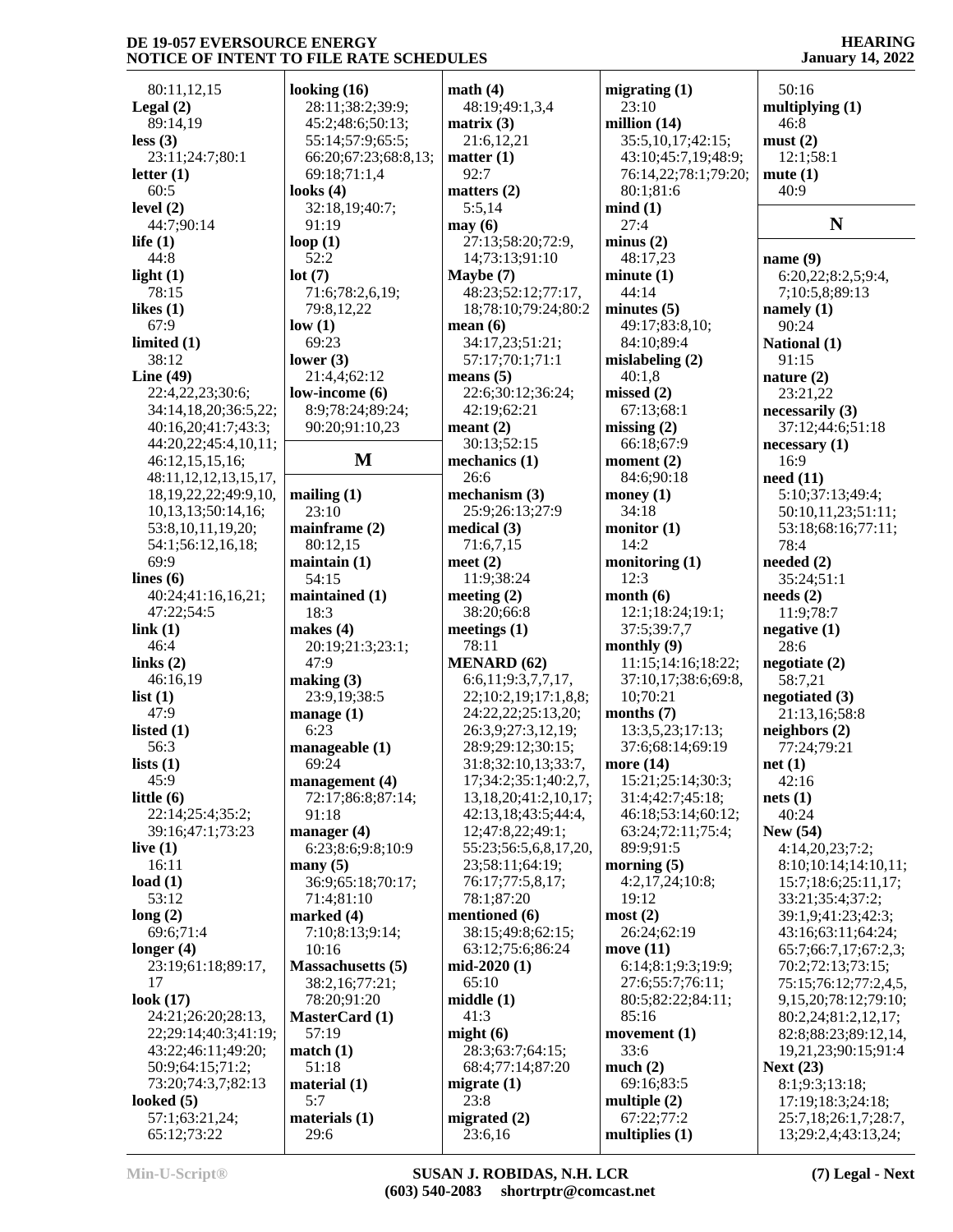76:11;81:23;82:1,13; 87:5,11;88:2 **NHLA (1)** 89:22 **nine (1)** 13:3 **none (1)** 6:2 **nonpayment (2)** 66:14,20 **note (2)** 90:1,5 **notion (1)** 54:8 **nuances (1)** 79:15 **number (27)** 20:11,23;26:17; 28:3,9,20;45:11,16, 21,23;50:20;61:7; 65:2,5,17,21,24; 70:14,16;73:16,21; 74:1,22;75:8,15,23; 90:8 **numbers (6)** 30:7;32:7,21,23; 41:12;63:2 **numerator (2)** 49:4,6 **object (1)** 5:18 **objection (2)** 5:22;85:9 **objections (1)** 86:2 **observe (1)** 89:9 **occurred (1)** 47:11 **occurs (1)** 44:17 **October (2)** 12:19;13:21 **off (16)** 28:20;32:14;33:5; 36:7;44:5;51:22; 64:21;67:22,23,23; 81:1,11;82:2,12; 83:12;84:8 **offered (2)** 35:16;36:16 **offering (2)** 35:23;63:4 **Office (1)** 12:6 **offset (2)** 13:6;44:10 **offsetting (4)** 22:24;23:2;86:23; 87:8

**O operates (1) Once (2)** 35:14;67:15 **one (17)** 19:22;24:19;27:4; 32:3;42:18,19;43:2; 49:11,14;66:15; 75:10,11;77:9,11; 80:9,23;83:2 **one-time (1)** 11:23 **one-twelfth (1)** 39:10 **ongoing (2)** 28:16;43:17 **online (1)** 62:21 **only (4)** 50:20;56:22;72:24; 77:10 **on-time (4)** 14:16;37:10,17; 38:5 **onto (2)** 67:7,14 **open (2)** 79:15;85:11 **opening (1)** 79:11 **operate (1)** 77:1 77:12 **operating (1)** 7:1 **operations (2)** 6:24;55:16 **opportunity (3)** 36:6;89:7;92:2 **option (1)** 79:9 **options (3)** 84:21;85:2,4 **order (11)** 44:17;48:1,1,1,5; 50:24;51:3,9,12; 69:9;92:8 **original (3)** 20:4;23:4,4 **originally (1)** 45:21 **origination (1)** 45:23 **out (22)** 15:23;31:8;32:22; 35:1;38:18;40:24; 47:4,8;50:20;52:8; 54:11,13,19;55:20; 56:23;57:2,6;58:13; 63:23;69:23;71:12; 91:18 **outline (1)** 77:19 **outlining (1)**

 16:7 **outreach (6)** 72:1,7,10,23;73:1,6 **outside (1)** 32:24 **over (23)** 20:3;22:9;23:16; 25:1,1,23;26:17; 27:8;28:3;34:3;35:6; 39:14;41:6;50:2; 65:12,16;66:2;67:8; 68:14;70:2;73:23; 75:8;76:18 **over- (5)** 13:17;25:2,5; 40:15;44:2 **overall (6)** 18:15;31:21;44:20, 22;52:16;85:23 **over-collection (1)** 42:15 **over-collections (1)** 44:9 **over-compensating (1)** 75:19 **overlap (2)** 75:20;79:23 **oversee (1)** 8:8 **oversight (2)** 60:1,4 **oversimplification (1)** 52:12 **overview (4)** 11:20;12:16;15:6; 16:4 **own (1)** 58:24 **P package (2)** 33:22;44:1 **Page (33)** 22:1,22;24:12; 33:22;34:2,4,11; 37:20;38:10;39:18, 24;40:3,5;41:12; 43:24;44:6,9,13,14; 48:5;49:19,20;50:9; 51:15;53:19;55:14; 57:9;61:2;62:16; 63:12;64:23;66:5; 86:15 **paid (1)** 22:20 **panel (2)** 6:4;19:7 **panelist (1)** 84:5 **part (14)** 7:21;8:23;9:24; 11:2;39:21,22;41:20;

 52:10;57:4;61:19; 62:13;66:7;79:1,18 **partaking (1)** 74:11 **participate (4)** 64:24;65:7;86:12, 16 **participating (3)** 14:23;74:24;86:13 **participation (3)** 71:18;72:21;86:7 **particular (1)** 41:7 **party (1)** 89:18 **pass (1)** 28:1 **past (1)** 15:12 **past-due (3)** 14:15,18;37:7 **pattern (2)** 67:10,22 **Paul (2)** 5:1;40:9 **pay (4)** 20:20;22:9;59:5; 61:4 **paying (7)** 11:15;20:5;23:5, 19;37:4;62:1;77:3 **payment (37)** 4:14;6:24;12:1,2; 14:13,16,21;15:2; 20:21;21:10;23:13, 13,18,20;55:15; 58:16;59:1,7,9,11,13; 60:2,24;61:6,9,17,22; 62:17,19;63:5;64:6; 68:8,16;69:7,8,21; 84:21 **payment-processing (1)** 24:1 **payments (33)** 6:23;11:12,23; 12:21;13:1;20:11; 21:9;22:11;23:9,10; 24:3;37:10,17;38:6; 42:21;56:8;57:11; 58:15;59:18,23; 60:14;66:18;67:7,9, 13,20;68:1,4;69:10; 70:21;75:3;85:2,4 **pays (1)** 20:18 **Penelope (1)** 91:17 **penetration (5)** 12:13;22:3,6,7,14 **people (2)** 75:3,20 **per (16)** 15:13;18:24;20:6;

#### **HEARING January 14, 2022**

 24:11;25:10,16; 38:10;50:21;51:10; 52:22;60:23;61:5,6, 17,22;62:11 **percent (37)** 12:14,20,24;20:4; 22:3,6,7,15;23:4,4,8, 9;33:2,5,11;37:21,24; 38:6,7;44:23;48:7; 49:17,24;50:1,3,5,10; 51:18,19;52:4,14,15; 54:23,23;74:15,15,18 **percentage (15)** 20:3;21:8;22:8,10, 13,14;30:10;32:10, 11;49:2,14;50:17; 51:17;53:22,24 **percentages (1)** 32:6 **percents (3)** 32:8,8,9 **perhaps (1)** 79:23 **period (5)** 27:8,16,17;35:7; 39:14 **permanent (2)** 47:10,23 **personally (2)** 59:16;60:12 **perspective (1)** 79:3 **pertaining (1)** 4:12 **per-transaction (6)** 20:16;21:17;23:24; 58:22;61:14;62:1 **Petition (2)** 4:11;88:22 **phase (1)** 34:13 **picture (1)** 75:18 **piece (6)** 35:4,12;56:24; 77:6;90:20,22 **pieces (3)** 35:3;57:6;79:4 **PII (1)** 59:22 **place (7)** 22:19;24:20;26:6, 7;48:18;60:1,7 **places (1)** 50:21 **plan (7)** 64:6;68:16;71:22, 24;73:5;87:3,4 **planned (1)** 81:23 **planning (1)** 89:8 **plans (6)**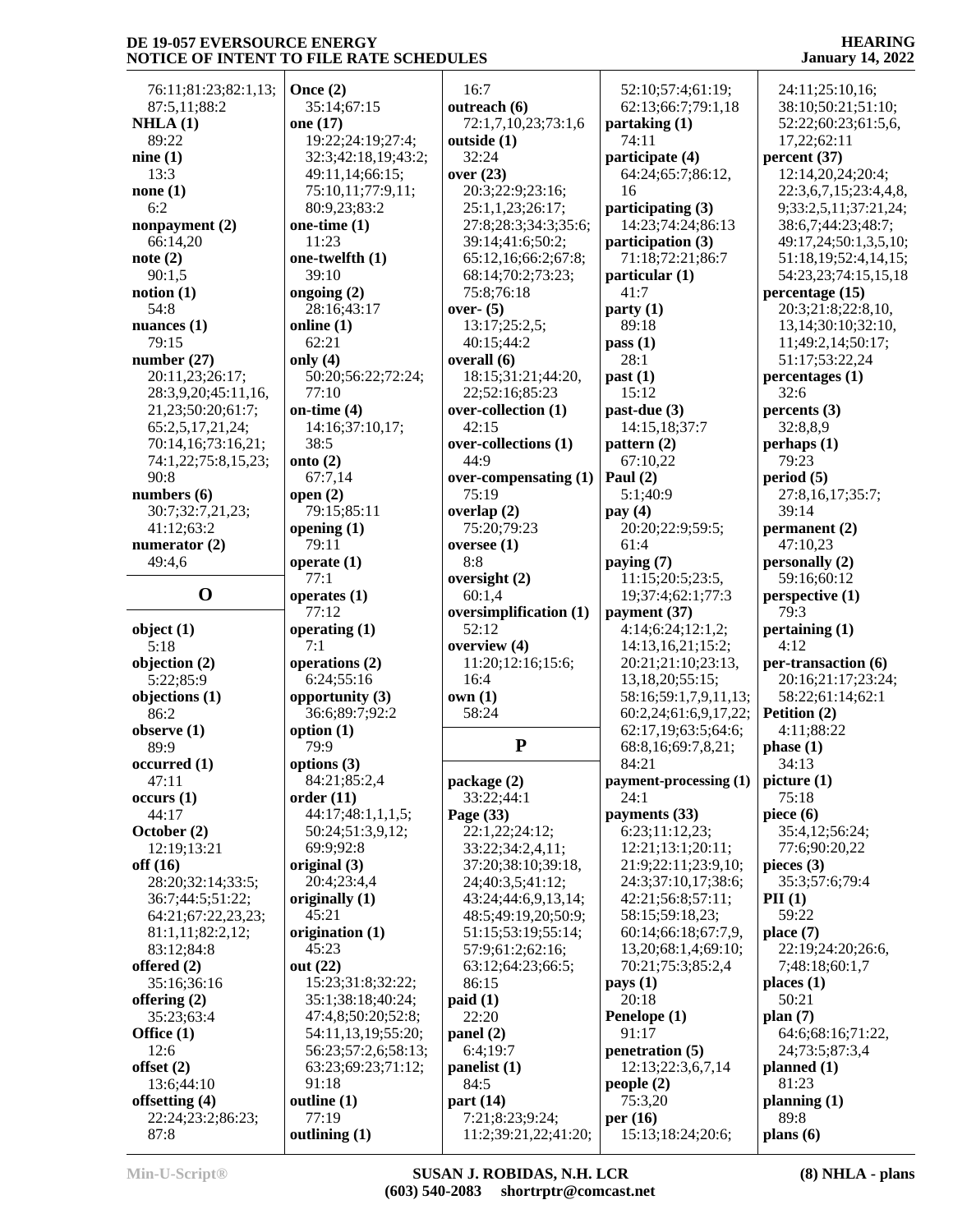| 17:5;68:24;73:3;                            | prior         |
|---------------------------------------------|---------------|
| 80:20,23;81:4<br>platform (1)               | 20:<br>44:    |
| 62:19                                       | proba         |
| please $(12)$                               | 32:           |
| 6:3,20;8:2;9:4;                             | 81:           |
| 10:5;11:6;14:9;17:5;<br>47:6;56:7;68:2;76:3 | proble<br>76: |
| point(1)                                    | proble        |
| 38:9                                        | 86:           |
| points $(2)$<br>30:10;79:4                  | proce<br>6:2  |
| polled (1)                                  | proce         |
| 73:19                                       | 16:           |
| pop-up $(1)$<br>25:4                        | proce<br>23:  |
| portal (4)                                  | 59:           |
| 59:5,6,11,12                                | proce         |
| portion (1)                                 | 20:           |
| 14:17<br>portions (7)                       | proce<br>16:  |
| 7:17,20;8:22;9:20,                          | proce         |
| 23;10:22;11:1                               | 4:14          |
| posed (1)                                   | produ         |
| 31:6<br>position (7)                        | 33:<br>Progr  |
| 6:20;8:3;9:5;10:6;                          | 4:14          |
| 25:15;29:3;70:13                            | 9,2           |
| positive (1)<br>28:5                        | 13:<br>10,    |
| possible(1)                                 | 15:           |
| 77:18                                       | 10,           |
| potential (2)<br>64:13;79:22                | 22,2<br>22:   |
| potentially (1)                             | 25:           |
| 65:6                                        | 24:           |
| Power $(3)$<br>31:10,12,23                  | 35:4<br>15,   |
| predict (1)                                 | 10,           |
| 68:20                                       | 38:5          |
| predicted (5)                               | 20;           |
| 20:23;21:5;41:5,<br>15;44:10                | 20;<br>24;    |
| prefiled (3)                                | 65:           |
| 5:6,19;29:5                                 | 19;           |
| preliminary $(2)$<br>5:5,14                 | 21;<br>18;    |
| premarked (1)                               | 72:           |
| 5:6                                         | 73:2          |
| presents (1)                                | 76:           |
| 17:20<br>presumably (1)                     | 11,<br>19;    |
| 57:19                                       | 23;           |
| pretty(1)                                   | 19;           |
| 77:23<br>previous(2)                        | progr<br>41:  |
| 52:21;68:14                                 | progr         |
| price(2)                                    | 19:           |
| 21:13,17<br>pricing $(1)$                   | Progr<br>8:7, |
| 21:6                                        | 80:           |
| print(3)                                    | progr         |
| 6:23,24;55:15                               | 12:           |

| prior (7)                                   | projec         |
|---------------------------------------------|----------------|
| 20:5;22:21;25:21;<br>44:5,8;61:24;70:9      | 13:8<br>projec |
| probably (4)                                | 13:2           |
| 32:10,14;43:21;                             | promo          |
| 81:13<br>problem (1)                        | 71:1<br>propo  |
| 76:20                                       | 26:1           |
| problems (2)<br>86:2;91:9                   | 88:1           |
| proceed (1)                                 | propo<br>26:1  |
| 6:2                                         | propo          |
| proceeding (1)<br>16:21                     | 11:9<br>39:1   |
| process (7)                                 | 70:1           |
| 23:12;24:3;52:23;<br>59:11,12;66:6;87:17    | propo<br>17:1  |
| processed (1)                               | propo          |
| 20:21                                       | 87:1           |
| processes (1)<br>16:10                      | protec<br>60:3 |
| processing (1)                              | Protec         |
| 4:14<br>producing (1)                       | 8:7;<br>protec |
| 33:19                                       | 8:10           |
| Program (144)                               | protec         |
| 4:14;7:7;8:11;11:7,<br>9,21,22,24;12:9,17;  | 14:2<br>provid |
| 13:4, 16, 21, 23; 14:1,                     | 11:2           |
| 10,11,12,15,19,24;<br>15:3,7,8,15,21;16:5,  | 16:4<br>70:1   |
| 10, 14, 18; 17: 4, 7, 12,                   | provid         |
| 22,24;18:2,6;19:16;                         | 14:5           |
| 22:3,19,21;23:1;<br>25:11,17;30:4;33:21,    | 38:2<br>90:7   |
| 24;34:1,6,15,19,21;                         | provid         |
| 35:4,13,15,23;36:4,<br>15,23,24;37:2,3,5,8, | 13:1<br>15     |
| 10, 13, 14, 16, 18, 23;                     | <b>PSNH</b>    |
| 38:5,21;39:5,12;42:5,                       | 65:1           |
| 20;43:2;55:20;56:9,<br>20;60:19,20;61:19,   | PTI (1<br>60:1 |
| 24;62:14;63:5,11;                           | PTI-c          |
| 65:1,3;66:2,8,9,13,<br>19;67:2,4,7,9,14,15, | 60:1<br>Public |
| 21;68:15,21;69:5,15,                        | 4:19           |
| 18;70:3,18;71:18,20;                        | pure (         |
| 72:3,5,6,13,16,19;<br>73:24;74:5;75:15,17;  | 21:9<br>purpo  |
| 76:13;78:9,13;79:9,                         | 11:7           |
| 11,16;86:8,9,13,17,<br>19;87:2,13,15;88:15, | purpo<br>8:4;  |
| 23;89:12,21;90:16,                          | 41:1           |
| 19;91:1,1,4,20<br>programming (6)           | pursu<br>71:1  |
| 41:13;43:3,5,7,9,18                         | put $(7)$      |
| program-related (1)                         | 41:1           |
| 19:19<br>Programs (8)                       | 71:2<br>83:1   |
| 8:7,9;38:1;71:12;                           | puzzle         |
| 80:3;90:23;91:9,19<br>program's (3)         | 90:2           |
| 12:10,16;14:3                               |                |

|   | projected (1)                                  |                 |
|---|------------------------------------------------|-----------------|
|   | 13:8<br>projections(1)                         |                 |
|   | 13:22                                          | qual            |
|   | promote(2)                                     | 65              |
|   | 71:19;72:3                                     | qual            |
|   | proposal (4)<br>26:16;28:12,15;                | 14              |
|   | 88:13                                          | quar<br>65      |
|   | propose(2)                                     | quar            |
|   | 26:12;69:2                                     | 35              |
|   | proposed (9)<br>11:9;25:9;34:12;               | quar            |
|   | 39:17;44:16;51:16;                             | 31              |
|   | 70:14;86:3;88:4                                | quic<br>71      |
|   | proposes (1)                                   | quot            |
|   | 17:18                                          | 30              |
|   | proposing $(1)$<br>87:1                        | quot            |
|   | protectting (1)                                | 34              |
|   | 60:3                                           | quot<br>73      |
|   | Protection (2)                                 |                 |
|   | 8:7;60:9<br>protections (3)                    |                 |
|   | 8:10;71:7,15                                   |                 |
|   | protects (1)                                   | raise<br>4:     |
|   | 14:22                                          | RAL             |
|   | provide (11)                                   | 4:              |
|   | 11:20;12:15;15:6;<br>16:4, 12, 17; 65: 17, 23; | 18              |
|   | 70:11;71:12;88:17                              | 7,<br>85        |
|   | provided (7)                                   | rang            |
|   | 14:5;18:10;37:7;                               | 18              |
|   | 38:23;69:17;70:15;<br>90:7                     | rare            |
|   | provides (4)                                   | 38              |
|   | 13:19;14:13;18:13,                             | Rate<br>4:      |
|   | 15                                             | 13              |
|   | PSNH(1)                                        | 17              |
| l | 65:19<br>PTI(1)                                | $\overline{22}$ |
|   | 60:10                                          | 21              |
|   | PTI-compliant (1)                              | 24<br>26        |
|   | 60:16                                          | 7,              |
|   | Public (3)<br>4:19;7:2;89:4                    | 36              |
| , | pure(1)                                        | 39              |
|   | 21:9                                           | 16<br>47        |
|   | purpose (2)                                    | 20              |
|   | 11:7;14:9                                      | 12              |
|   | purposes (7)<br>8:4;9:5;10:7;                  | 53              |
|   | 41:18;42:7;91:2,7                              | 16<br>57        |
|   | pursue(1)                                      | 71              |
|   | 71:17                                          | 82              |
|   | put $(7)$<br>41:17;42:2,6;                     | 87              |
|   | 71:22;73:3;81:6;                               | rate<br>90      |
|   | 83:18                                          | rates           |
|   | puzzle (1)                                     | 9:              |
|   | 90:22                                          | 11              |
|   |                                                | 13<br>17        |
|   |                                                |                 |

**Q qualify (3)** 65:2;70:18;73:2 **qualifying (1)** 14:13 **quantified (1)** 65:1 *<u>xarter</u>* (1) 35:22 dena<sup>t</sup> (1) 31:11 **quick (1)** 71:2 **lote** (3) 30:8;33:23;86:22 *<u>noted</u>* (1) 34:18 *l***oting (1)**  73:21 **raised (2)** 4:7,8 **RALSTON (16)** 4:17,18;6:15,16, 18;19:6;82:24;83:1, 7,11;84:12,13,15; 85:6;88:9;89:2 **ranges (1)** 18:24 **rarely (1)** 38:17 **Rate (93)** 4:12;10:11;12:9, 13,20,23;13:18;14:2; 17:3,17,19;18:4,14, 22;19:20,21;20:24; 21:4,5;22:3,6,8; 24:16,18,21;25:8,18; 26:1,7,24;27:7;28:4, 7,13;29:2,4,6;30:1; 36:6,7,11;38:7,8; 39:17;43:14;44:15, 16,23;45:5;46:12; 47:10,12,15;49:17, 20;50:12,13,24;51:1, 12,20;52:6,7,20,23; 53:4,8,9,11,13,14,16, 16;54:4,16;56:18,21; 57:5,7,8;58:16; 71:10;78:21,22,24; 82:14;85:22,24;86:2; 87:2,5,11,23 **ratepayers (2)** 90:20;91:10 **rates (41)** 9:12;10:9,12; 11:13;12:4,4,12; 13:15;14:4;16:17; 17:11;18:9,11;19:3,

### **HEARING January 14, 2022**

 $\mathbf{R}$  reason (2) 20;24:13,24;27:13, 17,24;28:7;29:20; 35:8;36:3;43:11,19; 46:8;47:24;50:21; 51:16,16;52:24; 56:10,11;58:20; 74:13,14;78:6;84:19; 88:4;91:22 **rate's (1)** 36:9 **rather (3)** 24:13;32:21;54:9 **Raymond (2)** 84:3;89:13 **reached (1)** 22:2 **real (1)** 44:8 **really (10)** 41:21;43:16;45:15; 47:3;68:22;89:22; 90:19,22;91:6,8 52:3;76:24 **reasonable (1)** 19:3 **recall (3)** 26:23;64:19;84:18 **receive (3)** 32:2;60:5;74:4 **receiving (1)** 75:3 **recent (2)** 26:24;30:8 **recently (1)** 65:13 **recess (2)** 83:3,13 **recognize (2)** 19:10;55:8 **recommend (3)** 87:10,18;88:3 **recommending (1)** 13:24 **reconcile (2)** 13:17;17:18 **reconciled (3)** 24:17;25:18;42:6 **reconciliation (5)** 18:2;24:20;87:5, 12,17 **reconciling (2)** 27:13;87:4 **reconnections (1)** 15:5 **record (11)** 4:3;62:24;75:5,9, 23;77:18;83:12,16; 84:8;85:11,12 **recover (3)** 11:12;17:6;51:3 **recovered (1)** 41:6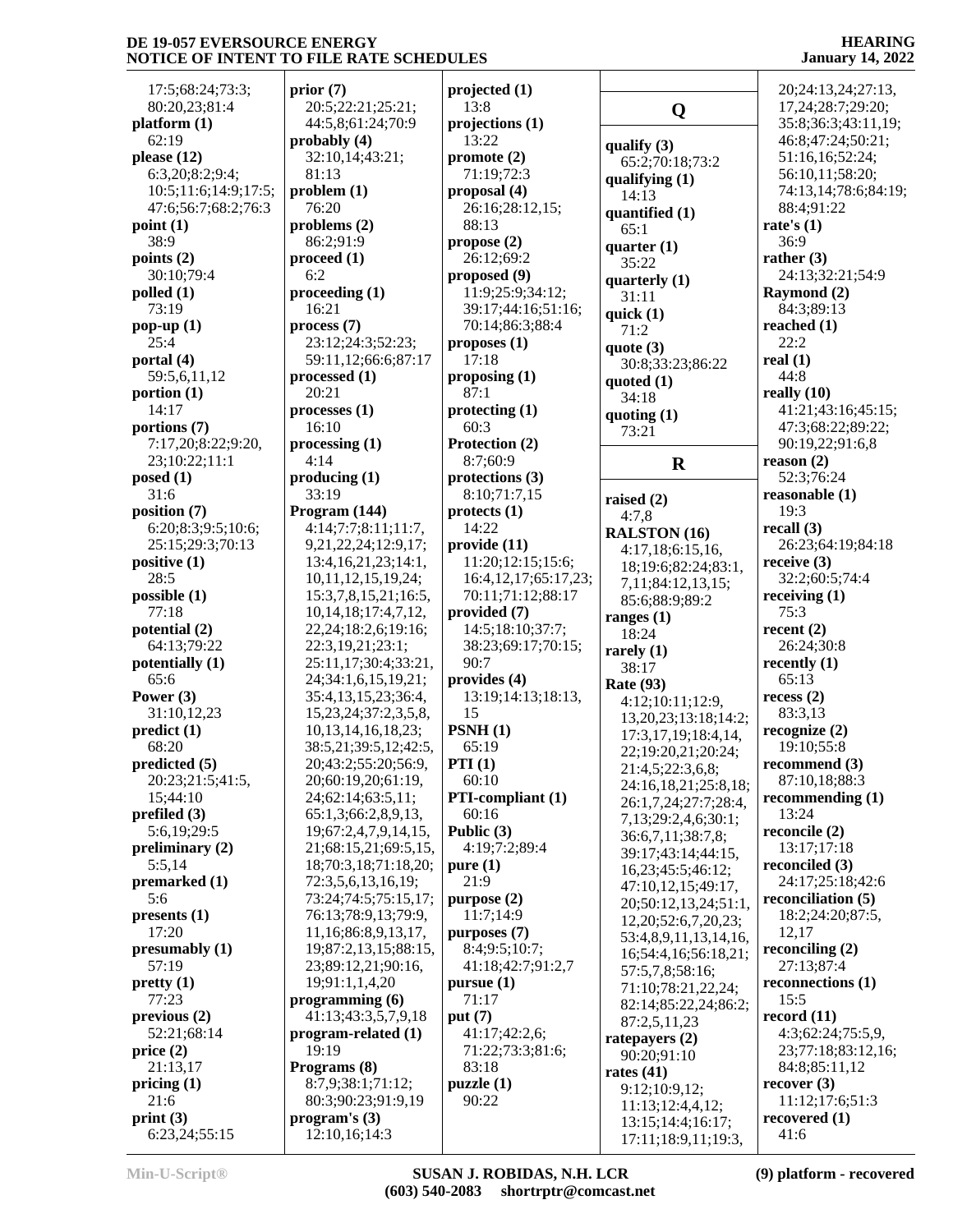**recoveries (1)** 41:4 **recovering (4)** 17:10;18:8;27:7;  $43.19$ **recovery (5)** 13:18;16:19;17:23; 40:23;90:3 **redirect (5)** 82:22,23;84:11,14; 86:21 **reduce (2)** 37:14;71:11 **reduced (2)** 63:18;64:13 **reduces (2)** 15:3,4 **reduction (2)** 63:18;64:20 **re-enroll (4)** 66:10,21;67:14,24 **re-enrollment (4)** 66:6,12,16;68:9 **refer (1)** 34:2 **reference (5)** 24:13;33:22;45:13; 46:20;49:12 **referenced (3)** 46:1,4;48:20 **referred (1)** 33:8 **refers (2)** 34:7;36:21 **regard (1)** 60:8 **regarding (5)** 5:11;16:14;63:11, 21;90:9 **reinstate (1)** 67:16 **reinstated (1)** 67:5 **reiterate (2)** 88:21;90:17 **related (7)** 10:11;12:8;25:11; 69:16;77:5;87:2; 90:15 **relates (2)** 25:17;50:4 **relative (1)** 77:24 **remain (2)** 28:6;86:19 **remarks (1)** 92:3 **remember (3)** 31:11;32:5;35:10 **remind (1)** 91:12 **removal (1)** 66:14

**removed (2)** 66:13,19 **repeat (2)** 32:7;47:5 **replace (1)** 80:21 **replaced (1)** 81:7 **report (4)** 14:3,5;16:1;91:15 **reported (1)** 65:8 **Reporter (8)** 6:8;30:14;32:12; 51:6;56:1;59:14; 68:6;82:6 **reporting (2)** 12:4;15:23 **represent (2)** 20:15;61:7 **represented (1)** 89:15 **representing (1)** 89:18 **represents (3)** 20:3;21:21;22:8 **request (6)** 13:12;16:13;75:5, 10;77:18;88:21 **requested (1)** 84:4 **requesting (4)** 13:15;16:15;17:3; 18:8 **requests (2)** 75:23;85:13 **required (3)** 15:19;69:8;87:6 **requirement (3)** 78:20,22;79:1 **requirements (6)** 9:8,12;15:23;16:8; 37:9;78:18 **requires (2)** 77:20,21 **reserve (11)** 16:21;27:4;34:19; 35:18,20,24;36:3,17; 41:14;42:1,23 **residential (27)** 11:23;12:20,24; 14:14;15:9;18:19; 20:8;22:8,10,20; 31:23;38:12;39:4; 49:21,23;52:9,16; 53:23;62:10,17;63:5; 65:18,22;66:1;69:4; 73:16;84:21 **respect (5)** 86:6,18;88:14,22; 89:12 **respective (1)** 57:13

**responds (1)** 51:24 **response] (3)** 5:12,16,20 **responses (2)** 31:20;60:21 **responsibilities (4)** 6:21;8:3;9:5;10:6 **responsible (4)** 7:5;9:10;10:10; 55:15 **restate (1)** 25:13 **result (6)** 15:24;19:2,21; 22:24;23:19;27:14 **results (2)** 31:14;43:22 **resumed (1)** 83:14 **revenue (14)** 9:8,11;18:15; 41:22;45:5;46:5,6, 10;47:14,14,18;48:4; 50:15;51:19 **revenues (4)** 46:14;50:11,23; 51:2 **review (1)** 72:4 **revised (1)** 45:22 **RFP (1)** 58:13 **right (26)** 20:12,17;21:1,18; 22:16;24:9;26:3; 27:9;35:11;40:10,17; 42:17;44:3;45:7; 48:9;50:7;55:3; 65:22;72:13;74:14, 14,19;76:16;81:6,8, 20 **right-hand (2)** 42:9;50:2 **Robidas (1)** 6:3 **Roger (1)** 90:6 **role (4)** 7:4;8:8;9:10;10:10 **roll (1)** 63:22 **rolling (1)** 64:10 **roughly (3)** 65:18;73:23;74:2 **rounded (2)** 46:15;51:3 **rounding (1)** 50:19 **rules (1)** 65:14

**run (1)** 40:5 **running (2)** 42:11,13 **S Sadly (2)** 79:17;81:5 **same (12)** 25:9;26:3,21; 36:12;43:6;48:15,18, 19;52:19,23;53:3; 67:10 **SAP (2)** 80:7,9 **satisfaction (2)** 31:16,21 **saved (1)** 23:22 **savings (12)** 13:7;22:24;23:2, 14,15,22,23;64:9,13, 17;86:23;87:9 **saw (2)** 42:19;73:22 **saying (3)** 21:19;31:24;72:22 **scenario (1)** 67:3 **scenes (1)** 79:9 **schedule (8)** 40:21;41:1,2,3; 43:22;44:5;46:23,23 **screen (1)** 42:9 **second (4)** 33:13;35:12;40:22; 75:11 **Section (1)** 16:20 **security (4)** 60:8,18,18,19 **Seeing (1)** 6:2 **seek (2)** 24:15;36:11 **seeking (1)** 17:16 **seemed (1)** 70:15 **seems (1)** 79:22 **send (1)** 63:23 **sending (1)** 64:10 **sentence (2)** 22:22;47:1 **sentiments (1)** 31:18 **separate (3)**

**HEARING January 14, 2022**

| 52:24;56:12;59:6              |
|-------------------------------|
| series (1)                    |
| 16:24                         |
| serve (5)                     |
| 65:19,22;89:24;               |
| 91:2,7                        |
| Service (18)                  |
| 4:19;7:2;9:9;                 |
| 10:11;15:5;26:14;             |
| 28:17;36:9;53:13,15;          |
| 57:4,7;59:5;63:6;             |
| 90:21;91:5,11,23              |
| services (1)                  |
| 64:11                         |
| set (9)                       |
| 15:16,21,23;19:19;            |
| 35:2;51:13;57:12,17;          |
| 88:16                         |
| setting (1)                   |
| 28:5                          |
| Settlement (22)               |
| 12:7;15:17,22;                |
| 16:20;24:14;25:10,            |
| 16;28:23;35:3;36:1;           |
| 52:6,11,22;54:11,14;          |
| 70:11;76:14;79:18;            |
| 80:4;85:24;86:10;             |
| 87:6                          |
| settling (1)                  |
| 27:6                          |
| several (2)                   |
| 81:1;82:8                     |
| share (1)                     |
| 92:2                          |
| shed (1)                      |
| 78:14                         |
| sheets (1)                    |
| 47:5                          |
| shortly (3)                   |
| 81:7,10,10                    |
| show $(5)$                    |
| 40:14,22,23;41:21;            |
| 56:11                         |
| shown (6)                     |
| 22:13;29:17,21,24;            |
| 40:16:51:4                    |
| shows (9)                     |
| 13:22;18:1;30:8;              |
| 41:7;44:9,20,22;54:1,         |
| 5                             |
| side (1)                      |
| 32:4                          |
| significant (8)               |
| 11:18;33:15,16,18;            |
|                               |
| 69:1,5;78:12;88:1             |
|                               |
| significantly (1)<br>70:3     |
| similar (2)                   |
| 26:9;80:19                    |
|                               |
| simplification (2)            |
| 52:18;79:23<br>Simpson $(17)$ |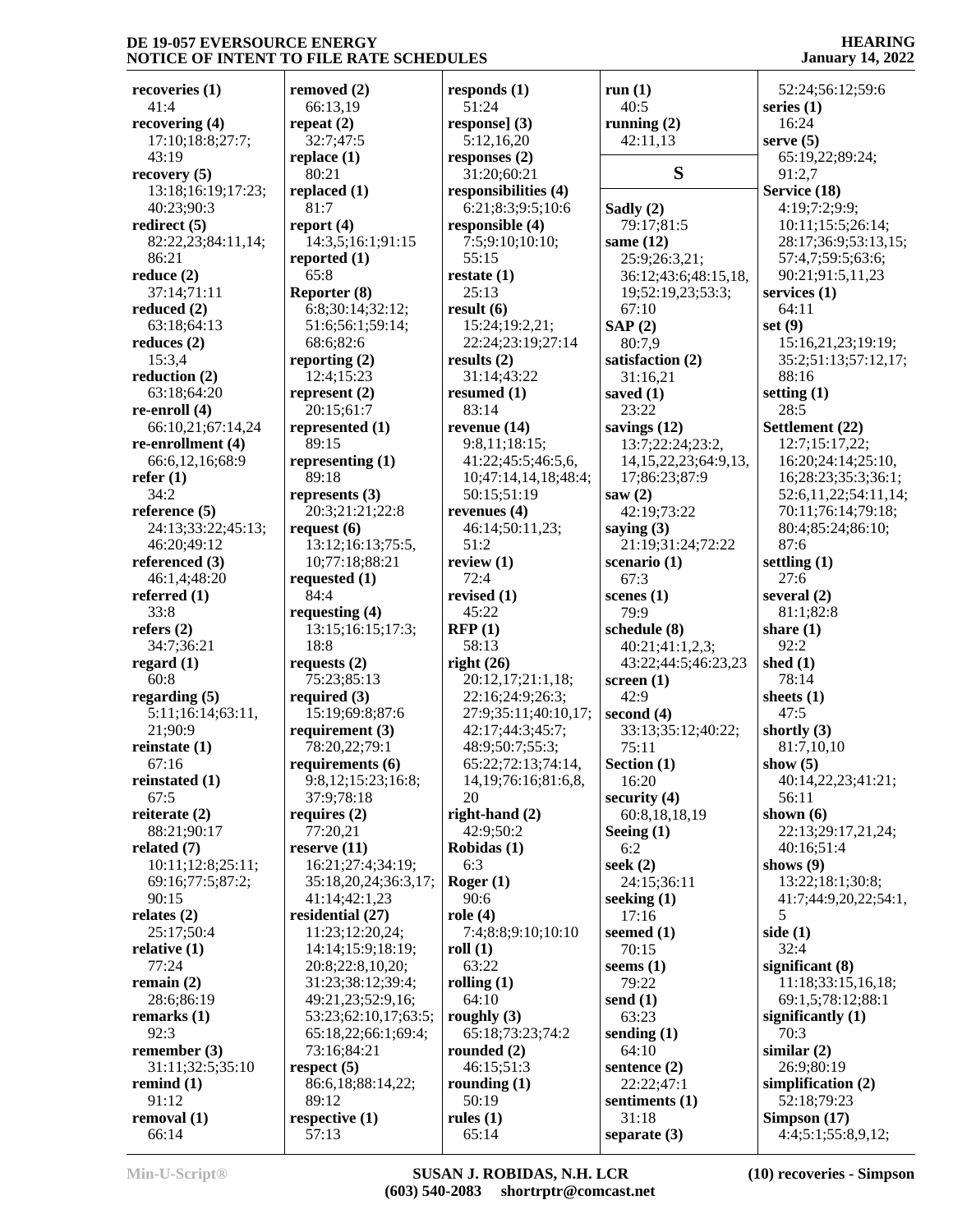58:11;73:8;75:6,7; 76:1,4,8;82:18,19; 85:13;88:10;89:6 **sitting (2)** 28:22;29:13 **situation (6)** 31:1,4;70:20;71:7; 72:9,15 **small (2)** 24:16;77:24 **solely (1)** 77:9 **someone (1)** 66:12 **sometimes (2)** 26:15,18 **Sorry (11)** 21:16;24:12;25:3; 34:3,17;40:2,19; 42:10;51:21;56:2; 83:17 **sort (4)** 21:19;44:22;52:2; 64:20 **sound (1)** 72:20 **sounds (2)** 21:18;24:7 **source (2)** 45:9;49:12 **south (1)** 79:21 **speak (1)** 78:8 **speaking (2)** 79:14;86:1 **specific (1)** 77:15 **specifically (10)** 13:12;19:23;50:13; 54:13,17;56:18; 72:24;73:2;78:8;90:3 **specify (1)** 28:24 **SpeedPay's (1)** 59:10 **spelled (3)** 54:10,13,19 **spent (1)** 80:1 **sponsored (9)** 7:15,18,21;8:18, 23;9:21,24;10:23; 11:2 **spread (3)** 35:6;47:4;76:18 **Staff (1)** 12:5 **stage (1)** 35:2 **stakeholder (3)** 15:20,24;70:10 **start (37)**

 4:5,14;6:19;8:10; 14:10,11;15:1,7; 18:6;19:15;25:11,17; 33:21;35:4,16;37:2; 39:9,19;41:24;42:3; 43:16;55:13;63:11; 65:1,7;66:7,23;67:2; 68:10;70:2;75:15; 76:12;88:23;89:12, 21;90:15;91:4 **Start-eligible (1)** 73:15 **starting (1)** 53:11 **start-up (3)** 33:24;34:1,6 **state (6)** 6:20;8:2;9:4;10:5; 72:2;77:12 **stated (2)** 17:2;18:7 **statement (4)** 22:2;24:11;30:6; 36:21 **Staters (1)** 89:24 **states (12)** 38:4,14;39:2;77:2, 14;78:9,10,13,17; 81:16,19;86:14 **state-specific (1)** 81:17 **stay (2)** 21:16;69:11 **Step (7)** 45:22;47:2,17; 48:3,3;52:21;89:23 **steps (1)** 50:8 **still (7)** 43:2;60:11;62:15; 66:15;67:17,18;73:4 **store (1)** 59:15 **stranded (3)** 27:7,9;36:10 **streams (1)** 41:22 **strike (1)** 85:9 **structure (2)** 11:21;15:7 **struggling (1)** 14:14 **study (2)** 30:8;31:23 **subject (4)** 30:22;57:22;62:24; 71:3 **submit (1)** 14:3 **subscribed (2)** 42:19;43:2

**subsequent (1)** 47:5 **subsidiaries (1)** 10:13 **substance (1)** 30:3 **substantial (3)** 33:3,5,14 **subtract (1)** 49:14 **success (1)** 91:20 **successful (1)** 15:2 **successfully (4)** 37:18;38:19,22; 39:5 **sufficient (1)** 83:8 **suggest (1)** 91:5 **suggesting (1)** 54:21 **suite (1)** 80:16 **sum (1)** 77:22 **summarize (1)** 13:11 **summary (1)** 16:13 **support (2)** 34:19;88:13 **supported (1)** 90:11 **supportive (3)** 86:10;89:20,21 **supports (1)** 54:22 **Sure (16)** 12:17;24:22;27:3, 19,20;33:17;43:6; 46:22,22;47:7;68:12; 72:14,18;73:14; 75:18;78:14 **survey (1)** 31:2 **surveys (2)** 30:23;31:13 **suspect (1)** 32:16 **swear (1)** 6:4 **sworn (10)** 5:15;6:7,9,10,11, 12;7:21;8:23;9:24; 11:2 **system (26)** 16:10;35:6,14,14, 21;76:15,22,24;77:4, 13;78:4;79:3,5,16; 80:7,8,11,12,16,19, 21,24;81:7,12,22;

 82:9 **systems (3)** 34:10;77:9;81:21 **T talk (3)** 39:16;64:23;78:19 **talking (6)** 27:1;60:10;74:12; 78:2;81:11;82:2 **talks (4)** 22:23,23;34:11; 38:10 **target (9)** 47:15,18;51:4,8, 13;72:5,10,21,24 **targeted (4)** 72:1,23;73:1,6 **tariff (3)** 56:22,23;57:2 **team (3)** 30:22;60:15;64:15 **technical (1)** 80:6 **technicalities (1)** 79:8 **technicians (2)** 63:23;64:10 **Technology (2)** 16:7;34:8 **tells (1)** 38:3 **terms (4)** 56:14;66:9;81:10;  $90.12$ **territories (1)** 81:3 **test (4)** 26:11;29:22;87:19, 23 **testimony (26)** 5:19;7:14,22;8:17, 24;9:17;10:1,19; 11:3;14:6;20:22; 22:1,2;24:11;33:1,7; 34:5;36:20;47:9; 86:14,24;87:16;90:7; 91:13,14,17 **Thanks (1)** 21:24 **therefore (6)** 37:3,9,12;64:8; 66:15;79:1 **THERESA (3)** 6:6,10;8:5 **thinking (1)** 65:4 **third (3)** 40:21,22;41:12 **though (3)** 5:9;30:24;43:1 **thought (2)**

### **HEARING January 14, 2022**

 86:21;89:10 **thousands (2)** 45:6;46:16 **three (4)** 30:9;40:24;77:14; 82:9 **ties (1)** 46:23 **timeline (1)** 81:21 **times (2)** 20:11;50:16 **timing (1)** 81:4 **Today (32)** 4:5,6;7:12,22;8:15, 24;9:13;10:1;11:3; 13:12;16:14;28:22; 29:13;62:17;65:2,4,8, 19;72:9,19;73:15; 75:12,14;79:18;88:5, 12,20;89:9;90:2,9; 91:6;92:7 **today's (2)** 73:20;74:1 **together (2)** 41:17;71:22 **tomorrow (1)** 80:5 **took (2)** 22:19;71:2 **top (3)** 41:12;64:22;69:11 **topics (1)** 90:8 **total (18)** 12:20,24;13:4; 42:11,12;43:14,14; 46:10,13;50:14;51:3, 10;57:8;61:3;75:12, 14;76:16,21 **totals (1)** 35:10 **touch (1)** 78:4 **touched (1)** 22:5 **track (3)** 24:23;31:19;41:20 **tracking (1)** 29:16 **traditional (1)** 28:4 **transaction (9)** 11:11,17,17;20:8; 23:18;58:1;60:23; 62:6,7 **transactions (2)** 21:12,20 **treated (1)** 5:8 **tremendous (1)** 77:22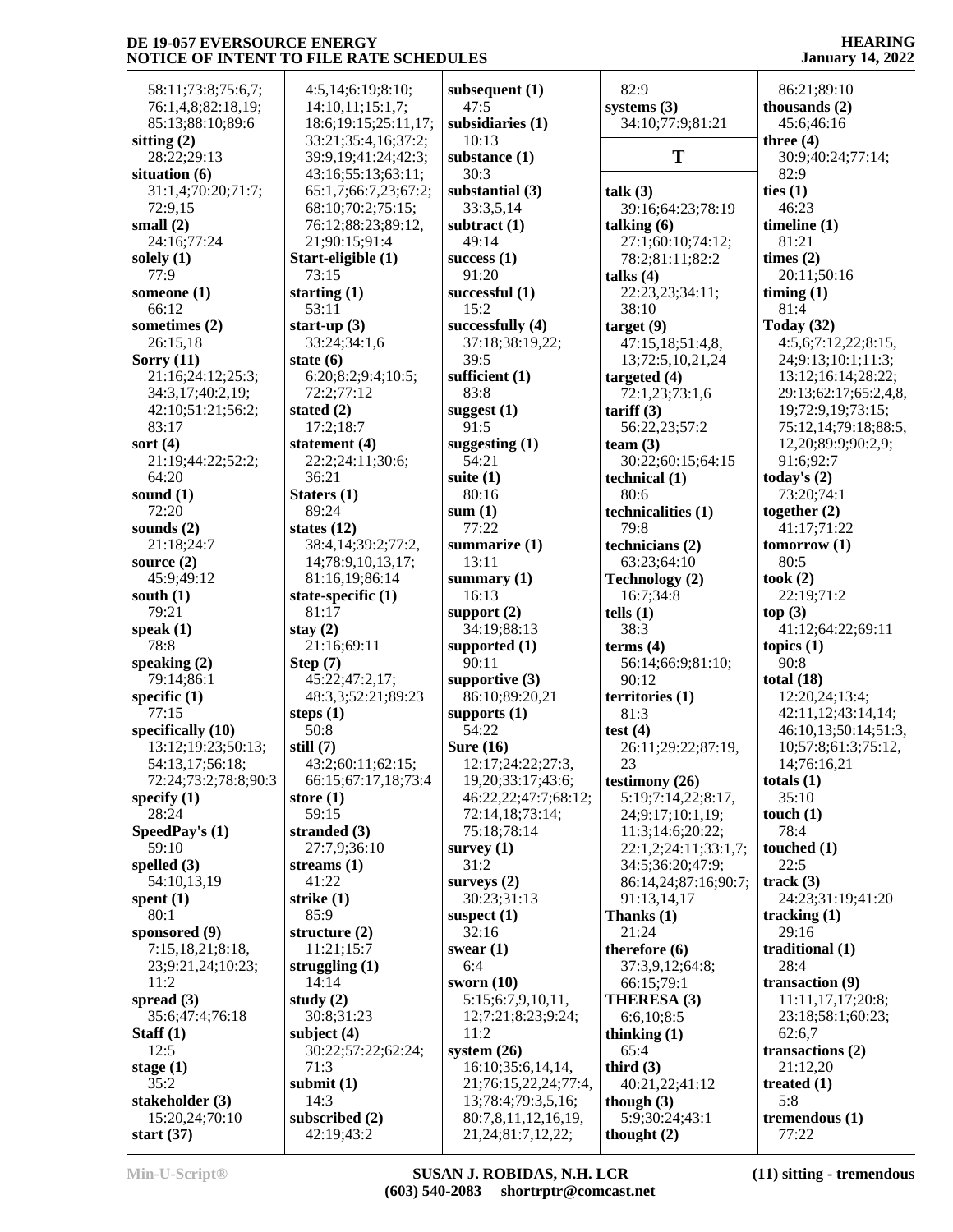#### **HEARING January 14, 2022**

| trick $(1)$                  | 81:8                    | 59:12                  | Whereas $(2)$        |                     |
|------------------------------|-------------------------|------------------------|----------------------|---------------------|
| 77:1                         | Unfortunately (2)       | verbal (3)             | 27:13;43:17          | $\boldsymbol{0}$    |
| truek(1)                     | 28:10;89:16             | 5:12,16,20             | <b>WHEREUPON (2)</b> |                     |
| 63:23                        | uniform $(1)$           | verified (2)           | 6:5;92:10            | 019(2)              |
| trucks(1)                    | 58:3                    | 74:10,24               | wherever $(1)$       | 51:10,16            |
| 64:10                        | universe $(5)$          | version (2)            | 21:11                |                     |
| true(1)                      | 73:15,17;74:4;          | 46:17,19               | whose $(2)$          | 1                   |
| 57:12                        | 75:12,14                | versus $(3)$           | 15:9,10              |                     |
| try(1)                       | unquote $(1)$           | 66:16;71:8;78:13       | wish $(1)$           | 1(5)                |
| 31:8                         | 86:23                   | VI(3)                  | 11:24                | 29:6;41:16;48:3,    |
| trying $(4)$                 | unsuccessful (1)        | 30:7;33:8,9            | within $(7)$         | 17,23               |
| 32:21;47:13;50:5;            | 66:8                    | via(3)                 | 45:24;46:20,21;      | 1,077,000(1)        |
| 68:23                        | unsure $(1)$            | 30:21;59:7;62:21       | 66:15;68:23;79:13;   | 48:8                |
| turn(6)                      | 60:16                   | view $(1)$             | 82:9                 | 1.7(1)              |
| 11:5;14:8;21:24;             | up(27)                  | 85:21                  | without $(2)$        | 77:21               |
| 30:4;33:21;63:10             | 20:19;21:3;22:4,        | viewpoint (1)          | 11:16;85:9           | 10(5)               |
| Turning (2)                  | 15;23:2;27:6;29:10;     | 33:6                   | witness $(2)$        | 18:24;36:22;40:16,  |
| 18:6;66:5                    | 32:6;40:5;47:9,19;      | Visa $(1)$             | 79:18;90:6           | 20;55:14            |
| Twenty $(1)$                 | 54:1,5;56:12;67:6,      | 57:19                  | witnesses $(9)$      | 10:53(1)            |
| 37:24                        | 13;68:2;70:5,6,23;      | visit $(2)$            | 5:15,18;6:3,4,15;    | 83:13               |
| two(15)                      | 79:11,15;82:18;86:5,    | 63:18:64:14            | 19:22;24:19;32:3;    | 11(10)              |
| 21:8;28:19;32:8,8,           | 22;87:7;88:16           | visits $(2)$           | 82:24                | 45:4;48:13,16,17,   |
| 8;35:2;41:22;49:8;           | update(1)               | 15:4;63:15             | witness's $(2)$      | 19,22;49:10,10,13;  |
| 50:8;52:21;67:6,20;          | 80:13                   |                        | 86:20,21             | 57:9                |
| 75:22;77:8;83:2              | upgrade $(2)$           | W                      | word $(2)$           | 11:03(1)            |
| type(1)                      | 76:22,23                |                        | 33:16;81:9           | 83:14               |
| 43:17                        | upon $(1)$              | wait $(1)$             | words $(2)$          | 11:12(1)            |
| types(1)                     | 90:12                   | 83:24                  | 19:24;33:4           | 92:11               |
| 19:24                        | usage $(7)$             | waiting $(1)$          | work $(9)$           | 11th(1)             |
|                              | 68:14,18,18;69:19,      | 83:23                  | 34:7;38:18;48:23;    | 12:18               |
| U                            | 22;70:1,4               | <b>WASHINGTON (58)</b> | 53:6;58:18;77:22;    | 12(9)               |
|                              | use $(2)$               | 6:6,10;8:1,5,6,16,     | 89:14;91:3;92:6      | 13:5,23;17:13;      |
| ULLRAM (36)                  | 11:24;60:3              | 21;9:1;14:8,11;15:8,   | working (2)          | 18:24;37:6,17;38:5; |
| 6:7,12;9:18;10:4,8,          | used $(2)$              | 19;16:6,15;18:7;       | 72:1;79:6            | 68:14;69:19         |
| 9, 18, 24; 11: 4; 18: 12,    | 52:19;62:19             | 34:5,6;37:1,24;        | works $(7)$          | 12/15/2021(1)       |
| 21;19:4;44:19;45:1,          | uses $(1)$              | 38:19;39:8;40:3;       | 41:1,2;44:1,5;       | 40:12               |
| 8, 14, 20; 47: 21; 48: 10,   | 80:18                   | 47:7;51:23;63:10,20;   | 58:12,23;91:21       | 12/XX/2021(1)       |
| 14, 24; 49: 3, 8, 22; 50: 7; | using $(4)$             | 64:3,15;65:4,20;66:3,  | worries $(1)$        | 40:11               |
| 51:7;52:10,17;53:10,         | 18:23;22:18;61:4;       | 11;68:7,12;69:12;      | 83:20                | 12-month $(4)$      |
| 12, 17, 20; 54: 2, 7, 13;    | 80:7                    | 70:8;71:1,19;72:7,     | wrong(1)             | 37:3,5;42:10,12     |
| 55:2                         | utility $(4)$           | 22;73:13,18;74:7,17,   | 91:18                | 13(2)               |
| Ulram $(1)$                  | 31:13;63:13;90:21;      | 20;78:10,14,16;80:9,   | wrote $(1)$          | 48:18;49:10         |
| 17:1                         | 91:11                   | 15,22;81:9,19;82:1,4,  | 80:17                | 13.3(1)             |
| ultimately (1)               |                         | 7,11;86:14             |                      | 16:20               |
| 90:12                        | $\mathbf{V}$            | wasted $(1)$           | Y                    | 15(10)              |
| under $(9)$                  |                         | 81:5                   |                      | 7:11;22:1,22;       |
| 7:12;8:14;9:13,16;           | variance (3)            | way $(9)$              | year $(12)$          | 48:12,15,17,22;     |
| 16:19:25:2,23:28:4;          | 17:22;24:23;43:11       | 26:4,21;43:6;44:1;     | 12:10;17:15,23;      | 49:13;61:2;62:16    |
| 92:8                         | various $(9)$           | 82:1;89:15,16,19;      | 26:11;29:22;66:15;   | 15th $(4)$          |
| under- $(1)$                 | 27:18;31:15,17,19;      | 90:6                   | 79:7;81:23,23;82:1;  | 4:11;8:14;9:16;     |
| 13:17                        | 45:17;49:18;58:20,      | ways $(4)$             | 87:19,23             | 10:17               |
| under-collections (2)        | 23;71:21                | 28:10,21;48:14;        | years $(12)$         | 17(3)               |
| 25:3,5                       | vary $(1)$              | 49:9                   | 26:17;28:4,19;       | 49:9;53:19,20       |
| under-compensating (1)       | 74:14                   | web $(1)$              | 35:9;47:16;76:19;    | 19(7)               |
| 75:20                        | vendor $(12)$           | 60:18                  | 81:1,10,11;82:2,8,9  | 44:20,22;47:22;     |
| under-recovered (1)          | 21:12;24:3;58:9,        | weren't $(1)$          | yesterday (1)        | 48:11,12;50:16;54:1 |
| 44:3                         | 14, 17, 21, 23; 59: 11; | 36:7                   | 80:4                 | $19-057(3)$         |
| under-recovery (1)           | 60:2,16;62:3,12         | Werlin $(1)$           |                      | 4:5,10;47:16        |
| 40:16                        | vendors $(2)$           | 4:19                   | $\mathbf{Z}$         | 1st $(4)$           |
| understood (4)               | 24:1;58:18              | what's $(10)$          |                      | 12:12;16:2;18:10;   |
| 20:10,22;71:1;               | vendors' $(1)$          | 19:23;20:14;23:21,     | zero $(1)$           | 36:13               |
| 86:22                        | 60:8                    | 22;32:20;49:6,6;       | 50:1                 |                     |
| Unfortunate (1)              | vendor's $(1)$          | 68:4,17;69:20          |                      |                     |